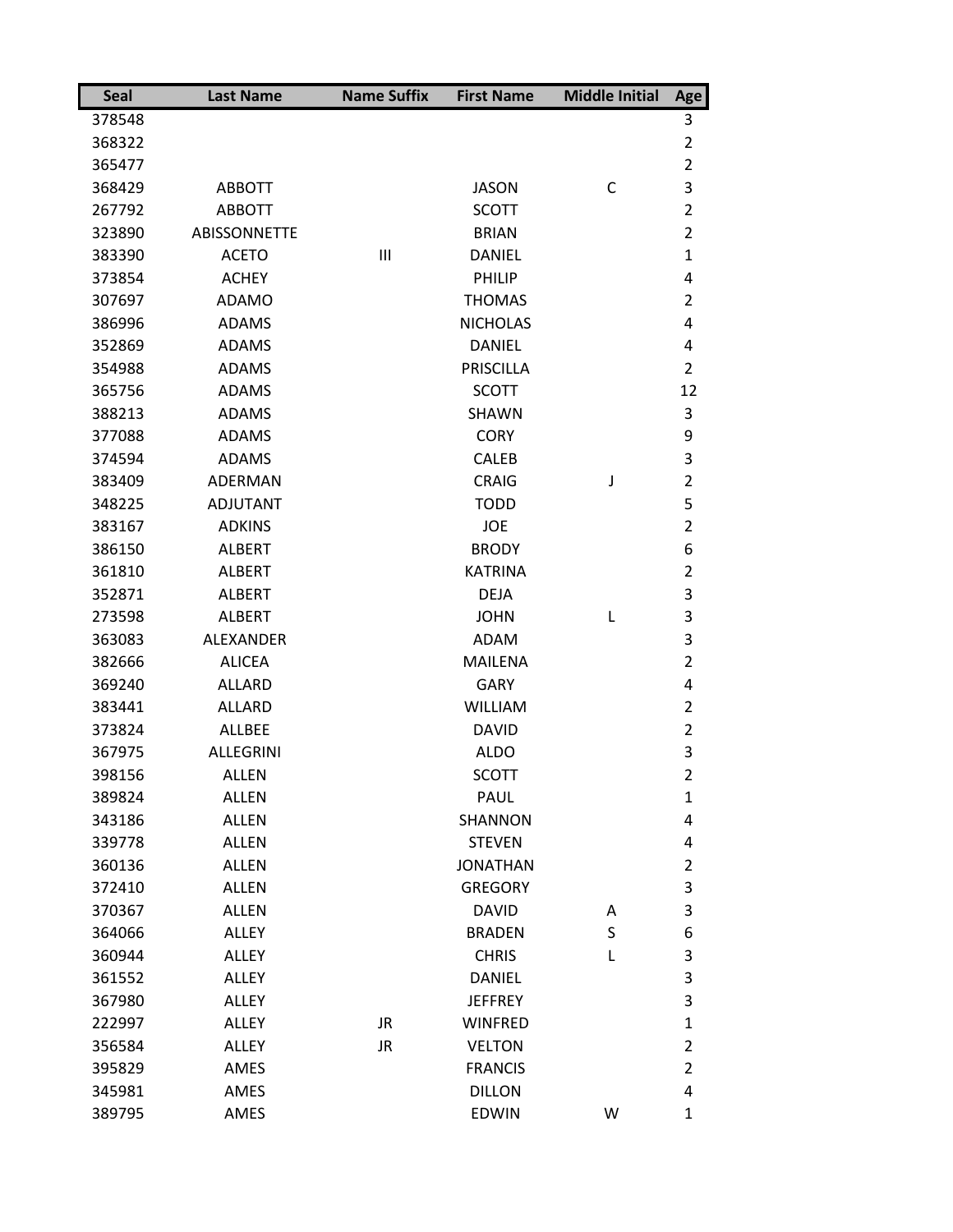| 390330 | AMES              |           | <b>FRED</b>        |   | 6              |
|--------|-------------------|-----------|--------------------|---|----------------|
| 353127 | AMES              |           | <b>DAVID</b>       |   | $\overline{2}$ |
| 389777 | AMES              |           | <b>ALTON</b>       |   | $\overline{2}$ |
| 372754 | <b>ANCTIL</b>     |           | <b>DAVID</b>       |   | 3              |
| 387327 | <b>ANDERSON</b>   |           | <b>JOSHUA</b>      | A | $\overline{2}$ |
| 393979 | <b>ANDERSON</b>   |           | <b>KRISTOFER</b>   |   | $\overline{7}$ |
| 370440 | ANDERSON          |           | <b>CHRISTOPHER</b> |   | 4              |
| 270356 | ANDERSON          |           | LIBBY              |   | $\overline{2}$ |
| 356996 | <b>ANDERSON</b>   |           | <b>JAMES</b>       | R | 4              |
| 387327 | <b>ANDERSON</b>   |           | <b>JOSHUA</b>      | A | $\overline{2}$ |
| 361453 | ANDERSON          |           | <b>GEORGE</b>      |   | 3              |
| 354087 | ANDERSON          |           | <b>COLBY</b>       |   | $\overline{7}$ |
| 289562 | ANDERSON          |           | <b>JOHNATHAN</b>   |   | 4              |
| 386413 | ANDERSON          |           | <b>NICHOLAS</b>    | A | $\overline{2}$ |
| 316736 | <b>ANDERSON</b>   |           | <b>RONALD</b>      |   | 3              |
| 354026 | <b>ANDOSCIA</b>   |           | <b>KENNETH</b>     | C | $\overline{2}$ |
| 338435 | ANDREA            | <b>JR</b> | <b>ANTHONY</b>     |   | $\overline{2}$ |
| 364306 | <b>ANDREOTTI</b>  |           | <b>MICHAEL</b>     |   | 4              |
| 385050 | ANDREW            |           | <b>DAVID</b>       | E | $\mathbf{1}$   |
| 382357 | <b>ANDREWS</b>    |           | <b>TANNER</b>      |   | $\overline{2}$ |
| 382356 | <b>ANDREWS</b>    |           | <b>PERRY</b>       |   | 5              |
| 358873 | <b>ANDREWS</b>    |           | <b>WADE</b>        |   | $\mathbf{1}$   |
| 365225 | <b>ANDREWS</b>    |           | PHILLIP            |   | 5              |
| 358853 | <b>ANDREWS</b>    |           | <b>RYAN</b>        |   | $\overline{2}$ |
| 338228 | <b>ANDY</b>       |           | <b>GARY</b>        |   | $\overline{2}$ |
| 385074 | <b>ANTANAVICH</b> |           | <b>MICHAEL</b>     |   | $\overline{2}$ |
| 370792 | APPLEBEE          |           | <b>GERALD</b>      |   | $\overline{2}$ |
| 393850 | ARCHAMBAULT       |           | <b>MICHAEL</b>     |   | $\overline{2}$ |
| 370504 | ARCHAMBEAU        |           | <b>HAL</b>         |   | $\overline{2}$ |
| 356927 | AREL              |           | <b>MICHAEL</b>     |   | $\overline{2}$ |
| 366988 | <b>ARMSTRONG</b>  | <b>SR</b> | <b>MARVIN</b>      |   | 3              |
| 391668 | ARMSTRONG         |           | RICHARD            |   | 1              |
| 338434 | <b>ARMSTRONG</b>  |           | <b>JOHN</b>        | C | $\overline{2}$ |
| 372445 | <b>ARNO</b>       |           | <b>TOBY</b>        |   | 5              |
| 287735 | <b>ARNOLDS</b>    |           | <b>DEVAN</b>       |   | $\overline{2}$ |
| 388479 | <b>ARRANIS</b>    |           | <b>BRYAN</b>       |   | $\overline{2}$ |
| 388596 | <b>ARRANTS</b>    |           | <b>WESTYN</b>      | Τ | 5              |
| 397709 | ARSENAULT         |           | <b>JOSEPH</b>      | W | $\mathbf{1}$   |
| 397705 | ARSENAULT         |           | <b>JAMES</b>       | B | $\overline{2}$ |
| 366697 | ARSENAULT         |           | <b>DAVID</b>       |   | $\mathsf 3$    |
| 389832 | <b>ASHMORE</b>    |           | <b>FOSTER</b>      |   | 3              |
| 383285 | <b>ASHTON</b>     |           | <b>JASON</b>       |   | 3              |
| 326236 | <b>ASTBURY</b>    |           | <b>BRIAN</b>       | К | 10             |
| 395350 | <b>ASTBURY</b>    |           | <b>MICHAEL</b>     |   | 3              |
| 371498 | <b>ATWATER</b>    |           | <b>RANDALL</b>     |   | 3              |
| 373746 | <b>AUDET</b>      |           | GUY                |   | $\overline{2}$ |
| 369962 | <b>AUDET</b>      |           | <b>DAVID</b>       |   | 3              |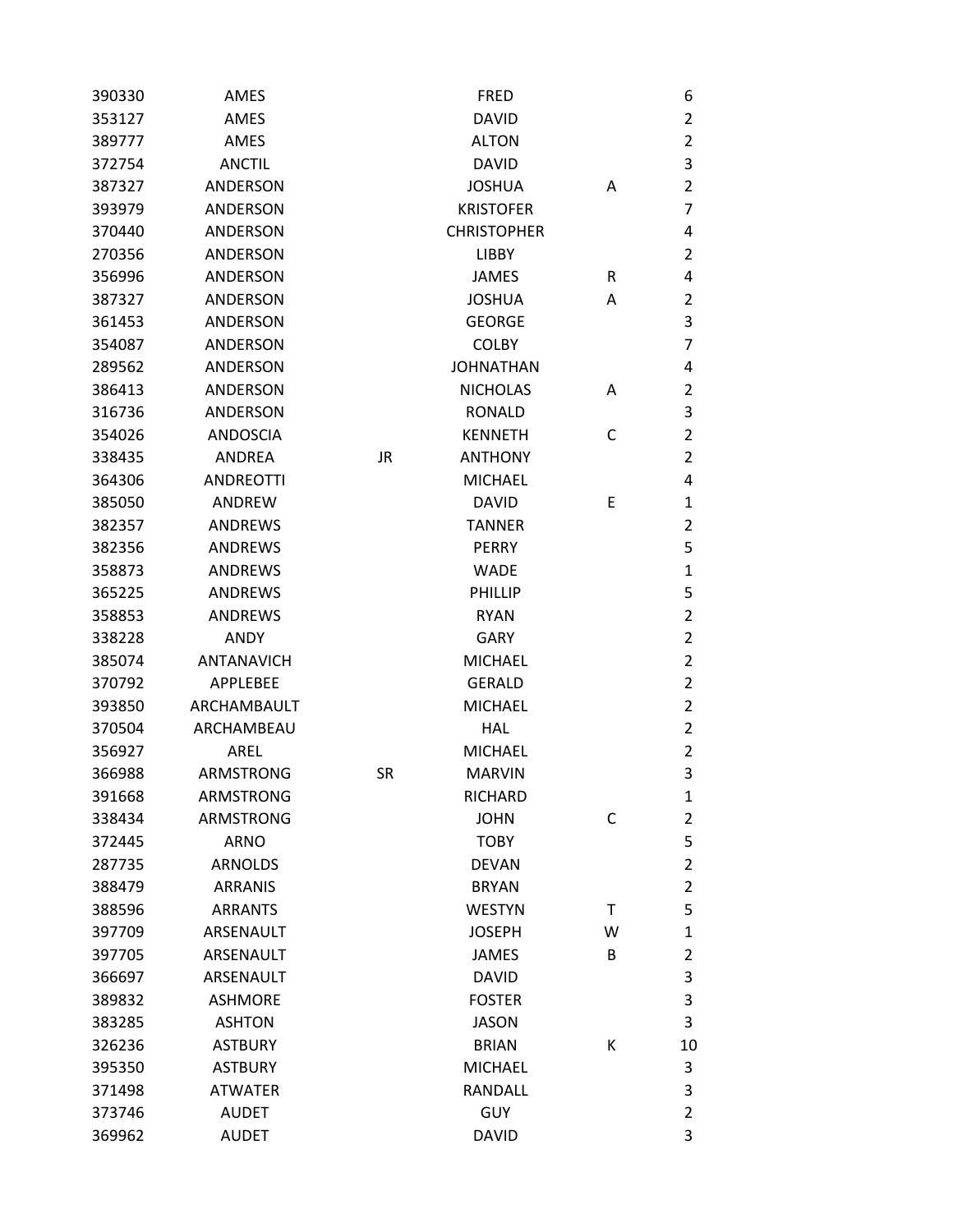| 339854 | <b>AUGELLO</b>     |           | <b>CHARLES</b>     |   | 4              |
|--------|--------------------|-----------|--------------------|---|----------------|
| 352846 | <b>AUGER</b>       |           | <b>ARTHUR</b>      | F | 3              |
| 384691 | <b>AUSTIN</b>      |           | <b>PATRICIA</b>    |   | 3              |
| 367933 | <b>AUSTIN</b>      |           | <b>DANA</b>        |   | $\overline{2}$ |
| 387424 | <b>AUSTIN</b>      |           | <b>JOSHUA</b>      |   | $\overline{2}$ |
| 396190 | <b>AVERILL</b>     |           | <b>MICHAEL</b>     | J | $\overline{2}$ |
| 396199 | <b>AVERILL</b>     |           | <b>STEPHEN</b>     | P | $\overline{2}$ |
| 393963 | <b>AVERY</b>       |           | <b>JASON</b>       | W | 3              |
| 388075 | <b>BABSON</b>      |           | <b>JEROLD</b>      | L | 6              |
| 386966 | <b>BACON</b>       |           | <b>ALDEN</b>       |   | $\overline{2}$ |
| 374835 | <b>BAGELY</b>      |           | <b>DANIEL</b>      |   | 0              |
| 373412 | <b>BAGLEY</b>      |           | <b>ADAM</b>        | J | 4              |
| 385305 | <b>BAGLEY</b>      |           | <b>KYLE</b>        | D | 5              |
| 371460 | <b>BAILEY</b>      | <b>JR</b> | <b>DONALD</b>      | C | 3              |
| 367324 | <b>BAILEY</b>      |           | <b>AMANDA</b>      |   | 5              |
| 386975 | <b>BAILEY</b>      |           | <b>MARK</b>        |   | $\overline{2}$ |
| 373223 | <b>BAILEY</b>      |           | <b>COLBY</b>       |   | 4              |
| 360268 | <b>BAILEY</b>      |           | <b>MARK</b>        |   | 3              |
| 395271 | <b>BAILEY</b>      |           | TIM                |   | 3              |
| 396822 | <b>BAILEY</b>      |           | <b>ANDREW</b>      |   | $\overline{7}$ |
| 382739 | <b>BAILY</b>       |           | <b>JAMES</b>       |   | 4              |
| 386798 | <b>BAIRD</b>       |           | <b>HAROLD</b>      |   | 3              |
| 325456 | <b>BAKER</b>       |           | <b>GARY</b>        |   | 3              |
| 378117 | <b>BAKER</b>       |           | <b>GARY</b>        | R | $\overline{2}$ |
| 376301 | <b>BAKER</b>       |           | <b>PERRY</b>       |   | $\overline{2}$ |
| 369963 | <b>BAKER</b>       |           | SAMUEL             |   | $\overline{2}$ |
| 372810 | <b>BAKR</b>        |           | <b>DANIAL</b>      |   | 3              |
| 393103 | <b>BALDACCHINO</b> |           | <b>GERALD</b>      | J | $\overline{2}$ |
| 361915 | <b>BARJON</b>      | <b>JR</b> | <b>DARRELL</b>     | W | $\overline{2}$ |
| 389813 | <b>BARKER</b>      |           | <b>JAMES</b>       |   | $\overline{2}$ |
| 360270 | <b>BARLOW</b>      |           | <b>ANDY</b>        |   | 3              |
| 365465 | <b>BARNARD</b>     | Ш         | <b>RICHARD</b>     |   | 5              |
| 378502 | <b>BARNES</b>      |           | <b>THOMAS</b>      |   | $\mathbf{1}$   |
| 393679 | <b>BARNES</b>      | JR        | <b>CHARLES</b>     |   | 3              |
| 359584 | <b>BARNES</b>      | <b>JR</b> | <b>LOWELL</b>      |   | $\overline{2}$ |
| 387609 | <b>BARRETT</b>     |           | <b>MATTHEW</b>     | С | 13             |
| 319475 | <b>BARRY</b>       |           | <b>RICHARD</b>     |   | 5              |
| 344302 | <b>BARRY</b>       |           | <b>TRAVIS</b>      |   | $\mathbf{1}$   |
| 386976 | <b>BARRY</b>       |           | <b>COBURN</b>      |   | 4              |
| 359736 | <b>BARTEAUX</b>    |           | <b>GREGORY</b>     |   | 4              |
| 276113 | <b>BARTER</b>      |           | <b>JAMES</b>       |   | 3              |
| 316829 | <b>BARTER</b>      |           | <b>BROGAN</b>      |   | 9              |
| 385244 | <b>BARTLETT</b>    |           | <b>BRIAN</b>       | Κ | 1              |
| 394192 | <b>BARTO</b>       |           | <b>CHARLES</b>     | W | 3              |
| 386294 | <b>BARTON</b>      |           | <b>STEVEN</b>      | E | 4              |
| 17547  | <b>BASSETT</b>     |           | <b>ROBERT</b>      |   | 4              |
| 367440 | <b>BATCHELDER</b>  |           | <b>CHRISTOPHER</b> |   | 2              |
|        |                    |           |                    |   |                |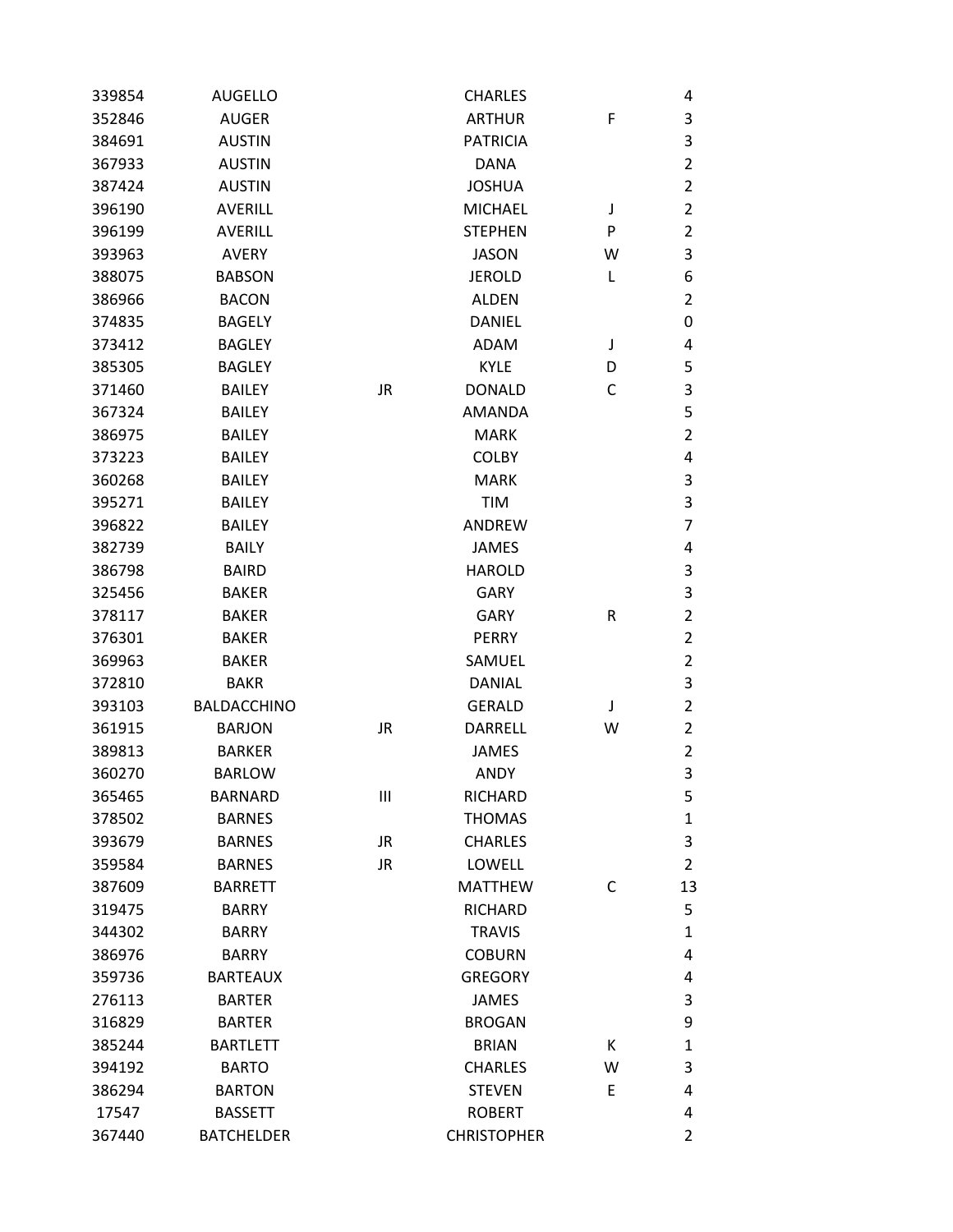| 381669 | <b>BATE</b>         | $\mathsf{II}$ | <b>HERBERT</b>  |   | 6                         |
|--------|---------------------|---------------|-----------------|---|---------------------------|
| 382882 | <b>BATTAGLIA</b>    |               | <b>BRETT</b>    |   | $\overline{2}$            |
| 382862 | <b>BATTAGLIO</b>    |               | <b>CONOR</b>    |   | 10                        |
| 367937 | <b>BAUZENBERGER</b> |               | <b>EDWIN</b>    |   | 3                         |
| 361541 | <b>BEAM</b>         |               | <b>JAMES</b>    |   | 4                         |
| 380214 | <b>BEAM</b>         |               | <b>MALCOLM</b>  |   | $\overline{2}$            |
| 324392 | <b>BEAMSOLEIL</b>   |               | <b>RICHARD</b>  |   | $\overline{2}$            |
| 360587 | <b>BEAN</b>         |               | <b>ALAN</b>     |   | 8                         |
| 350871 | <b>BEAN</b>         |               | <b>ELDEN</b>    | Α | $\overline{2}$            |
| 374134 | <b>BEAN</b>         |               | <b>CORY</b>     | С | 4                         |
| 368826 | <b>BEAN</b>         |               | <b>JOSHUA</b>   |   | 1                         |
| 381964 | <b>BEAN</b>         |               | <b>WILLIAM</b>  | н | $\mathbf{1}$              |
| 278618 | <b>BEATON</b>       |               | <b>TERRY</b>    | E | $\mathbf{1}$              |
| 376468 | <b>BEAUDOIN</b>     |               | <b>BRANDON</b>  |   | $\overline{2}$            |
| 326587 | <b>BEAUDRY</b>      |               | <b>JASON</b>    |   | $\overline{2}$            |
| 368959 | <b>BEAULIEU</b>     |               | <b>DUSTIN</b>   |   | $\overline{2}$            |
| 389767 | <b>BEAULIEU</b>     |               | <b>DUSTIN</b>   |   | $\mathbf{1}$              |
| 378563 | <b>BEAULIEU</b>     |               | <b>JOHN</b>     |   | 5                         |
| 374789 | <b>BECKUM</b>       |               | <b>THOMAS</b>   |   | 4                         |
| 340838 | <b>BECKWITH</b>     |               | <b>TIMOTHY</b>  |   | $\overline{2}$            |
| 374085 | <b>BECOTTE</b>      |               | <b>LUCIEN</b>   |   | $\mathsf 3$               |
| 373613 | <b>BEDARD</b>       |               | <b>DANIELLE</b> |   | $\overline{2}$            |
| 373182 | <b>BELANGER</b>     |               | <b>DAMIAN</b>   |   | 3                         |
| 393538 | <b>BELANGER</b>     |               | <b>RONALD</b>   |   | $\overline{2}$            |
| 367405 | <b>BELANGER</b>     |               | <b>BRIAN</b>    |   | 9                         |
| 371462 | <b>BELIVEAU</b>     |               | <b>ALBERT</b>   |   | $\mathsf 3$               |
| 371438 | <b>BELIVEAU</b>     |               | LEO             |   | 3                         |
| 396600 | <b>BELL</b>         |               | <b>PETER</b>    |   | $\overline{2}$            |
| 397126 | <b>BELL</b>         |               | <b>JOE</b>      |   | 3                         |
| 278622 | <b>BELYEA</b>       |               | <b>MATT</b>     |   | $\mathbf{1}$              |
| 371337 | <b>BEMIS</b>        |               | <b>BRADY</b>    |   | 3                         |
| 374197 | <b>BENDICK</b>      |               | <b>MARTIN</b>   | J | 4                         |
| 393104 | <b>BENNER</b>       |               | <b>SCOTT</b>    |   | $\overline{2}$            |
| 396377 | <b>BENNER</b>       |               | <b>MADISON</b>  |   | $\overline{2}$            |
| 339862 | <b>BENNETT</b>      |               | <b>DAVID</b>    |   | $\overline{2}$            |
| 319650 | <b>BENNETT</b>      |               | <b>MARK</b>     | E | $\mathsf 3$               |
| 294361 | <b>BENNETT</b>      |               | <b>STEPHEN</b>  |   | $\overline{2}$            |
| 16102  | <b>BENNETT</b>      | <b>SR</b>     | <b>THOMAS</b>   | J | $\overline{2}$            |
| 378070 | <b>BENWAY</b>       |               | <b>JONATHAN</b> |   | 3                         |
| 365730 | <b>BERG</b>         |               | <b>MATTHEW</b>  |   | $\overline{2}$            |
| 365251 | <b>BERNIER</b>      |               | <b>SCOT</b>     |   | $\ensuremath{\mathsf{3}}$ |
| 289120 | <b>BERNIER</b>      |               | <b>ASHTON</b>   |   | 3                         |
| 352910 | <b>BERNIER</b>      | <b>JR</b>     | <b>ROGER</b>    | N | 9                         |
| 396532 | <b>BEROUNSKY</b>    | <b>SR</b>     | <b>BRIAN</b>    |   | $\overline{2}$            |
| 398011 | <b>BERRY</b>        |               | <b>MARC</b>     |   | $\overline{2}$            |
| 398115 | <b>BERRY</b>        |               | <b>AUSTIN</b>   |   | 3                         |
| 367943 | <b>BERRY</b>        |               | <b>REGINALD</b> | н | 3                         |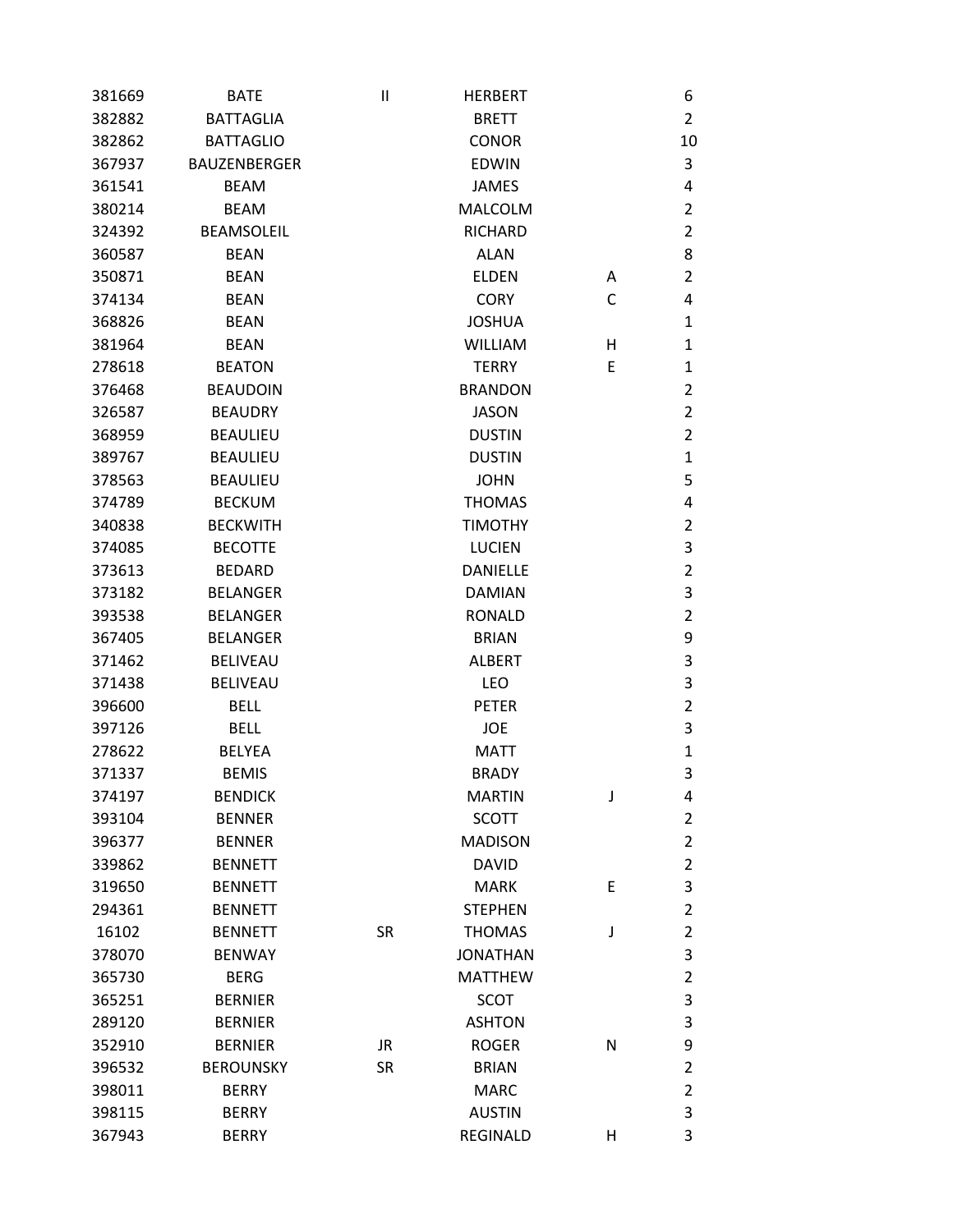| 370859 | <b>BERRY</b>      | <b>GRADY</b>     |   | 3              |
|--------|-------------------|------------------|---|----------------|
| 383196 | <b>BERTRANT</b>   | <b>ROY</b>       |   | 5              |
| 274039 | <b>BESSEY</b>     | LAWRENCE         |   | $\mathbf{1}$   |
| 375075 | <b>BEVERLY</b>    | <b>ALVIN</b>     |   | 3              |
| 359390 | <b>BICHREST</b>   | <b>TROY</b>      |   | 3              |
| 378452 | <b>BICHREST</b>   | <b>FRANK</b>     |   | 3              |
| 387683 | <b>BICKFORD</b>   | <b>MICHAEL</b>   |   | $\overline{2}$ |
| 361464 | <b>BICKFORD</b>   | <b>STEPHEN</b>   |   | 8              |
| 305115 | <b>BICKFORD</b>   | <b>KEITH</b>     |   | $\overline{2}$ |
| 379044 | <b>BIERSIAK</b>   | <b>DYLAN</b>     |   | 6              |
| 369198 | <b>BILLING</b>    | <b>KEVIN</b>     |   | 1              |
| 365260 | <b>BILLINGS</b>   | <b>JOE</b>       |   | 4              |
| 378909 | <b>BILLINGS</b>   | <b>TIMOTHY</b>   |   | 2              |
| 381169 | <b>BILODEAU</b>   | <b>SEAN</b>      |   | 5              |
| 394996 | <b>BINEAU</b>     | <b>ERIC</b>      |   | $\overline{2}$ |
| 344375 | <b>BINETTE</b>    | <b>MARK</b>      |   | $\overline{2}$ |
| 384457 | <b>BINETTE</b>    | <b>MATTHEW</b>   |   | $\overline{2}$ |
| 382129 | <b>BISHOP</b>     | <b>NICHOLAS</b>  |   | 4              |
| 333440 | <b>BLACK</b>      | <b>ANTHONY</b>   | S | 2              |
| 287745 | <b>BLACK</b>      | <b>SHERYL</b>    |   | 4              |
| 367326 | <b>BLACKBURN</b>  | <b>JACOB</b>     |   | 4              |
| 382204 | <b>BLACKWELL</b>  | <b>STEVEN</b>    |   | $\overline{2}$ |
| 372285 | <b>BLAKE</b>      | <b>CLAYTON</b>   |   | 6              |
| 368395 | <b>BLAKEMAN</b>   | <b>STEVEN</b>    |   | $\overline{2}$ |
| 372880 | <b>BLANCHET</b>   | <b>TYLER</b>     | Α | 4              |
| 294378 | <b>BLEWER</b>     | ZACHARY          |   | 6              |
| 376324 | <b>BLUNDEN</b>    | <b>MARK</b>      |   | $\mathbf{1}$   |
| 378103 | <b>BODEMER</b>    | COLEMAN          |   | 6              |
| 378107 | <b>BODEMER</b>    | <b>LOGAN</b>     | R | 4              |
| 313131 | <b>BODMA</b>      | <b>HENRY</b>     |   | 4              |
| 384428 | <b>BODNAR</b>     | <b>ROBERT</b>    |   | $\overline{2}$ |
| 370330 | <b>BOERGER</b>    | <b>STEPHEN</b>   |   | 3              |
| 316742 | <b>BOGGS</b>      | LANNY            |   | 4              |
| 370267 | <b>BOIVIN</b>     | <b>RONALD</b>    |   | $\overline{2}$ |
| 370158 | <b>BOLDUC</b>     | <b>DENNIS</b>    |   | 2              |
| 371457 | <b>BOLDUC</b>     | <b>MATTHEW</b>   |   | 5              |
| 371119 | <b>BOLDUC</b>     | <b>TYLER</b>     |   | 5              |
| 371128 | <b>BOLDUC</b>     | <b>PHILLIPPE</b> | J | $\overline{2}$ |
| 356988 | <b>BOLDUC</b>     | <b>MICHAEL</b>   | C | $\overline{2}$ |
| 343179 | <b>BOLSTRIDGE</b> | <b>EVAN</b>      |   | 7              |
| 343195 | <b>BOLSTRIDGE</b> | <b>ALTON</b>     |   | 7              |
| 380965 | <b>BOMBEKE</b>    | CARMEN           |   | 3              |
| 369607 | <b>BOMBEKE</b>    | <b>THIERRY</b>   |   | 7              |
| 384104 | <b>BOND</b>       | <b>PATRICK</b>   |   | 4              |
| 347992 | <b>BOND</b>       | <b>DANIEL</b>    |   | 2              |
| 394983 | <b>BONENFANT</b>  | <b>WILLIAM</b>   |   | $\overline{2}$ |
| 399263 | <b>BOONE</b>      | <b>NOAH</b>      |   | 4              |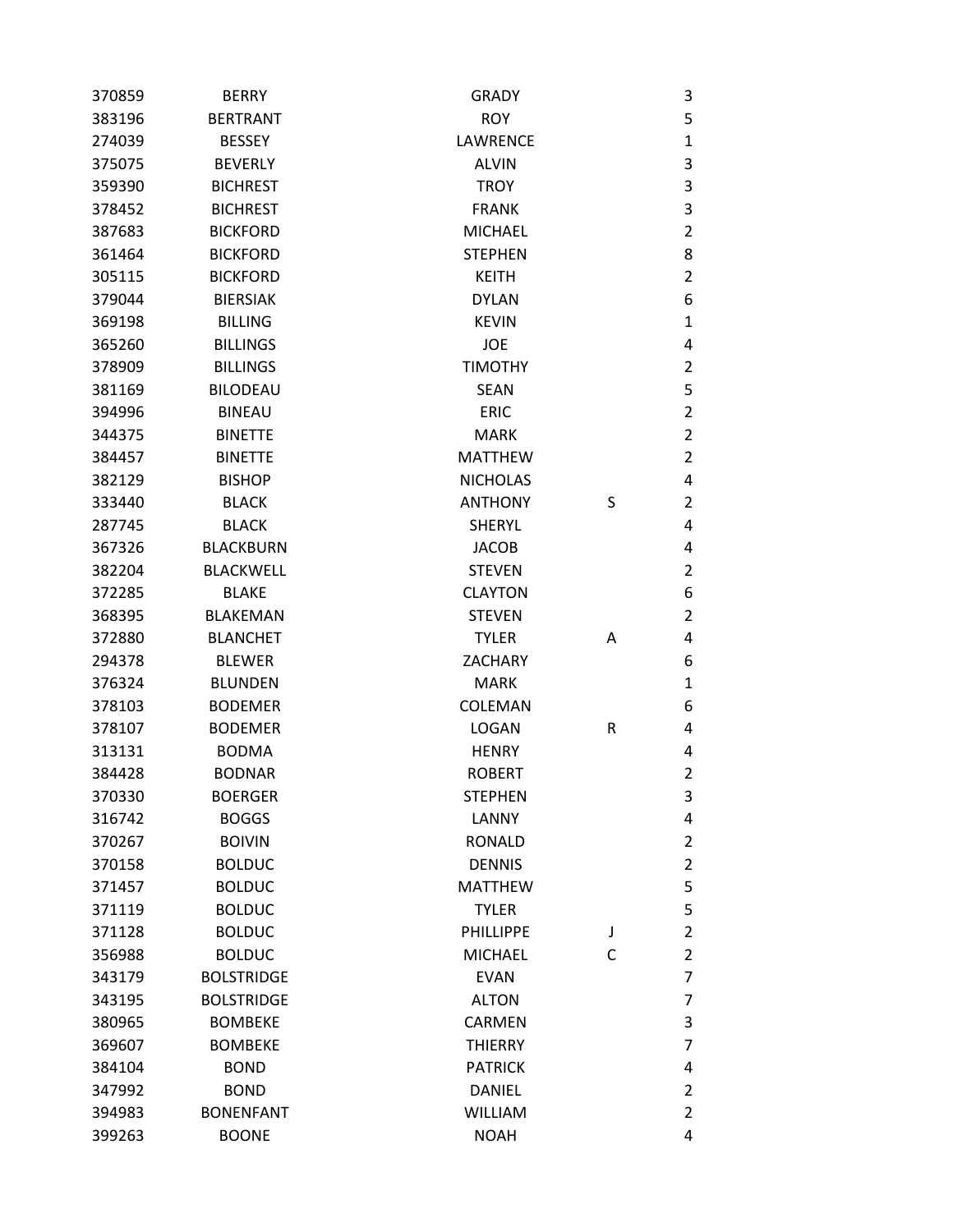| 324406 | <b>BOSCO</b>       | JASON           |   | 1              |
|--------|--------------------|-----------------|---|----------------|
| 374827 | <b>BOSSE</b>       | <b>BRYAN</b>    | S | 4              |
| 397561 | <b>BOSSO</b>       | <b>VINCENT</b>  |   | 2              |
| 271805 | <b>BOTLEY</b>      | <b>RICHARD</b>  |   | 3              |
| 378504 | <b>BOUCHARD</b>    | VALDORE         |   | $\mathbf{1}$   |
| 343167 | <b>BOUCHARD</b>    | <b>PAUL</b>     |   | 4              |
| 354724 | <b>BOUCHARD</b>    | <b>MICHAEL</b>  |   | 1              |
| 377290 | <b>BOUCHARD</b>    | <b>MICHAEL</b>  |   | $\overline{2}$ |
| 356678 | <b>BOUCHARD</b>    | <b>JAROD</b>    |   | $\overline{2}$ |
| 368026 | <b>BOUCHARD</b>    | <b>JACOB</b>    | L | 6              |
| 382895 | <b>BOUCHER</b>     | <b>JOHN</b>     |   | $\overline{2}$ |
| 368874 | <b>BOUCHER</b>     | <b>GERARD</b>   |   | $\overline{2}$ |
| 379456 | <b>BOUCHER</b>     | <b>KAYLA</b>    |   | $\overline{2}$ |
| 213995 | <b>BOUCHER</b>     | <b>CHRIS</b>    | Α | 5              |
| 300791 | <b>BOUDREAU</b>    | <b>MARK</b>     | Α | 3              |
| 370146 | <b>BOUDREAU</b>    | <b>GARY</b>     |   | 3              |
| 367355 | <b>BOUFFARD</b>    | <b>BRIAN</b>    |   | 4              |
| 381673 | <b>BOULANGER</b>   | <b>CARTER</b>   |   | 11             |
| 358547 | <b>BOURGET</b>     | <b>RICHARD</b>  |   | $\overline{2}$ |
| 373311 | <b>BOUTILIER</b>   | <b>KATIE</b>    | L | 14             |
| 396940 | <b>BOWDEN</b>      | <b>BRENDA</b>   |   | 3              |
| 392457 | <b>BOYD</b>        | <b>ALLEN</b>    | S | $\overline{2}$ |
| 259032 | <b>BOYD</b>        | CAROL           |   | $\overline{2}$ |
| 381044 | <b>BOYER</b>       | <b>RANDY</b>    |   | 3              |
| 380262 | <b>BOYNTON</b>     | <b>BENJAMIN</b> |   | 11             |
| 347103 | <b>BRACKETT</b>    | ADAM            | P | 2              |
| 370076 | <b>BRACKETT</b>    | <b>TYLER</b>    |   | 4              |
| 334424 | <b>BRACKLEY</b>    | <b>ALLEN</b>    |   | 4              |
| 369251 | <b>BRADEEN</b>     | <b>JAMES</b>    |   | 4              |
| 396866 | <b>BRAGA</b>       | <b>MANUEL</b>   | D | 2              |
| 392925 | <b>BRAGDON</b>     | <b>SEAN</b>     |   | 1              |
| 374117 | <b>BRAGDON</b>     | <b>JEFFERY</b>  |   | 4              |
| 295395 | <b>BRAGDON</b>     | <b>DAVE</b>     | E | 2              |
| 356931 | <b>BRAGDON</b>     | KASSANDRA       |   | 5              |
| 378202 | <b>BRAGDON</b>     | <b>RICHARD</b>  | M | 4              |
| 395873 | <b>BRAGG</b>       | <b>JOSHUA</b>   | C | 3              |
| 378560 | <b>BRAGG</b>       | <b>THOMAS</b>   |   | $\mathbf{1}$   |
| 378536 | <b>BRAGG</b>       | <b>RYAN</b>     |   | 3              |
| 380176 | <b>BRALEY</b>      | <b>SCOTT</b>    | R | 2              |
| 363222 | <b>BRANDON</b>     | <b>ROBINSON</b> | J | 4              |
| 387361 | <b>BRANN</b>       | <b>RUSTY</b>    |   | 4              |
| 316710 | <b>BRANSCOM</b>    | <b>JOHN</b>     |   | 4              |
| 365528 | <b>BRASSBRIDGE</b> | <b>CHASE</b>    |   | 9              |
| 286167 | <b>BRAWN</b>       | <b>DANIELLE</b> | Е | 3              |
| 388065 | <b>BRAY</b>        | <b>HEIDI</b>    |   | 4              |
| 395812 | <b>BRAZIER</b>     | <b>ANDY</b>     |   | 1              |
| 368480 | <b>BRESSETTE</b>   | ZACHARY         | T | 4              |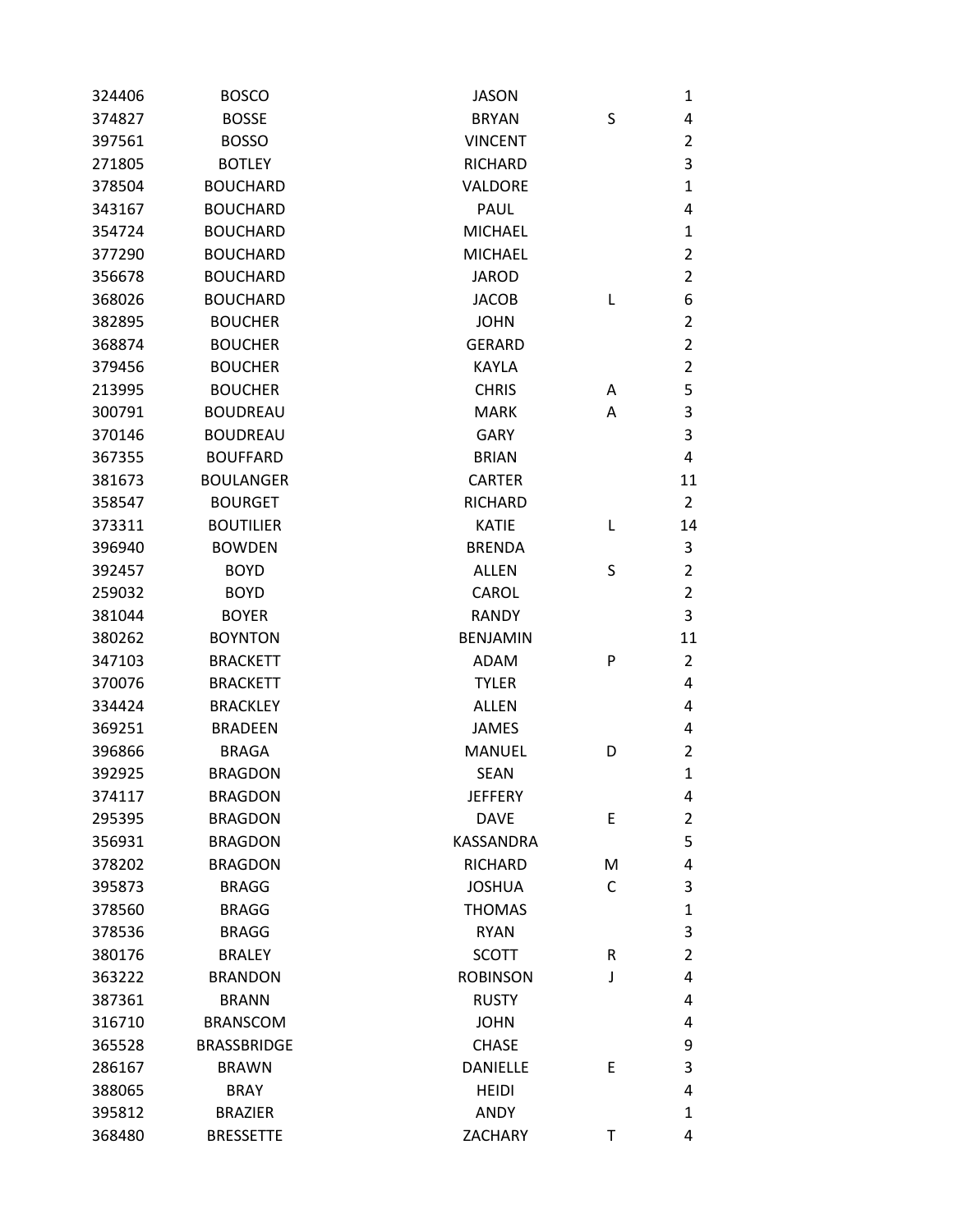| 354977 | <b>BRETON</b>    |           | <b>JASON</b>     |   | 2              |
|--------|------------------|-----------|------------------|---|----------------|
| 365473 | <b>BRETON</b>    |           | <b>ROBERT</b>    | P | $\overline{2}$ |
| 338425 | <b>BRETON</b>    |           | <b>JESSICA</b>   |   | $\overline{2}$ |
| 393662 | <b>BRETON</b>    |           | <b>NICHOLAS</b>  |   | $\overline{2}$ |
| 396735 | <b>BREWER</b>    |           | SAMUEL           |   | $\mathbf{1}$   |
| 352310 | <b>BREWER</b>    |           | <b>KASSIDY</b>   |   | 9              |
| 373007 | <b>BREWER</b>    |           | <b>RANDY</b>     |   | $\overline{2}$ |
| 375092 | <b>BRIDGES</b>   |           | <b>MICHAEL</b>   |   | 3              |
| 350847 | <b>BRIDGHAM</b>  | Ш         | <b>JOHNATHAN</b> |   | $\overline{2}$ |
| 384719 | <b>BRIGGS</b>    |           | <b>JESSICA</b>   | L | $\overline{2}$ |
| 377505 | <b>BRIGHAM</b>   |           | <b>CRAIG</b>     |   | $\overline{2}$ |
| 259036 | <b>BRILL</b>     |           | <b>JONATHAN</b>  |   | 9              |
| 259036 | <b>BRILL</b>     |           | <b>JONATHAN</b>  |   | 9              |
| 376450 | <b>BRISSETTE</b> |           | <b>DANIEL</b>    | Е | 4              |
| 394175 | <b>BRITT</b>     |           | <b>RUSSELL</b>   |   | 6              |
| 365201 | <b>BRITT</b>     |           | <b>WILLIAM</b>   |   | 3              |
| 368929 | <b>BROCHU</b>    |           | <b>GARY</b>      |   | $\overline{2}$ |
| 368960 | <b>BROCHU</b>    |           | <b>NICHOLAS</b>  |   | $\overline{2}$ |
| 373324 | <b>BRONSON</b>   |           | <b>BRUCE</b>     |   | $\overline{2}$ |
| 366493 | <b>BROOKER</b>   | <b>SR</b> | JAMES            | Κ | 3              |
| 377494 | <b>BROOKS</b>    |           | <b>TYLER</b>     | R | 10             |
| 374540 | <b>BROOKS</b>    |           | <b>ROBERT</b>    |   | $\mathbf{1}$   |
| 371527 | <b>BROOKS</b>    |           | <b>AARON</b>     |   | 3              |
| 377173 | <b>BROOKS</b>    |           | LOUIS            | W | 3              |
| 374780 | <b>BROWN</b>     |           | <b>CALEB</b>     | S | $\overline{2}$ |
| 371563 | <b>BROWN</b>     |           | <b>MYLES</b>     | L | $\overline{2}$ |
| 393330 | <b>BROWN</b>     |           | <b>GREGORY</b>   |   | 4              |
| 307728 | <b>BROWN</b>     |           | <b>GARRETT</b>   | L | $\overline{2}$ |
| 356257 | <b>BROWN</b>     |           | <b>TYLER</b>     |   | 3              |
| 382907 | <b>BROWN</b>     |           | <b>DUSTIN</b>    |   | $\overline{2}$ |
| 352346 | <b>BROWN</b>     |           | <b>DENNISE</b>   |   | 5              |
| 346000 | <b>BROWN</b>     |           | <b>APRIL</b>     |   | 3              |
| 380609 | <b>BROWN</b>     |           | <b>JOSHUA</b>    |   | 3              |
| 395830 | <b>BROWN</b>     |           | WENDELL          |   | 14             |
| 395824 | <b>BROWN</b>     |           | <b>JASON</b>     | D | $\mathbf{1}$   |
| 343192 | <b>BROWN</b>     |           | <b>ROBERT</b>    |   | 4              |
| 397719 | <b>BROWN</b>     |           | <b>SCOTT</b>     | E | $\overline{2}$ |
| 353290 | <b>BROWN</b>     |           | <b>RYAN</b>      |   | $\mathbf{1}$   |
| 365494 | <b>BROWN</b>     |           | <b>ROBERT</b>    | Α | $\overline{2}$ |
| 361271 | <b>BROWN</b>     |           | <b>STEVEN</b>    |   | $\overline{2}$ |
| 365743 | <b>BROWN</b>     |           | <b>DAVID</b>     |   | 4              |
| 276346 | <b>BROWN</b>     |           | <b>DECODAH</b>   |   | 5              |
| 366758 | <b>BROWN</b>     |           | <b>JOSHUA</b>    |   | 10             |
| 394827 | <b>BROWN</b>     |           | <b>CLAIR</b>     |   | 4              |
| 369243 | <b>BROWN</b>     |           | <b>HARRY</b>     |   | 6              |
| 394191 | <b>BROWN</b>     |           | <b>COREY</b>     | Α | 3              |
| 294366 | <b>BROWN</b>     |           | <b>MICHAEL</b>   |   | $\overline{7}$ |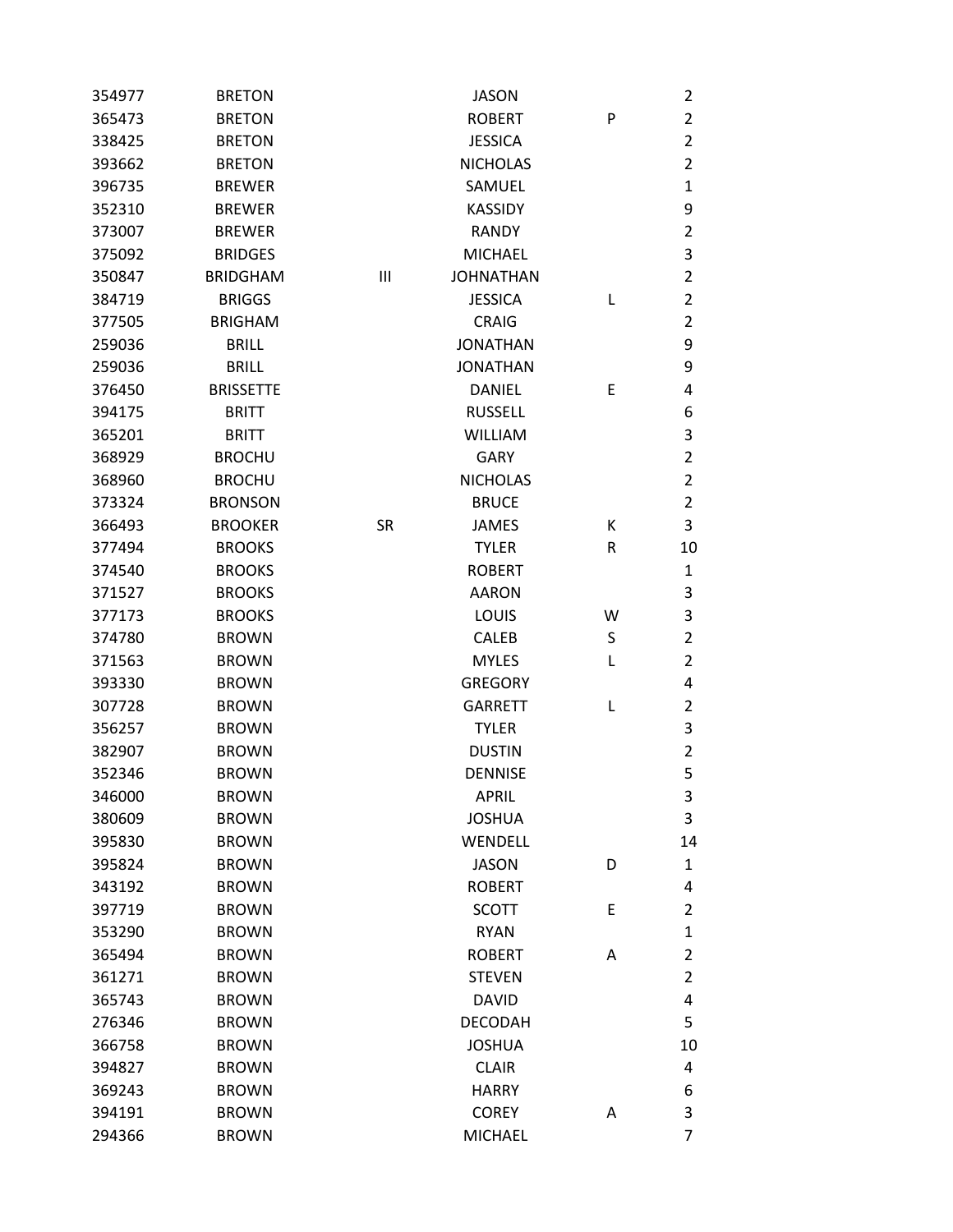| 107981 | <b>BROWN</b>    |           | <b>SPENCER</b>  | R | 2              |
|--------|-----------------|-----------|-----------------|---|----------------|
| 377138 | <b>BROWN</b>    |           | <b>GREGORY</b>  | R | 3              |
| 368880 | <b>BROWN</b>    |           | <b>DANIEL</b>   |   | 5              |
| 352843 | <b>BRUCE</b>    |           | <b>ROBERT</b>   |   | $\mathbf 1$    |
| 333434 | <b>BRUNI</b>    |           | <b>ANTONIO</b>  |   | $\overline{2}$ |
| 365729 | <b>BRUNO</b>    |           | <b>SHAWN</b>    | E | 3              |
| 361444 | <b>BRYAN</b>    |           | <b>ROBERT</b>   |   | 4              |
| 378513 | <b>BUBAR</b>    |           | <b>THOMAS</b>   |   | $\mathbf{1}$   |
| 378570 | <b>BUBAR</b>    |           | <b>BRYAN</b>    |   | 4              |
| 388807 | <b>BUCK</b>     | <b>JR</b> | <b>WAYNE</b>    |   | $\overline{2}$ |
| 389107 | <b>BUCKLAND</b> |           | <b>BENJAMIN</b> |   | $\overline{2}$ |
| 377302 | <b>BULLEY</b>   |           | <b>GAGE</b>     |   | 3              |
| 377015 | <b>BUNKER</b>   |           | <b>SHAUN</b>    |   | 5              |
| 289528 | <b>BUNKER</b>   | <b>SR</b> | WESLEY          |   | 3              |
| 378874 | <b>BUNKER</b>   |           | <b>ROBERT</b>   |   | 4              |
| 386316 | <b>BURBANK</b>  |           | <b>KENNETH</b>  |   | $\mathbf{1}$   |
| 367932 | <b>BURBY</b>    | SR        | LARRY           |   | 3              |
| 374146 | <b>BURBY</b>    |           | <b>GREG</b>     | L | $\overline{2}$ |
| 316740 | <b>BURGESS</b>  |           | <b>THOMAS</b>   |   | $\mathbf{1}$   |
| 389835 | <b>BURGESS</b>  |           | <b>MATTHEW</b>  |   | 2              |
| 316724 | <b>BURGESS</b>  |           | <b>JUSTIN</b>   |   | 3              |
| 356995 | <b>BURGESS</b>  |           | <b>JAMES</b>    | B | $\overline{2}$ |
| 377663 | <b>BURKE</b>    |           | <b>JOSEPH</b>   | P | 3              |
| 365194 | <b>BURNELL</b>  |           | <b>JOSH</b>     |   | 4              |
| 394239 | <b>BURNEY</b>   | <b>SR</b> | <b>BRUCE</b>    | L | $\mathbf{1}$   |
| 316832 | <b>BURNHAM</b>  |           | <b>LISA</b>     |   | $\mathbf{1}$   |
| 310085 | <b>BURNS</b>    |           | <b>TODD</b>     |   | $\overline{2}$ |
| 394003 | <b>BURPEE</b>   |           | <b>MICHAEL</b>  |   | 5              |
| 352879 | <b>BURRILL</b>  |           | <b>GEORGE</b>   |   | $\overline{2}$ |
| 371402 | <b>BURTON</b>   |           | <b>RANDY</b>    |   | 4              |
| 378567 | <b>BURTT</b>    |           | <b>JERRY</b>    |   | $\overline{2}$ |
| 381172 | <b>BUSSIERE</b> |           | <b>JOHN</b>     | D | 1              |
| 385044 | <b>BUTTERS</b>  |           | <b>LAURENCE</b> |   | 3              |
| 333433 | <b>CABRAL</b>   |           | <b>DALE</b>     |   | 3              |
| 378099 | <b>CAHDWICK</b> |           | <b>DANIEL</b>   |   | $\overline{2}$ |
| 393335 | <b>CAIAZZO</b>  |           | <b>THOMAS</b>   |   | 3              |
| 372919 | CALDER          |           | <b>RICHARD</b>  |   | $\overline{2}$ |
| 371028 | <b>CALDWELL</b> |           | <b>ROBERT</b>   |   | $\overline{2}$ |
| 360175 | CALDWELL        |           | <b>JOSHUA</b>   |   | $\mathbf{1}$   |
| 382637 | <b>CALER</b>    |           | <b>AARON</b>    | R | $\overline{2}$ |
| 370330 | <b>CALL</b>     |           | <b>MACKENZA</b> |   | 3              |
| 394478 | <b>CALL</b>     |           | <b>ROBERT</b>   |   | 4              |
| 377707 | <b>CALLION</b>  |           | <b>BRIAN</b>    |   | $\overline{2}$ |
| 388120 | <b>CALPP</b>    |           | <b>TROY</b>     |   | $\overline{2}$ |
| 367397 | <b>CAMDEN</b>   |           | <b>ROBERT</b>   |   | $\mathbf{1}$   |
| 334709 | <b>CAMELIO</b>  |           | <b>JOHN</b>     |   | $\overline{2}$ |
| 361540 | CAMPBELL        |           | <b>RONNIE</b>   |   | $\mathbf{1}$   |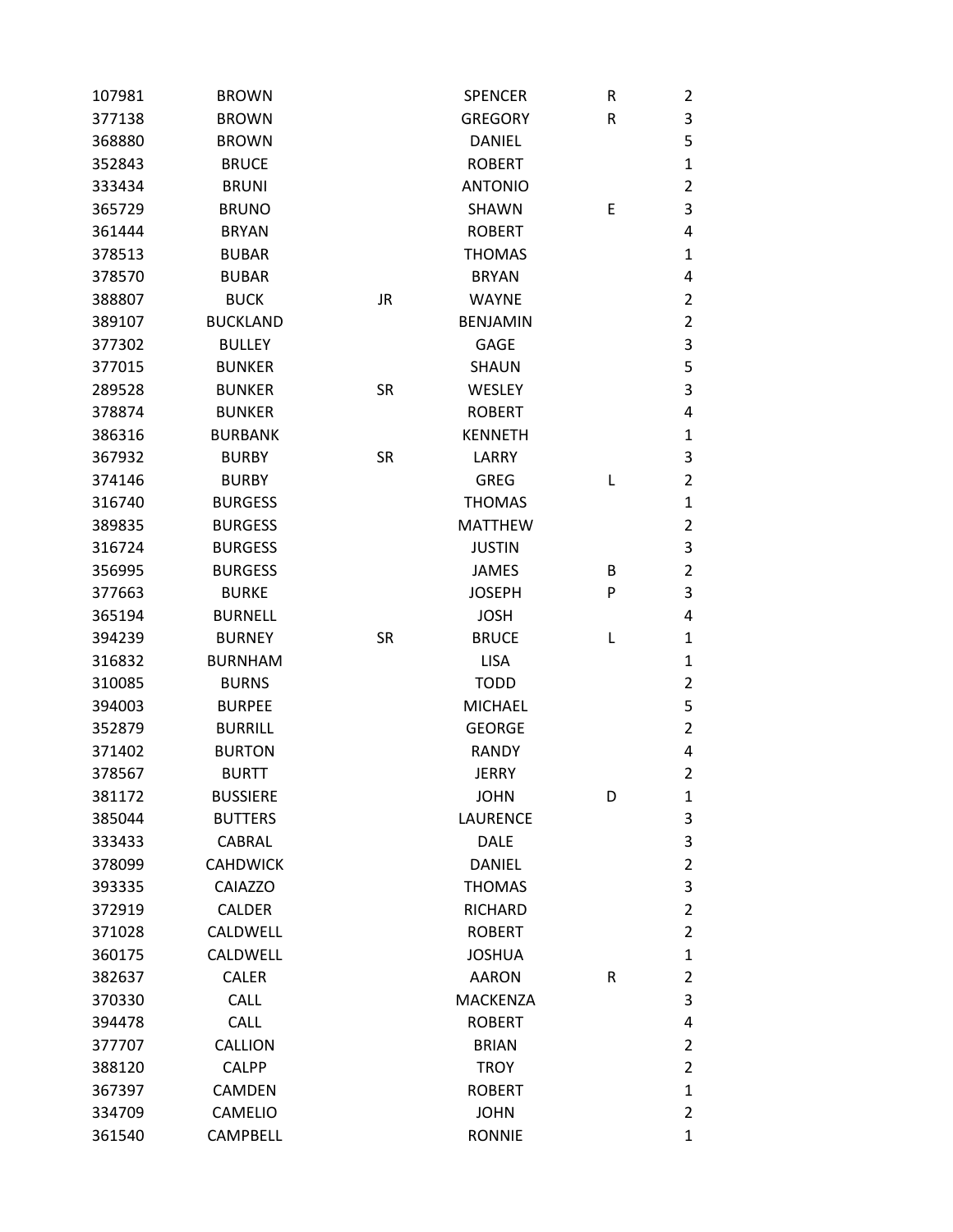| 397582 | <b>CAMPBELL</b>   |              | <b>BYRON</b>       | Τ | 6                       |
|--------|-------------------|--------------|--------------------|---|-------------------------|
| 368474 | <b>CAMPBELL</b>   |              | <b>SCOTT</b>       | Α | 6                       |
| 397619 | <b>CAMPBELL</b>   |              | <b>CONNOR</b>      |   | 3                       |
| 383451 | <b>CAMPBELL</b>   |              | <b>ADAM</b>        | P | $\overline{\mathbf{3}}$ |
| 366742 | <b>CAMPBELL</b>   |              | <b>CAMERON</b>     |   | $\overline{2}$          |
| 372776 | <b>CANNING</b>    |              | <b>CORY</b>        |   | 3                       |
| 354856 | <b>CANNULI</b>    |              | <b>JASON</b>       | В | $\overline{2}$          |
| 397999 | <b>CAOUETTE</b>   |              | <b>JOSEPH</b>      |   | $\overline{2}$          |
| 297454 | <b>CAPPONI</b>    |              | <b>DAVID</b>       |   | 9                       |
| 395043 | <b>CAPRARA</b>    |              | <b>JACK</b>        | N | 3                       |
| 289517 | <b>CARD</b>       |              | <b>COTE</b>        |   | 10                      |
| 388271 | <b>CARDELLI</b>   |              | <b>JACOB</b>       |   | 8                       |
| 369556 | CARNEYSMITH       |              | <b>LINDA</b>       |   | 5                       |
| 369930 | <b>CARON</b>      |              | <b>SCOTT</b>       |   | $\overline{2}$          |
| 393568 | <b>CARON</b>      |              | <b>DAVID</b>       | G | 6                       |
| 326694 | <b>CARON</b>      |              | <b>DANIEL</b>      |   | $\overline{2}$          |
| 370637 | <b>CARR</b>       |              | <b>JOEL</b>        |   | 4                       |
| 395769 | <b>CARR</b>       |              | <b>GAVIN</b>       |   | $\mathbf 1$             |
| 395921 | <b>CARR</b>       |              | <b>ROBERT</b>      |   | 3                       |
| 361208 | CARRAGE           |              | <b>GAVIN</b>       |   | $\overline{2}$          |
| 366722 | CARROLL           |              | <b>ERIC</b>        |   | $\mathsf 3$             |
| 365934 | <b>CARRON</b>     |              | <b>ERIC</b>        |   | $\overline{2}$          |
| 360131 | <b>CARTER</b>     | <b>JR</b>    | <b>ALFRED</b>      |   | 4                       |
| 360131 | <b>CARTER</b>     | <b>JR</b>    | <b>ALFRED</b>      |   | $\overline{2}$          |
| 398008 | <b>CARTER</b>     |              | <b>RAYMOND</b>     |   | 6                       |
| 394600 | <b>CARTER</b>     |              | <b>CHRISTOPHER</b> |   | $\overline{2}$          |
| 372028 | <b>CARTER</b>     |              | <b>STACY</b>       |   | $\overline{2}$          |
| 384400 | <b>CARTER</b>     |              | <b>JOSH</b>        |   | 3                       |
| 382382 | <b>CARTONIO</b>   | $\mathbf{I}$ | <b>NEAL</b>        |   | $\overline{2}$          |
| 358854 | <b>CARTONIO</b>   |              | <b>JAKOB</b>       |   | $\overline{2}$          |
| 398104 | <b>CARVER</b>     |              | <b>DENNIS</b>      |   | $\overline{2}$          |
| 398048 | <b>CARVER</b>     | <b>SR</b>    | <b>BRUCE</b>       |   | $\mathbf{1}$            |
| 353130 | <b>CARVER</b>     |              | <b>BRIAN</b>       |   | $\overline{2}$          |
| 362825 | CARWELL           |              | <b>KAITLYN</b>     |   | $\mathbf 0$             |
| 362825 | CARWELL           |              | <b>KAITLYN</b>     |   | $\mathbf{1}$            |
| 326680 | CASAUANT          |              | <b>DONALD</b>      |   | $\overline{2}$          |
| 393675 | CASE              |              | <b>ERIC</b>        |   | $\overline{2}$          |
| 367974 | <b>CASEY</b>      | <b>SR</b>    | <b>JOHN</b>        |   | $\overline{\mathbf{4}}$ |
| 382717 | <b>CASHMAN</b>    |              | <b>CHARLES</b>     |   | $\mathbf{1}$            |
| 307682 | <b>CASSIDY</b>    | <b>JR</b>    | <b>DAVID</b>       | A | $\mathbf 1$             |
| 368493 | <b>CASSIE</b>     |              | <b>RICHARD</b>     |   | 4                       |
| 373211 | <b>CATES</b>      |              | <b>TIMOTHY</b>     |   | 3                       |
| 382966 | <b>CATES</b>      |              | <b>STEVEN</b>      | P | $\overline{2}$          |
| 393665 | <b>CATLIN</b>     |              | <b>BARRY</b>       | J | $\overline{2}$          |
| 359586 | <b>CERVANTES</b>  |              | <b>JOHN</b>        | J | 4                       |
| 388274 | <b>CHADBOURNE</b> |              | <b>TRACY</b>       |   | 13                      |
| 317581 | <b>CHADBOURNE</b> |              | <b>JEFFREY</b>     |   | 6                       |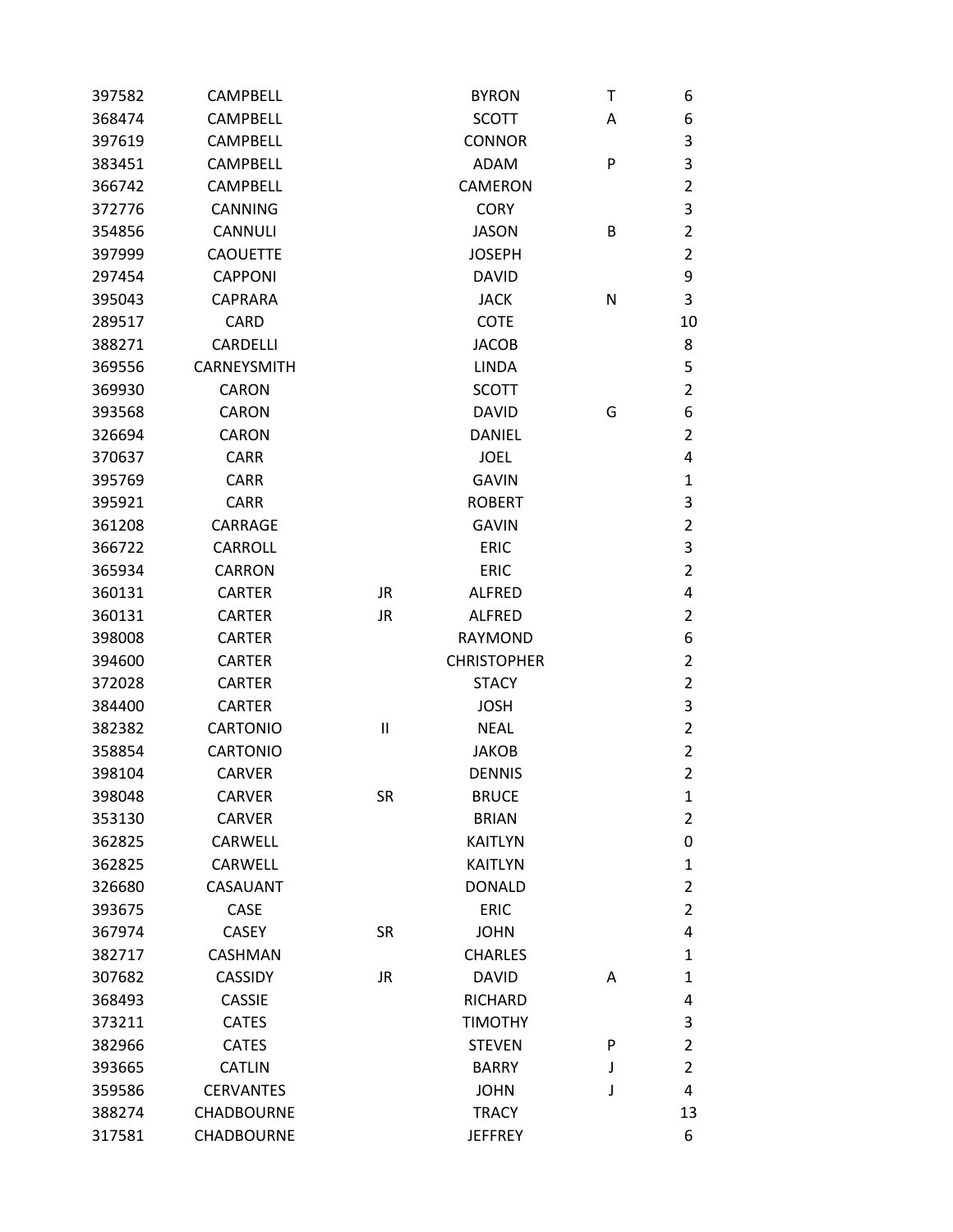| 359585 | <b>CHAGNON</b>      |                | <b>JAMES</b>    |              | $\overline{2}$ |
|--------|---------------------|----------------|-----------------|--------------|----------------|
| 361218 | CHALOUX             |                | <b>DANIEL</b>   |              | $\mathbf{1}$   |
| 390087 | CHAMBERLAIN         |                | <b>ALAN</b>     |              | 3              |
| 391183 | CHAMBERLIN          |                | <b>THOMAS</b>   |              | 9              |
| 396920 | <b>CHAMBERS</b>     |                | <b>NATHAN</b>   |              | 3              |
| 376924 | <b>CHAMBLEE</b>     |                | NATHANAEL       | $\mathsf{l}$ | $\mathbf{1}$   |
| 394029 | CHAMPAGNE           |                | <b>BRYAN</b>    |              | 10             |
| 377100 | <b>CHANDLER</b>     |                | <b>BRUCE</b>    |              | $\overline{2}$ |
| 361833 | CHANDONAIT          |                | <b>NATHAN</b>   | G            | $\overline{2}$ |
| 324384 | <b>CHAPIN</b>       | <b>JR</b>      | <b>JOHN</b>     | P            | 3              |
| 378586 | <b>CHAPMAN</b>      |                | <b>KYLE</b>     |              | 3              |
| 380024 | <b>CHAPMAN</b>      |                | <b>JOEL</b>     | W            | 3              |
| 393493 | <b>CHAPMAN</b>      | $\mathbf{III}$ | <b>WILLIAM</b>  |              | 4              |
| 357306 | <b>CHAREST</b>      |                | <b>RAYMOND</b>  | A            | $\overline{2}$ |
| 377291 | <b>CHARETTE</b>     |                | <b>LINWOOD</b>  |              | 3              |
| 367988 | <b>CHARETTE</b>     | JR             | <b>EDWIN</b>    |              | 3              |
| 367987 | <b>CHARETTE</b>     |                | <b>EDWIN</b>    |              | 6              |
| 361721 | <b>CHARLES</b>      |                | <b>WILLIAM</b>  | P            | $\mathbf{1}$   |
| 365710 | <b>CHARRETTE</b>    |                | <b>JOSEPH</b>   | D            | $\overline{2}$ |
| 395775 | <b>CHARRON</b>      |                | <b>SAMANTHA</b> |              | $\mathbf{1}$   |
| 352849 | <b>CHASE</b>        |                | <b>STEVEN</b>   | I            | $\overline{2}$ |
| 359689 | <b>CHASE</b>        |                | <b>JASON</b>    |              | 4              |
| 382304 | <b>CHASE</b>        |                | <b>SCOTT</b>    |              | 3              |
| 367921 | <b>CHASE</b>        |                | AMBER           | Α            | 4              |
| 348138 | <b>CHASE</b>        |                | <b>TIMOHTY</b>  |              | $\overline{2}$ |
| 352849 | <b>CHASE</b>        |                | <b>STEVEN</b>   | I            | 5              |
| 368027 | <b>CHASSE</b>       |                | <b>DOUGLAS</b>  | C            | $\overline{2}$ |
| 367956 | <b>CHASSE</b>       |                | <b>TRAVIS</b>   | P            | $\overline{2}$ |
| 374123 | <b>CHESSIE</b>      |                | <b>FEARMAN</b>  | Τ            | 6              |
| 387674 | <b>CHICOINE</b>     |                | <b>ALEX</b>     |              | $\overline{2}$ |
| 395156 | <b>CHOATE</b>       |                | <b>RICHARD</b>  | Α            | $\overline{2}$ |
| 354889 | <b>CHOUINARD</b>    |                | <b>EDWARD</b>   |              | $\mathbf{1}$   |
| 361293 | <b>CHRIMOS</b>      |                | <b>JOHN</b>     |              | $\overline{2}$ |
| 395112 | <b>CHRISTIANSON</b> |                | <b>DANIEL</b>   |              | $\overline{2}$ |
| 395106 | <b>CHRISTIANSON</b> |                | <b>PAUL</b>     | F            | $\mathbf{1}$   |
| 361491 | <b>CHRISTIE</b>     |                | <b>ERIC</b>     |              | 3              |
| 366474 | <b>CHRISTOPHER</b>  |                | JOW             |              | 6              |
| 386420 | <b>CHURCHILL</b>    |                | CASS            |              | $\overline{2}$ |
| 345123 | <b>CHUTE</b>        |                | <b>WILLIAM</b>  |              | 4              |
| 388096 | <b>CICHORACKI</b>   |                | <b>MICHAEL</b>  |              | 4              |
| 388090 | <b>CLAPP</b>        |                | <b>MARK</b>     |              | $\overline{2}$ |
| 374753 | <b>CLARK</b>        |                | <b>STEPHEN</b>  | L            | $\mathbf{1}$   |
| 356669 | <b>CLARK</b>        |                | LOUIS           |              | $\overline{2}$ |
| 369965 | <b>CLARK</b>        |                | <b>MICHAEL</b>  |              | $\overline{2}$ |
| 395452 | <b>CLARK</b>        |                | <b>KEVIN</b>    |              | 4              |
| 362824 | <b>CLARK</b>        |                | <b>JACOB</b>    |              | 0              |
| 324471 | <b>CLARK</b>        |                | <b>PATRICIA</b> | G            | $\overline{2}$ |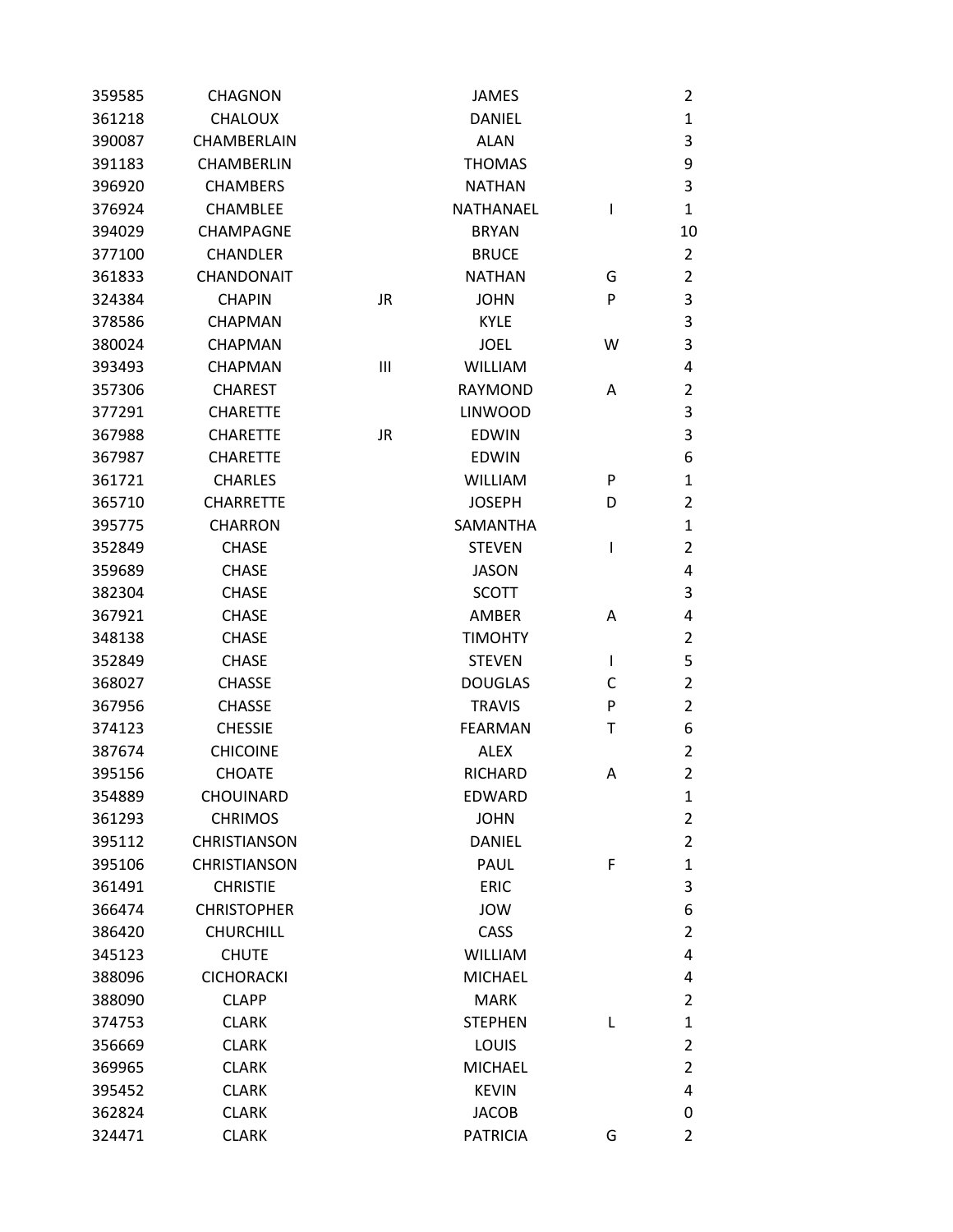| 380624 | <b>CLARK</b>     |   | <b>LON</b>         |   | 4              |
|--------|------------------|---|--------------------|---|----------------|
| 351849 | <b>CLEAVES</b>   |   | <b>ELBRIDGE</b>    |   | $\mathbf{1}$   |
| 378993 | <b>CLEAVES</b>   |   | <b>MARK</b>        |   | 3              |
| 374145 | <b>CLEMENT</b>   |   | <b>RICKY</b>       | L | 3              |
| 393561 | <b>CLEMENT</b>   |   | <b>DONALD</b>      |   | 4              |
| 378962 | <b>CLEMENTS</b>  |   | <b>WINONA</b>      | J | 3              |
| 354032 | <b>CLEMENTS</b>  |   | <b>JEFF</b>        |   | $\overline{2}$ |
| 366550 | <b>CLEMONS</b>   |   | <b>MATTHEW</b>     |   | 5              |
| 372797 | <b>CLIFFORD</b>  |   | <b>KEVIN</b>       |   | 4              |
| 334544 | <b>CLOUGH</b>    | Ш | <b>MICHAEL</b>     |   | $\overline{2}$ |
| 363425 | <b>CLOUGH</b>    |   | <b>JAMES</b>       | S | 10             |
| 305090 | <b>CLOUTIER</b>  |   | <b>JASON</b>       |   | 3              |
| 397973 | <b>CLOUTIER</b>  |   | <b>JEFFREY</b>     |   | 3              |
| 334410 | <b>CLUCKEY</b>   |   | <b>DARREN</b>      |   | $\overline{2}$ |
| 388553 | <b>CLUKEY</b>    |   | <b>GLEN</b>        |   | 4              |
| 395117 | <b>COBURN</b>    |   | <b>ROBERT</b>      | S | $\overline{2}$ |
| 391194 | <b>COFEE</b>     |   | EARL               | R | 3              |
| 374776 | <b>COFFIN</b>    |   | <b>BRYCE</b>       | Κ | 5              |
| 368019 | COGSWELL         |   | <b>KEEGAN</b>      |   | 4              |
| 373335 | <b>COHEN</b>     |   | <b>HOWARD</b>      | Α | 3              |
| 384723 | <b>COLBY</b>     |   | <b>JOSHUA</b>      | S | 6              |
| 386406 | <b>COLBY</b>     |   | <b>COLE</b>        |   | $\mathbf{1}$   |
| 385300 | <b>COLE</b>      |   | MAKAYLA            | S | 11             |
| 388772 | <b>COLE</b>      |   | <b>STEPHEN</b>     |   | 4              |
| 369221 | <b>COLE</b>      |   | <b>KARLTON</b>     |   | 3              |
| 354865 | <b>COLE</b>      |   | <b>MARVIN</b>      |   | $\overline{2}$ |
| 365253 | <b>COLEMAN</b>   |   | <b>ROBERT</b>      |   | 4              |
| 387665 | COLEMAN          |   | <b>JOSEPH</b>      |   | $\mathbf{1}$   |
| 316696 | COLLAMORE        |   | <b>CLINTON</b>     |   | 3              |
| 397575 | <b>COLLEY</b>    |   | <b>JUSTIN</b>      |   | $\overline{2}$ |
| 368410 | <b>COLLINS</b>   |   | SAMANTHA           |   | $\overline{2}$ |
| 361497 | <b>COLLINS</b>   |   | <b>GENE</b>        |   | 3              |
| 396537 | <b>COLLINS</b>   |   | <b>JAMES</b>       | M | 3              |
| 287682 | <b>COLLINS</b>   |   | <b>GARY</b>        |   | 3              |
| 365270 | <b>COLLINS</b>   |   | <b>KEITH</b>       |   | 3              |
| 367420 | <b>COLLINSON</b> |   | <b>WILLIAM</b>     |   | 5              |
| 395389 | <b>COLSON</b>    |   | <b>DUSTIN</b>      |   | $\mathbf{1}$   |
| 393857 | <b>COMBRA</b>    |   | <b>MICHAEL</b>     |   | 6              |
| 361501 | <b>CONANT</b>    |   | <b>JEFF</b>        |   | $\overline{2}$ |
| 387323 | <b>CONKLIN</b>   |   | ANDREW             |   | $\mathbf{1}$   |
| 319604 | <b>CONNOLLY</b>  |   | <b>RICHARD</b>     |   | 5              |
| 319612 | <b>CONNOLLY</b>  |   | SHAWN              | P | 3              |
| 398007 | <b>COOK</b>      |   | <b>JAMES</b>       |   | $\overline{2}$ |
| 286732 | <b>COOK</b>      |   | <b>ROBERT</b>      |   | 3              |
| 386354 | <b>COOLBROTH</b> |   | <b>CHRISTOPHER</b> |   | $\overline{2}$ |
| 317586 | <b>COOLEY</b>    |   | LEONARD            |   | 4              |
| 352826 | COOLONG          |   | <b>ROBERT</b>      |   | $\overline{2}$ |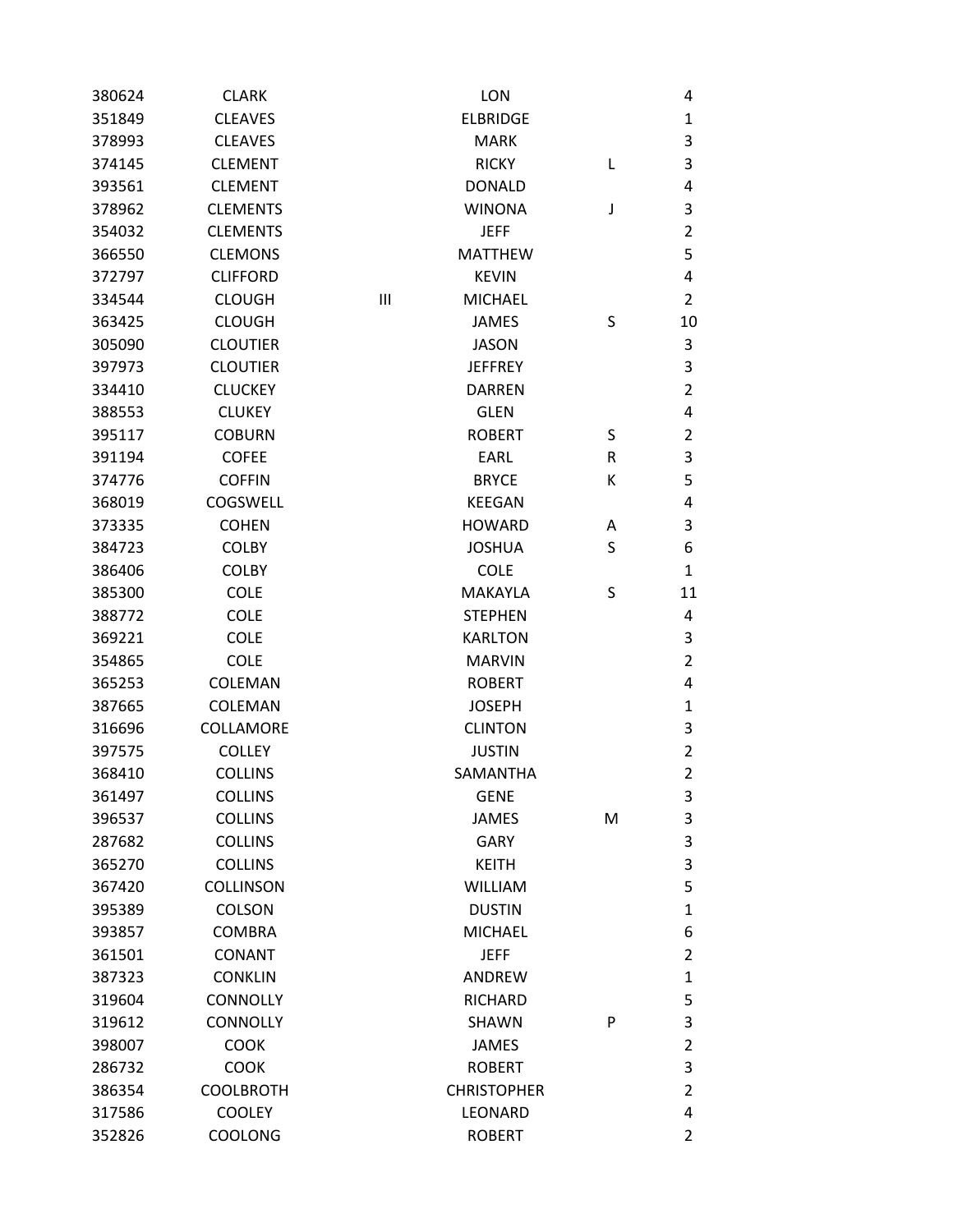| 395114 | <b>COOMBS</b>     |           | <b>KYLE</b>    |   | 2              |
|--------|-------------------|-----------|----------------|---|----------------|
| 368882 | <b>COOMBS</b>     |           | <b>TIMOTHY</b> |   | 2              |
| 389817 | <b>COOMBS</b>     |           | <b>WINSLOW</b> |   | 3              |
| 371382 | <b>COONEY</b>     |           | <b>MAYA</b>    |   | 15             |
| 393524 | <b>CORBIN</b>     |           | <b>JOSEPH</b>  |   | 4              |
| 393524 | <b>CORBIN</b>     |           | <b>JOSEPH</b>  |   | 4              |
| 394209 | <b>CORDI</b>      |           | <b>JAMES</b>   |   | 2              |
| 374598 | <b>COREY</b>      |           | JED            |   | 3              |
| 396906 | <b>CORREIA</b>    |           | <b>CAROLYN</b> |   | 1              |
| 370093 | <b>CORRIGAN</b>   |           | <b>BERT</b>    |   | 4              |
| 386357 | <b>CORVIN</b>     |           | <b>KENNETH</b> |   | 2              |
| 395383 | <b>COSTAIN</b>    |           | <b>RYAN</b>    |   | $\overline{2}$ |
| 370920 | <b>COTE</b>       |           | <b>KAREN</b>   |   | $\overline{2}$ |
| 387678 | <b>COTE</b>       |           | <b>MATTHEW</b> |   | 4              |
| 382409 | <b>COTE</b>       |           | <b>DUANE</b>   |   | 3              |
| 376507 | <b>COTE</b>       |           | PAUL           |   | 4              |
| 395067 | <b>COTNOIR</b>    |           | <b>NATHAN</b>  |   | 4              |
| 370295 | <b>COURTRIGHT</b> |           | LARRY          |   | 2              |
| 374155 | <b>COUSINS</b>    |           | <b>JANE</b>    | С | $\overline{2}$ |
| 372760 | <b>COUTURE</b>    |           | <b>CHAWN</b>   |   | 5              |
| 362237 | COWAN             |           | <b>NOAH</b>    |   | 2              |
| 362237 | COWAN             |           | <b>NOAH</b>    |   | 4              |
| 356139 | <b>COX</b>        |           | <b>JON</b>     |   | 2              |
| 369202 | <b>COX</b>        |           | <b>BRUCE</b>   |   | 3              |
| 378990 | <b>CRAIG</b>      |           | <b>PAUL</b>    |   | 5              |
| 395808 | <b>CRAWFORD</b>   |           | <b>LINCOLN</b> | A | 4              |
| 396494 | <b>CRAWFORD</b>   |           | <b>MICHAEL</b> |   | 2              |
| 394492 | <b>CRAY</b>       |           | <b>CHAD</b>    |   | 3              |
| 365244 | <b>CREIGHTON</b>  |           | <b>DANIEL</b>  |   | 7              |
| 352856 | <b>CROCKER</b>    |           | <b>BRANDEN</b> |   | 5              |
| 365422 | <b>CROCKETT</b>   |           | <b>TIMOTHY</b> | L | 6              |
| 376247 | <b>CROCKETT</b>   |           | <b>WILL</b>    |   | 2              |
| 386992 | CROMAN            |           | <b>CRIAG</b>   |   | 10             |
| 386974 | <b>CROMAN</b>     |           | <b>DALE</b>    |   | 3              |
| 385691 | <b>CROMMETT</b>   |           | <b>VINCENT</b> |   | 12             |
| 385638 | <b>CROMMETT</b>   |           | <b>MATHEW</b>  | J | 2              |
| 365271 | <b>CROOKER</b>    |           | <b>DENNIS</b>  |   | 1              |
| 398150 | <b>CROSS</b>      |           | <b>TOBY</b>    |   | 3              |
| 372755 | CROSSMAN          |           | <b>ABRUM</b>   |   | 3              |
| 393548 | <b>CROSTON</b>    | Ш         | <b>GEORGE</b>  |   | $\overline{7}$ |
| 375179 | <b>CROWLEY</b>    |           | <b>RICKY</b>   |   | 10             |
| 372800 | <b>CROWLEY</b>    |           | <b>RAYMON</b>  |   | 4              |
| 373348 | <b>CROWLEY</b>    |           | <b>ARTELL</b>  |   | 2              |
| 357288 | <b>CROWLEY</b>    |           | <b>STANLEY</b> |   | 4              |
| 382729 | <b>CROWLEY</b>    | <b>JR</b> | <b>KEITH</b>   |   | 3              |
| 374568 | <b>CROZIER</b>    | <b>JR</b> | <b>ROBERT</b>  |   | 3              |
| 373300 | <b>CUMBUS</b>     |           | <b>MELVIN</b>  |   | $\overline{2}$ |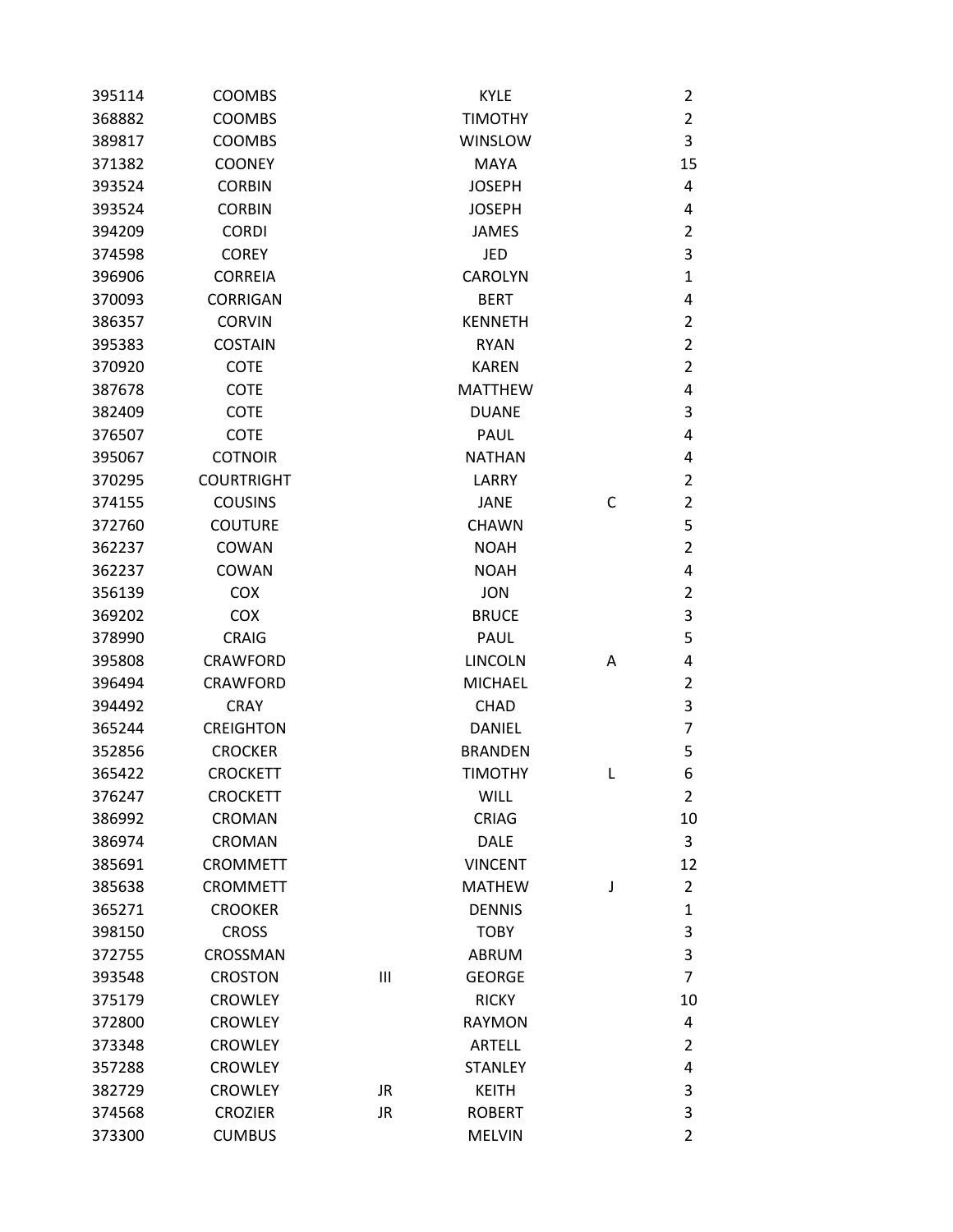| 365098 | <b>CUMMINGS</b>   |           | <b>JOSHUA</b>  |   | 2              |
|--------|-------------------|-----------|----------------|---|----------------|
| 393117 | <b>CUMMINGS</b>   |           | <b>BRUCE</b>   |   | 3              |
| 287712 | <b>CUNNINGHAM</b> |           | <b>MONTIE</b>  |   | $\mathbf{1}$   |
| 339840 | <b>CUNNINGHAM</b> |           | <b>CODY</b>    |   | $\overline{7}$ |
| 365854 | <b>CUNNINGHAM</b> |           | <b>CHERYL</b>  |   | $\overline{2}$ |
| 374592 | <b>CURLEY</b>     |           | <b>JAMES</b>   | M | $\overline{2}$ |
| 377765 | <b>CURRAN</b>     |           | <b>MICHAEL</b> |   | 4              |
| 319469 | <b>CURRAN</b>     |           | <b>WILLIAM</b> |   | 4              |
| 238442 | <b>CURRIE</b>     |           | <b>SEAN</b>    | Т | 8              |
| 356667 | <b>CURRY</b>      |           | <b>GREGORY</b> |   | $\overline{2}$ |
| 352308 | <b>CURTIS</b>     |           | <b>JESSICA</b> |   | $\mathbf{1}$   |
| 380232 | <b>CURTIS</b>     |           | <b>SHANE</b>   |   | $\overline{2}$ |
| 388217 | <b>CURTIS</b>     |           | <b>TIMOTHY</b> |   | 8              |
| 228289 | <b>CURTIS</b>     |           | <b>STACEY</b>  | w | $\overline{2}$ |
| 393327 | <b>CURTIS</b>     |           | <b>ALBERT</b>  |   | 4              |
| 398915 | <b>CURTIS</b>     |           | <b>DANE</b>    | S | 13             |
| 362840 | <b>CURTIS</b>     |           | <b>BRAD</b>    | E | 3              |
| 330521 | <b>CURTIS</b>     |           | <b>STEVEN</b>  |   | $\overline{2}$ |
| 361544 | <b>CUSHING</b>    |           | <b>TIM</b>     |   | $\overline{2}$ |
| 368003 | <b>CUSHING</b>    |           | <b>JOHN</b>    |   | $\overline{2}$ |
| 387633 | <b>CUSHMAN</b>    |           | <b>JOHN</b>    | н | 4              |
| 323893 | <b>CUSHMAN</b>    |           | <b>JAMES</b>   | B | 4              |
| 398021 | <b>CUTKO</b>      |           | ANDREW         |   | $\overline{2}$ |
| 352849 | <b>CUTLER</b>     |           | <b>MARK</b>    |   | $\overline{2}$ |
| 352849 | <b>CUTLER</b>     |           | <b>MARK</b>    |   | 5              |
| 355903 | <b>CUTTING</b>    |           | <b>GREGORY</b> | S | 4              |
| 270354 | <b>CYR</b>        |           | ZACHARY        |   | 6              |
| 382269 | <b>CYR</b>        |           | <b>ROBERT</b>  |   | $\mathsf 3$    |
| 175014 | <b>CYR</b>        |           | LEO            |   | 3              |
| 387613 | <b>CYR</b>        |           | <b>PAUL</b>    |   | $\overline{2}$ |
| 380963 | <b>DAGGETT</b>    |           | <b>WESLEY</b>  |   | $\overline{2}$ |
| 381047 | <b>DAIGLE</b>     |           | <b>HAYDEN</b>  |   | $\overline{2}$ |
| 344382 | <b>DAIGLE</b>     | <b>SR</b> | <b>DAVID</b>   | Α | 3              |
| 393661 | <b>DAIGLE</b>     |           | <b>WAYNE</b>   |   | 5              |
| 393690 | <b>DAIGLE</b>     |           | <b>STEVEN</b>  |   | $\overline{2}$ |
| 386148 | <b>DAIGLE</b>     |           | <b>JAMES</b>   |   | $\mathbf 1$    |
| 376290 | <b>DALTON</b>     |           | <b>GORDON</b>  |   | 4              |
| 382943 | <b>DANE</b>       |           | <b>GEORGE</b>  | н | 5              |
| 384736 | <b>DANFORTH</b>   | IV        | <b>FRANK</b>   |   | $\mathbf 1$    |
| 384728 | <b>DANFORTH</b>   |           | <b>NATHAN</b>  |   | $\mathbf{1}$   |
| 380950 | <b>DANIELS</b>    |           | <b>MICHAEL</b> | Α | 4              |
| 371767 | <b>DANIES</b>     |           | <b>RICHARD</b> | S | $\overline{2}$ |
| 301232 | <b>DANOWSKI</b>   |           | <b>TANYA</b>   |   | $\overline{2}$ |
| 374114 | <b>DARLING</b>    |           | <b>DANNIE</b>  |   | $\overline{2}$ |
| 317576 | <b>DAROSA</b>     |           | <b>EUGENE</b>  |   | 3              |
| 396195 | <b>DAUPHIN</b>    |           | <b>JOSEPH</b>  |   | $\mathsf 3$    |
| 367955 | <b>DAVENPORT</b>  | Ш         | <b>HARRY</b>   |   | $\overline{2}$ |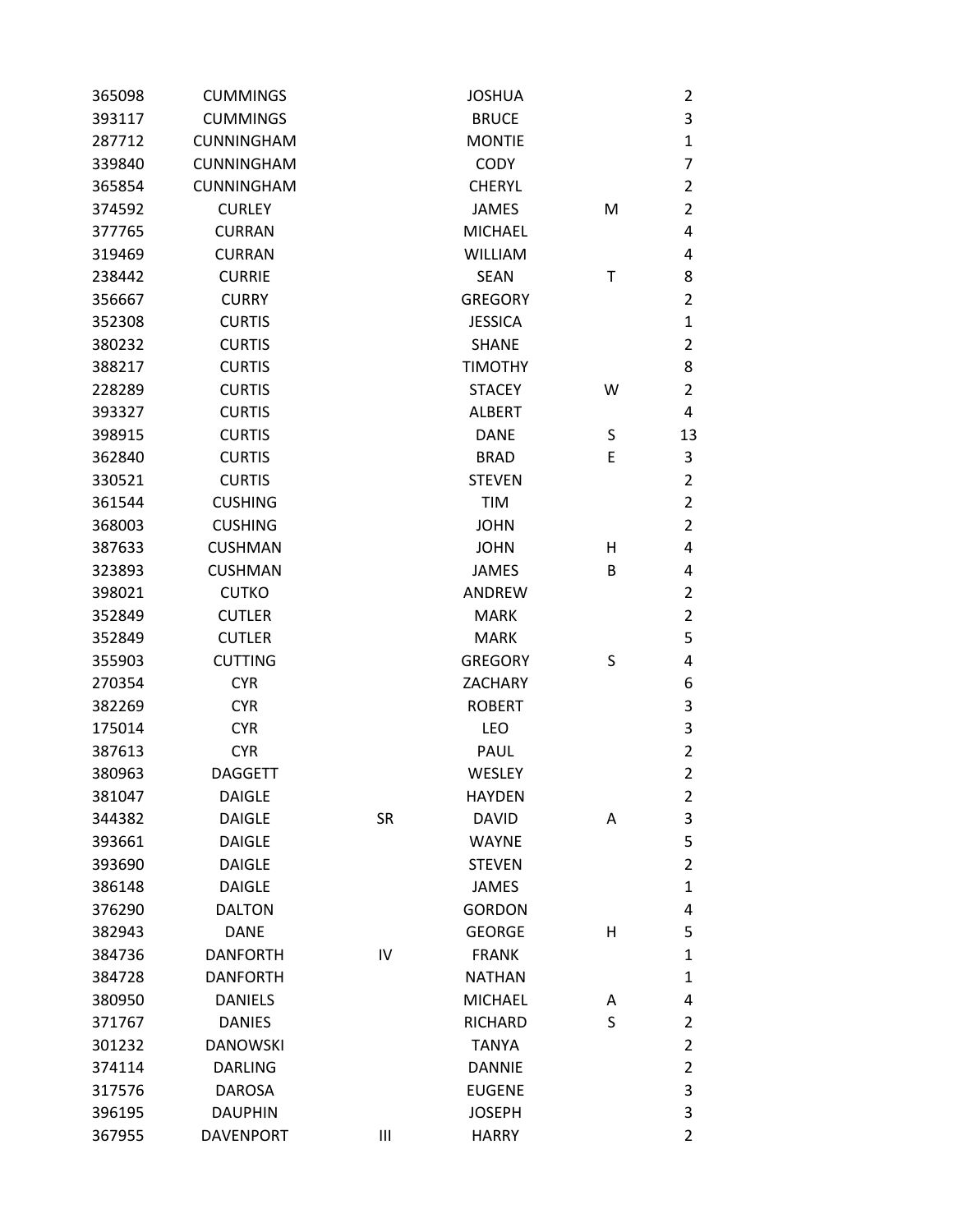| 385330 | <b>DAVENPORT</b>    |           | <b>JACK</b>        | W | 7                       |
|--------|---------------------|-----------|--------------------|---|-------------------------|
| 334905 | <b>DAVENPORT</b>    |           | <b>SCOTT</b>       |   | $\mathbf{1}$            |
| 316743 | <b>DAVIDSON</b>     |           | <b>CHRISTOPHER</b> |   | 7                       |
| 382860 | <b>DAVIS</b>        |           | <b>DENNIS</b>      |   | 4                       |
| 339774 | <b>DAVIS</b>        |           | <b>JOHN</b>        |   | 5                       |
| 385046 | <b>DAVIS</b>        | <b>SR</b> | <b>GEORGE</b>      | B | $\mathbf{1}$            |
| 385046 | <b>DAVIS</b>        | <b>SR</b> | <b>GEORGE</b>      | B | $\overline{2}$          |
| 255028 | <b>DAVIS</b>        |           | <b>JEREMY</b>      | Ε | 4                       |
| 375824 | <b>DAVIS</b>        |           | <b>LORRAINE</b>    |   | 6                       |
| 375053 | <b>DAVIS</b>        |           | <b>JEFFREY</b>     | Α | 5                       |
| 376021 | <b>DAWES</b>        |           | <b>GARY</b>        | L | $\overline{2}$          |
| 347040 | <b>DAWES</b>        |           | <b>MICHAEL</b>     |   | $\mathbf{1}$            |
| 393307 | <b>DAY</b>          |           | <b>STEVEN</b>      |   | 5                       |
| 356972 | <b>DAY</b>          |           | <b>ALYSSA</b>      | Α | 9                       |
| 370185 | <b>DAY</b>          |           | <b>MICHAEL</b>     |   | 5                       |
| 386317 | <b>DAY</b>          |           | <b>CORY</b>        | Α | 3                       |
| 301245 | <b>DAY</b>          |           | <b>SEWELL</b>      |   | 3                       |
| 386255 | <b>DAY</b>          | <b>SR</b> | <b>WILLIAM</b>     | A | $\overline{\mathbf{c}}$ |
| 380954 | <b>DAY</b>          |           | <b>DANIEL</b>      |   | $\overline{2}$          |
| 386325 | <b>DAY</b>          |           | <b>STEPHEN</b>     |   | $\mathbf{1}$            |
| 372426 | <b>DDTEWART</b>     |           | <b>RYAN</b>        |   | 4                       |
| 368007 | <b>DEABAY</b>       |           | <b>ERIC</b>        | D | $\overline{2}$          |
| 367991 | <b>DEABAY</b>       | <b>JR</b> | <b>FREEMAN</b>     | J | $\overline{2}$          |
| 371332 | <b>DEAN</b>         |           | <b>MARCIA</b>      |   | $\mathbf{1}$            |
| 391039 | <b>DEANS</b>        |           | <b>BRANDON</b>     | S | 3                       |
| 369964 | <b>DEBLOIS</b>      |           | <b>JOSEPH</b>      |   | $\overline{2}$          |
| 398153 | <b>DEBRAY</b>       |           | <b>WILLIAM</b>     |   | $\overline{2}$          |
| 344376 | <b>DECK</b>         |           | <b>ALEXANDER</b>   |   | 4                       |
| 398027 | <b>DECKER</b>       |           | <b>GARRETT</b>     |   | 3                       |
| 395828 | <b>DEFALCO</b>      |           | <b>DOMINIC</b>     |   | 7                       |
| 356675 | <b>DEFFINBURGER</b> |           | <b>ROBERT</b>      |   | 5                       |
| 383177 | <b>DELAIR</b>       |           | <b>TODD</b>        |   | 3                       |
| 380928 | DELAWARE            |           | <b>DWIGHT</b>      |   | 6                       |
| 344398 | <b>DEMARTINO</b>    |           | <b>GERALD</b>      | M | $\overline{2}$          |
| 255022 | <b>DEMILLO</b>      |           | <b>CODY</b>        |   | $\overline{2}$          |
| 377872 | <b>DENBOW</b>       |           | <b>RALPH</b>       | Τ | 3                       |
| 361211 | <b>DENIS</b>        |           | <b>HUNTER</b>      |   | 2                       |
| 384841 | <b>DENIS</b>        |           | <b>BRIAN</b>       |   | $\overline{2}$          |
| 389750 | <b>DENNING</b>      |           | <b>MICHAEL</b>     | W | 4                       |
| 396878 | <b>DENNIS</b>       |           | <b>JAMES</b>       | A | 2                       |
| 361553 | <b>DENSMORE</b>     |           | <b>AARON</b>       |   | $\overline{2}$          |
| 364331 | <b>DERASPE</b>      |           | <b>THOMAS</b>      |   | 3                       |
| 368398 | <b>DEREK</b>        |           | <b>COLBY</b>       |   | $\overline{2}$          |
| 374536 | <b>DEROSIER</b>     |           | <b>JASON</b>       |   | $\overline{2}$          |
| 289546 | <b>DERR</b>         |           | <b>JESSE</b>       |   | $\overline{2}$          |
| 376265 | <b>DESIMONE</b>     |           | <b>MICHAEL</b>     |   | 5                       |
| 259038 | <b>DESMARAIS</b>    |           | <b>ROBERT</b>      |   | $\overline{2}$          |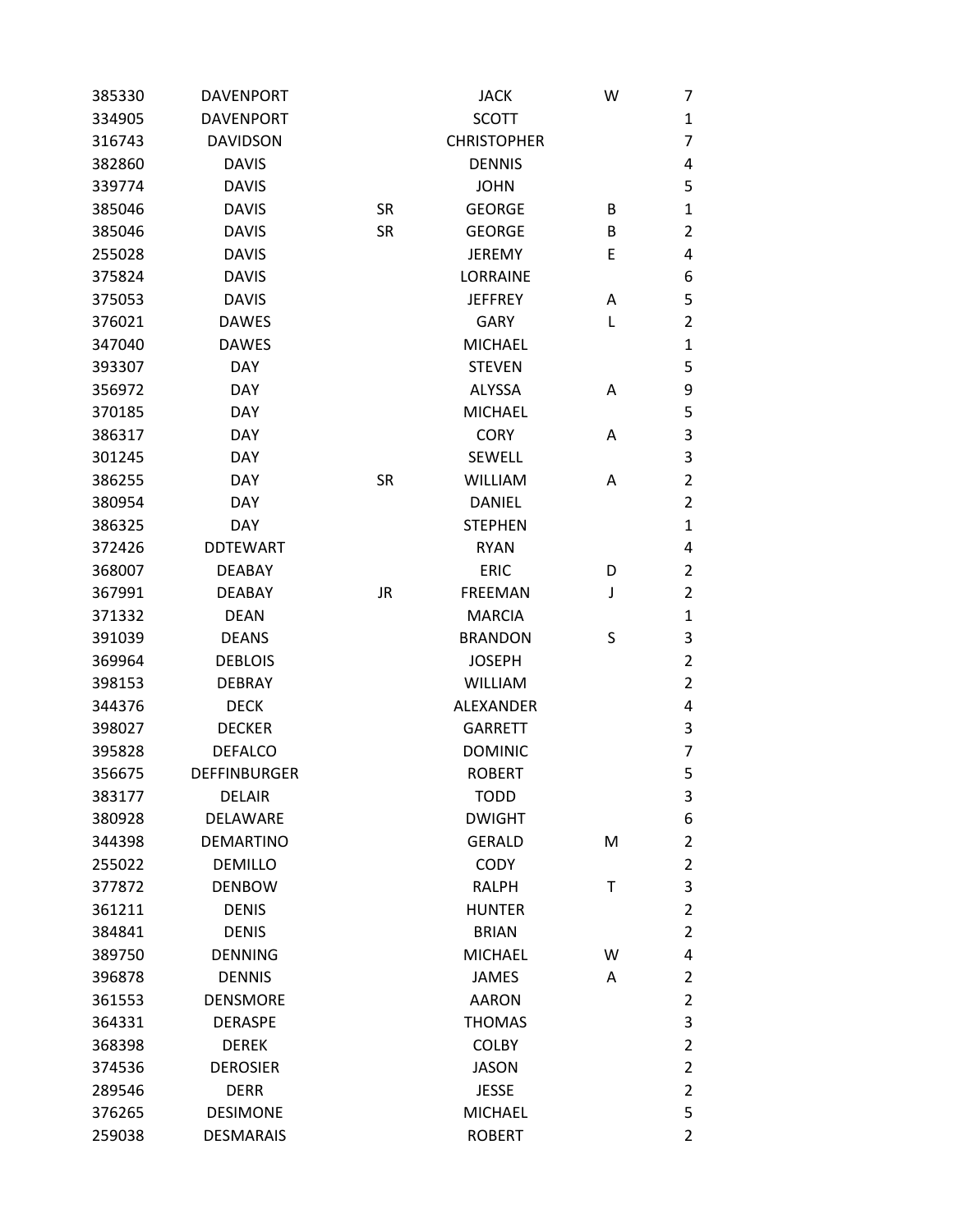| 384513 | <b>DESMARAIS</b>  |           | <b>EDWARD</b>      |   | 2              |
|--------|-------------------|-----------|--------------------|---|----------------|
| 355256 | <b>DESROCHERS</b> |           | <b>PETER</b>       | S | 4              |
| 289555 | <b>DEWITT</b>     |           | <b>JOSEPH</b>      |   | 4              |
| 365764 | <b>DIBELLA</b>    |           | <b>JOSEPH</b>      |   | 5              |
| 365262 | <b>DICKER</b>     |           | <b>KYLE</b>        |   | 5              |
| 289485 | <b>DICKINSON</b>  |           | <b>MARK</b>        |   | 1              |
| 376298 | <b>DICKINSON</b>  |           | <b>DENNIS</b>      |   | 2              |
| 388204 | <b>DIFFIN</b>     |           | <b>MICAH</b>       |   | 6              |
| 396216 | <b>DIGHTON</b>    |           | <b>JASON</b>       |   | $\overline{2}$ |
| 364302 | <b>DIGREGORIO</b> |           | <b>JOHN</b>        |   | $\overline{2}$ |
| 381547 | <b>DILLMAN</b>    |           | <b>CHRIS</b>       |   | 2              |
| 386158 | <b>DIONNE</b>     |           | <b>JIMMY</b>       |   | 4              |
| 175027 | <b>DIONNE</b>     |           | <b>TRAVIS</b>      |   | 2              |
| 384420 | <b>DIRENZO</b>    |           | <b>DANA</b>        |   | 1              |
| 378581 | <b>DIVITO</b>     | <b>JR</b> | <b>MICHAEL</b>     |   | 4              |
| 378522 | <b>DIZKINSON</b>  |           | <b>JEREMY</b>      |   | $\overline{2}$ |
| 340835 | <b>DOAK</b>       |           | <b>SAMANTHA</b>    |   | 2              |
| 399123 | <b>DOBBS</b>      |           | <b>KERBY</b>       |   | 5              |
| 396839 | <b>DOBLE</b>      |           | <b>CHRISTOPHER</b> |   | 4              |
| 396839 | <b>DOBLE</b>      |           | <b>CHRISTOPHER</b> |   | 7              |
| 347055 | <b>DODGE</b>      |           | <b>JUSTIN</b>      |   | 4              |
| 382301 | <b>DOMIT</b>      | <b>JR</b> | <b>EDWARD</b>      |   | 1              |
| 387322 | <b>DONLEY</b>     |           | <b>MICHAEL</b>     |   | 11             |
| 377242 | <b>DONLEY</b>     |           | <b>MATTHEW</b>     |   | 4              |
| 326688 | <b>DONWEY</b>     | <b>JR</b> | <b>JOSEPH</b>      |   | 4              |
| 378605 | <b>DOODY</b>      |           | <b>ADAM</b>        |   | 3              |
| 267054 | <b>DORITY</b>     |           | SHELDON            |   | $\overline{2}$ |
| 345163 | <b>DORR</b>       |           | <b>WAYNE</b>       |   | 4              |
| 360031 | <b>DORSEY</b>     |           | <b>MICHAEL</b>     |   | 7              |
| 339880 | <b>DORSEY</b>     |           | <b>EDWARD</b>      |   | 3              |
| 388793 | <b>DOSTIE</b>     |           | <b>DEREK</b>       |   | 3              |
| 394295 | <b>DOUCETTE</b>   |           | <b>ZACHARY</b>     |   | 2              |
| 394342 | <b>DOUCETTE</b>   |           | <b>JACOB</b>       |   | 8              |
| 389766 | <b>DOUCETTE</b>   |           | <b>CHRISTOPHER</b> | M | $\overline{2}$ |
| 368977 | <b>DOUGHTY</b>    |           | <b>LINWOOD</b>     |   | 3              |
| 324435 | <b>DOUGHTY</b>    |           | <b>DAMIEN</b>      | R | 3              |
| 367994 | <b>DOUGHTY</b>    |           | <b>RONALD</b>      |   | 4              |
| 365237 | <b>DOUGLAS</b>    |           | <b>DEREK</b>       |   | 2              |
| 383689 | <b>DOUGLAS</b>    |           | PHILLIP            |   | 2              |
| 354298 | <b>DOUGLAS</b>    |           | <b>CHRISTOPHER</b> |   | 3              |
| 386423 | <b>DOUGLASS</b>   |           | <b>ZACHARY</b>     | С | 4              |
| 370365 | <b>DOW</b>        |           | <b>GEOFFREY</b>    | R | 3              |
| 392077 | <b>DOW</b>        |           | SARA               | Г | 3              |
| 340917 | <b>DOW</b>        |           | <b>BENJAMIN</b>    |   | 5              |
| 384085 | <b>DOWNS</b>      |           | <b>CHRISTOPHER</b> |   | 3              |
| 361811 | <b>DOWNS</b>      |           | <b>DAKOTA</b>      | L | 1              |
| 386355 | <b>DOWNS</b>      |           | <b>DILLAN</b>      |   | $\overline{2}$ |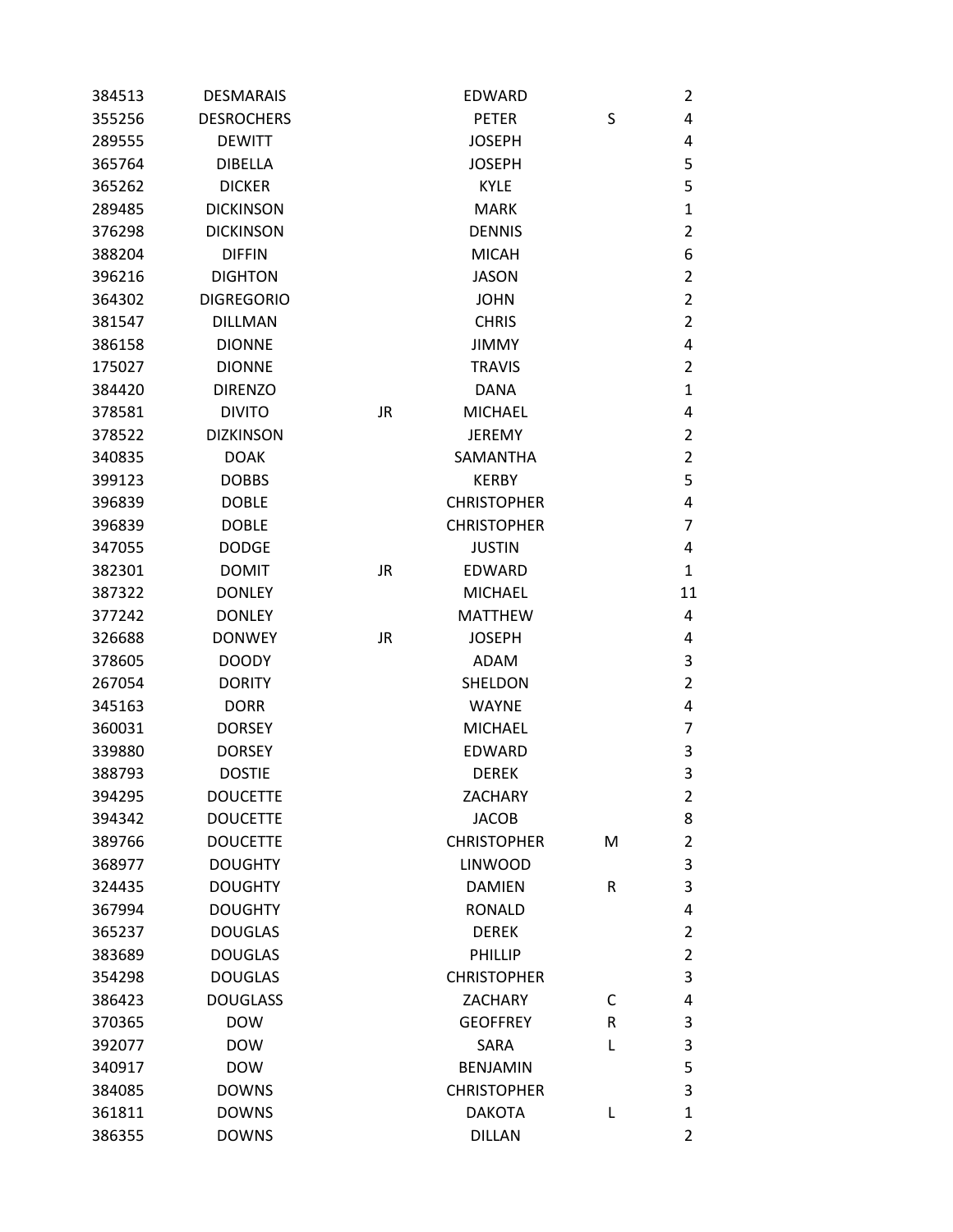| 238465 | <b>DOYLE</b>    |           | <b>BRUCE</b>     |   | $\overline{2}$ |
|--------|-----------------|-----------|------------------|---|----------------|
| 361488 | <b>DROUIN</b>   |           | <b>MATTHEW</b>   |   | $\overline{2}$ |
| 392096 | <b>DUBE</b>     |           | <b>CRAIG</b>     |   | 3              |
| 368327 | <b>DUBE</b>     |           | <b>GEORGE</b>    | L | $\overline{2}$ |
| 361490 | <b>DUBUC</b>    | <b>JR</b> | <b>TIMOTHY</b>   |   | $\overline{2}$ |
| 305132 | <b>DUCHETTE</b> |           | <b>CONRAD</b>    |   | 3              |
| 260777 | <b>DUCIOS</b>   |           | PAUL             |   | 3              |
| 369913 | <b>DUDLEY</b>   |           | <b>THERON</b>    |   | $\overline{7}$ |
| 386620 | <b>DUFRESNE</b> |           | <b>PATRICK</b>   |   | 6              |
| 376906 | <b>DUGAL</b>    | <b>JR</b> | <b>DANIEL</b>    | А | 3              |
| 354550 | <b>DUGAN</b>    |           | <b>WILLIAM</b>   |   | $\mathbf{1}$   |
| 391024 | <b>DUGAS</b>    |           | <b>JOSHUA</b>    | Α | $\overline{2}$ |
| 338226 | <b>DUGUAY</b>   |           | <b>DESMOND</b>   |   | $\overline{2}$ |
| 387719 | <b>DUMAIS</b>   |           | <b>MICHAEL</b>   |   | $\overline{2}$ |
| 377227 | <b>DUMAS</b>    |           | <b>NICHOLAS</b>  |   | 3              |
| 377030 | <b>DUMONT</b>   |           | <b>TODD</b>      |   | $\overline{2}$ |
| 377791 | <b>DUMONT</b>   |           | <b>FRANK</b>     |   | 4              |
| 395803 | <b>DUNHAM</b>   |           | <b>GARY</b>      |   | $\overline{2}$ |
| 354676 | <b>DUNNE</b>    |           | <b>ROBERT</b>    | Т | $\overline{2}$ |
| 382389 | <b>DUNNELLS</b> |           | <b>CODY</b>      |   | $\overline{2}$ |
| 382385 | <b>DUNNELLS</b> |           | ANGELA           |   | 8              |
| 368482 | <b>DUPAL</b>    |           | <b>JOHN</b>      | J | 12             |
| 387331 | <b>DURANT</b>   |           | <b>NATHAN</b>    |   | 3              |
| 343128 | <b>DURANT</b>   |           | <b>JEFFERY</b>   | С | $\overline{2}$ |
| 255060 | <b>DURELL</b>   |           | <b>ANNIKA</b>    |   | $\mathsf 3$    |
| 325967 | <b>DURGAN</b>   |           | <b>KENNETH</b>   |   | 3              |
| 352864 | <b>DURGIN</b>   |           | <b>ERICK</b>     |   | $\overline{2}$ |
| 373610 | <b>DUSTON</b>   |           | <b>RICHARD</b>   | N | 3              |
| 265616 | <b>DYER</b>     |           | <b>CHASE</b>     |   | $\mathbf{1}$   |
| 395485 | <b>DYER</b>     |           | LARRY            |   | 7              |
| 265692 | <b>DYER</b>     |           | <b>CHRISTINE</b> |   | $\overline{2}$ |
| 371347 | <b>DYSON</b>    |           | <b>SYDNEY</b>    |   | 3              |
| 274046 | <b>EASLER</b>   |           | <b>MARSHALL</b>  |   | $\overline{2}$ |
| 369234 | <b>EASTMAN</b>  |           | ERIN             |   | $\mathbf 1$    |
| 368011 | <b>EASTMAN</b>  |           | <b>JAMES</b>     | Α | $\overline{2}$ |
| 388111 | <b>EATON</b>    |           | <b>JOHN</b>      |   | $\overline{2}$ |
| 326710 | <b>ECKSTEIN</b> |           | <b>CHLOE</b>     |   | 6              |
| 393730 | <b>EDDY</b>     |           | <b>DANIEL</b>    |   | $\overline{2}$ |
| 371392 | EDDY            |           | <b>DAVID</b>     |   | 4              |
| 374569 | <b>EDWARDS</b>  |           | <b>STEVE</b>     |   | $\mathbf{1}$   |
| 373000 | <b>EDWARDS</b>  |           | <b>BRUCE</b>     |   | $\mathbf{1}$   |
| 88557  | <b>ELDEN</b>    |           | <b>BRANDON</b>   | M | $\mathbf{1}$   |
| 395361 | <b>ELDRIDGE</b> |           | <b>TYLER</b>     |   | 3              |
| 295398 | <b>ELLIOT</b>   |           | <b>MICHAEL</b>   |   | $\mathbf 2$    |
| 399020 | <b>ELLIOT</b>   | Ш         | <b>JAMES</b>     | Α | $\overline{2}$ |
| 375745 | <b>ELLIS</b>    |           | <b>JEFFERY</b>   |   | 8              |
| 368009 | <b>ELLIS</b>    |           | <b>TIMOTHY</b>   | W | 4              |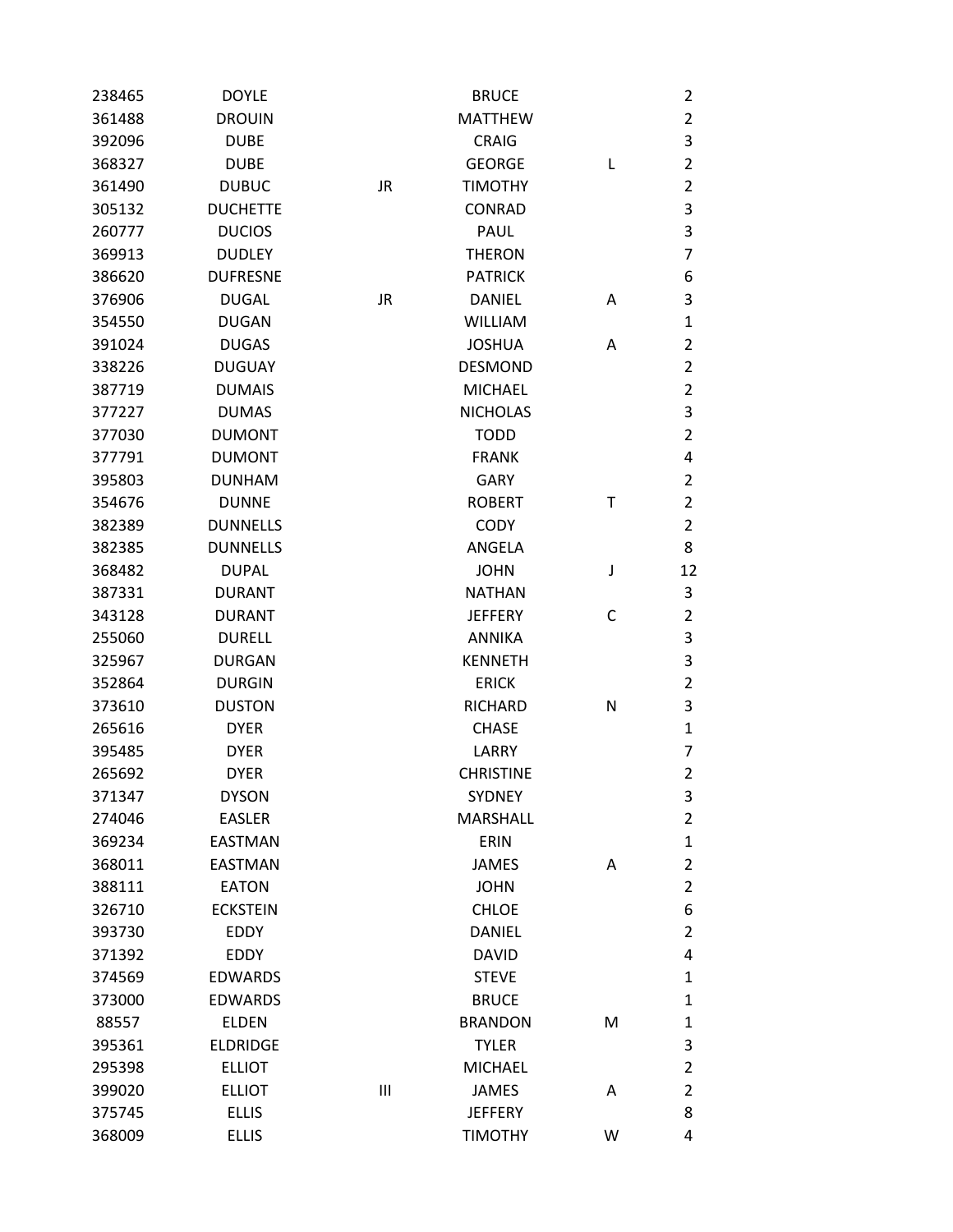| 373836 | <b>ELLIS</b>       |                | <b>KENNETH</b>     | В | 4              |
|--------|--------------------|----------------|--------------------|---|----------------|
| 380271 | <b>ELWELL</b>      |                | <b>JEFFREY</b>     |   | 3              |
| 393562 | <b>EMERSON</b>     |                | <b>ROBERT</b>      |   | 4              |
| 373815 | <b>EMERSON</b>     |                | <b>MATTHEW</b>     |   | 3              |
| 377237 | <b>EMERSON</b>     |                | <b>JOSHUA</b>      |   | 4              |
| 222957 | <b>EMERSON</b>     | <b>JR</b>      | LARRY              |   | 2              |
| 397138 | <b>EMERY</b>       |                | <b>CHAD</b>        |   | 2              |
| 355847 | <b>EMERY</b>       |                | <b>JOSHUA</b>      |   | 3              |
| 385711 | <b>EMERY</b>       | <b>JR</b>      | <b>RICHARD</b>     |   | 1              |
| 7431   | <b>EMERY</b>       |                | <b>CHRISTOPHER</b> |   | 1              |
| 394156 | <b>EMMONS</b>      |                | <b>SCOTT</b>       |   | 2              |
| 398711 | <b>ENGLAND</b>     |                | <b>JOHN</b>        |   | 3              |
| 352841 | <b>ENOCHS</b>      |                | <b>ROBERT</b>      |   | 3              |
| 376442 | <b>ERETZIAN</b>    |                | <b>DAVID</b>       |   | 6              |
| 370431 | <b>ESANCY</b>      |                | <b>SCOTT</b>       |   | 7              |
| 382842 | <b>ESPOSITO</b>    |                | <b>JENNIFER</b>    |   | 6              |
| 382955 | <b>EUGLEY</b>      |                | <b>MICHAEL</b>     | E | 3              |
| 362830 | <b>EVANS</b>       |                | <b>JON</b>         |   | $\overline{2}$ |
| 374593 | <b>EWEN</b>        |                | <b>WILLIAM</b>     |   | 3              |
| 363287 | <b>FABIAN</b>      |                | <b>CHASE</b>       |   | 2              |
| 371007 | <b>FAIR</b>        |                | <b>KASEY</b>       |   | 5              |
| 394190 | <b>FALLON</b>      |                | <b>DAIVD</b>       | S | 1              |
| 394229 | <b>FALLON</b>      |                | <b>CHLOE</b>       |   | 5              |
| 287714 | <b>FARMER</b>      |                | <b>RICHARD</b>     |   | 3              |
| 347051 | <b>FARMER</b>      |                | <b>KALEB</b>       |   | $\overline{2}$ |
| 378538 | <b>FARNHAM</b>     |                | <b>MATTHEW</b>     |   | 2              |
| 366768 | <b>FARRINGTON</b>  |                | <b>THOMAS</b>      |   | $\overline{2}$ |
| 365513 | <b>FARRIS</b>      |                | <b>ANTHONY</b>     |   | 5              |
| 377004 | <b>FARWELL</b>     |                | <b>JUSTIN</b>      |   | $\overline{2}$ |
| 365525 | <b>FAULKINGHAM</b> |                | <b>NICHOLAS</b>    | F | 3              |
| 287661 | <b>FECTEAU</b>     |                | <b>PAUL</b>        |   | $\overline{2}$ |
| 262288 | <b>FECTEAU</b>     |                | <b>CAMERON</b>     |   | 3              |
| 382921 | <b>FECTEAU</b>     |                | <b>CAMERON</b>     |   | $\mathbf{1}$   |
| 371497 | <b>FENDERSON</b>   |                | <b>JOEY</b>        |   | 2              |
| 222978 | <b>FENTON</b>      |                | <b>DANA</b>        |   | 2              |
| 375104 | <b>FERGERSON</b>   |                | <b>CRYSTLE</b>     |   | 8              |
| 17530  | <b>FERLAND</b>     |                | <b>TAMMY</b>       |   | 2              |
| 398918 | <b>FERNALD</b>     |                | <b>DANIEL</b>      | L | 2              |
| 382625 | <b>FERNALD</b>     |                | <b>JEFFREY</b>     | W | 3              |
| 354027 | <b>FIELDS</b>      |                | <b>WAYNE</b>       |   | 4              |
| 395780 | <b>FIELDS</b>      |                | <b>TROY</b>        |   | 2              |
| 394832 | <b>FISH</b>        |                | <b>IAN</b>         | Α | 2              |
| 357823 | <b>FISHER</b>      |                | <b>JAMES</b>       |   | 5              |
| 384784 | <b>FITTS</b>       | $\mathbf{III}$ | LEWIS              |   | $\overline{2}$ |
| 393540 | <b>FITZGERALD</b>  |                | <b>KEVIN</b>       |   | 3              |
| 377683 | <b>FIZUR</b>       |                | <b>CHRISTOPHER</b> |   | 3              |
| 378106 | <b>FLAGG</b>       |                | <b>THEODORE</b>    |   | $\overline{2}$ |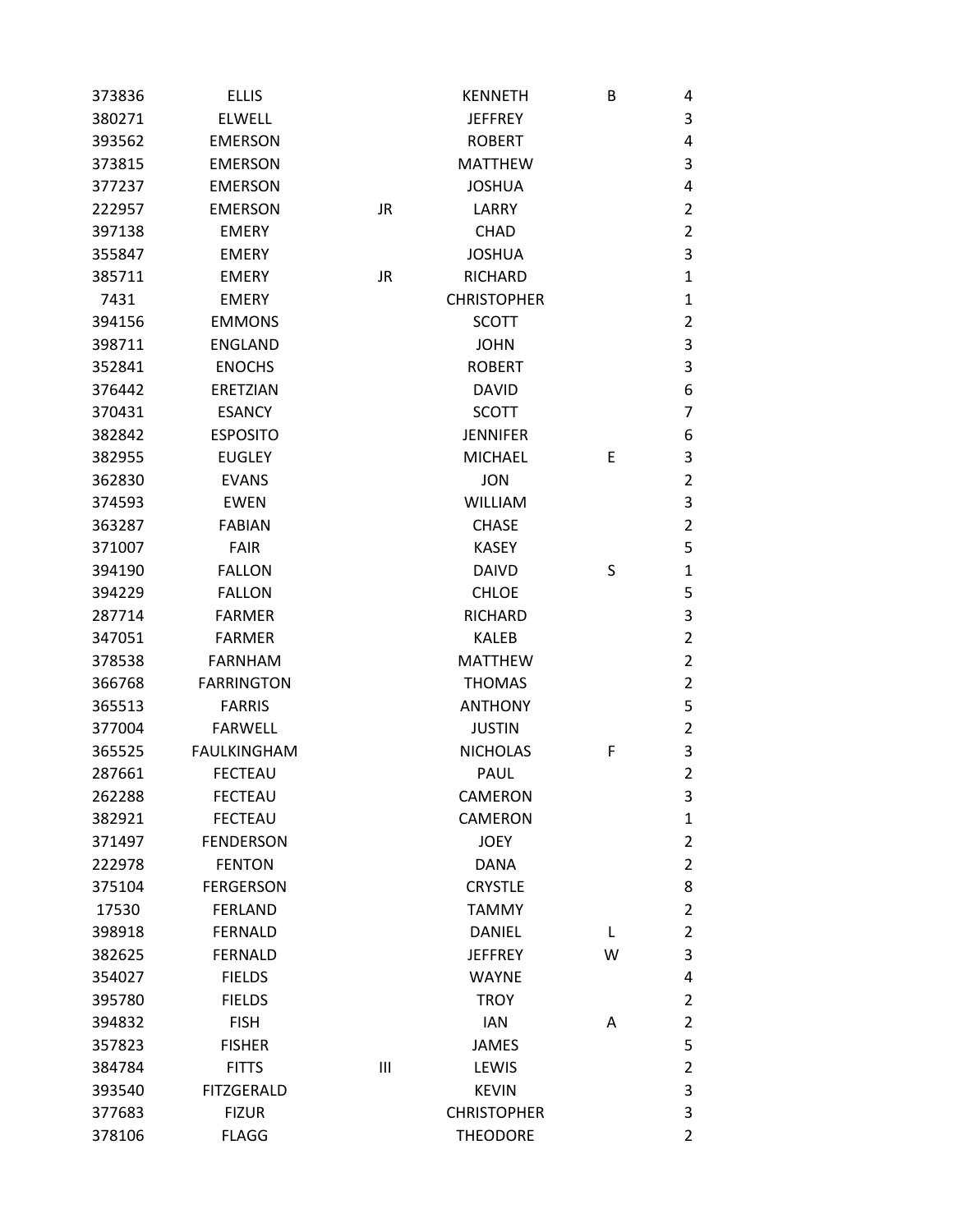| 347993 | <b>FLAGGS</b>    |              | <b>JOSEPH</b>      |   | $\overline{2}$ |
|--------|------------------|--------------|--------------------|---|----------------|
| 395833 | <b>FLANAGAN</b>  |              | <b>JAMES</b>       |   | $\overline{2}$ |
| 365411 | <b>FLANDERS</b>  |              | <b>JAMES</b>       | A | $\overline{2}$ |
| 370881 | <b>FLETCHER</b>  |              | <b>KENNETH</b>     |   | $\mathbf{1}$   |
| 398900 | <b>FLICK</b>     | <b>SR</b>    | <b>THUNDER</b>     |   | $\mathsf 3$    |
| 386258 | <b>FLINT</b>     |              | <b>DANIEL</b>      |   | 8              |
| 365455 | <b>FLOOD</b>     |              | <b>EUGENE</b>      | D | $\overline{2}$ |
| 367122 | <b>FLUET</b>     |              | <b>DAVID</b>       |   | $\mathsf 3$    |
| 384391 | <b>FLYNN</b>     |              | <b>KEVIN</b>       |   | $\overline{2}$ |
| 337976 | <b>FLYNN</b>     |              | <b>WILLIAM</b>     |   | 5              |
| 362827 | <b>FLYNN</b>     |              | <b>JENNIFER</b>    |   | 1              |
| 308705 | <b>FOGARTY</b>   |              | <b>DEVIN</b>       |   | 4              |
| 354878 | <b>FORMAN</b>    | $\mathbf{I}$ | <b>CHARLES</b>     |   | $\overline{2}$ |
| 356110 | <b>FORREST</b>   |              | <b>RICHARD</b>     |   | $\overline{2}$ |
| 367981 | <b>FORREST</b>   |              | <b>THEODORE</b>    | W | 5              |
| 392351 | <b>FORTIER</b>   |              | <b>BARRY</b>       | В | 4              |
| 377019 | <b>FORTIN</b>    |              | <b>ROBERT</b>      |   | $\overline{2}$ |
| 381988 | <b>FORTIN</b>    |              | <b>JEREMY</b>      |   | 4              |
| 324410 | <b>FORTIN</b>    |              | <b>JACKSON</b>     |   | $\overline{2}$ |
| 376023 | <b>FORTIN</b>    |              | <b>TYLER</b>       | J | $\mathsf 3$    |
| 368215 | <b>FORTUNATO</b> |              | <b>CHRISTOPHER</b> |   | $\overline{2}$ |
| 399257 | <b>FOSS</b>      |              | <b>TRUDY</b>       |   | $\overline{2}$ |
| 361231 | <b>FOSS</b>      |              | <b>NOEL</b>        |   | 3              |
| 351862 | <b>FOSS</b>      |              | <b>JUSTIN</b>      |   | 4              |
| 373206 | <b>FOSTER</b>    |              | <b>MATTHEW</b>     |   | 4              |
| 374086 | <b>FOSTER</b>    |              | <b>DAVID</b>       |   | 3              |
| 361232 | <b>FOUNTAIN</b>  |              | <b>DAVID</b>       |   | 3              |
| 378979 | <b>FOURNIER</b>  |              | <b>BARNARD</b>     |   | $\overline{2}$ |
| 378119 | <b>FOURNIER</b>  |              | <b>FREDERICK</b>   | J | $\overline{2}$ |
| 373351 | <b>FOURNIER</b>  |              | <b>MAURICE</b>     |   | 8              |
| 365860 | <b>FOWLER</b>    |              | <b>KENNETH</b>     |   | 3              |
| 380995 | <b>FOWLES</b>    |              | <b>RICHARD</b>     |   | $\overline{2}$ |
| 378519 | <b>FOX</b>       | <b>SR</b>    | <b>WAYNE</b>       |   | $\mathbf{1}$   |
| 380471 | <b>FOXE</b>      |              | <b>STEVEN</b>      |   | $\overline{2}$ |
| 369976 | <b>FOYT</b>      |              | <b>SCOTT</b>       |   | 6              |
| 381229 | <b>FRANCIS</b>   |              | SAMUEL             | J | 6              |
| 361366 | <b>FRANCKO</b>   |              | <b>JAMES</b>       |   | 3              |
| 370160 | <b>FRANCOUR</b>  |              | <b>GARY</b>        |   | 3              |
| 396192 | <b>FRANKONIS</b> | JR           | <b>EDWARD</b>      | A | $\overline{2}$ |
| 362834 | <b>FRANZ</b>     |              | <b>STEPHEN</b>     | К | $\overline{2}$ |
| 393505 | <b>FRASER</b>    |              | <b>SCOTT</b>       |   | 4              |
| 307684 | <b>FRAZIER</b>   |              | <b>MADISON</b>     |   | $\overline{2}$ |
| 354893 | <b>FRECHETTE</b> |              | <b>JUSTIN</b>      |   | $\overline{2}$ |
| 383412 | <b>FREDETTE</b>  |              | <b>GREGORY</b>     |   | $\mathbf 2$    |
| 379784 | <b>FRENCH</b>    |              | <b>GREGORY</b>     | A | $\overline{2}$ |
| 375042 | <b>FRIEND</b>    |              | SAMUEL             |   | 6              |
| 394851 | <b>FRIES</b>     |              | <b>RYAN</b>        | E | 6              |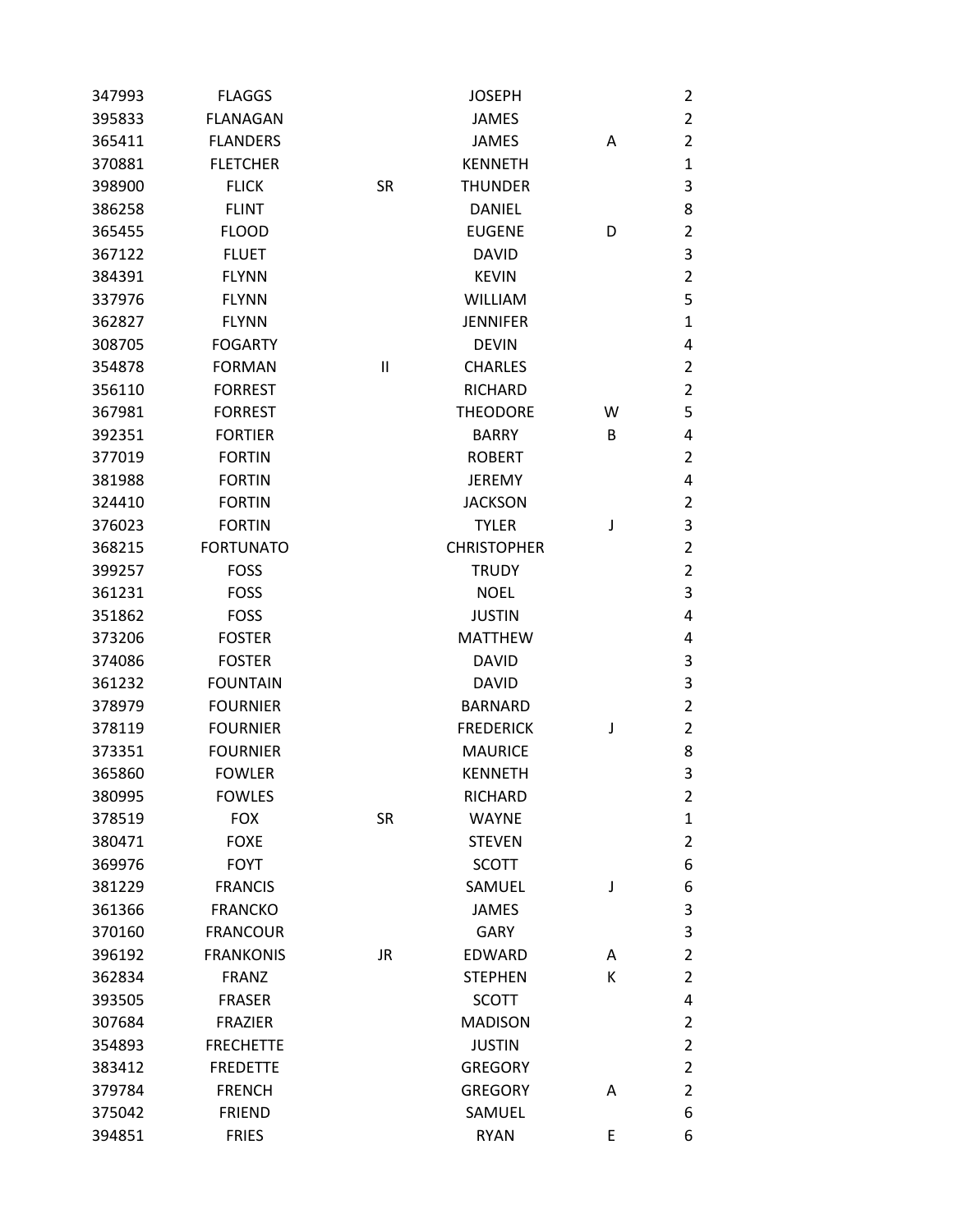| 368379 | <b>FROHMILLER</b> |           | <b>CHARLES</b>  |              | 6              |
|--------|-------------------|-----------|-----------------|--------------|----------------|
| 370752 | <b>FROST</b>      |           | <b>TERRANCE</b> |              | 3              |
| 374785 | <b>FROST</b>      |           | <b>JAMES</b>    | Ε            | 3              |
| 368855 | <b>FRYE</b>       | <b>JR</b> | RICHARD         |              | $\overline{2}$ |
| 393887 | <b>FULLINGTON</b> |           | <b>DON</b>      |              | 3              |
| 364340 | <b>FURLONG</b>    |           | <b>ALAN</b>     |              | 5              |
| 395826 | <b>FURTADO</b>    |           | JR, JOSEPH      | J            | $\mathbf{1}$   |
| 395036 | <b>FYLER</b>      | <b>SR</b> | <b>CHARLES</b>  |              | $\mathbf{1}$   |
| 368434 | G                 |           | <b>STEVEN</b>   |              | $\overline{2}$ |
| 384418 | <b>GADBOIS</b>    |           | EVANGALYN       |              | 10             |
| 366715 | <b>GAGNE</b>      |           | <b>VICTOR</b>   |              | $\overline{2}$ |
| 360867 | <b>GAGNON</b>     |           | <b>LEO</b>      |              | $\overline{2}$ |
| 46834  | <b>GAGNON</b>     | <b>JR</b> | GARY            |              | $\overline{2}$ |
| 358872 | <b>GALLANT</b>    |           | <b>JESSICA</b>  |              | $\mathbf{1}$   |
| 382408 | <b>GALLANT</b>    |           | <b>COREY</b>    |              | $\overline{2}$ |
| 358851 | <b>GALLANT</b>    |           | <b>BRANDON</b>  |              | $\overline{2}$ |
| 373756 | <b>GALLANT</b>    |           | <b>JOHN</b>     |              | $\overline{2}$ |
| 352925 | <b>GALLERANI</b>  | <b>JR</b> | <b>RICHARD</b>  |              | 4              |
| 361484 | <b>GAMACHE</b>    |           | <b>ROBERT</b>   |              | 8              |
| 397688 | <b>GAMACHE</b>    |           | <b>JIM</b>      |              | $\overline{2}$ |
| 393109 | <b>GAMGE</b>      |           | ADAM            | Κ            | $\overline{2}$ |
| 261582 | <b>GAMMON</b>     |           | <b>JEREMY</b>   |              | $\overline{2}$ |
| 370504 | <b>GARABEDIAN</b> |           | <b>ROBERT</b>   |              | $\overline{2}$ |
| 372039 | <b>GARBARINI</b>  |           | <b>DANIEL</b>   |              | $\overline{2}$ |
| 297458 | <b>GARDINER</b>   |           | <b>GARY</b>     |              | $\overline{2}$ |
| 383295 | <b>GARDNER</b>    |           | <b>JASON</b>    |              | 3              |
| 375091 | <b>GARDNER</b>    |           | <b>KEVIN</b>    |              | 3              |
| 367953 | <b>GARDOSKI</b>   |           | <b>DOUGLAS</b>  |              | 3              |
| 362237 | <b>GARLAND</b>    |           | EARL            |              | 4              |
| 362237 | <b>GARLAND</b>    |           | EARL            |              | $\overline{2}$ |
| 399256 | <b>GARNER</b>     |           | <b>GREGORY</b>  |              | 3              |
| 382883 | <b>GARSON</b>     |           | <b>GREGG</b>    | S            | $\overline{2}$ |
| 340834 | <b>GARY</b>       |           | RICHARD         |              | $\mathbf{1}$   |
| 369941 | <b>GASPEN</b>     |           | <b>ROBERT</b>   |              | $\overline{2}$ |
| 305106 | <b>GATCHELL</b>   |           | <b>TODD</b>     |              | $\overline{2}$ |
| 376405 | <b>GATCHELL</b>   |           | ANDREW          |              | $\mathbf{1}$   |
| 355904 | <b>GAUVINE</b>    |           | SAMUEL          |              | 3              |
| 287659 | GAY               |           | <b>NICHOLAS</b> |              | $\overline{2}$ |
| 388840 | <b>GEE</b>        |           | <b>ALEC</b>     |              | 5              |
| 324484 | <b>GEIDEL</b>     |           | <b>MADELINE</b> |              | $\overline{2}$ |
| 276321 | <b>GEIKIE</b>     |           | <b>CRAIG</b>    |              | 3              |
| 376811 | <b>GEIKIE</b>     |           | <b>DURRAN</b>   |              | 9              |
| 369939 | <b>GEMELLI</b>    |           | <b>CARVER</b>   |              | $\mathbf{1}$   |
| 295294 | <b>GENOVESE</b>   |           | <b>FRANK</b>    |              | $\overline{2}$ |
| 367455 | <b>GENTRY</b>     |           | <b>JUSTIN</b>   |              | 4              |
| 395822 | <b>GERRISH</b>    |           | ANDREW          | <b>JACOB</b> | $\overline{2}$ |
| 385365 | <b>GERRY</b>      |           | <b>ELWIN</b>    | E            | $\overline{2}$ |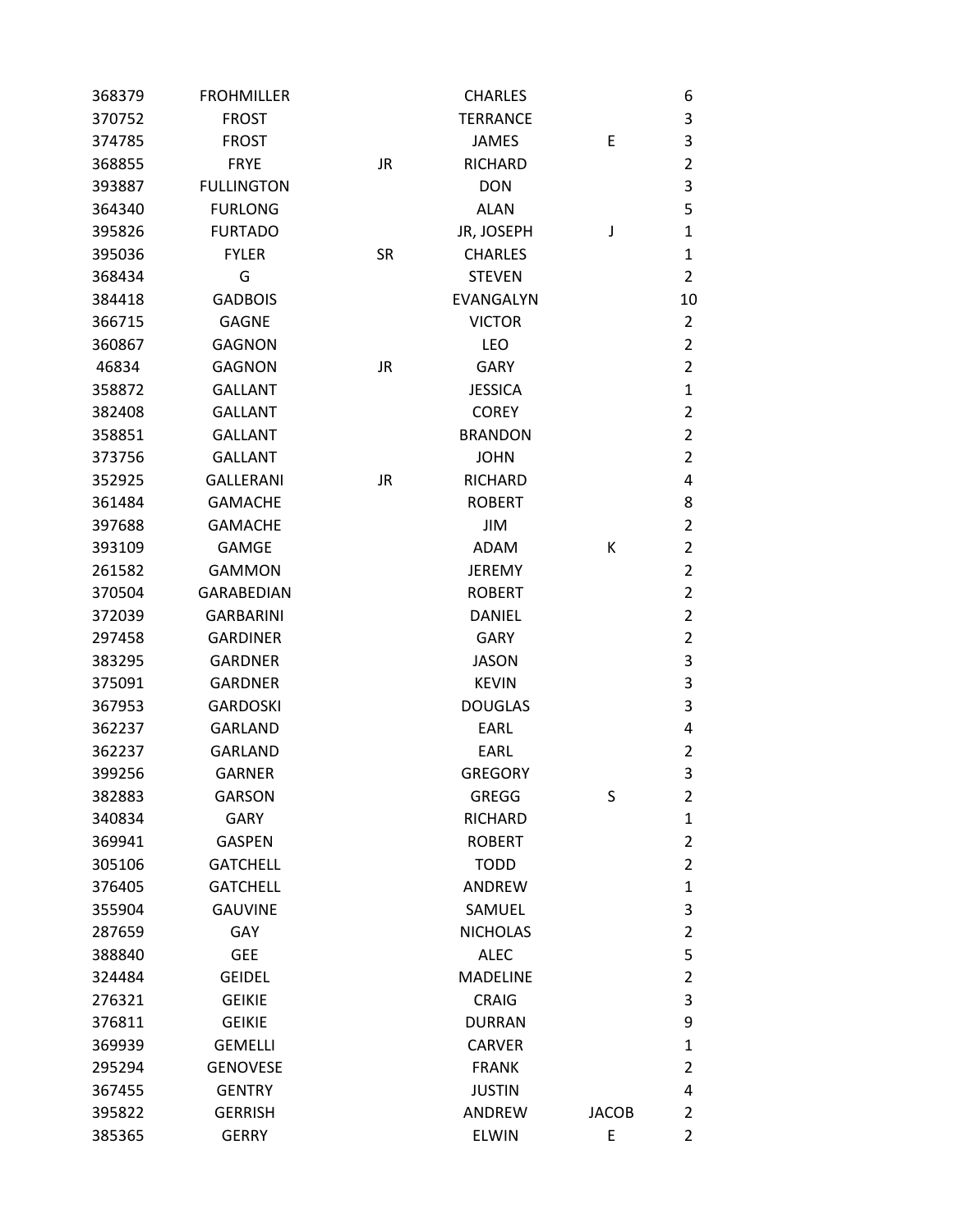| 383208 | <b>GERVAIS</b>     |   | <b>ELOI</b>        |   | 3              |
|--------|--------------------|---|--------------------|---|----------------|
| 325455 | <b>GETCHELL</b>    |   | <b>RYAN</b>        |   | 6              |
| 376915 | <b>GIFFEN</b>      |   | <b>THOMAS</b>      | Н | $\mathbf{1}$   |
| 382073 | <b>GILBERT</b>     |   | <b>CHRISTOPHER</b> |   | $\overline{2}$ |
| 370238 | <b>GILBERT</b>     |   | <b>REGINALD</b>    |   | 3              |
| 383169 | <b>GILE</b>        |   | <b>GARRETT</b>     |   | 3              |
| 364325 | <b>GILLEY</b>      |   | <b>DAVID</b>       |   | 4              |
| 378253 | <b>GILLIE</b>      |   | <b>MATTHEW</b>     |   | 5              |
| 372464 | <b>GILMORE</b>     |   | <b>EMILY</b>       |   | 5              |
| 398097 | <b>GILPATRIC</b>   |   | <b>JASON</b>       |   | 3              |
| 356150 | <b>GILPATRICK</b>  |   | <b>VOLNEY</b>      |   | 4              |
| 372882 | <b>GILSON</b>      |   | <b>ZACHERY</b>     | С | 2              |
| 340833 | <b>GILSON</b>      |   | <b>DOUGLAS</b>     |   | $\mathbf{1}$   |
| 352306 | <b>GILSON</b>      |   | <b>BRIANA</b>      |   | 5              |
| 373838 | <b>GIROUX</b>      |   | <b>ALAN</b>        |   | 4              |
| 390200 | <b>GIROUX</b>      |   | <b>COLBY</b>       |   | 5              |
| 362829 | GIZZIE             |   | <b>NICHOLAS</b>    |   | $\mathbf{1}$   |
| 393131 | <b>GLENDINNING</b> |   | <b>JAMES</b>       | Е | $\overline{2}$ |
| 377469 | <b>GLIDDEN</b>     |   | <b>MARK</b>        | R | 1              |
| 367135 | <b>GLIDDON</b>     |   | <b>COLEN</b>       |   | $\overline{2}$ |
| 286173 | <b>GOODINE</b>     |   | <b>TODD</b>        | P | $\overline{2}$ |
| 371006 | <b>GOODINE</b>     |   | <b>JULIE</b>       |   | 4              |
| 368004 | <b>GOODMAN</b>     |   | <b>CHARLES</b>     | W | 3              |
| 374138 | <b>GOODRICH</b>    |   | <b>MAISON</b>      |   | $\overline{2}$ |
| 368398 | <b>GORANSON</b>    |   | <b>JAYSON</b>      |   | $\overline{2}$ |
| 389749 | GOSS               |   | <b>JONATHAN</b>    |   | $\overline{2}$ |
| 387689 | <b>GOSSELIN</b>    |   | <b>SCOTT</b>       |   | $\overline{2}$ |
| 347952 | <b>GOULD</b>       |   | <b>DENNIS</b>      |   | 3              |
| 366777 | GOULD              |   | <b>ANDREW</b>      |   | 3              |
| 371380 | <b>GOULD</b>       |   | <b>TIM</b>         |   | 4              |
| 381021 | <b>GOULDING</b>    |   | <b>BRIAN</b>       |   | $\overline{2}$ |
| 326683 | <b>GOULET</b>      |   | <b>DENNIS</b>      |   | 2              |
| 394797 | <b>GOVE</b>        |   | NATALEANN          |   | 3              |
| 365774 | <b>GOVIN</b>       |   | <b>MICHAEL</b>     |   | $\overline{2}$ |
| 339857 | <b>GOWELL</b>      |   | <b>SASHA</b>       |   | 5              |
| 394218 | <b>GOWEN</b>       |   | <b>DOUGLAS</b>     |   | 3              |
| 398916 | <b>GOWER</b>       |   | <b>JOSHUA</b>      | J | 4              |
| 368413 | <b>GRAFFAM</b>     | Ш | <b>GENE</b>        |   | 4              |
| 222984 | <b>GRAHAM</b>      |   | <b>NICHOLAS</b>    |   | 4              |
| 393866 | <b>GRAHAM</b>      |   | LAWRENCE           |   | $\overline{2}$ |
| 361476 | <b>GRAN</b>        |   | <b>COREY</b>       |   | 2              |
| 382624 | <b>GRANT</b>       |   | <b>TERRANCE</b>    | D | $\mathbf{1}$   |
| 369922 | <b>GRANT</b>       |   | <b>WILLIAM</b>     |   | 3              |
| 374120 | <b>GRASS</b>       |   | <b>ALLYSON</b>     | J | 3              |
| 271809 | <b>GRASS</b>       |   | <b>ANTHONY</b>     |   | 5              |
| 368465 | <b>GRAVES</b>      |   | TRISTON, A         |   | 2              |
| 366491 | <b>GRAY</b>        |   | LARRY              | Α | $\overline{2}$ |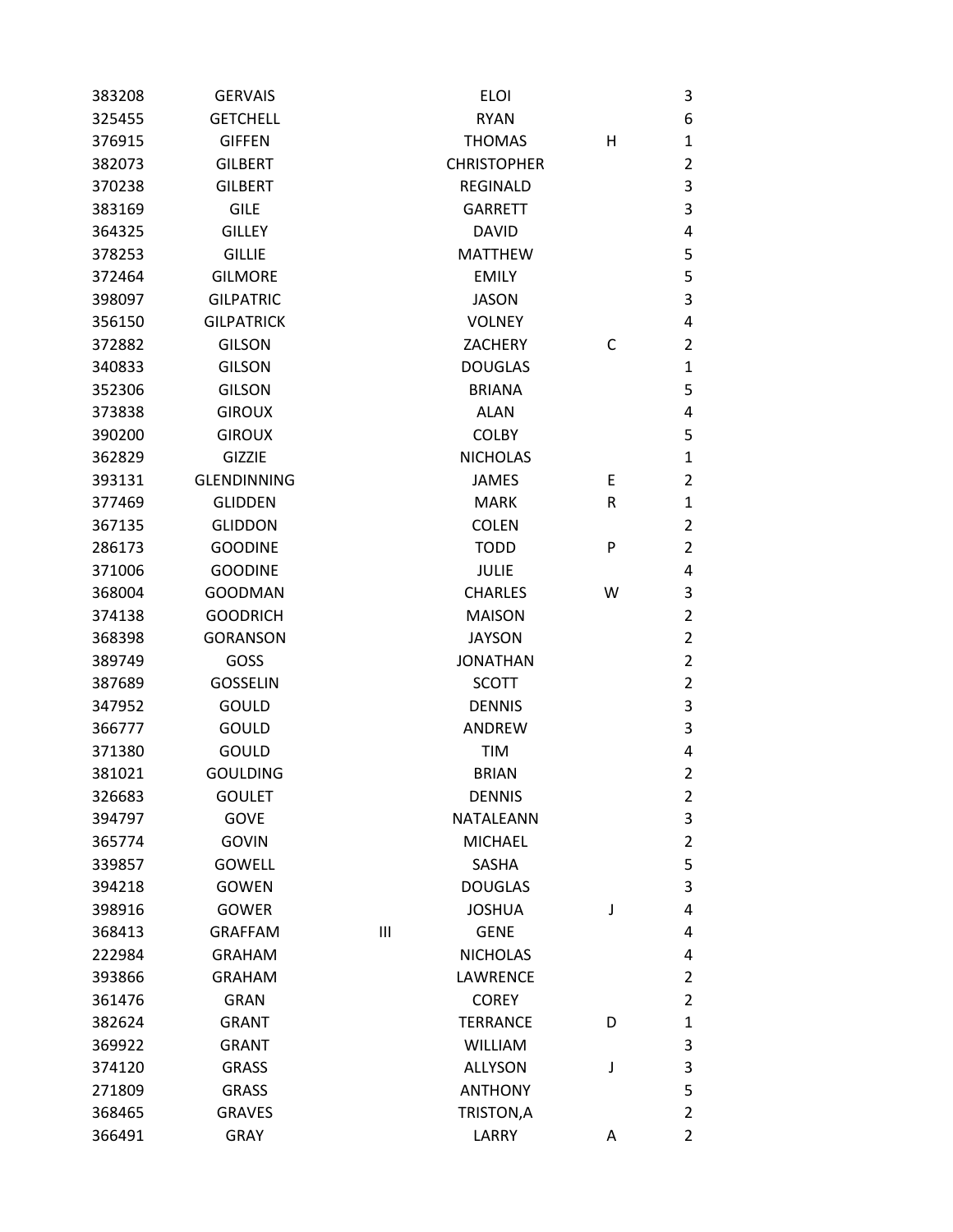| 361075 | <b>GRAY</b>         |           | <b>WILLIAM</b>   | M | 4              |
|--------|---------------------|-----------|------------------|---|----------------|
| 382632 | <b>GRAY</b>         |           | <b>ROBERT</b>    | D | 5              |
| 338441 | <b>GRAY</b>         |           | <b>ORMAN</b>     |   | 9              |
| 384054 | <b>GRAY</b>         |           | <b>JOHNATHAN</b> |   | $\overline{2}$ |
| 388785 | <b>GRAY</b>         |           | <b>JOHN</b>      |   | $\overline{2}$ |
| 378905 | <b>GRAY</b>         |           | <b>RICHARD</b>   |   | $\overline{2}$ |
| 397683 | <b>GRAY</b>         |           | <b>SEAN</b>      |   | $\overline{2}$ |
| 389778 | <b>GRAY</b>         |           | JUSTIN           |   | 4              |
| 368969 | <b>GRAY</b>         |           | LANE             | н | 6              |
| 384096 | <b>GRAY</b>         |           | <b>TIMOTHY</b>   | F | 6              |
| 377378 | <b>GRAYLEIGHTON</b> |           | <b>LINDA</b>     |   | 4              |
| 378243 | <b>GRAZIOSO</b>     |           | <b>DEANO</b>     | Т | $\overline{2}$ |
| 370296 | <b>GREEN</b>        |           | <b>ROBERT</b>    |   | $\overline{2}$ |
| 360133 | <b>GREEN</b>        | <b>SR</b> | <b>ROGER</b>     | W | 8              |
| 143491 | <b>GREEN</b>        |           | <b>FRANK</b>     |   | $\overline{2}$ |
| 396549 | <b>GREENER</b>      |           | <b>JOHN</b>      |   | $\overline{7}$ |
| 365064 | <b>GREER</b>        |           | <b>JASON</b>     |   | $\overline{7}$ |
| 368430 | <b>GREFFAM</b>      | IV        | <b>GENE</b>      |   | $\overline{2}$ |
| 352307 | <b>GREGG</b>        |           | <b>CLAY</b>      |   | 3              |
| 393964 | <b>GRENDALL</b>     |           | <b>JEREMY</b>    | L | 3              |
| 369903 | <b>GRENIER</b>      |           | <b>MICHAEL</b>   |   | $\overline{2}$ |
| 393975 | <b>GREY</b>         |           | <b>DAVID</b>     |   | $\overline{2}$ |
| 369629 | <b>GREY</b>         |           | <b>MICHAEL</b>   |   | 3              |
| 361486 | <b>GRIFFIN</b>      |           | <b>TIMOTHY</b>   |   | 4              |
| 378524 | <b>GRIFFIN</b>      |           | <b>DUSTIN</b>    |   | 3              |
| 361073 | <b>GRINDEL</b>      |           | ANDREW           | К | 5              |
| 344320 | <b>GRINDLE</b>      |           | <b>MICHAEL</b>   | R | $\overline{2}$ |
| 370411 | <b>GRINDLE</b>      |           | <b>ELLIOT</b>    |   | $\overline{2}$ |
| 378573 | <b>GROSS</b>        |           | <b>ROBERT</b>    |   | 4              |
| 348184 | <b>GROSS</b>        | Ш         | PHILIP           | н | $\overline{2}$ |
| 384735 | <b>GROVER</b>       |           | <b>DANIEL</b>    |   | 4              |
| 365252 | <b>GROVER</b>       |           | <b>DONALD</b>    |   | $\overline{2}$ |
| 384669 | <b>GROVER</b>       | JR.       | RONI             |   | $\mathbf 1$    |
| 354660 | <b>GROVO</b>        |           | <b>JEFFREY</b>   | C | 5              |
| 333401 | <b>GRYSKWICZ</b>    |           | <b>GERALD</b>    | L | $\mathbf 2$    |
| 378234 | <b>GUAY</b>         |           | <b>AARON</b>     | J | $\overline{2}$ |
| 348143 | <b>GUELLETTE</b>    |           | <b>DONNIE</b>    |   | 4              |
| 377763 | <b>GUERRIERO</b>    |           | <b>JOSEPH</b>    | L | 4              |
| 395886 | <b>GUERTIN</b>      |           | <b>TYLER</b>     |   | 11             |
| 367124 | <b>GUIGGEY</b>      |           | <b>WAYNE</b>     |   | $\overline{2}$ |
| 228889 | <b>GUNN</b>         |           | <b>GERALD</b>    |   | $\overline{2}$ |
| 365430 | <b>GURNEY</b>       |           | <b>JASON</b>     | Α | 4              |
| 347102 | <b>GUSHEE</b>       |           | <b>JASON</b>     |   | 10             |
| 370384 | <b>GUSHEE</b>       | <b>SR</b> | <b>JENNESS</b>   | R | 4              |
| 381232 | <b>GWARJANSKI</b>   |           | <b>JOSEPH</b>    |   | $\mathbf{1}$   |
| 378520 | <b>HAINES</b>       |           | <b>LUCAS</b>     |   | $\mathbf{1}$   |
| 395108 | <b>HAIR</b>         |           | <b>THOMAS</b>    | Α | 3              |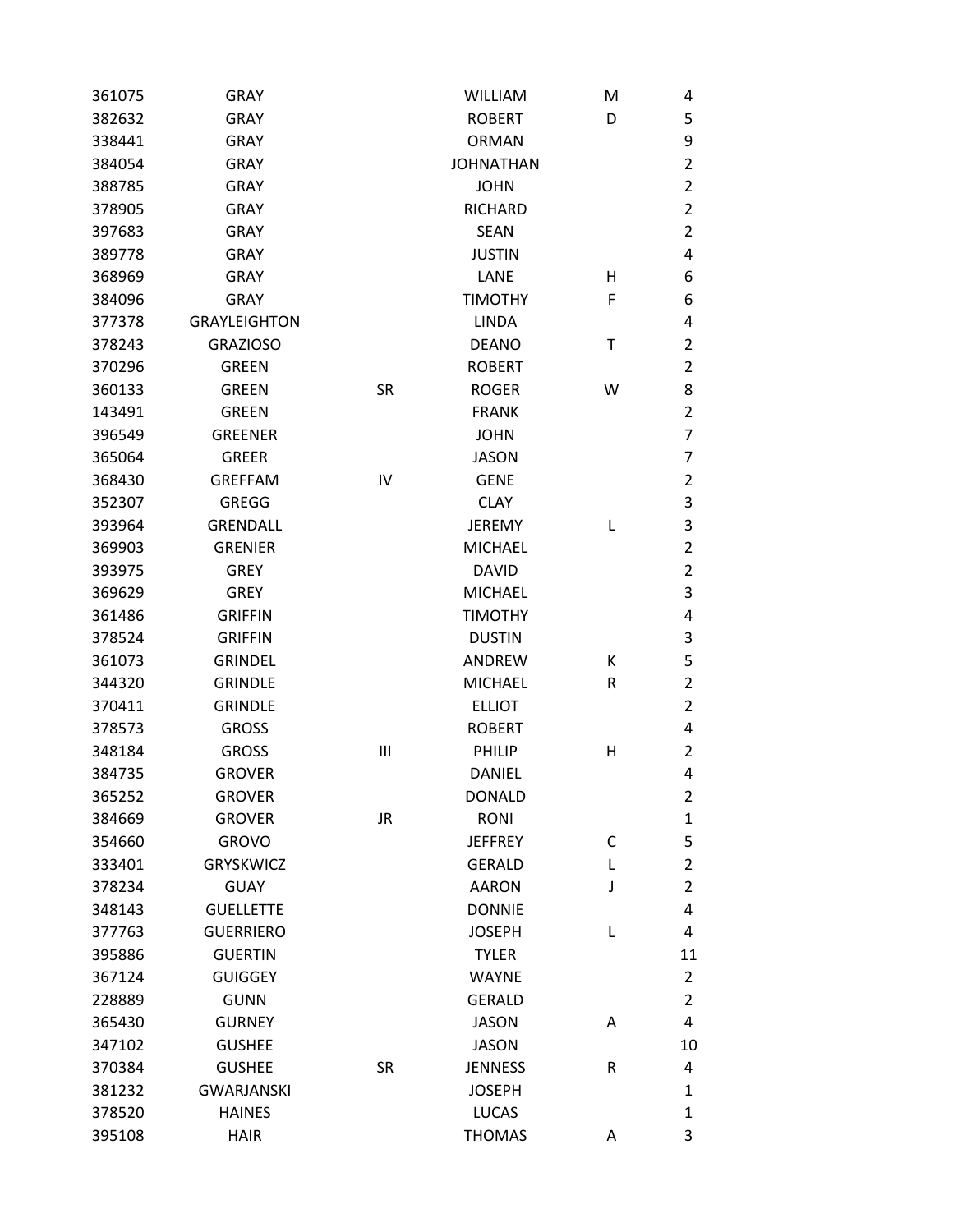| 380625 | <b>HALE</b>      | JR        | RICHARD          |   | 4              |
|--------|------------------|-----------|------------------|---|----------------|
| 374822 | <b>HALEY</b>     |           | <b>ROBERTA</b>   | R | 4              |
| 198438 | <b>HALEY</b>     |           | <b>GEORGE</b>    |   | 3              |
| 353144 | <b>HALL</b>      |           | <b>STEWART</b>   |   | 8              |
| 107966 | <b>HALL</b>      |           | <b>JACOB</b>     |   | 4              |
| 389731 | <b>HALL</b>      | <b>SR</b> | <b>JEFFREY</b>   |   | 2              |
| 386985 | <b>HALL</b>      |           | <b>JORDAN</b>    |   | $\overline{2}$ |
| 373868 | <b>HALL</b>      |           | <b>ERIC</b>      |   | 4              |
| 363017 | <b>HALL</b>      |           | <b>JASON</b>     |   | 3              |
| 366522 | <b>HALLIGAN</b>  |           | <b>MICHAEL</b>   |   | $\overline{2}$ |
| 360338 | <b>HALLOWELL</b> |           | <b>BRIAN</b>     |   | $\overline{2}$ |
| 394597 | <b>HALLOWELL</b> |           | <b>CHLOE</b>     |   | $\overline{2}$ |
| 394854 | <b>HALSTEAD</b>  |           | <b>CHRISTIAN</b> |   | 3              |
| 380046 | <b>HAM</b>       |           | <b>CHRIS</b>     |   | 1              |
| 387676 | <b>HAMEL</b>     |           | <b>DONALD</b>    |   | 1              |
| 386952 | <b>HAMILTON</b>  |           | <b>LYLE</b>      |   | 2              |
| 398864 | <b>HAMILTON</b>  |           | <b>COREY</b>     |   | 3              |
| 377244 | <b>HAMILTON</b>  |           | <b>TERRANCE</b>  |   | 4              |
| 297429 | <b>HAMLIN</b>    |           | <b>ERIC</b>      |   | $\overline{2}$ |
| 361314 | <b>HAMLYN</b>    |           | <b>PETER</b>     |   | 7              |
| 382235 | <b>HANDY</b>     |           | <b>TYLOR</b>     |   | 2              |
| 379013 | <b>HANKS</b>     |           | <b>NICOLE</b>    |   | 11             |
| 379047 | <b>HANKS</b>     |           | <b>ERIKA</b>     | L | $\overline{2}$ |
| 377301 | <b>HANSCOM</b>   |           | <b>RYAN</b>      |   | 1              |
| 373601 | <b>HANSCOME</b>  |           | <b>KENNETH</b>   |   | 2              |
| 354642 | <b>HANSON</b>    |           | <b>JOSEPH</b>    |   | 3              |
| 375845 | <b>HANSON</b>    |           | <b>JASON</b>     |   | $\mathbf 1$    |
| 382698 | <b>HARDFORD</b>  |           | <b>BRIAN</b>     |   | 3              |
| 370189 | <b>HARDING</b>   |           | <b>WILLIAM</b>   |   | 3              |
| 368821 | <b>HARDING</b>   |           | <b>ASHTIN</b>    |   | 3              |
| 370702 | <b>HARDY</b>     |           | <b>STEPHEN</b>   | L | $\overline{2}$ |
| 228288 | <b>HARKINS</b>   |           | <b>NATHAN</b>    |   | 4              |
| 370397 | <b>HARKINS</b>   |           | <b>GALEN</b>     |   | 3              |
| 395394 | <b>HARMON</b>    |           | <b>DEBORAH</b>   |   | 3              |
| 259035 | <b>HARMON</b>    |           | <b>MIKE</b>      |   | $\overline{2}$ |
| 380933 | <b>HARMON</b>    |           | <b>KEVIN</b>     |   | $\overline{2}$ |
| 376040 | <b>HARMON</b>    |           | <b>JOHN</b>      | Α | 3              |
| 366700 | <b>HARMON</b>    |           | <b>COLBY</b>     |   | 3              |
| 399169 | <b>HARRIMAN</b>  |           | <b>GERALD</b>    |   | 3              |
| 377701 | <b>HARRIMAN</b>  |           | <b>JOSHUA</b>    |   | 4              |
| 326303 | <b>HARRIMAN</b>  |           | <b>GARRY</b>     | F | $\overline{2}$ |
| 370901 | <b>HARRIS</b>    |           | <b>BRUCE</b>     |   | 4              |
| 348185 | <b>HARRIS</b>    |           | <b>PHILIP</b>    |   | $\overline{2}$ |
| 369958 | <b>HARRIS</b>    |           | <b>JOHN</b>      |   | $\mathbf{1}$   |
| 347054 | <b>HARRISON</b>  |           | <b>MICHAEL</b>   |   | 10             |
| 394019 | <b>HARRISON</b>  | <b>JR</b> | <b>MARK</b>      |   | $\overline{2}$ |
| 393711 | <b>HART</b>      |           | <b>JASON</b>     |   | $\mathbf{1}$   |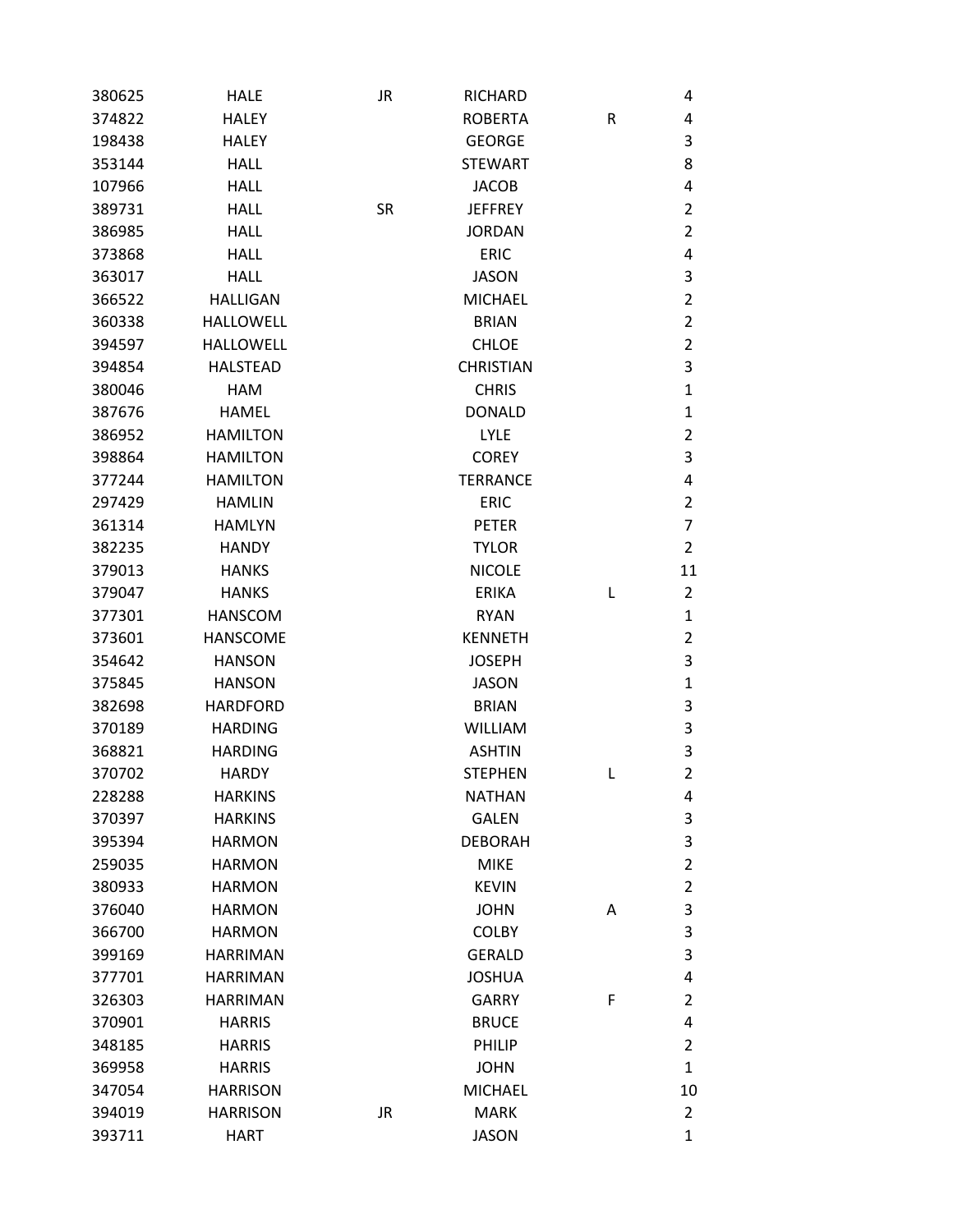| 386751 | <b>HARTFORD</b>  |           | <b>DEREK</b>       |   | 4              |
|--------|------------------|-----------|--------------------|---|----------------|
| 339846 | <b>HARVEY</b>    |           | <b>RAYMOND</b>     |   | $\overline{2}$ |
| 370726 | <b>HARVEY</b>    |           | <b>RICKY</b>       |   | $\mathbf{1}$   |
| 375868 | <b>HASKELL</b>   |           | <b>MICHAEL</b>     |   | 3              |
| 386336 | <b>HASKELL</b>   |           | <b>DAVID</b>       |   | $\overline{2}$ |
| 300997 | <b>HATCH</b>     |           | <b>JEFFREY</b>     |   | 3              |
| 371516 | <b>HATCH</b>     |           | <b>BARBARA</b>     |   | $\mathbf{1}$   |
| 365162 | <b>HATHAWAY</b>  |           | <b>JAMES</b>       |   | $\mathbf{1}$   |
| 364320 | <b>HATHAWAY</b>  |           | <b>HUNTER</b>      |   | $\overline{2}$ |
| 365031 | <b>HATHAWAY</b>  |           | <b>PAUL</b>        |   | 16             |
| 397590 | <b>HATHEWAY</b>  |           | <b>RUSSELL</b>     | L | 2              |
| 361322 | <b>HAVEN</b>     |           | <b>FRED</b>        |   | 4              |
| 381038 | <b>HAYES</b>     |           | <b>JAMES</b>       |   | $\overline{2}$ |
| 365418 | <b>HAZLETT</b>   |           | <b>JOSEPH</b>      |   | $\overline{2}$ |
| 397567 | <b>HEALD</b>     |           | <b>KERRY</b>       |   | $\overline{2}$ |
| 384724 | <b>HEATH</b>     |           | <b>SHANE</b>       |   | 4              |
| 393563 | <b>HEATH</b>     |           | <b>KYLE</b>        |   | 7              |
| 378568 | <b>HEBERT</b>    |           | <b>BRIAN</b>       |   | 4              |
| 394244 | <b>HEBERT</b>    |           | <b>JOSHUA</b>      |   | $\overline{2}$ |
| 377238 | <b>HELMS</b>     |           | <b>CHRISTOPHER</b> |   | 4              |
| 380233 | <b>HENDRICKS</b> |           | <b>DANIEL</b>      |   | $\overline{2}$ |
| 347998 | <b>HENDSBEE</b>  |           | <b>GEORGE</b>      |   | 6              |
| 373890 | <b>HENION</b>    |           | <b>ALBERT</b>      |   | 3              |
| 372886 | <b>HENRY</b>     |           | <b>DUSTIN</b>      | P | $\overline{2}$ |
| 375047 | <b>HERGER</b>    |           | <b>GERALD</b>      |   | 4              |
| 348781 | <b>HERNANDEZ</b> | <b>JR</b> | <b>PEDRO</b>       |   | 4              |
| 393676 | <b>HERRICK</b>   |           | <b>CHARLES</b>     |   | $\overline{2}$ |
| 381292 | <b>HERRICK</b>   |           | <b>NATHAN</b>      |   | 3              |
| 385317 | <b>HERRICK</b>   |           | <b>WYNNE</b>       |   | 4              |
| 385369 | <b>HERRICK</b>   | <b>JR</b> | <b>ZACKARY</b>     |   | 10             |
| 317595 | <b>HERRICK</b>   |           | <b>FREDRICK</b>    |   | 4              |
| 396828 | <b>HERRIN</b>    |           | <b>GAVIS</b>       | J | 6              |
| 265685 | <b>HERRING</b>   |           | <b>STEVEN</b>      |   | $\overline{2}$ |
| 399183 | <b>HESS</b>      |           | <b>VINCENT</b>     |   | $\mathbf 2$    |
| 380265 | <b>HICKEY</b>    |           | <b>WILLIAM</b>     |   | $\overline{2}$ |
| 396889 | <b>HIGGINS</b>   |           | <b>MICHAEL</b>     |   | 3              |
| 377009 | <b>HIGGINS</b>   | JR.       | <b>JAMES</b>       | W | 4              |
| 261494 | <b>HILDINGS</b>  | <b>SR</b> | <b>RICHARD</b>     |   | 2              |
| 261474 | <b>HILDINGS</b>  |           | <b>RICHARD</b>     |   | 5              |
| 384133 | <b>HILL</b>      | <b>JR</b> | <b>BRUCE</b>       |   | $\mathbf{1}$   |
| 358535 | <b>HILL</b>      |           | <b>RODNEY</b>      | L | $\mathbf{1}$   |
| 377171 | <b>HILL</b>      |           | <b>STEPHEN</b>     |   | 9              |
| 361510 | <b>HILL</b>      | JR        | <b>GLENN</b>       |   | $\overline{2}$ |
| 380925 | <b>HILL</b>      |           | <b>ROBERT</b>      |   | 13             |
| 371020 | <b>HILLOCK</b>   |           | <b>DAVID</b>       | M | 7              |
| 365521 | <b>HILLS</b>     |           | GARY               | G | $\overline{2}$ |
| 366768 | <b>HILTON</b>    |           | <b>CHRISTOPHER</b> |   | $\overline{2}$ |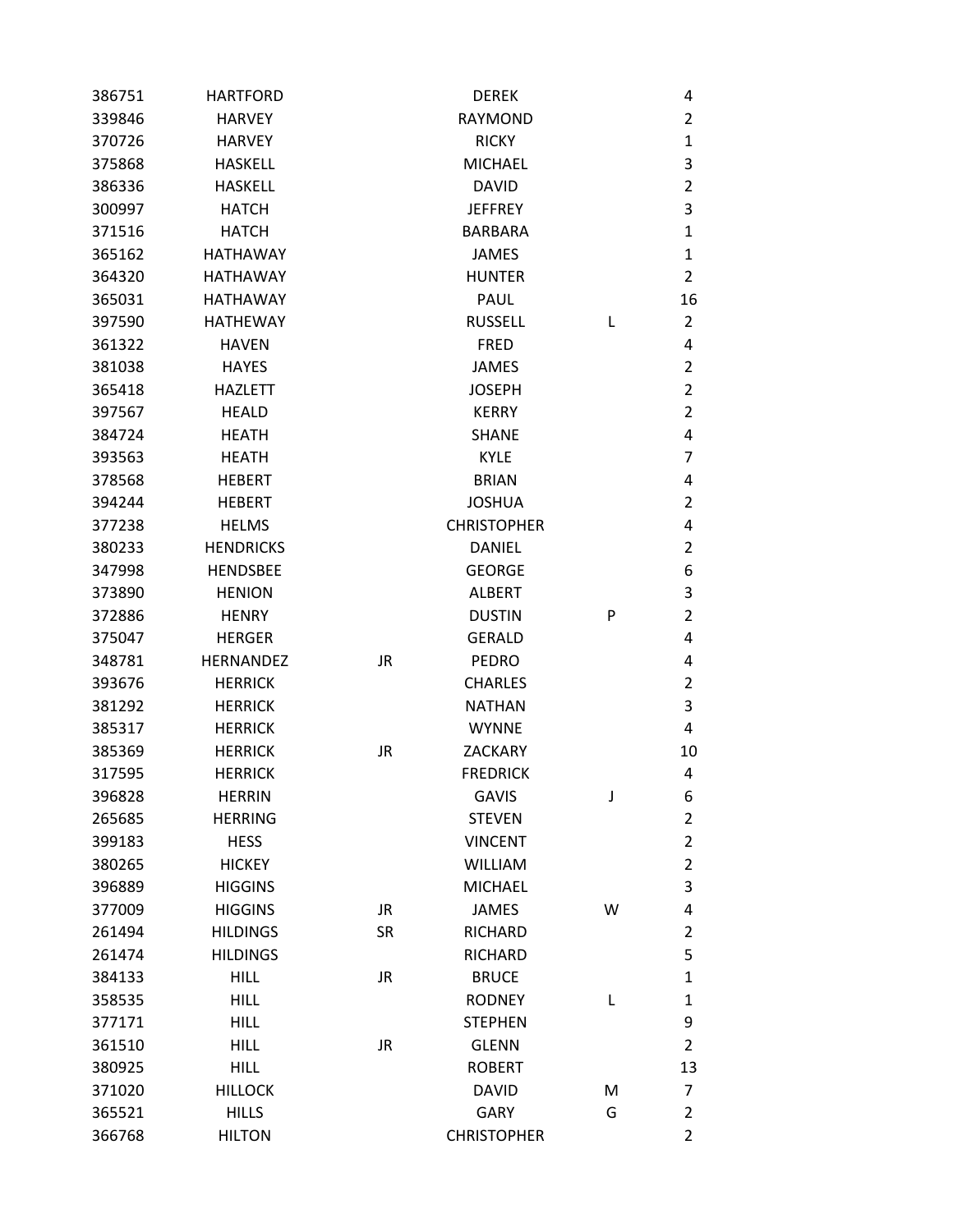| 377718 | <b>HILTON</b>    |           | <b>COLBY</b>     |         | 5              |
|--------|------------------|-----------|------------------|---------|----------------|
| 377503 | <b>HILYARD</b>   |           | <b>CODY</b>      |         | 4              |
| 386335 | <b>HIMEMAN</b>   |           | <b>MICHAEL</b>   |         | 3              |
| 287695 | <b>HINTON</b>    |           | <b>TIMOTHY</b>   |         | $\overline{2}$ |
| 369933 | <b>HIRSCH</b>    |           | <b>JOHN</b>      |         | 8              |
| 385661 | <b>HOAGUE</b>    |           | <b>SHAWN</b>     |         | $\overline{2}$ |
| 242698 | <b>HOBBS</b>     |           | <b>NATE</b>      |         | $\overline{2}$ |
| 396263 | <b>HODGKINS</b>  |           | <b>ROBERT</b>    |         | 4              |
| 396191 | <b>HODGKINS</b>  |           | <b>JONATHAN</b>  |         | $\overline{2}$ |
| 371450 | <b>HOLBROOK</b>  |           | <b>JOHN</b>      |         | 5              |
| 388086 | <b>HOLDEN</b>    |           | <b>CECIL</b>     |         | $\mathbf 1$    |
| 333448 | <b>HOLDING</b>   |           | <b>THOAMS</b>    |         | $\overline{2}$ |
| 372795 | <b>HOLDING</b>   |           | <b>BLAINE</b>    |         | 3              |
| 388130 | <b>HOLLAND</b>   |           | <b>KYLE</b>      |         | $\overline{2}$ |
| 339844 | <b>HOLLER</b>    |           | <b>ALEXANDER</b> |         | 3              |
| 398015 | <b>HOLLOWAY</b>  |           | <b>CHAD</b>      |         | $\overline{2}$ |
| 367982 | <b>HOLMAN</b>    |           | <b>JEFFREY</b>   |         | 3              |
| 298978 | <b>HOLMBERG</b>  |           | <b>BERT</b>      | R       | 5              |
| 382699 | <b>HOLMES</b>    |           | <b>RICHARD</b>   |         | $\overline{2}$ |
| 393118 | <b>HOLMES</b>    |           | <b>RUSSELL</b>   | M       | $\overline{2}$ |
| 374767 | <b>HOLMQUIST</b> | <b>SR</b> | <b>MICHAEL</b>   | J       | $\overline{2}$ |
| 382901 | <b>HOLSTON</b>   |           | <b>TROY</b>      |         | $\overline{2}$ |
| 384824 | <b>HOLT</b>      |           | <b>JOHN</b>      | R       | $\overline{2}$ |
| 235369 | <b>HOLT</b>      |           | <b>ROBERT</b>    |         | 3              |
| 386338 | <b>HOLTORF</b>   |           | <b>GERARD</b>    | К       | 8              |
| 370188 | <b>HOOD</b>      | <b>SR</b> | <b>TODD</b>      |         | 1              |
| 379019 | <b>HOOPER</b>    |           | <b>BENJAMIN</b>  | R       | 2              |
| 364311 | <b>HOOPER</b>    |           | <b>ANTHONY</b>   |         | $\overline{2}$ |
| 374971 | <b>HOOPER</b>    |           | <b>BRENT</b>     |         | 4              |
| 365948 | <b>HOPKINS</b>   |           | <b>LYNDON</b>    |         | 2              |
| 361214 | <b>HORNING</b>   |           | <b>MICHAEL</b>   |         | 6              |
| 361213 | <b>HORNING</b>   |           | <b>MICHAEL</b>   |         | 1              |
| 395857 | <b>HORR</b>      |           | <b>ARLO</b>      | J       | 4              |
| 372047 | <b>HOUGHTON</b>  |           | <b>PATRICK</b>   | R       | 4              |
| 382122 | <b>HOULE</b>     |           | <b>BRIAN</b>     | $\sf R$ | $\overline{2}$ |
| 363099 | <b>HOWARD</b>    |           | <b>FREDERICK</b> |         | 5              |
| 376282 | <b>HOWARD</b>    |           | <b>ADAM</b>      |         | $\mathbf{1}$   |
| 372806 | <b>HOWARD</b>    |           | <b>GARY</b>      |         | $\overline{2}$ |
| 395468 | <b>HOWARD</b>    |           | <b>KEVIN</b>     |         | $\overline{2}$ |
| 381567 | <b>HOWARD</b>    |           | PHILLIP          |         | 5              |
| 395440 | <b>HOWARIN</b>   |           | <b>ELIAS</b>     |         | $\overline{2}$ |
| 371446 | <b>HOWATT</b>    |           | DAVID            |         | $\overline{2}$ |
| 367944 | <b>HOWES</b>     |           | <b>ISAAC</b>     |         | 4              |
| 393233 | <b>HOWISON</b>   |           | LEE              |         | $\mathbf{1}$   |
| 396533 | <b>HOYT</b>      |           | <b>ADAM</b>      |         | $\overline{2}$ |
| 384093 | <b>HUBBARD</b>   |           | <b>DONALD</b>    |         | 2              |
| 300675 | <b>HUBBARD</b>   |           | <b>SUMNER</b>    |         | 4              |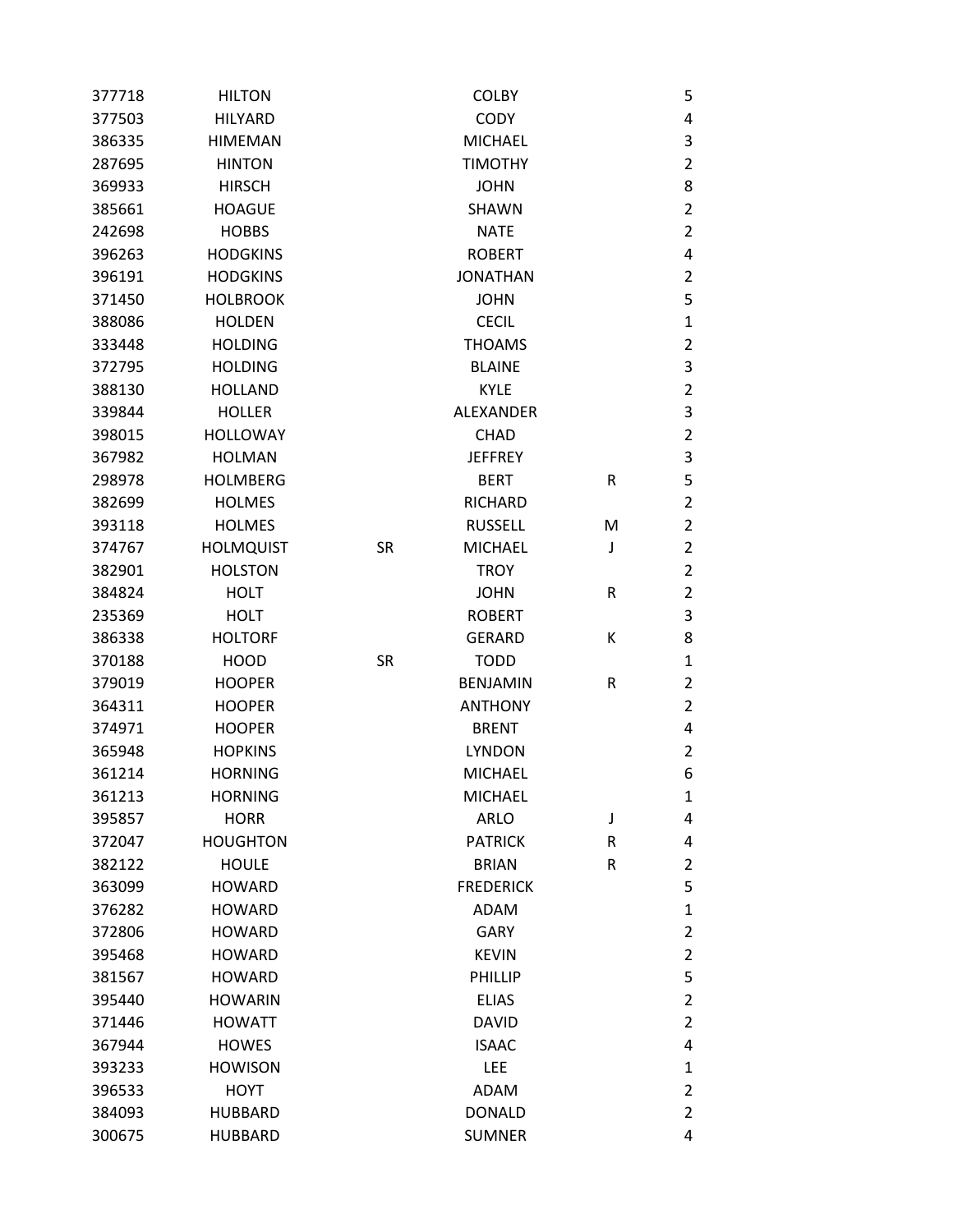| 361477 | <b>HUDNOR</b>     |           | <b>JSUTIN</b>   |   | 3              |
|--------|-------------------|-----------|-----------------|---|----------------|
| 392480 | <b>HUDSON</b>     |           | <b>JOHN</b>     |   | $\mathbf{1}$   |
| 297461 | <b>HUESTON</b>    |           | <b>DEBRA</b>    | К | $\overline{2}$ |
| 143483 | <b>HUFF</b>       |           | <b>GEORGE</b>   |   | $\mathbf{1}$   |
| 384792 | <b>HUFF</b>       |           | <b>BLAINE</b>   |   | $\mathbf{1}$   |
| 301241 | <b>HUFF</b>       |           | <b>CHARLES</b>  | F | 3              |
| 370159 | <b>HUGGINS</b>    |           | <b>WARREN</b>   |   | 9              |
| 373081 | <b>HUGHES</b>     |           | <b>RICHARD</b>  | M | 5              |
| 366747 | <b>HUGHES</b>     |           | <b>JEFF</b>     |   | 3              |
| 375732 | <b>HUNT</b>       |           | <b>DARREN</b>   |   | 3              |
| 380425 | <b>HUNT</b>       |           | <b>CONNOR</b>   |   | 11             |
| 398604 | <b>HUNTINGTON</b> |           | <b>ROBERT</b>   | Κ | 6              |
| 56806  | <b>HURLEY</b>     |           | <b>GREGORY</b>  |   | $\overline{2}$ |
| 348177 | <b>HUSSEY</b>     |           | <b>PETER</b>    |   | $\overline{2}$ |
| 393687 | <b>HUSTON</b>     |           | <b>CHELSEA</b>  | L | 3              |
| 390092 | <b>HUTCHINS</b>   |           | <b>ALAN</b>     | J | $\overline{2}$ |
| 395393 | <b>HUTCHINS</b>   |           | <b>WILLIAM</b>  | P | 3              |
| 363345 | <b>HUTCHINSON</b> |           | <b>JAMES</b>    |   | $\mathbf{1}$   |
| 386352 | <b>IDALE</b>      |           | <b>CORY</b>     | R | $\mathbf{1}$   |
| 366748 | <b>ILSLEY</b>     |           | <b>JOESEPH</b>  |   | $\overline{2}$ |
| 339845 | <b>INNELLA</b>    |           | <b>ROBERT</b>   |   | 7              |
| 324394 | <b>IORIO</b>      |           | <b>MASSIMO</b>  |   | $\overline{2}$ |
| 367422 | <b>IRELAND</b>    | <b>JR</b> | <b>RICHARD</b>  |   | 3              |
| 375785 | <b>IRELAND</b>    |           | ANDREW          |   | 4              |
| 374140 | <b>IRELAND</b>    |           | <b>RONALD</b>   | L | 4              |
| 365503 | <b>JACKSON</b>    |           | <b>FLORENCE</b> |   | $\overline{2}$ |
| 360309 | <b>JACKSON</b>    |           | <b>RICHARD</b>  |   | $\overline{2}$ |
| 368963 | <b>JACKSON</b>    |           | <b>ELMER</b>    |   | $\overline{2}$ |
| 369241 | <b>JACKSON</b>    |           | <b>DONALD</b>   |   | 4              |
| 294397 | <b>JACOB</b>      |           | <b>TAYLOR</b>   |   | 4              |
| 373339 | <b>JACQUES</b>    |           | <b>MICHAEL</b>  |   | 5              |
| 382016 | <b>JACQUES</b>    |           | <b>BRIAN</b>    |   | 2              |
| 397626 | <b>JAMES</b>      |           | ANDREW          |   | 5              |
| 367928 | JANDREAU          |           | <b>PETER</b>    | D | 4              |
| 365936 | <b>JANDREAU</b>   |           | <b>JASON</b>    |   | $\overline{2}$ |
| 384409 | <b>JANELLE</b>    |           | <b>DONALD</b>   |   | 3              |
| 361246 | <b>JANNETTI</b>   |           | <b>JAMES</b>    |   | 4              |
| 375559 | <b>JARVAIS</b>    |           | <b>ROGER</b>    |   | 4              |
| 377225 | <b>JASPER</b>     |           | <b>BARRY</b>    |   | 4              |
| 343110 | JAY               |           | <b>TERRY</b>    | Α | 3              |
| 343149 | JAY               |           | <b>DIANE</b>    |   | 6              |
| 398883 | <b>JEFFERS</b>    |           | <b>JOHN</b>     | E | $\overline{2}$ |
| 378588 | <b>JENCKS</b>     |           | <b>BRAXTON</b>  |   | 3              |
| 385676 | <b>JENNINGS</b>   |           | <b>DOUGLAS</b>  |   | 4              |
| 368216 | <b>JILLSON</b>    |           | <b>PETER</b>    |   | 3              |
| 352926 | <b>JIPSON</b>     |           | <b>KENNETH</b>  |   | $\overline{2}$ |
| 395520 | <b>JOHNS</b>      |           | <b>ADAM</b>     |   | 3              |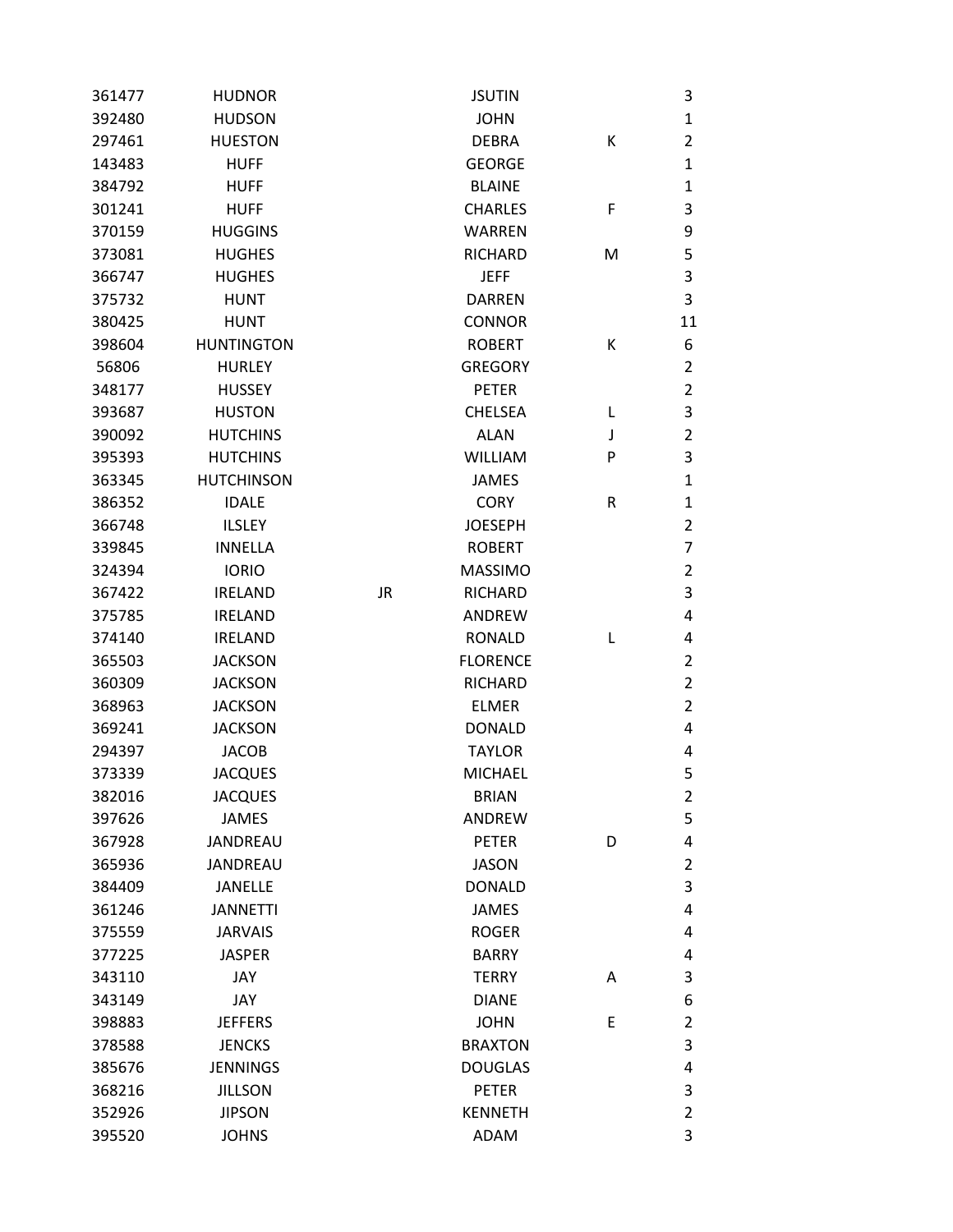| 352854 | <b>JOHNSON</b>   |           | <b>CORY</b>        |   | 8              |
|--------|------------------|-----------|--------------------|---|----------------|
| 361380 | <b>JOHNSON</b>   | JR        | <b>DANA</b>        |   | 18             |
| 361368 | <b>JOHNSON</b>   |           | <b>PENNY</b>       |   | 5              |
| 369667 | <b>JOHNSON</b>   |           | SAM                |   | $\overline{2}$ |
| 380215 | <b>JOHNSON</b>   |           | <b>DALE</b>        |   | $\overline{2}$ |
| 172537 | <b>JOHNSON</b>   |           | <b>MICHAEL</b>     |   | $\overline{2}$ |
| 357247 | <b>JOHNSON</b>   | JR        | <b>ROBERT</b>      | S | $\overline{2}$ |
| 377754 | <b>JOHNSON</b>   |           | <b>SPENCER</b>     |   | $\overline{2}$ |
| 361280 | <b>JOHNSON</b>   |           | <b>JEFF</b>        |   | $\mathbf 1$    |
| 361291 | <b>JOHNSON</b>   | <b>JR</b> | <b>DANA</b>        |   | 3              |
| 364328 | <b>JOHNSON</b>   |           | <b>FRANCIS</b>     |   | $\overline{7}$ |
| 393835 | <b>JOHNSON</b>   |           | <b>TINA</b>        |   | $\mathbf{1}$   |
| 375076 | <b>JOHNSON</b>   | <b>JR</b> | <b>HARRY</b>       | W | $\overline{2}$ |
| 361299 | <b>JOHNSON</b>   |           | <b>DAVID</b>       |   | $\overline{2}$ |
| 380243 | <b>JOHNSTONE</b> |           | <b>JOSHUA</b>      |   | 4              |
| 374983 | <b>JONES</b>     |           | <b>JEFFERY</b>     | G | 3              |
| 359770 | <b>JONES</b>     |           | <b>JOHN</b>        |   | 3              |
| 393733 | <b>JONES</b>     |           | <b>EUGENE</b>      | C | $\overline{2}$ |
| 381215 | <b>JORDAN</b>    |           | <b>DEAN</b>        |   | $\overline{2}$ |
| 377501 | <b>JORDAN</b>    |           | <b>RICK</b>        |   | $\overline{2}$ |
| 360958 | <b>JORDAN</b>    |           | <b>ROMAN</b>       |   | $\overline{7}$ |
| 360550 | <b>JOSLYN</b>    |           | <b>DEBRA</b>       |   | $\overline{2}$ |
| 379009 | <b>JOUDRIE</b>   |           | <b>DOUGLAS</b>     |   | 3              |
| 389774 | <b>JOY</b>       |           | <b>STEPHEN</b>     | D | 3              |
| 396798 | JOY              |           | PAUL               | G | 5              |
| 300998 | <b>JOYCE</b>     |           | <b>CHRISTOPHER</b> |   | 3              |
| 395392 | <b>JOYCE</b>     |           | <b>HAROLD</b>      | W | $\overline{2}$ |
| 397686 | <b>JOYCE</b>     |           | <b>BRENDAN</b>     |   | 5              |
| 379024 | <b>JUNGLES</b>   |           | <b>BRYAN</b>       |   | $\overline{2}$ |
| 373606 | <b>KAIN</b>      | JR        | <b>DAVID</b>       | M | 4              |
| 289549 | <b>KANE</b>      |           | <b>PATRICK</b>     |   | 3              |
| 373343 | <b>KANE</b>      |           | <b>ALICEN</b>      |   | $\mathbf{1}$   |
| 338427 | <b>KANE</b>      | $\sf II$  | <b>DOUG</b>        |   | $\overline{2}$ |
| 376309 | <b>KANTOR</b>    |           | <b>FRANK</b>       |   | $\overline{2}$ |
| 397171 | <b>KAPLINGER</b> |           | <b>MATTHEW</b>     |   | $\overline{2}$ |
| 361548 | <b>KARNS</b>     |           | <b>TERRY</b>       |   | 3              |
| 373363 | <b>KATHIOS</b>   |           | <b>STEVEN</b>      |   | $\overline{2}$ |
| 373363 | <b>KATHIOS</b>   |           | <b>STEVEN</b>      |   | $\overline{2}$ |
| 376412 | <b>KEACH</b>     |           | <b>RICHARD</b>     |   | 5              |
| 352923 | <b>KEARNS</b>    |           | <b>JAMES</b>       |   | $\overline{2}$ |
| 373052 | <b>KEAST</b>     |           | <b>LLOYD</b>       |   | $\overline{2}$ |
| 377079 | <b>KEEFER</b>    |           | <b>SCOTT</b>       |   | $\overline{2}$ |
| 393339 | <b>KELLER</b>    |           | <b>GARY</b>        |   | 5              |
| 262276 | <b>KELLER</b>    |           | LONWIID            |   | 3              |
| 382273 | <b>KELLEY</b>    |           | <b>ETHAN</b>       | A | 4              |
| 365504 | <b>KELLEY</b>    |           | <b>GEORGE</b>      |   | 5              |
| 379477 | <b>KELLY</b>     |           | <b>WADE</b>        |   | 5              |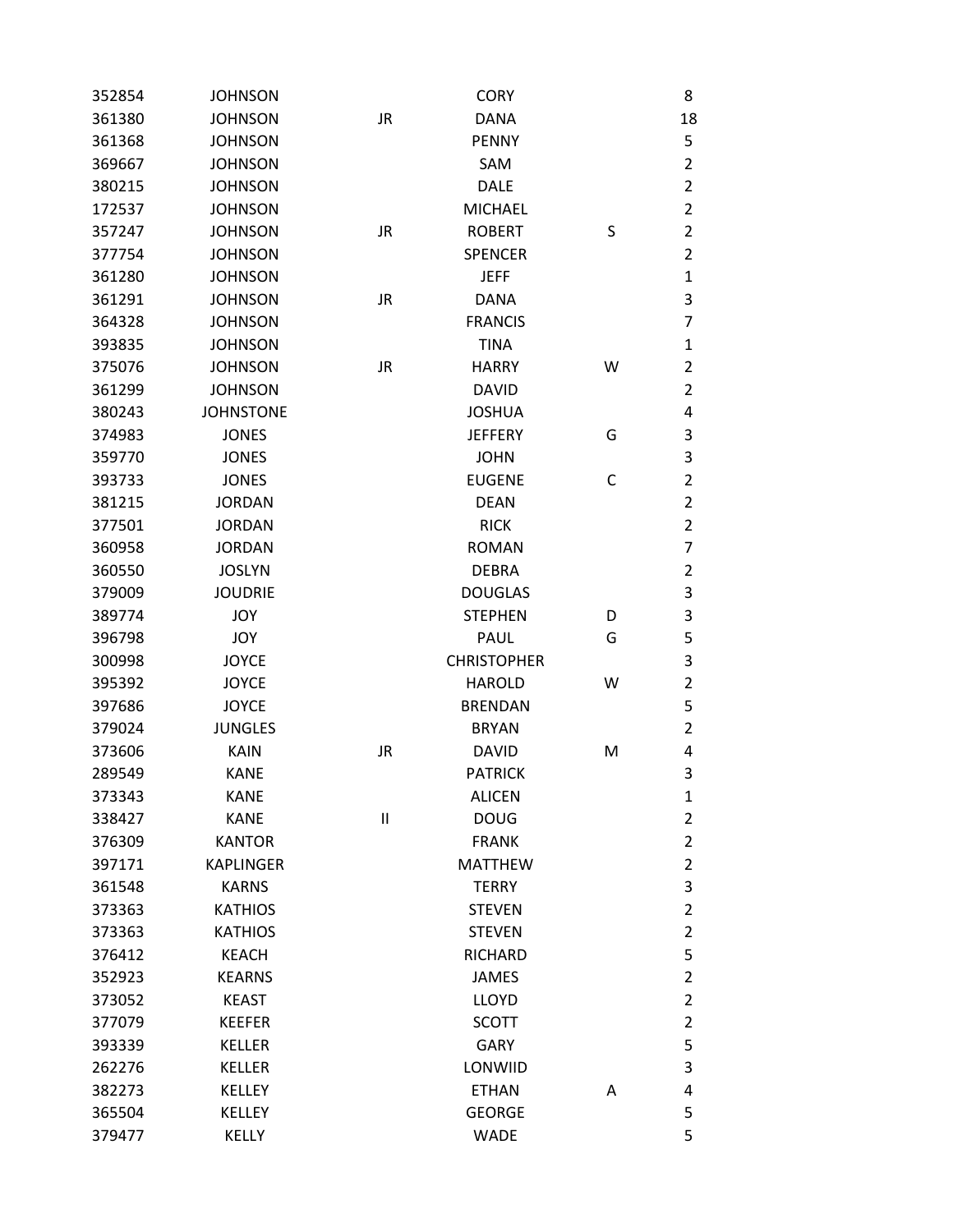| 317587 | <b>KELLY</b>      |              | <b>CARY</b>     |   | 4                       |
|--------|-------------------|--------------|-----------------|---|-------------------------|
| 333438 | <b>KELLY</b>      |              | <b>MICHAEL</b>  |   | 5                       |
| 373305 | <b>KEMP</b>       |              | <b>JEREMY</b>   |   | $\overline{2}$          |
| 362240 | <b>KEMPER</b>     |              | <b>CHERYL</b>   |   | $\overline{2}$          |
| 368469 | <b>KEMPF</b>      |              | <b>ANDREW</b>   |   | 3                       |
| 360575 | <b>KENNAGH</b>    |              | <b>TIMOTHY</b>  |   | 3                       |
| 396959 | <b>KENNEY</b>     |              | <b>WAYNE</b>    | L | $\overline{2}$          |
| 368526 | <b>KENNEY</b>     |              | <b>GREGORY</b>  | D | 5                       |
| 397151 | <b>KENNIE</b>     |              | <b>SCOTT</b>    |   | 2                       |
| 316707 | <b>KENNISTON</b>  |              | <b>GEOFFREY</b> |   | $\overline{2}$          |
| 365275 | <b>KENNISTON</b>  |              | <b>TODD</b>     |   | $\overline{2}$          |
| 351884 | <b>KENYON</b>     |              | <b>CARLTON</b>  |   | $\overline{2}$          |
| 373358 | <b>KEYTE</b>      |              | <b>DAVID</b>    |   | $\overline{2}$          |
| 354360 | <b>KIFFER</b>     |              | <b>NATHAN</b>   |   | 2                       |
| 340836 | <b>KILCOLLINS</b> |              | <b>ROBERT</b>   |   | 5                       |
| 339875 | <b>KILMER</b>     | JR.          | <b>DAVID</b>    |   | 4                       |
| 259063 | <b>KIMBALL</b>    | <b>JR</b>    | <b>WILBUR</b>   |   | $\overline{2}$          |
| 46839  | <b>KIMBALL</b>    |              | <b>JEFFREY</b>  |   | $\overline{2}$          |
| 377383 | KIMBALL           |              | <b>DILLON</b>   | Е | 8                       |
| 343176 | <b>KIMMEL</b>     | $\mathbf{I}$ | <b>WARREN</b>   |   | 3                       |
| 16120  | <b>KING</b>       |              | <b>EDWIN</b>    | F | 2                       |
| 340837 | <b>KINNEY</b>     |              | <b>KOOPER</b>   |   | 0                       |
| 367916 | <b>KINNEY</b>     |              | <b>PAUL</b>     | J | $\overline{\mathbf{c}}$ |
| 365546 | <b>KINNEY</b>     |              | <b>BILLY</b>    | Α | 3                       |
| 366001 | <b>KITCHIN</b>    |              | <b>STANLEY</b>  |   | 4                       |
| 376284 | <b>KLUCHNICK</b>  |              | <b>LUTHER</b>   |   | 3                       |
| 338443 | <b>KNAPP</b>      |              | <b>BRUCE</b>    | Α | 4                       |
| 395893 | <b>KNIGHT</b>     |              | <b>ASHLEY</b>   |   | 3                       |
| 370853 | <b>KNIGHT</b>     |              | ELI             |   | $\overline{2}$          |
| 295404 | <b>KNIGHT</b>     |              | <b>ROBERT</b>   | W | 4                       |
| 369638 | <b>KNOWLTON</b>   |              | <b>MALCOLM</b>  |   | 5                       |
| 338448 | <b>KNOWLTON</b>   |              | <b>HUNTER</b>   | Е | $\mathbf{1}$            |
| 307699 | <b>KOCOVREK</b>   |              | <b>RYAN</b>     |   | 3                       |
| 383151 | <b>KOEHLER</b>    |              | <b>KEITH</b>    |   | 2                       |
| 386935 | <b>KOHNLE</b>     |              | <b>MATTHIEU</b> |   | $\overline{2}$          |
| 358142 | <b>KOLENIK</b>    |              | <b>JOHN</b>     |   | 4                       |
| 353114 | <b>KONG</b>       |              | <b>SCOTT</b>    |   | 3                       |
| 396196 | <b>KOPP</b>       | <b>JR</b>    | <b>FRANKLYN</b> | н | 3                       |
| 276107 | <b>KOPP</b>       |              | <b>JASON</b>    |   | 4                       |
| 360588 | <b>KORBINI</b>    | <b>JR</b>    | <b>MARTIN</b>   |   | 3                       |
| 357014 | <b>KOUSKY</b>     |              | <b>DAVID</b>    |   | 3                       |
| 339865 | <b>KOWAL</b>      |              | <b>ANTHONY</b>  |   | 7                       |
| 393318 | <b>KRAMLICH</b>   |              | <b>THOMAS</b>   |   | 4                       |
| 376248 | <b>KREBS</b>      |              | <b>JEFFERY</b>  |   | $\overline{2}$          |
| 175015 | <b>KRONHOLM</b>   |              | <b>HUNTER</b>   |   | 3                       |
| 382255 | <b>KUSNIEREZ</b>  |              | <b>DANIEL</b>   |   | $\overline{2}$          |
| 372761 | LABBE             |              | RICHARD         |   | 4                       |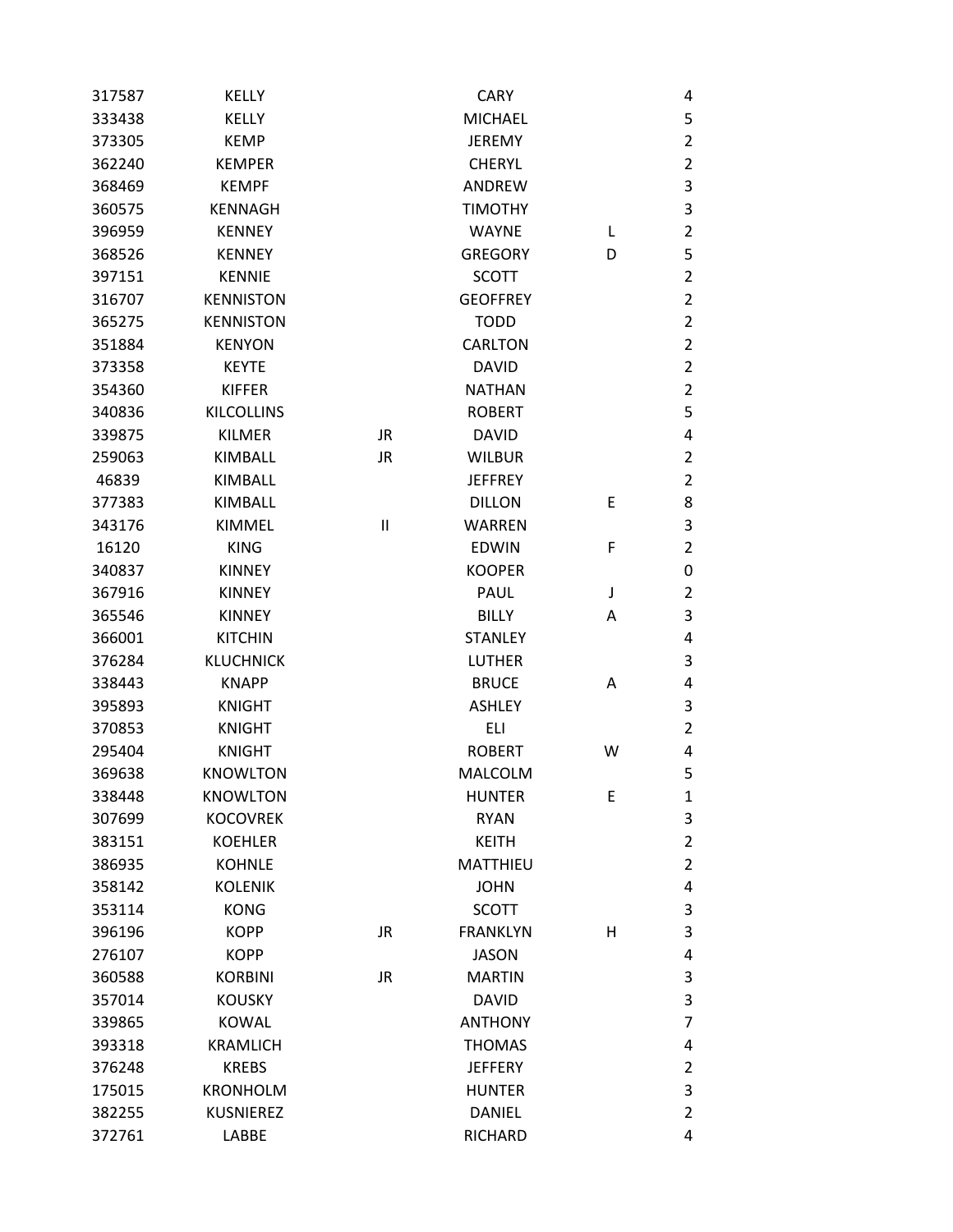| 393663 | LABBE            |           | <b>DAVID</b>       |   | 4              |
|--------|------------------|-----------|--------------------|---|----------------|
| 379449 | <b>LABBE</b>     |           | <b>BUCK</b>        |   | $\mathbf{1}$   |
| 359745 | <b>LABBE</b>     |           | <b>JOHN</b>        |   | 11             |
| 378565 | <b>LABRECK</b>   |           | <b>KEITH</b>       |   | $\mathbf{1}$   |
| 376449 | LABRIE           |           | <b>DANIEL</b>      |   | $\overline{2}$ |
| 361466 | <b>LACHANCE</b>  |           | <b>JASON</b>       |   | 3              |
| 384526 | <b>LACHANCE</b>  |           | LAWRENCE           |   | $\overline{2}$ |
| 365047 | <b>LACLAIR</b>   | <b>JR</b> | <b>JAMES</b>       |   | $\overline{2}$ |
| 397132 | <b>LACOURSE</b>  |           | <b>KEITH</b>       |   | 8              |
| 373320 | <b>LADD</b>      |           | <b>LEVI</b>        | К | $\overline{2}$ |
| 394479 | <b>LADD</b>      |           | <b>STEPHEN</b>     | D | $\overline{2}$ |
| 373841 | <b>LADD</b>      | <b>JR</b> | <b>VERNON</b>      |   | $\mathbf{1}$   |
| 344331 | LAFFEY           |           | <b>GERALD</b>      | E | 12             |
| 380119 | <b>LAFOREST</b>  |           | SARAH              |   | 5              |
| 361502 | <b>LAFRANCE</b>  |           | <b>BRYCE</b>       |   | $\overline{2}$ |
| 356140 | LAGAOE           | JR        | <b>DONALD</b>      |   | $\overline{2}$ |
| 323877 | LAINE            |           | <b>EVAN</b>        |   | 3              |
| 361454 | LAIRD            |           | <b>CURTIS</b>      |   | 9              |
| 386391 | <b>LAJOIE</b>    |           | <b>SHANE</b>       | R | 5              |
| 374562 | LAKE             |           | <b>GAGE</b>        |   | 3              |
| 330523 | LAKEMAN          |           | <b>GARY</b>        |   | $\overline{2}$ |
| 398117 | <b>LALIBERTE</b> |           | <b>RICKY</b>       |   | 10             |
| 398083 | <b>LALIBERTE</b> |           | LAWRENCE           |   | 3              |
| 395155 | <b>LALIBERTE</b> |           | <b>KOREY</b>       | L | 3              |
| 371501 | <b>LALICATA</b>  |           | <b>MICHAEL</b>     |   | $\overline{2}$ |
| 317583 | LAMB             |           | <b>JEFFERY</b>     |   | $\overline{2}$ |
| 365720 | <b>LAMBERT</b>   |           | <b>ERIC</b>        | J | $\overline{2}$ |
| 365702 | <b>LAMBERT</b>   |           | <b>JON</b>         | С | 11             |
| 363270 | <b>LAMBERT</b>   |           | <b>COLE</b>        | R | 3              |
| 368440 | <b>LAMONT</b>    |           | <b>ALEC</b>        |   | 3              |
| 319489 | LAMONTAGNE       |           | <b>SHARON</b>      |   | 5              |
| 340909 | LAMY             |           | <b>RICHARD</b>     |   | $\mathbf{1}$   |
| 387340 | <b>LANDRY</b>    |           | <b>LUKE</b>        | Α | 3              |
| 386791 | LANE             |           | <b>JASON</b>       |   | 3              |
| 394249 | LANE             |           | <b>TROY</b>        |   | 3              |
| 396705 | LANE             |           | <b>CHRISTOPHER</b> |   | $\overline{2}$ |
| 386982 | LANE             |           | <b>GREG</b>        |   | 5              |
| 372995 | LANEY            |           | <b>JAMES</b>       |   | 4              |
| 175728 | <b>LANGLAIS</b>  |           | <b>JACOB</b>       | К | $\overline{2}$ |
| 107966 | <b>LANPHIER</b>  |           | <b>STANLEY</b>     |   | 4              |
| 378537 | <b>LAPINTE</b>   |           | <b>RONALD</b>      |   | $\overline{2}$ |
| 378508 | <b>LAPLANTE</b>  |           | <b>JAMES</b>       |   | $\mathbf{1}$   |
| 370748 | LAPLANTE         |           | AMY                | Г | 3              |
| 377117 | LAPLANTE         |           | <b>ISAIAH</b>      | T | 11             |
| 393369 | <b>LAPOINTE</b>  |           | <b>CODY</b>        |   | 3              |
| 374156 | <b>LAPOINTE</b>  | <b>SR</b> | <b>DAVID</b>       |   | 17             |
| 389577 | <b>LAPOINTE</b>  | Ш         | <b>GEORGE</b>      | J | $\overline{2}$ |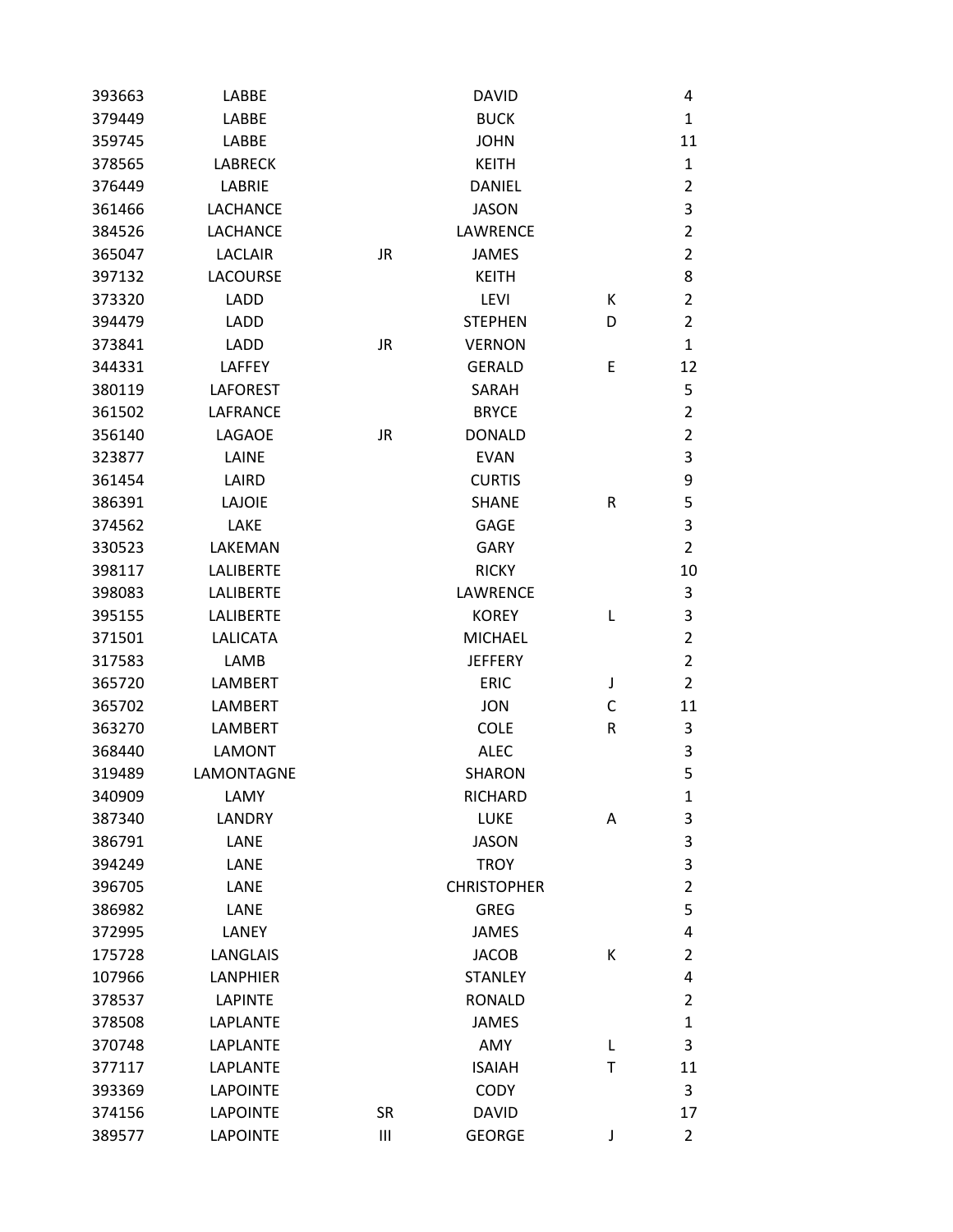| 371421 | <b>LAPOINTE</b>    |           | <b>STEVAN</b>   |   | 15             |
|--------|--------------------|-----------|-----------------|---|----------------|
| 382951 | <b>LAPONTE</b>     |           | <b>MICHAEL</b>  |   | $\mathbf{1}$   |
| 368877 | <b>LAPORTE</b>     |           | <b>DENNIS</b>   |   | $\mathbf{1}$   |
| 367005 | <b>LAROCHE</b>     |           | <b>MARK</b>     | R | 4              |
| 362542 | <b>LARRABEE</b>    |           | <b>KENNETH</b>  |   | $\overline{2}$ |
| 343147 | LARRABEE           |           | <b>CODY</b>     |   | $\overline{2}$ |
| 397184 | LARRIVEE           |           | <b>DAVID</b>    |   | 5              |
| 371198 | <b>LAUB</b>        |           | <b>JASON</b>    |   | $\mathbf{1}$   |
| 381575 | <b>LAURINAITIS</b> |           | <b>WILLIAM</b>  |   | $\mathbf{1}$   |
| 398587 | LAURY              |           | <b>MARIAH</b>   |   | 3              |
| 365188 | LAUZIER            |           | <b>JASON</b>    |   | 8              |
| 370125 | LAVOIE             |           | <b>ETHAN</b>    |   | $\overline{2}$ |
| 393683 | LAVOIE             |           | <b>SCOTT</b>    |   | 3              |
| 377381 | <b>LAWRENCE</b>    |           | <b>CAMERON</b>  | К | $\overline{7}$ |
| 377382 | <b>LAWRENCE</b>    |           | <b>CALEB</b>    | Τ | 3              |
| 365131 | <b>LAWRENCE</b>    |           | <b>RICH</b>     |   | $\overline{2}$ |
| 372778 | LAWSON             |           | <b>GEORGE</b>   |   | $\overline{2}$ |
| 394334 | <b>LEACH</b>       |           | <b>JOSHUA</b>   |   | $\overline{2}$ |
| 377681 | <b>LEAGUE</b>      |           | <b>ROCKY</b>    | L | 3              |
| 365519 | LEARY              |           | <b>FRANK</b>    | P | 3              |
| 378514 | <b>LEAVITT</b>     |           | <b>MATTHEW</b>  |   | 4              |
| 365913 | <b>LEAVITT</b>     |           | <b>BROCK</b>    |   | $\overline{2}$ |
| 374815 | <b>LEAVITT</b>     | <b>JR</b> | <b>DAVID</b>    | A | $\overline{2}$ |
| 307729 | <b>LEBEL</b>       | <b>SR</b> | <b>FRED</b>     |   | 3              |
| 273578 | <b>LEBLANC</b>     |           | <b>JESSE</b>    |   | 3              |
| 373747 | <b>LECLAIR</b>     |           | <b>SCOTT</b>    |   | $\overline{7}$ |
| 381198 | <b>LECLERC</b>     |           | <b>BRANDON</b>  |   | $\overline{2}$ |
| 387701 | <b>LECLERC</b>     |           | <b>KAITLYN</b>  |   | 13             |
| 380612 | <b>LECLERC</b>     |           | <b>BENJAMIN</b> |   | $\overline{2}$ |
| 349113 | <b>LECLERC</b>     |           | <b>RONALD</b>   |   | 8              |
| 367368 | <b>LEDOOX</b>      |           | <b>NORMAN</b>   |   | 3              |
| 384397 | <b>LEDOUX</b>      |           | <b>RALPH</b>    |   | $\mathbf{1}$   |
| 365536 | <b>LEE</b>         |           | <b>TERRY</b>    |   | 5              |
| 398377 | <b>LEE</b>         |           | <b>ANTHONY</b>  |   | $\overline{2}$ |
| 365486 | LEE                |           | <b>TYLER</b>    | A | 5              |
| 363089 | <b>LEE</b>         | <b>JR</b> | <b>RUNSFORD</b> |   | 13             |
| 367926 | LEGASSIE           | <b>JR</b> | <b>RAYNOLD</b>  |   | 4              |
| 356157 | LEHAY              |           | <b>WILLIE</b>   |   | $\mathbf{1}$   |
| 381160 | <b>LEIGHTON</b>    | <b>JR</b> | <b>RONALD</b>   | E | $\mathbf{1}$   |
| 371389 | <b>LEIGHTON</b>    |           | <b>HUNTER</b>   |   | $\overline{2}$ |
| 378931 | LELAND             |           | <b>DAVID</b>    | J | $\overline{2}$ |
| 395827 | LEMAY              |           | <b>JEFFREY</b>  | Τ | 8              |
| 365759 | LEMIEUX            |           | <b>MICHAEL</b>  |   | 3              |
| 374986 | <b>LENFESTEY</b>   | <b>SR</b> | <b>MYRON</b>    |   | $\overline{2}$ |
| 381245 | <b>LEONAS</b>      | <b>JR</b> | <b>DANIEL</b>   |   | $\overline{2}$ |
| 386392 | <b>LEONHARTT</b>   |           | <b>ALAN</b>     | E | 4              |
| 398593 | LEPAGE             |           | <b>RENEE</b>    |   | $\overline{2}$ |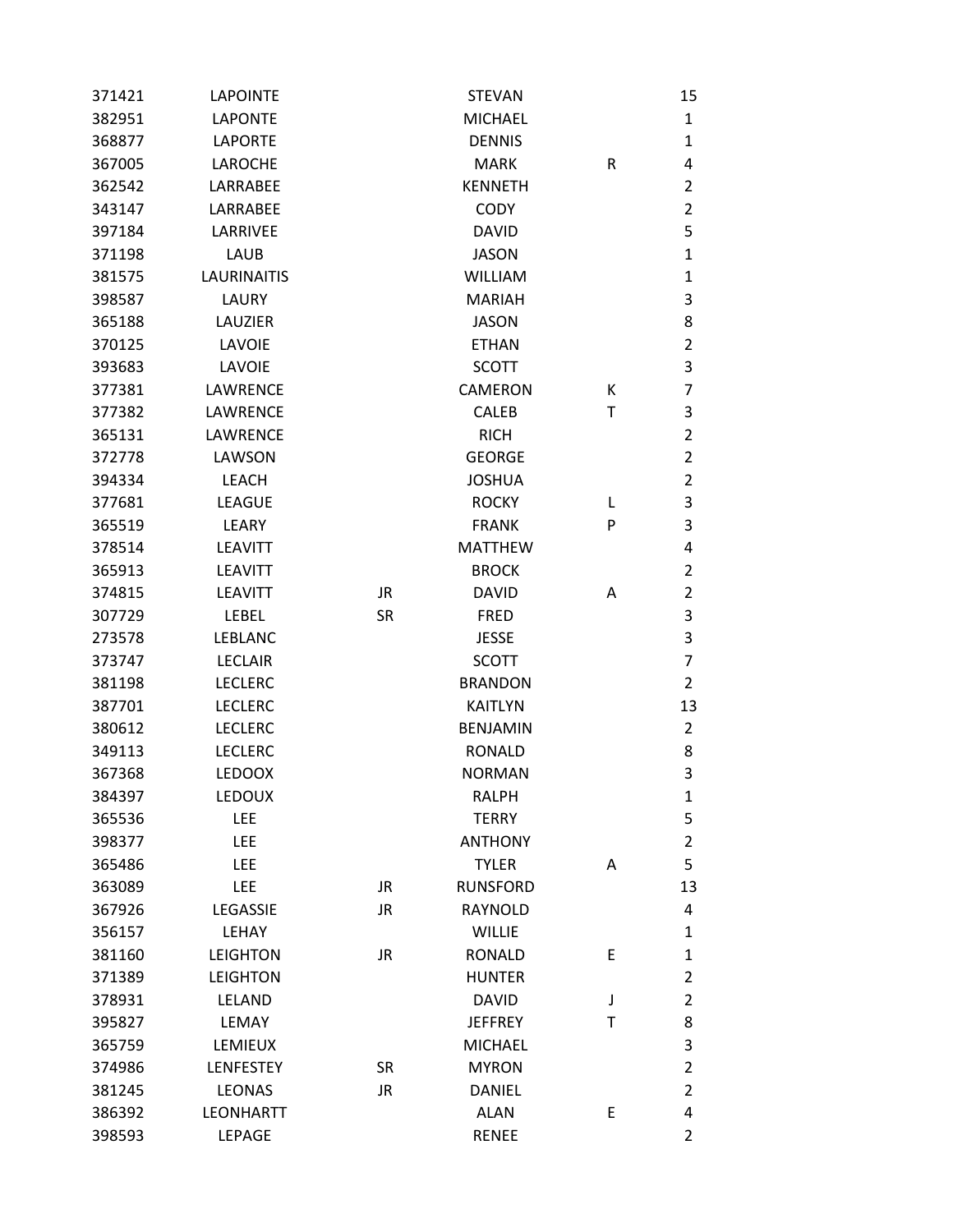| 388094 | <b>LEPPER</b>    |    | <b>JASON</b>     |              | 3              |
|--------|------------------|----|------------------|--------------|----------------|
| 358860 | <b>LESTAGE</b>   |    | <b>RAYMOND</b>   |              | $\overline{2}$ |
| 370260 | LETOURNEAU       |    | <b>GERARD</b>    |              | 3              |
| 381707 | LEVASSEUR        |    | <b>PETE</b>      |              | 3              |
| 381718 | LEVASSEUR        |    | <b>ANNE</b>      |              | $\overline{2}$ |
| 360548 | LEVENSALER       |    | <b>DANA</b>      | Α            | 4              |
| 373181 | LEVESQUE         |    | <b>NORMAN</b>    |              | 5              |
| 376496 | LEVESQUE         |    | <b>LOGAN</b>     |              | $\overline{2}$ |
| 310089 | LEVESQUE         |    | <b>GLENN</b>     |              | $\overline{2}$ |
| 393858 | LEWIS            |    | <b>DEVON</b>     |              | 3              |
| 397563 | LEWIS            |    | <b>JAMES</b>     | Α            | 3              |
| 369921 | LEWIS            |    | <b>BRIAN</b>     |              | 6              |
| 361535 | LEWIS            |    | <b>DANIEL</b>    |              | 6              |
| 380248 | LEWIS            |    | SHERIDAN         |              | $\overline{2}$ |
| 380924 | <b>LIBBY</b>     | Ш  | <b>RALPH</b>     | M            | 5              |
| 393498 | <b>LIBBY</b>     |    | <b>DAVID</b>     |              | 3              |
| 382876 | LIBBY            |    | <b>GLENN</b>     |              | 3              |
| 397139 | LIBBY            |    | <b>WAYNE</b>     |              | $\mathbf{1}$   |
| 348149 | <b>LIGHTBODY</b> |    | <b>BRIAN</b>     |              | 8              |
| 378256 | LILLY            |    | <b>KEITH</b>     |              | 3              |
| 353717 | LINDSAY          |    | <b>DAVID</b>     |              | $\overline{2}$ |
| 368507 | LITCHFIELD       |    | <b>DAVID</b>     | R            | $\overline{2}$ |
| 365480 | LITTLEFIELD      |    | <b>CLIFF</b>     |              | 3              |
| 365489 | LITTLEFIELD      |    | <b>CHARLES</b>   |              | 14             |
| 371004 | LITTLEFIELD      |    | <b>COLLIN</b>    |              | 3              |
| 390750 | <b>LIZOTTE</b>   |    | <b>MAURICE</b>   |              | $\mathbf{1}$   |
| 381299 | <b>LIZZOTTE</b>  |    | <b>JOHN</b>      |              | 3              |
| 368754 | <b>LOCKE</b>     |    | <b>JOHNATHON</b> |              | 5              |
| 386371 | <b>LOGAN</b>     |    | <b>KYLE</b>      |              | $\overline{2}$ |
| 373735 | LOLA             |    | <b>RUSSELL</b>   |              | 3              |
| 224160 | LONG             |    | <b>SCOTT</b>     | N            | 4              |
| 398603 | LONGSTREET       | JR | DARRELL          |              | 2              |
| 382623 | <b>LOOK</b>      |    | <b>JEREMY</b>    | S            | 3              |
| 361508 | <b>LOTHRIDGE</b> |    | <b>NATHAN</b>    |              | 3              |
| 367946 | <b>LOTHROP</b>   |    | <b>WILLIAM</b>   |              | 3              |
| 382959 | <b>LOVEJOY</b>   |    | <b>SHANE</b>     | Α            | $\mathbf{1}$   |
| 258298 | LOWELL           |    | <b>RONALD</b>    | $\mathsf{N}$ | $\overline{2}$ |
| 375011 | LOZIER           |    | <b>NATHAN</b>    |              | 4              |
| 365407 | <b>LUCAS</b>     |    | <b>WYATT</b>     |              | 6              |
| 365493 | <b>LUCAS</b>     |    | <b>DENNIS</b>    |              | 4              |
| 370627 | <b>LUCIA</b>     |    | <b>ALAN</b>      |              | $\mathbf{1}$   |
| 367960 | <b>LUCIANO</b>   |    | <b>MARK</b>      | W            | 5              |
| 388784 | <b>LUDDEN</b>    |    | <b>MATTHEW</b>   |              | $\overline{2}$ |
| 374129 | <b>LUGDON</b>    |    | <b>JON</b>       |              | $\overline{2}$ |
| 376201 | <b>LUX</b>       |    | <b>JAMES</b>     |              | $\overline{2}$ |
| 355856 | <b>LYMBURNER</b> |    | <b>CRAIG</b>     |              | $\overline{2}$ |
| 386637 | <b>LYNCH</b>     |    | <b>JOSEPH</b>    |              | $\mathbf{1}$   |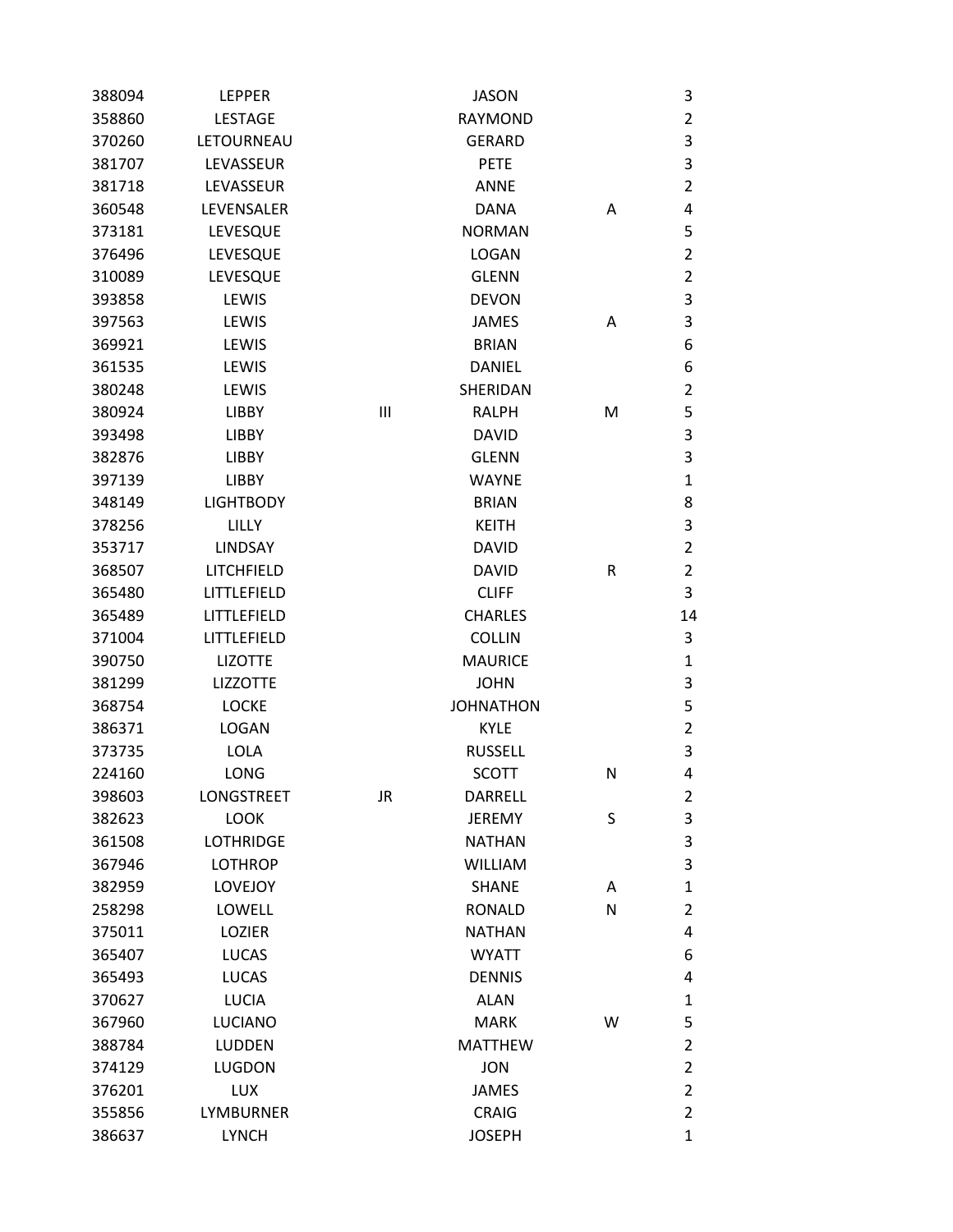| 395161 | <b>LYONS</b>      |           | <b>RANDY</b>    |   | 2              |
|--------|-------------------|-----------|-----------------|---|----------------|
| 378281 | <b>MABEE</b>      |           | <b>JAMES</b>    | R | $\overline{2}$ |
| 386690 | MACDONALD         |           | <b>JAMES</b>    |   | 4              |
| 392074 | MACDONALD         |           | ANDREW          |   | $\overline{2}$ |
| 324371 | MACDONDALD        |           | <b>MELDON</b>   |   | $\mathbf{1}$   |
| 380213 | MACDOUGAL         |           | <b>RAYMOND</b>  |   | 4              |
| 380935 | <b>MACE</b>       |           | <b>AARON</b>    |   | $\overline{2}$ |
| 394803 | <b>MACKINNON</b>  |           | <b>ROBERT</b>   | C | 6              |
| 366045 | <b>MACKLE</b>     |           | <b>RICHARD</b>  |   | 15             |
| 343126 | <b>MACLEAN</b>    |           | <b>ROBERT</b>   |   | $\overline{2}$ |
| 383250 | <b>MACLEAN</b>    |           | <b>STEVEN</b>   |   | 3              |
| 361816 | <b>MACLEOD</b>    |           | <b>JOHN</b>     |   | 4              |
| 394255 | <b>MACLEOD</b>    |           | LARRY           |   | $\overline{2}$ |
| 371469 | <b>MACOMBER</b>   |           | <b>GREGORY</b>  |   | $\overline{2}$ |
| 370399 | <b>MADDOCKS</b>   |           | <b>RILEY</b>    |   | 3              |
| 379004 | <b>MADDOCKS</b>   |           | <b>BRIAN</b>    |   | $\overline{2}$ |
| 399167 | <b>MADORE</b>     |           | <b>RICHARD</b>  |   | $\overline{2}$ |
| 340832 | <b>MADORE</b>     |           | <b>JORDYN</b>   |   | $\mathbf{1}$   |
| 394341 | <b>MAGEE</b>      |           | <b>RYAN</b>     | Α | $\overline{7}$ |
| 375547 | <b>MAGILL</b>     |           | <b>MATTHEW</b>  |   | $\overline{2}$ |
| 376292 | <b>MAGOON</b>     |           | <b>KENNETH</b>  |   | 4              |
| 372877 | <b>MAGOON</b>     |           | <b>WAYLAND</b>  | R | $\overline{2}$ |
| 373864 | <b>MAGOON</b>     |           | <b>SCOTT</b>    |   | 4              |
| 397677 | <b>MAILLOUX</b>   |           | <b>ARTHUR</b>   |   | 4              |
| 357279 | <b>MAILOUX</b>    |           | <b>RANDOLPH</b> |   | $\overline{2}$ |
| 394152 | <b>MAIN</b>       | <b>SR</b> | <b>ALAN</b>     |   | $\overline{2}$ |
| 398039 | <b>MAIN</b>       | JR        | <b>EVERETT</b>  |   | $\overline{2}$ |
| 394152 | <b>MAIN</b>       | <b>SR</b> | <b>ALAN</b>     |   | $\mathbf{1}$   |
| 355253 | <b>MAIN</b>       |           | PAUL            | Ε | $\overline{2}$ |
| 380251 | <b>MAKINEN</b>    |           | <b>SCOTT</b>    |   | 3              |
| 372798 | <b>MALLON</b>     |           | <b>GENE</b>     |   | 3              |
| 338417 | <b>MALLOY</b>     |           | <b>JOHN</b>     | Α | 2              |
| 354719 | <b>MANCHESTER</b> |           | <b>JOHN</b>     |   | $\mathbf{1}$   |
| 386410 | <b>MANCHESTER</b> |           | <b>FRANK</b>    |   | $\overline{7}$ |
| 143494 | <b>MANGOLD</b>    |           | <b>JAMES</b>    | I | $\overline{2}$ |
| 373829 | <b>MANN</b>       |           | <b>RANDALL</b>  |   | 4              |
| 374143 | <b>MANNING</b>    |           | <b>ROBERT</b>   |   | $\overline{2}$ |
| 370415 | <b>MANSIUS</b>    |           | <b>DONALD</b>   | J | 8              |
| 382691 | <b>MAQUE</b>      |           | <b>DAVID</b>    | Τ | 5              |
| 338062 | <b>MARCOUX</b>    |           | <b>JACQUES</b>  |   | $\mathbf{1}$   |
| 399038 | <b>MARCOUX</b>    |           | <b>KEVIN</b>    | D | 4              |
| 316739 | <b>MARKWITH</b>   |           | <b>STEVEN</b>   |   | $\overline{2}$ |
| 369617 | <b>MARKWITH</b>   |           | <b>JASON</b>    |   | $\overline{2}$ |
| 361297 | <b>MARSH</b>      |           | <b>BLAIR</b>    |   | $\overline{2}$ |
| 374175 | <b>MARSHALL</b>   |           | <b>RANDOLPH</b> |   | 9              |
| 382091 | <b>MARSHALL</b>   |           | <b>DAVID</b>    |   | $\mathbf{1}$   |
| 389772 | <b>MARSTON</b>    |           | PRESCOTT        | M | $\mathbf{1}$   |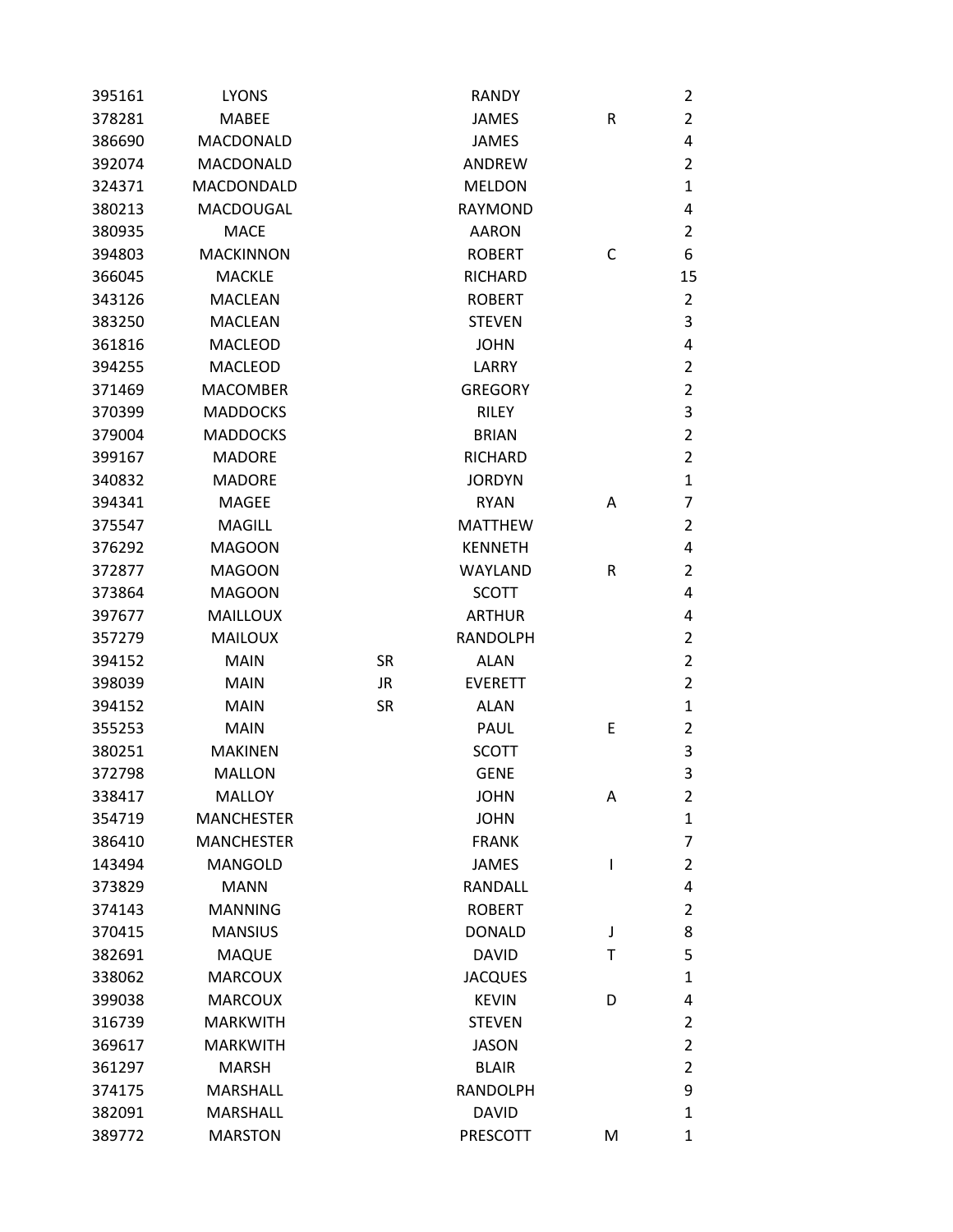| 371388 | <b>MARTEL</b>     |           | <b>TIMOTHY</b>  |   | 5              |
|--------|-------------------|-----------|-----------------|---|----------------|
| 393813 | <b>MARTELL</b>    |           | <b>JAMES</b>    |   | 3              |
| 383228 | <b>MARTIN</b>     |           | <b>MICHAEL</b>  |   | $\overline{2}$ |
| 362322 | <b>MARTIN</b>     |           | <b>KEVIN</b>    |   | $\overline{2}$ |
| 354268 | <b>MARTIN</b>     |           | <b>WILLIAM</b>  |   | $\mathsf 3$    |
| 374810 | <b>MARTIN</b>     |           | <b>GERALD</b>   | Α | 3              |
| 316737 | <b>MARTIN</b>     |           | <b>RALPH</b>    |   | $\overline{2}$ |
| 373632 | <b>MARTIN</b>     |           | <b>RUSSELL</b>  |   | 3              |
| 267796 | <b>MARTIN</b>     |           | <b>MARK</b>     |   | 6              |
| 396490 | <b>MARTIN</b>     |           | <b>HENRY</b>    |   | $\overline{2}$ |
| 261469 | <b>MARTIN</b>     |           | <b>ABBOTT</b>   |   | 6              |
| 373609 | <b>MARTIN</b>     | <b>JR</b> | <b>KARL</b>     |   | $\overline{2}$ |
| 397281 | <b>MARVES</b>     |           | <b>RYAN</b>     |   | 3              |
| 388787 | <b>MASON</b>      |           | <b>TANYA</b>    |   | 4              |
| 300763 | <b>MASON</b>      |           | <b>FRANK</b>    |   | 8              |
| 380220 | <b>MASTERSON</b>  |           | <b>LIAM</b>     |   | $\overline{2}$ |
| 382677 | <b>MATHEWS</b>    | JR        | <b>EVERETT</b>  |   | $\overline{2}$ |
| 384692 | <b>MATTHEWS</b>   |           | <b>DANA</b>     |   | 4              |
| 378275 | <b>MAXFIELD</b>   |           | <b>JOEL</b>     |   | $\overline{2}$ |
| 352932 | <b>MAXWELL</b>    |           | ANDREW          |   | 5              |
| 378571 | MAXWELL           |           | <b>CURTIS</b>   |   | 3              |
| 378553 | <b>MAYNARD</b>    |           | <b>SPENCER</b>  |   | $\mathbf{1}$   |
| 378587 | <b>MAYNARD</b>    |           | <b>DEVIN</b>    |   | $\mathsf 3$    |
| 378569 | <b>MAYNARD</b>    |           | <b>RUSSELL</b>  |   | 4              |
| 370120 | <b>MCALLISTER</b> |           | <b>APRIL</b>    |   | $\overline{2}$ |
| 352915 | <b>MCALPINE</b>   |           | <b>JEFFREY</b>  |   | 4              |
| 386296 | <b>MCAULIFFE</b>  | <b>JR</b> | <b>ROBERT</b>   |   | 6              |
| 379481 | <b>MCBREAITY</b>  |           | <b>ROBERT</b>   |   | 3              |
| 374829 | <b>MCCABE</b>     |           | <b>ALBANY</b>   |   | 4              |
| 352857 | <b>MCCARTHY</b>   |           | <b>WYATT</b>    |   | 4              |
| 391034 | <b>MCCLUSKEY</b>  |           | <b>TIM</b>      |   | $\overline{c}$ |
| 343181 | <b>MCCORMICK</b>  |           | <b>JASON</b>    |   | 5              |
| 394336 | <b>MCCORMICK</b>  |           | <b>KYLE</b>     |   | 3              |
| 378532 | <b>MCCRUM</b>     |           | <b>DARRELL</b>  |   | $\overline{2}$ |
| 378577 | <b>MCCRUM</b>     |           | <b>WADE</b>     |   | $\overline{2}$ |
| 398799 | <b>MCCUBREY</b>   |           | <b>KELSEY</b>   |   | $\overline{2}$ |
| 365506 | <b>MCDEVITT</b>   |           | <b>JOSEPH</b>   |   | $\overline{2}$ |
| 397604 | <b>MCDONALD</b>   |           | <b>FRANKLIN</b> |   | $\overline{2}$ |
| 378540 | <b>MCDONALD</b>   |           | <b>MARYSSA</b>  |   | $\overline{2}$ |
| 368443 | <b>MCELMAN</b>    |           | <b>BRUCE</b>    | R | 8              |
| 370741 | <b>MCELVAIN</b>   |           | <b>WILLIAM</b>  |   | $\overline{2}$ |
| 384132 | <b>MCELWAIN</b>   | JR        | <b>THOMAS</b>   | J | $\mathbf{1}$   |
| 373328 | <b>MCEWEN</b>     |           | <b>MICHAEL</b>  |   | $\overline{2}$ |
| 370182 | <b>MCGOWEN</b>    |           | <b>RONALD</b>   |   | $\mathbf{1}$   |
| 389815 | <b>MCGUIRE</b>    |           | <b>AMANDA</b>   |   | 3              |
| 397541 | <b>MCGUIRE</b>    |           | <b>NATALIE</b>  |   | 5              |
| 385045 | <b>MCINNIS</b>    |           | <b>DEBRA</b>    | J | 6              |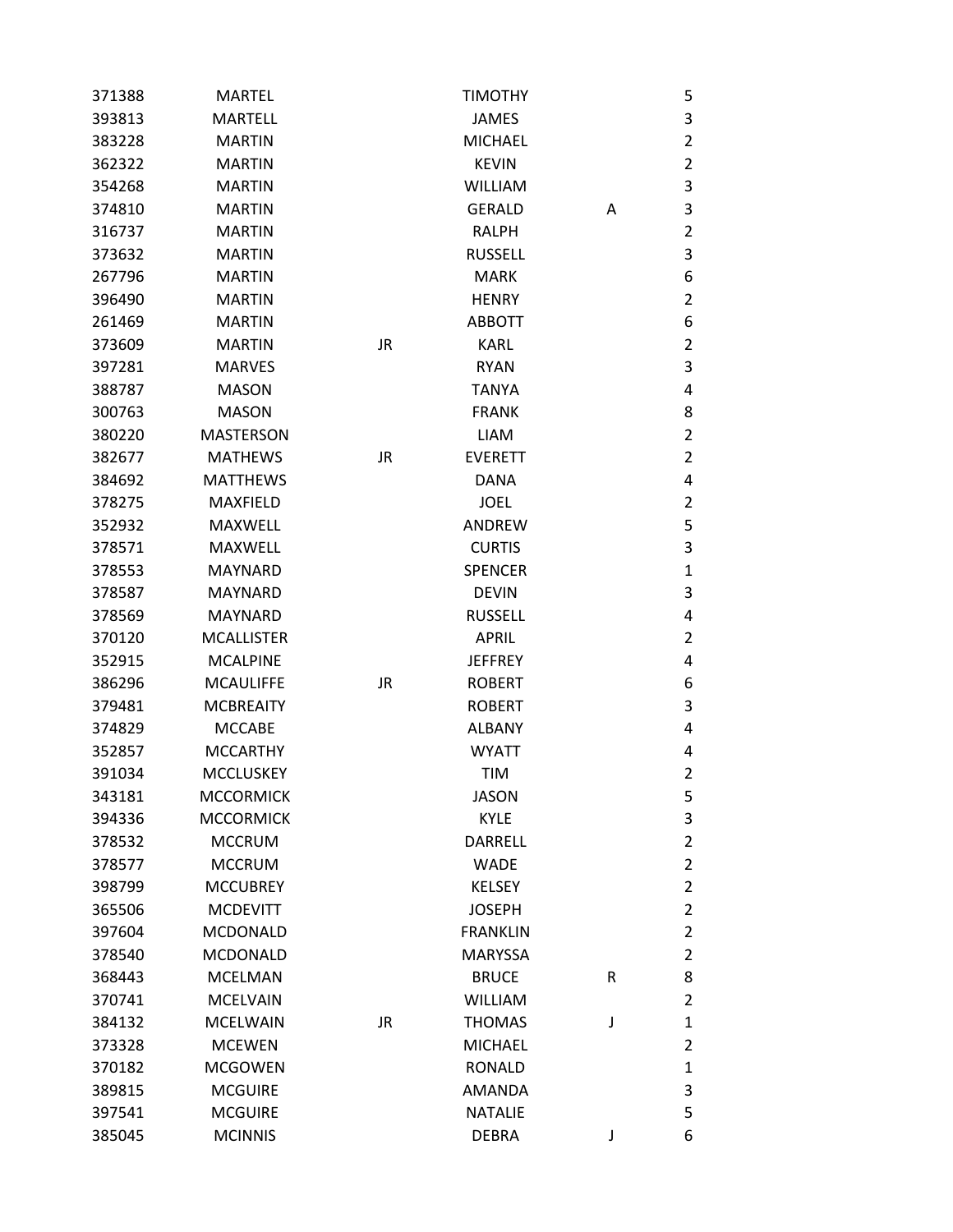| 369936 | <b>MCINNIS</b>    |              | <b>JOSHUA</b>  |   | $\overline{2}$ |
|--------|-------------------|--------------|----------------|---|----------------|
| 361526 | <b>MCINTIRE</b>   |              | <b>NATHAN</b>  |   | $\overline{2}$ |
| 394792 | <b>MCINTYRE</b>   |              | <b>SCOTT</b>   |   | $\overline{2}$ |
| 324463 | <b>MCKEEN</b>     |              | <b>KYLE</b>    | L | $\overline{2}$ |
| 385031 | <b>MCKEITH</b>    |              | <b>TREVOR</b>  | N | 5              |
| 347033 | <b>MCKENNA</b>    |              | <b>DON</b>     | н | 5              |
| 367437 | <b>MCKENNA</b>    |              | <b>IAN</b>     |   | 3              |
| 369970 | <b>MCKENNEY</b>   |              | <b>ALTON</b>   |   | $\overline{2}$ |
| 382149 | <b>MCKENNEY</b>   |              | <b>BARBARA</b> |   | $\mathsf 3$    |
| 385275 | <b>MCKENNEY</b>   |              | <b>KYLE</b>    |   | $\overline{2}$ |
| 385316 | <b>MCKENNEY</b>   |              | <b>ANTHONY</b> |   | $\overline{2}$ |
| 238462 | <b>MCKENNY</b>    | <b>SR</b>    | <b>ALTON</b>   | L | $\overline{2}$ |
| 374158 | <b>MCKENZIE</b>   |              | <b>SCOTT</b>   | L | $\overline{2}$ |
| 372802 | <b>MCKIRRYHER</b> |              | <b>GREGORY</b> |   | 5              |
| 372435 | <b>MCKUSICK</b>   |              | <b>SCOTT</b>   |   | 4              |
| 373834 | <b>MCLACHLAN</b>  |              | <b>DOUGLAS</b> |   | 3              |
| 373168 | <b>MCLAGGAN</b>   |              | <b>RONALD</b>  |   | $\overline{2}$ |
| 394637 | <b>MCLAIN</b>     |              | <b>BRIAN</b>   | C | 5              |
| 386536 | <b>MCLAUGHLIN</b> |              | <b>REID</b>    |   | $\overline{2}$ |
| 374807 | <b>MCLAUGHLIN</b> |              | <b>JERRY</b>   | L | $\mathbf{1}$   |
| 393984 | <b>MCLEAN</b>     |              | <b>EDWARD</b>  |   | 2              |
| 367019 | <b>MCLELLAN</b>   |              | <b>JAMES</b>   | С | $\overline{7}$ |
| 378556 | <b>MCLELLAN</b>   |              | AMY            |   | 4              |
| 333445 | <b>MCLEOD</b>     |              | <b>JEFFERY</b> |   | 3              |
| 391258 | <b>MCLEOD</b>     | $\mathbf{I}$ | <b>RICHARD</b> | R | $\overline{2}$ |
| 379014 | <b>MCMANUS</b>    |              | <b>ZACKARY</b> |   | 4              |
| 383268 | <b>MCMANUS</b>    | Ш            | <b>SEAN</b>    |   | $\overline{2}$ |
| 388132 | <b>MCMANUS</b>    |              | DAVID          | J | 4              |
| 373326 | <b>MCMILLEN</b>   |              | <b>SEAN</b>    |   | $\mathbf 1$    |
| 398040 | <b>MCMULLAN</b>   |              | <b>SEAN</b>    |   | 3              |
| 398040 | <b>MCMULLAN</b>   |              | <b>SEAN</b>    |   | $\overline{2}$ |
| 367242 | <b>MCNALLY</b>    |              | <b>MAGGIE</b>  |   | $\mathbf{1}$   |
| 380433 | <b>MCNALLY</b>    |              | <b>MICHAEL</b> | J | $\mathbf{1}$   |
| 381194 | <b>MCNALLY</b>    |              | <b>HOWARD</b>  | R | $\overline{2}$ |
| 374563 | <b>MCNALLY</b>    |              | <b>BRUCE</b>   |   | $\mathbf{1}$   |
| 378415 | <b>MCPHERSON</b>  |              | <b>KEVIN</b>   |   | 4              |
| 382261 | <b>MCPHETERS</b>  |              | <b>DANIEL</b>  |   | $\overline{7}$ |
| 368944 | <b>MCQUADE</b>    |              | <b>DAVID</b>   |   | 13             |
| 398601 | <b>MCQUILKIN</b>  |              | <b>WILLIAM</b> |   | $\overline{2}$ |
| 334886 | <b>MCTIGUE</b>    |              | MARYELLEN      |   | $\overline{2}$ |
| 333429 | <b>MEGGISON</b>   |              | <b>KEVIN</b>   |   | 9              |
| 386381 | <b>MELANDSON</b>  |              | <b>SUSAN</b>   |   | 3              |
| 370152 | <b>MELLEN</b>     |              | <b>SCOTT</b>   |   | $\overline{2}$ |
| 389751 | <b>MERCER</b>     |              | SHAWN          | D | 3              |
| 294363 | <b>MERCIER</b>    |              | PAUL           |   | $\overline{2}$ |
| 354247 | <b>MERRILL</b>    |              | <b>DAN</b>     |   | $\mathbf{1}$   |
| 372434 | <b>MERRILL</b>    |              | <b>GERALD</b>  |   | $\overline{2}$ |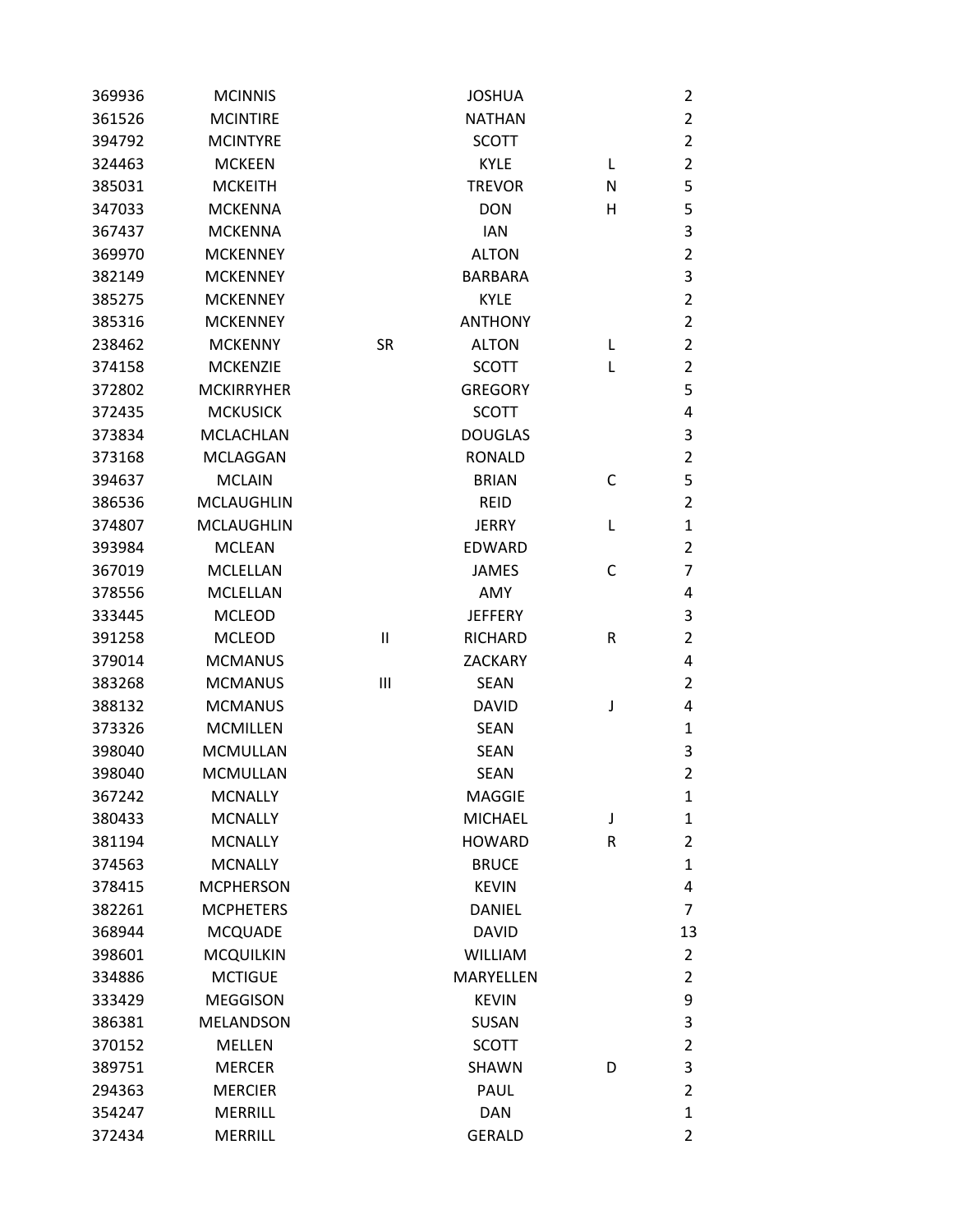| 367246 | <b>MERRY</b>     |           | <b>ROBERT</b>      | P | 1              |
|--------|------------------|-----------|--------------------|---|----------------|
| 368389 | <b>MERRYMAN</b>  |           | <b>HUNTER</b>      |   | 3              |
| 361456 | <b>MESSER</b>    |           | <b>DANA</b>        |   | $\overline{2}$ |
| 365512 | <b>MESSINGER</b> |           | <b>GEORGE</b>      | н | $\overline{7}$ |
| 394526 | <b>METCALF</b>   |           | <b>KIRK</b>        |   | $\overline{2}$ |
| 386373 | <b>METCALF</b>   |           | <b>MICHAEL</b>     |   | 8              |
| 395854 | <b>MICHAUD</b>   |           | <b>RAYMOND</b>     | В | $\overline{2}$ |
| 368008 | <b>MICHAUD</b>   |           | <b>LANCE</b>       |   | $\overline{7}$ |
| 377310 | <b>MICHAUD</b>   |           | <b>BRIAN</b>       |   | 4              |
| 362650 | <b>MICHAUD</b>   |           | <b>ALEX</b>        |   | 5              |
| 370234 | <b>MICHAUD</b>   |           | <b>THOMAS</b>      |   | $\overline{2}$ |
| 319611 | <b>MILES</b>     |           | <b>ALENIA</b>      |   | $\mathbf{1}$   |
| 365544 | <b>MILES</b>     |           | <b>TYLER</b>       | R | 6              |
| 339881 | <b>MILHERON</b>  |           | <b>DAVID</b>       |   | 4              |
| 361527 | MILLAY           |           | <b>SCOTT</b>       |   | 3              |
| 378526 | <b>MILLER</b>    |           | <b>RYAN</b>        |   | $\mathsf 3$    |
| 133660 | <b>MILLER</b>    |           | <b>NICHOLAS</b>    |   | 5              |
| 378591 | <b>MILLER</b>    |           | <b>GAVIN</b>       |   | 4              |
| 398077 | <b>MILLER</b>    |           | <b>GARY</b>        |   | $\mathsf 3$    |
| 287716 | <b>MILLER</b>    |           | ARIEL              |   | $\overline{2}$ |
| 373845 | <b>MILLER</b>    |           | <b>RYAN</b>        |   | 3              |
| 16107  | <b>MILLER</b>    |           | <b>EDWARD</b>      | н | $\overline{2}$ |
| 380120 | <b>MILLER</b>    | <b>JR</b> | <b>KEVIN</b>       |   | 11             |
| 380225 | <b>MILLER</b>    |           | <b>HALE</b>        |   | $\overline{2}$ |
| 370508 | <b>MILLET</b>    |           | <b>RYAN</b>        | S | $\overline{2}$ |
| 395047 | <b>MILLETT</b>   |           | <b>CHRISTOPHER</b> | M | 3              |
| 380938 | MILLIKEN         |           | <b>MATTHEW</b>     |   | $\mathbf{1}$   |
| 310086 | <b>MILLS</b>     |           | <b>KIM</b>         | S | $\overline{7}$ |
| 343151 | <b>MILLS</b>     |           | <b>PAUL</b>        | J | 4              |
| 368014 | <b>MINCTONS</b>  |           | <b>DAVID</b>       |   | 3              |
| 386342 | <b>MINER</b>     |           | CASSONDRA          |   | 8              |
| 375981 | <b>MISIASZEK</b> |           | <b>THEODORE</b>    |   | 7              |
| 396557 | <b>MITCHELL</b>  |           | <b>TYLER</b>       |   | 3              |
| 369901 | <b>MOHLAR</b>    |           | PHILIP             |   | $\overline{2}$ |
| 384117 | <b>MONDOR</b>    |           | <b>CHRISTOPHER</b> |   | 5              |
| 387462 | <b>MOOAR</b>     |           | <b>ANTHONY</b>     |   | 4              |
| 384397 | <b>MOODY</b>     |           | <b>KYLE</b>        |   | $\mathbf{1}$   |
| 319647 | <b>MOODY</b>     |           | <b>MARK</b>        |   | 5              |
| 393713 | <b>MOODY</b>     |           | <b>GARRETT</b>     |   | $\overline{2}$ |
| 345117 | <b>MOODY</b>     |           | <b>DENISE</b>      |   | $\mathbf{1}$   |
| 381060 | <b>MOODY</b>     |           | <b>WAYNE</b>       |   | 5              |
| 382112 | <b>MOOERS</b>    |           | <b>BRIAN</b>       |   | $\overline{2}$ |
| 373108 | <b>MOORE</b>     |           | <b>JAMES</b>       | D | 5              |
| 391008 | <b>MOORE</b>     |           | <b>DONALD</b>      | Ε | 4              |
| 380126 | <b>MOORES</b>    | $\sf II$  | <b>HOLLIS</b>      | E | 3              |
| 380121 | <b>MOORES</b>    |           | <b>SETH</b>        |   | 7              |
| 391033 | <b>MOORES</b>    |           | <b>JONATHAN</b>    | Τ | $\mathbf{1}$   |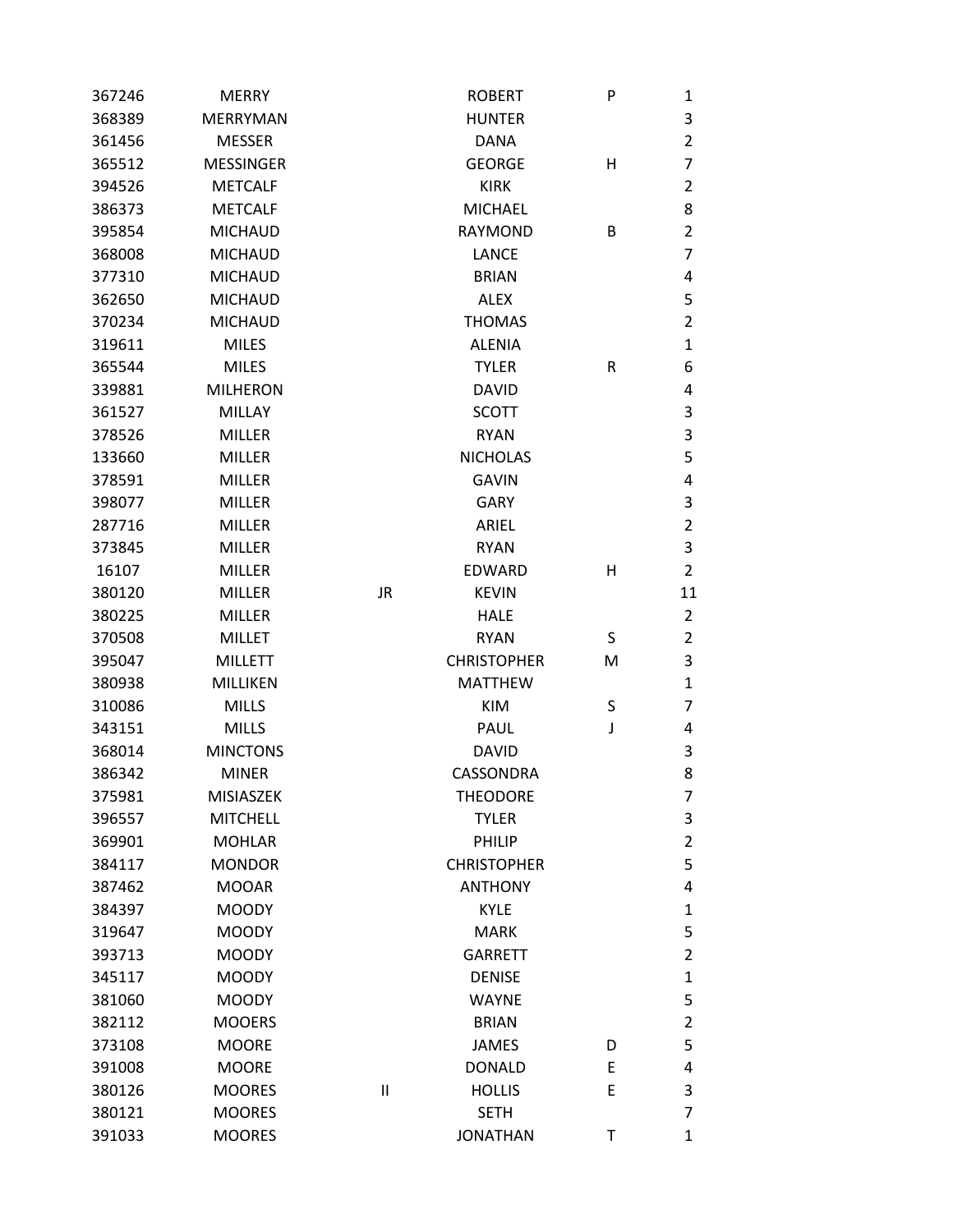| 380125 | <b>MOORES</b>   |           | <b>AIDON</b>       |   | 10                        |
|--------|-----------------|-----------|--------------------|---|---------------------------|
| 368483 | <b>MOORES</b>   |           | <b>JON</b>         |   | 8                         |
| 375870 | <b>MORAIS</b>   |           | <b>REBECCA</b>     |   | 1                         |
| 397753 | <b>MORAN</b>    |           | <b>JAMES</b>       |   | 3                         |
| 378554 | <b>MOREAU</b>   |           | <b>FREDERICK</b>   |   | 3                         |
| 354851 | <b>MOREY</b>    |           | <b>LESLIE</b>      |   | 8                         |
| 373203 | <b>MORGAN</b>   |           | <b>DEAN</b>        |   | $\overline{4}$            |
| 365681 | <b>MORGAN</b>   |           | <b>RICHARD</b>     | W | 10                        |
| 367930 | <b>MORGAN</b>   |           | <b>DAVID</b>       |   | 3                         |
| 356983 | <b>MORGAN</b>   |           | <b>DON</b>         | B | 4                         |
| 394538 | <b>MORGAN</b>   |           | <b>CHRISTOPHER</b> |   | $\overline{2}$            |
| 361363 | <b>MORIN</b>    |           | <b>CHARLENE</b>    |   | 5                         |
| 392075 | <b>MORIN</b>    |           | CARL               |   | $\overline{2}$            |
| 362854 | <b>MORIN</b>    |           | <b>STEVEN</b>      |   | $\overline{2}$            |
| 381954 | <b>MORIN</b>    | $\sf II$  | <b>ANDRE</b>       |   | $\overline{2}$            |
| 397988 | <b>MORRELL</b>  | JR        | <b>STEPHEN</b>     |   | 10                        |
| 398087 | <b>MORRELL</b>  | <b>JR</b> | <b>JEFFREY</b>     |   | $\overline{2}$            |
| 384106 | <b>MORRILL</b>  |           | <b>JON</b>         |   | 3                         |
| 361723 | <b>MORRIS</b>   |           | <b>NATASHA</b>     |   | 3                         |
| 372411 | <b>MORRIS</b>   |           | <b>JIM</b>         |   | 3                         |
| 343850 | <b>MORRIS</b>   |           | <b>KENNETH</b>     |   | $\overline{2}$            |
| 377928 | <b>MORRISON</b> |           | <b>GRAY</b>        | B | $\mathsf 3$               |
| 363341 | <b>MORRISON</b> |           | <b>DANA</b>        |   | $\mathbf{1}$              |
| 387003 | <b>MORRISON</b> |           | <b>ALEXANDER</b>   |   | 4                         |
| 337237 | <b>MORROW</b>   |           | <b>DARRELL</b>     |   | $\overline{2}$            |
| 376228 | <b>MORSE</b>    |           | SAMUEL             |   | $\mathsf 3$               |
| 371167 | <b>MORSE</b>    |           | <b>LINDSEY</b>     | B | 3                         |
| 289542 | <b>MORSE</b>    |           | <b>DONALD</b>      | L | $\mathbf 1$               |
| 393955 | <b>MORSE</b>    |           | <b>ROBERT</b>      |   | $\overline{2}$            |
| 334548 | <b>MORSE</b>    |           | <b>JACK</b>        |   | 3                         |
| 365474 | <b>MORSE</b>    |           | <b>COREY</b>       |   | 4                         |
| 372632 | <b>MORTON</b>   |           | <b>JAMES</b>       |   | $\overline{2}$            |
| 356137 | <b>MOSHER</b>   |           | <b>RICHARD</b>     |   | $\overline{2}$            |
| 281712 | <b>MOSHER</b>   |           | <b>GARRETT</b>     |   | 4                         |
| 379755 | <b>MOSHER</b>   |           | <b>MATTHEW</b>     |   | $\mathbf{1}$              |
| 356132 | <b>MOTLEY</b>   |           | <b>THOMAS</b>      |   | $\overline{2}$            |
| 367145 | <b>MOULTON</b>  | <b>JR</b> | <b>LESLEY</b>      |   | $\pmb{4}$                 |
| 375795 | <b>MOULTON</b>  | <b>SR</b> | <b>CURTIS</b>      |   | 3                         |
| 378299 | <b>MOULTON</b>  | <b>SR</b> | <b>RICHARD</b>     | A | 4                         |
| 393826 | <b>MOULTON</b>  |           | <b>MATTHEW</b>     |   | 3                         |
| 371334 | <b>MOUNTAIN</b> |           | <b>MATTHEW</b>     |   | $\mathbf{1}$              |
| 371407 | <b>MOUNTAIN</b> |           | <b>ASHLEY</b>      |   | 8                         |
| 354730 | <b>MOWATT</b>   |           | <b>ROBERT</b>      | S | 3                         |
| 369177 | <b>MOWATT</b>   |           | <b>LUKAS</b>       |   | $\ensuremath{\mathsf{3}}$ |
| 289545 | <b>MULHERN</b>  |           | <b>WILLIAM</b>     | R | $\overline{2}$            |
| 352934 | <b>MUNCEY</b>   | <b>JR</b> | <b>VIRGIL</b>      |   | 4                         |
| 393495 | <b>MUNSEY</b>   |           | <b>KENNETH</b>     |   | $\overline{2}$            |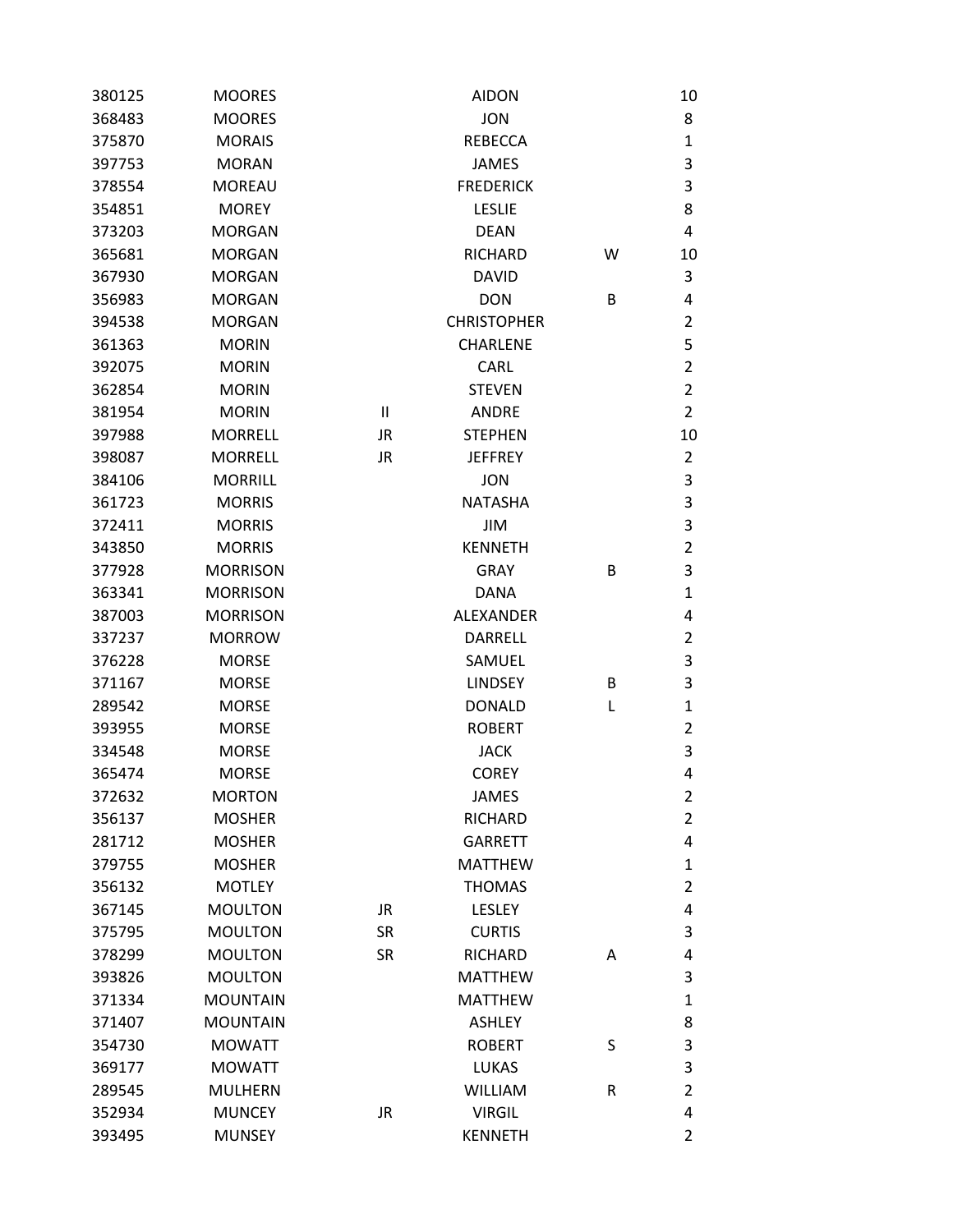| 352928 | <b>MUNSON</b>     |    | <b>STANLEY</b> |   | 2              |
|--------|-------------------|----|----------------|---|----------------|
| 326845 | <b>MUNSTER</b>    |    | <b>JOSEPH</b>  |   | 5              |
| 367986 | <b>MURATORRI</b>  |    | <b>JAMES</b>   | J | 4              |
| 396858 | <b>MURPHY</b>     |    | <b>FRANCIS</b> | M | 2              |
| 391043 | <b>MURPHY</b>     |    | <b>KEITH</b>   | E | 4              |
| 377236 | <b>MURPHY</b>     |    | <b>SHAUN</b>   |   | 3              |
| 366683 | <b>MURPHY</b>     |    | <b>PATRICK</b> |   | 5              |
| 371423 | <b>MURPHY</b>     |    | <b>JOHN</b>    |   | 12             |
| 377946 | <b>MURRAY</b>     |    | <b>CAMERON</b> |   | 4              |
| 377886 | <b>MURRAY</b>     |    | <b>WADE</b>    |   | 3              |
| 396202 | <b>MYERS</b>      |    | <b>GLEN</b>    | L | 6              |
| 354261 | <b>MYERS</b>      |    | <b>DUANE</b>   |   | 4              |
| 368212 | <b>MYERS</b>      |    | <b>ARTHUR</b>  |   | $\mathbf{1}$   |
| 380252 | <b>MYERS</b>      |    | <b>LYDIA</b>   |   | 3              |
| 365171 | <b>NAAS</b>       |    | <b>DARRICK</b> |   | 3              |
| 378257 | <b>NADEAU</b>     | JR | <b>DENNIS</b>  |   | $\overline{2}$ |
| 333443 | <b>NADEAU</b>     |    | <b>SCOTT</b>   |   | 5              |
| 361344 | <b>NADEAU</b>     |    | <b>JASON</b>   |   | $\mathbf{1}$   |
| 386159 | <b>NADEAU</b>     |    | ANDREW         | J | $\overline{2}$ |
| 175026 | <b>NADEAU</b>     |    | <b>VALERIC</b> |   | 3              |
| 363258 | <b>NADEAU</b>     |    | <b>RICHARD</b> |   | 3              |
| 397314 | <b>NAPOLITANI</b> | Ш  | <b>JAMES</b>   |   | 7              |
| 380621 | <b>NASH</b>       |    | <b>PATRICK</b> |   | 3              |
| 382931 | <b>NASH</b>       |    | <b>JESSE</b>   |   | 3              |
| 344388 | <b>NASON</b>      |    | <b>SHAWN</b>   | L | $\overline{2}$ |
| 354647 | <b>NASON</b>      |    | <b>CAMERON</b> | В | $\mathbf{1}$   |
| 388092 | <b>NASON</b>      |    | <b>DANIEL</b>  |   | 3              |
| 371055 | <b>NEAL</b>       |    | <b>JOSHUA</b>  |   | $\overline{2}$ |
| 326661 | <b>NEAL</b>       |    | <b>TREVOR</b>  |   | $\overline{2}$ |
| 371179 | <b>NEAL</b>       |    | <b>BRIAN</b>   |   | 4              |
| 361375 | <b>NEIL</b>       |    | <b>FRANCIS</b> |   | 3              |
| 287702 | <b>NELSON</b>     |    | <b>DON</b>     |   | $\overline{2}$ |
| 338436 | <b>NELSON</b>     |    | <b>MATTHEW</b> |   | 11             |
| 378965 | <b>NELSON</b>     |    | <b>VINCENT</b> |   | $\overline{2}$ |
| 376241 | <b>NELSON</b>     |    | RANDALL        |   | 3              |
| 372277 | <b>NEWMAN</b>     |    | ZACHARI        |   | $\overline{2}$ |
| 371508 | <b>NICHOLAS</b>   |    | <b>STEPHEN</b> |   | $\overline{2}$ |
| 375626 | <b>NICHOLES</b>   |    | <b>LEROY</b>   |   | 3              |
| 334556 | <b>NICHOLS</b>    |    | <b>SHANNON</b> |   | $\mathbf{1}$   |
| 362091 | <b>NICHOLS</b>    |    | <b>LANDON</b>  |   | $\overline{2}$ |
| 386367 | <b>NICHOLSON</b>  |    | <b>CHAD</b>    |   | $\overline{2}$ |
| 394850 | <b>NICKELS</b>    |    | <b>ROBERT</b>  | D | 4              |
| 374108 | <b>NICKERSON</b>  |    | <b>LLOYD</b>   |   | $\overline{2}$ |
| 360174 | <b>NICKERSON</b>  |    | <b>SHANE</b>   |   | 4              |
| 365945 | <b>NICKERSON</b>  | JR | <b>ARNOLD</b>  |   | 10             |
| 360044 | <b>NICKERSON</b>  |    | <b>WILLIAM</b> | G | 10             |
| 317597 | <b>NICKERSON</b>  |    | LETTIE         |   | 3              |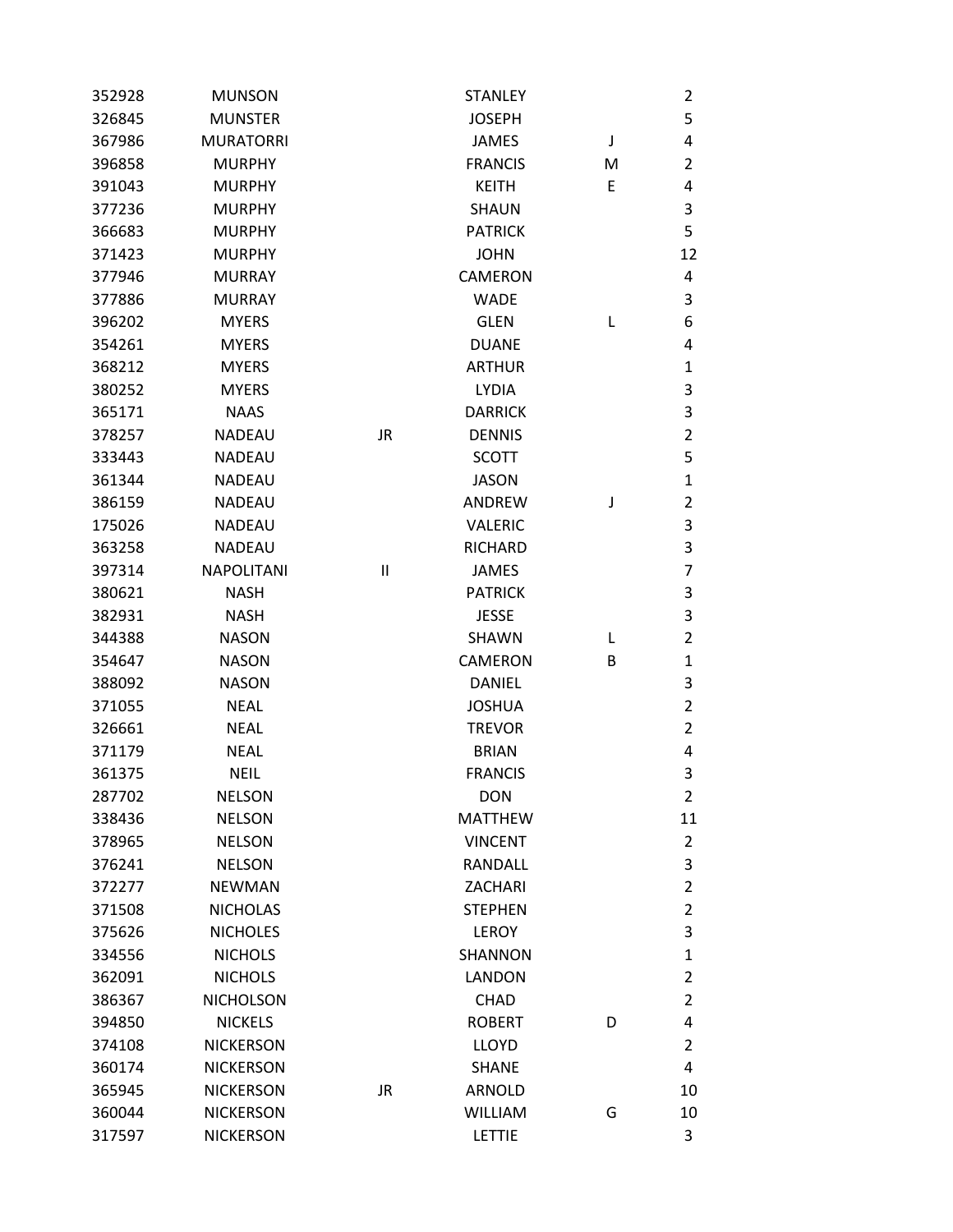| 283935 | <b>NICOLS</b>     |           | <b>BILLY</b>     |   | 6              |
|--------|-------------------|-----------|------------------|---|----------------|
| 386417 | <b>NIELSON</b>    |           | LUKE             | B | 6              |
| 249146 | NIGHTINGALE       |           | <b>GARY</b>      | Г | 4              |
| 366507 | <b>NILES</b>      |           | <b>TOMAS</b>     |   | $\overline{2}$ |
| 344983 | <b>NOBLE</b>      |           | <b>PAUL</b>      |   | 12             |
| 381022 | <b>NOONAN</b>     |           | <b>LUKE</b>      |   | 3              |
| 361469 | <b>NORMAN</b>     | <b>JR</b> | <b>GERALD</b>    |   | 7              |
| 361467 | <b>NORMAN</b>     |           | <b>GERALD</b>    |   | 2              |
| 370910 | <b>NORRIS</b>     |           | <b>JERAMIE</b>   |   | $\overline{2}$ |
| 347995 | <b>NORTHRUP</b>   |           | <b>COLBY</b>     |   | $\overline{2}$ |
| 399218 | <b>NORZOW</b>     |           | <b>ALEX</b>      |   | $\overline{2}$ |
| 371385 | <b>NOWINSKI</b>   | <b>JR</b> | LAWRENCE         |   | 4              |
| 386363 | <b>NUTTER</b>     |           | <b>ROBERT</b>    |   | $\mathbf{1}$   |
| 377702 | <b>OBRIN</b>      |           | <b>JOSEPH</b>    |   | 5              |
| 361475 | <b>OCHSNER</b>    |           | <b>BRIDGETTE</b> |   | $\overline{2}$ |
| 361520 | <b>OCHSNER</b>    |           | NATHANAEL        |   | $\overline{2}$ |
| 394798 | <b>OCONNOR</b>    |           | <b>CATHERINE</b> |   | $\overline{2}$ |
| 352839 | <b>OCONNOR</b>    |           | <b>CHAD</b>      |   | $\overline{2}$ |
| 362863 | <b>ODONALD</b>    |           | <b>RENEE</b>     |   | $\overline{2}$ |
| 383496 | <b>ODUM</b>       |           | <b>JOHN</b>      |   | 3              |
| 371307 | <b>OGDEN</b>      |           | <b>HUNTER</b>    |   | 1              |
| 311441 | <b>OGILVIE</b>    |           | <b>RUSSELL</b>   |   | $\overline{2}$ |
| 395492 | <b>OHYLMERS</b>   |           | <b>ADAM</b>      |   | $\overline{2}$ |
| 307721 | <b>OLIVER</b>     |           | <b>MASON</b>     |   | 3              |
| 389582 | <b>OLSEN</b>      |           | <b>MICHAEL</b>   | Ε | 2              |
| 352305 | <b>OLSON</b>      |           | <b>SCOTT</b>     |   | 1              |
| 340840 | <b>OLSON</b>      |           | <b>MARK</b>      |   | 1              |
| 364304 | <b>OPPEDISANO</b> |           | <b>KIRK</b>      |   | $\overline{2}$ |
| 339776 | <b>ORDWAY</b>     |           | <b>KENT</b>      |   | $\overline{2}$ |
| 395337 | <b>ORDWAY</b>     |           | <b>JAN</b>       | D | 3              |
| 354880 | <b>OSGOOD</b>     |           | <b>RICKIE</b>    |   | $\overline{2}$ |
| 398082 | <b>OSMUND</b>     |           | <b>DEION</b>     |   | 2              |
| 356939 | <b>OTTMANN</b>    |           | <b>JUSTIN</b>    | D | $\overline{2}$ |
| 372753 | <b>OUELLETTE</b>  | <b>JR</b> | PAUL             |   | 6              |
| 395167 | <b>OUELLETTE</b>  |           | <b>JASON</b>     | M | $\overline{2}$ |
| 387618 | <b>OUELLETTE</b>  |           | <b>ROBERT</b>    | R | 7              |
| 380616 | <b>OUELLETTE</b>  |           | <b>JAMES</b>     |   | 4              |
| 381221 | <b>OUELLETTE</b>  |           | <b>MAURICE</b>   | R | 4              |
| 374210 | <b>OWENS</b>      |           | <b>ROSALIE</b>   | Α | 13             |
| 305107 | <b>OWENS</b>      |           | <b>NICHOLAS</b>  |   | $\overline{2}$ |
| 393349 | <b>PACE</b>       |           | <b>JOHN</b>      |   | $\overline{2}$ |
| 384698 | <b>PACKARD</b>    |           | <b>DAVID</b>     |   | 3              |
| 356899 | PAGE              |           | <b>DEANNA</b>    | L | 5              |
| 373322 | PAGE              |           | <b>DARREN</b>    |   | $\overline{2}$ |
| 363244 | <b>PAINE</b>      |           | PAUL             | W | 3              |
| 368460 | PALISANO          |           | <b>NICHOLIS</b>  |   | 5              |
| 255021 | PALMER            |           | <b>HEBERT</b>    |   | 4              |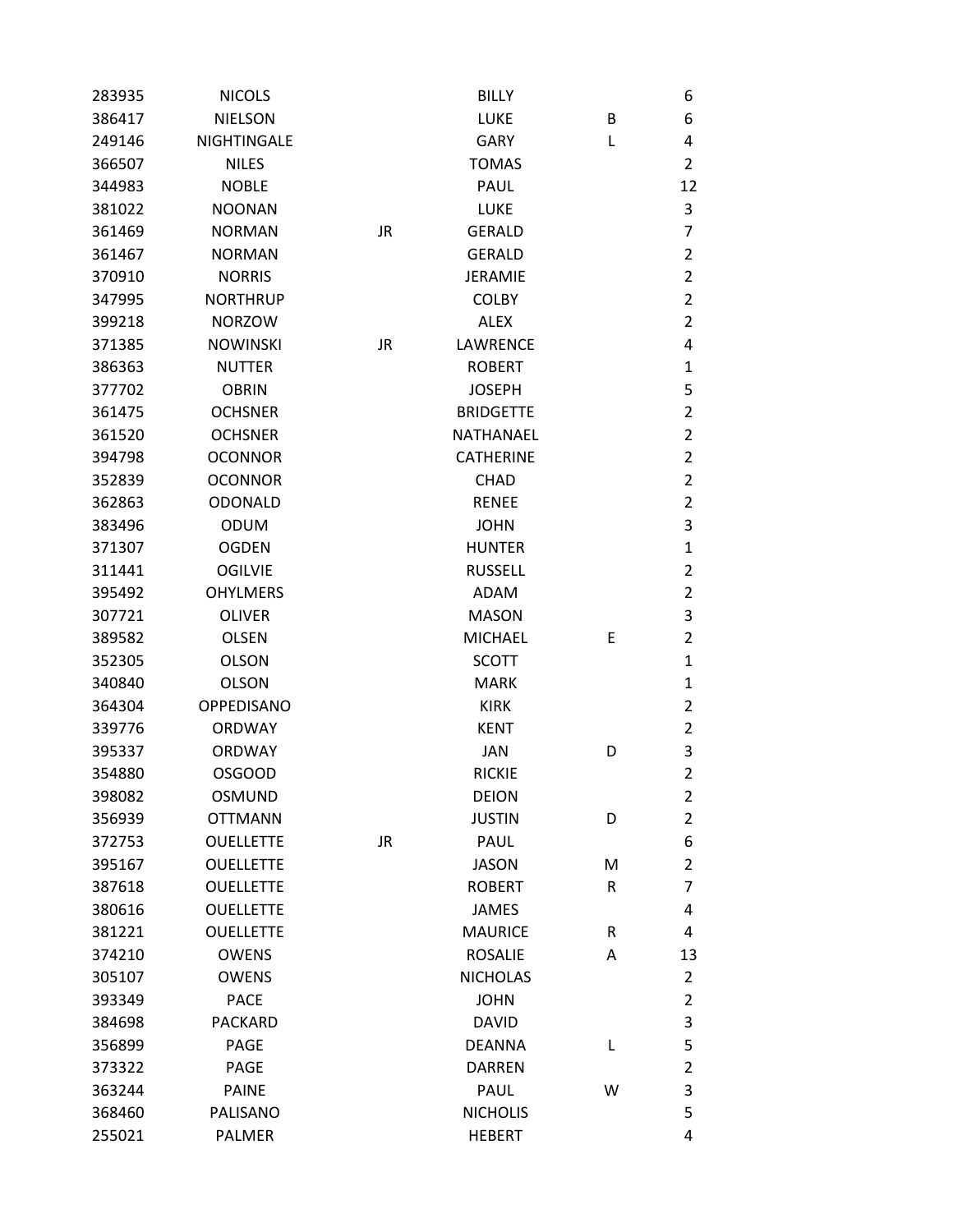| 371405 | PALMISANO        |           | <b>GEORGE</b>      |   | 5              |
|--------|------------------|-----------|--------------------|---|----------------|
| 373397 | <b>PANCIERA</b>  |           | <b>ROBERT</b>      |   | 6              |
| 384422 | <b>PAPPAS</b>    |           | <b>WILLIAM</b>     |   | $\mathbf 1$    |
| 289119 | PAPSADORA        |           | <b>MATTHEW</b>     |   | 4              |
| 374823 | PAPSADORA        |           | <b>MICHAEL</b>     | т | 5              |
| 376916 | <b>PAQUET</b>    |           | <b>CHRISTOPHER</b> | J | 3              |
| 379442 | <b>PAQUETTE</b>  |           | <b>MICHAEL</b>     |   | 5              |
| 355894 | <b>PARADIS</b>   |           | <b>RAYMOND</b>     |   | $\overline{2}$ |
| 381719 | <b>PARADIS</b>   |           | <b>LEONA</b>       |   | $\mathbf{1}$   |
| 373862 | <b>PARADIS</b>   |           | <b>SUSAN</b>       |   | 4              |
| 398713 | <b>PARADIS</b>   |           | <b>JOSEPH</b>      |   | 6              |
| 373194 | <b>PARDYE</b>    |           | <b>KEVIN</b>       |   | 3              |
| 379905 | <b>PARENT</b>    |           | <b>JAMES</b>       |   | $\mathbf{1}$   |
| 384416 | <b>PARENT</b>    |           | <b>GILMAN</b>      |   | $\overline{2}$ |
| 348186 | <b>PARENT</b>    |           | <b>GILMAN</b>      |   | $\overline{2}$ |
| 343154 | <b>PARFITT</b>   |           | <b>BRIAN</b>       | M | 3              |
| 343154 | <b>PARFITT</b>   |           | <b>BRIAN</b>       | M | $\overline{2}$ |
| 348217 | <b>PARKER</b>    | <b>JR</b> | <b>GEORGE</b>      | v | $\mathbf{1}$   |
| 348223 | <b>PARKER</b>    |           | <b>TREVER</b>      | J | $\overline{7}$ |
| 383071 | <b>PARKER</b>    |           | <b>JAMES</b>       |   | 3              |
| 349108 | <b>PARKER</b>    |           | <b>EVERETT</b>     |   | $\overline{2}$ |
| 370506 | <b>PARKER</b>    |           | <b>RONALD</b>      | D | $\overline{2}$ |
| 393692 | <b>PARKS</b>     |           | <b>MATTHEW</b>     |   | $\overline{2}$ |
| 359186 | <b>PARKS</b>     |           | <b>JEFFREY</b>     |   | $\overline{2}$ |
| 249151 | <b>PARLIN</b>    |           | <b>ROGER</b>       | J | $\overline{2}$ |
| 355875 | <b>PARLIN</b>    |           | <b>ERIC</b>        |   | 4              |
| 359774 | <b>PARLIN</b>    |           | <b>RICKY</b>       |   | $\overline{2}$ |
| 360358 | <b>PARLIN</b>    |           | <b>DERRICK</b>     |   | 3              |
| 355875 | <b>PARLIN</b>    |           | <b>ERIC</b>        |   | 4              |
| 369223 | <b>PARLIN</b>    |           | <b>SILAS</b>       |   | 3              |
| 375820 | <b>PARRISH</b>   |           | <b>WILLIAM</b>     |   | $\mathbf 1$    |
| 350848 | <b>PARROTT</b>   |           | <b>CHRISTOPHER</b> | D | $\mathbf{1}$   |
| 396914 | <b>PARSONS</b>   |           | <b>RANDY</b>       |   | $\overline{2}$ |
| 355878 | <b>PARSONS</b>   |           | <b>BRUCE</b>       |   | 6              |
| 397527 | <b>PASCUZZO</b>  |           | <b>ETHAN</b>       | R | 5              |
| 231700 | <b>PATENAUDE</b> |           | <b>STEPHAN</b>     |   | $\overline{2}$ |
| 384519 | <b>PATOINE</b>   |           | <b>RAYMOND</b>     |   | 4              |
| 348192 | <b>PATOINE</b>   |           | <b>PIERRE</b>      |   | 3              |
| 383427 | <b>PATRICK</b>   |           | <b>ROBERT</b>      |   | 3              |
| 383413 | <b>PATRICK</b>   |           | <b>JAMES</b>       |   | 11             |
| 366764 | <b>PATRY</b>     |           | EAN                |   | $\overline{2}$ |
| 370353 | <b>PATTERSON</b> |           | <b>LISA</b>        |   | 3              |
| 355862 | <b>PATTERSON</b> |           | <b>SHAINE</b>      |   | $\overline{7}$ |
| 392353 | PAUL             |           | <b>LAWRENCE</b>    |   | 8              |
| 390315 | <b>PAULES</b>    |           | <b>KIPLING</b>     |   | 3              |
| 380255 | PAULSEN          |           | <b>KEVIN</b>       |   | $\overline{2}$ |
| 355258 | <b>PAYEUR</b>    |           | <b>JACOB</b>       |   | 4              |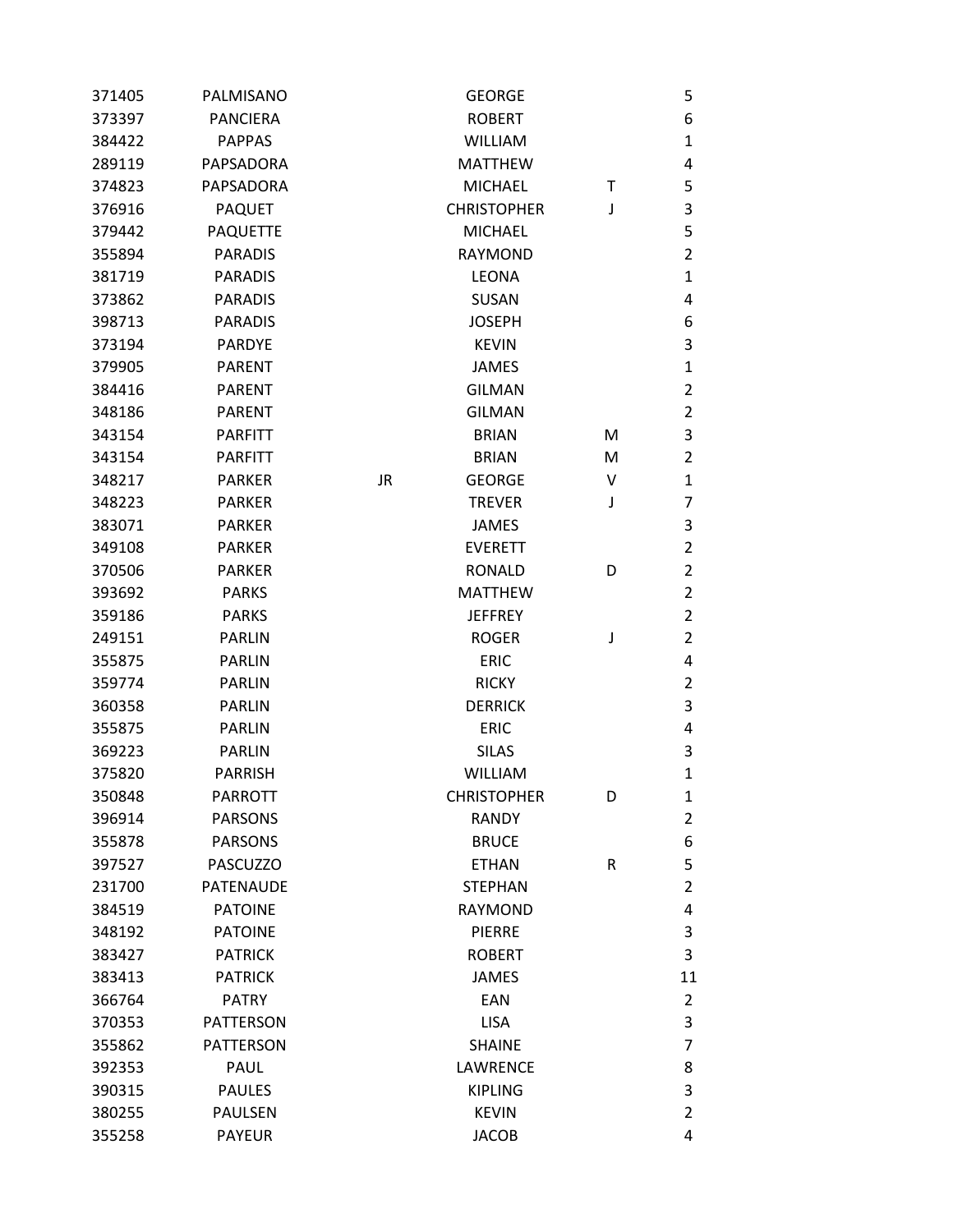| 371362 | <b>PAYNE</b>      |           | <b>KATHY</b>       |   | 2              |
|--------|-------------------|-----------|--------------------|---|----------------|
| 371488 | <b>PAYNE</b>      |           | <b>PETER</b>       |   | $\mathbf{1}$   |
| 355234 | <b>PEACE</b>      |           | <b>DANIEL</b>      | Z | 3              |
| 370407 | <b>PEASE</b>      |           | <b>DOUGLAS</b>     |   | 12             |
| 370381 | <b>PEASE</b>      |           | <b>MICHAEL</b>     |   | 2              |
| 399127 | PEASLEE           |           | <b>DYLAN</b>       | L | 5              |
| 389254 | <b>PEASLEE</b>    |           | <b>GARY</b>        | J | 8              |
| 307690 | <b>PEASLEY</b>    |           | <b>FRANK</b>       |   | $\overline{2}$ |
| 373394 | PEASLEY           |           | <b>BRIAN</b>       |   | 2              |
| 396826 | PECKHAM           |           | <b>JOHN</b>        |   | $\overline{2}$ |
| 381161 | PEDERSON          |           | <b>THOMAS</b>      |   | $\overline{2}$ |
| 325495 | <b>PEIRCE</b>     | JR        | <b>GLENN</b>       |   | 6              |
| 377493 | <b>PELKEY</b>     | <b>JR</b> | <b>DONALD</b>      |   | $\overline{2}$ |
| 361768 | <b>PELKEY</b>     |           | <b>BRYAN</b>       |   | 3              |
| 380608 | <b>PELKEY</b>     |           | <b>JORDAN</b>      |   | 3              |
| 379907 | <b>PELKEY</b>     |           | <b>DONALD</b>      |   | 5              |
| 353310 | <b>PELKEY</b>     |           | <b>RICHARD</b>     |   | $\overline{2}$ |
| 377384 | <b>PELKEY</b>     |           | <b>THOMAS</b>      |   | $\overline{2}$ |
| 361202 | <b>PELLETIER</b>  |           | <b>ALDEN</b>       |   | 2              |
| 175019 | PELLETIER         |           | <b>THOMAS</b>      |   | 3              |
| 383488 | <b>PELLETIER</b>  |           | <b>PAUL</b>        | N | 2              |
| 396756 | <b>PELLETIER</b>  |           | <b>JASON</b>       |   | 7              |
| 398086 | <b>PELLETIER</b>  |           | <b>TROY</b>        |   | $\overline{2}$ |
| 374774 | <b>PELLETIER</b>  |           | ANDREW             |   | 4              |
| 175024 | PELLETIER         |           | <b>STEVE</b>       |   | 3              |
| 365745 | <b>PELLETIER</b>  |           | <b>KEVIN</b>       | P | 5              |
| 383697 | <b>PELLETIER</b>  |           | <b>NICHOLAS</b>    |   | 3              |
| 365213 | <b>PELTON</b>     |           | <b>BRANDON</b>     |   | 2              |
| 356890 | <b>PENCIERA</b>   |           | <b>CASSIDY</b>     |   | $\overline{2}$ |
| 386309 | <b>PENDEXTER</b>  |           | <b>DEVEN</b>       |   | 3              |
| 371308 | <b>PERIGO</b>     |           | <b>STEPHEN</b>     |   | 5              |
| 369986 | PERRY             |           | <b>PATRICK</b>     |   | 5              |
| 356114 | <b>PERRY</b>      | <b>JR</b> | <b>CHRISTOPHER</b> |   | 2              |
| 354290 | PERRY             |           | <b>MARK</b>        |   | 3              |
| 382728 | <b>PERRY</b>      |           | <b>SCOTT</b>       |   | $\mathbf{1}$   |
| 369353 | <b>PESCE</b>      |           | <b>ANTONIO</b>     | G | 7              |
| 361769 | <b>PETERS</b>     |           | <b>NATHANIEL</b>   |   | 6              |
| 365236 | <b>PETERSON</b>   |           | <b>WILLIAM</b>     |   | $\overline{2}$ |
| 371015 | <b>PETERSON</b>   |           | <b>CHASE</b>       | M | 12             |
| 373818 | <b>PETRIN</b>     |           | <b>RANDY</b>       |   | 3              |
| 391177 | PETTINGILL        |           | <b>JAMES</b>       |   | $\mathbf{1}$   |
| 391177 | PETTINGILL        |           | <b>JAMES</b>       |   | 2              |
| 255077 | <b>PHANEUF</b>    |           | <b>DANA</b>        |   | 4              |
| 395493 | <b>PHILBROOK</b>  |           | LARRY              |   | $\overline{2}$ |
| 175013 | <b>PHILBROOKS</b> |           | <b>JOSH</b>        |   | 4              |
| 374090 | <b>PHILLIPS</b>   |           | <b>JEREMY</b>      | S | 2              |
| 143495 | <b>PHINNEY</b>    |           | <b>RAWN</b>        |   | 3              |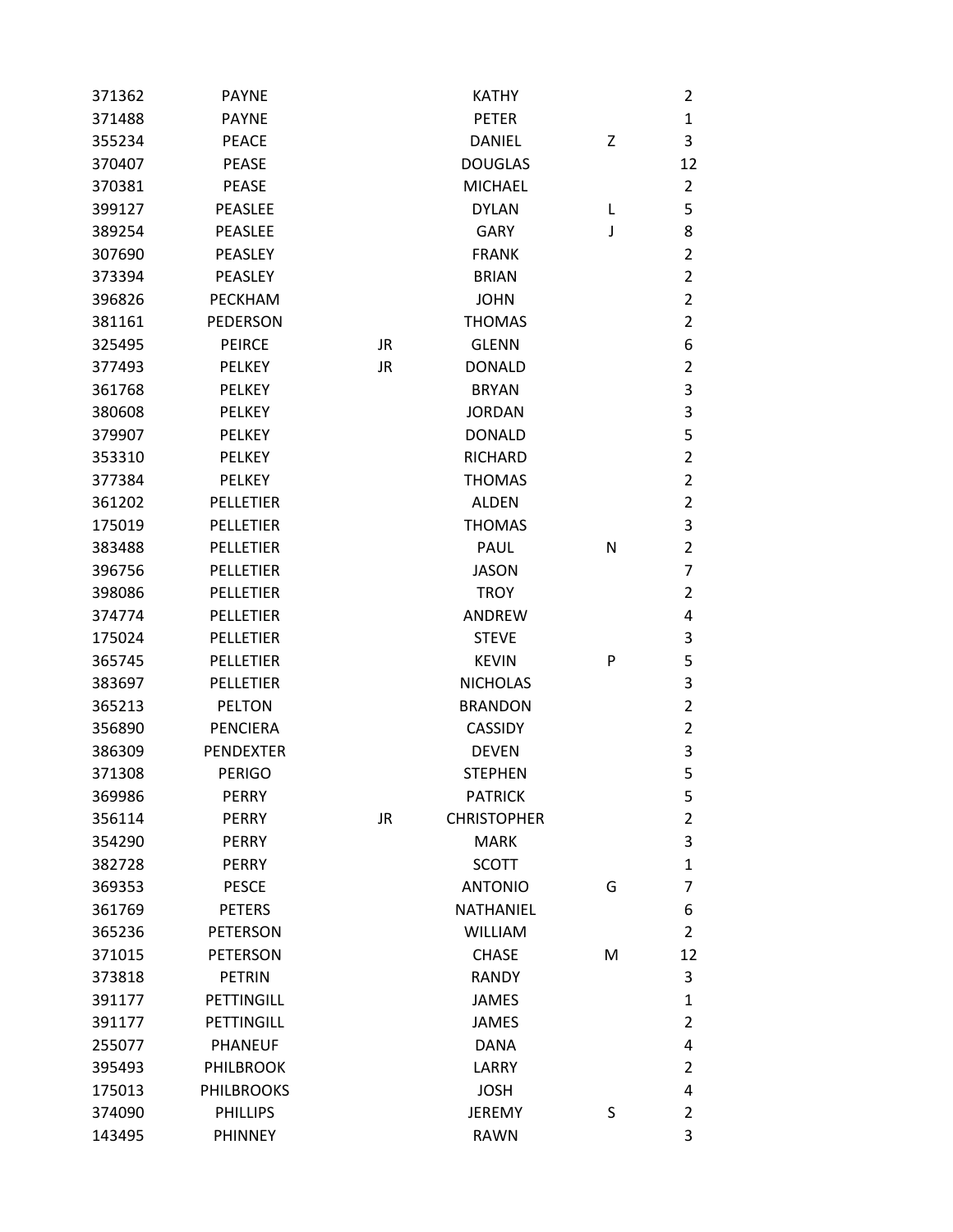| 358543 | <b>PICARD</b>   |           | <b>MICHAEL</b>     |   | $\overline{2}$ |
|--------|-----------------|-----------|--------------------|---|----------------|
| 394002 | <b>PIERCE</b>   |           | <b>JEREMY</b>      | P | $\overline{2}$ |
| 386266 | <b>PIKE</b>     |           | <b>CHAD</b>        |   | 3              |
| 382857 | <b>PIKE</b>     |           | <b>WILLIAM</b>     |   | 6              |
| 343842 | <b>PIKE</b>     |           | <b>BRENNEN</b>     |   | 4              |
| 395348 | <b>PIKE</b>     |           | <b>KEVIN</b>       |   | $\overline{2}$ |
| 395346 | <b>PIKE</b>     |           | <b>DOMENIC</b>     | M | 3              |
| 261597 | <b>PILOTTE</b>  |           | <b>AARON</b>       |   | $\overline{2}$ |
| 382125 | PIMPARE         | <b>JR</b> | <b>ROMEO</b>       |   | 3              |
| 375107 | <b>PINEO</b>    |           | <b>NICHOLAS</b>    |   | 4              |
| 367936 | <b>PINETTE</b>  |           | <b>GREG</b>        |   | 3              |
| 259088 | <b>PINGREE</b>  |           | <b>ROBERT</b>      |   | $\overline{2}$ |
| 397755 | <b>PINKHAM</b>  |           | <b>CHARLES</b>     |   | $\overline{2}$ |
| 316834 | PINKHAM         |           | <b>KIM</b>         |   | 5              |
| 396194 | PINKHAM         |           | <b>RONALD</b>      | т | $\mathsf 3$    |
| 361543 | PINKHAM         |           | <b>GARY</b>        |   | 4              |
| 360972 | PINKHAM         |           | <b>TODD</b>        | A | 8              |
| 358069 | PINKHAM         |           | <b>PAUL</b>        | Ε | $\overline{2}$ |
| 365417 | <b>PLACE</b>    |           | <b>BAINE</b>       |   | $\overline{2}$ |
| 365675 | <b>PLACE</b>    |           | <b>JASON</b>       |   | $\mathbf{1}$   |
| 384433 | <b>PLANTE</b>   |           | <b>NICHOLAS</b>    |   | 4              |
| 394341 | <b>PLANTE</b>   |           | <b>DENNIS</b>      |   | $\overline{7}$ |
| 394354 | <b>PLANTE</b>   |           | <b>STEVEN</b>      |   | 4              |
| 395856 | <b>PLANTE</b>   |           | <b>JASON</b>       |   | $\overline{2}$ |
| 386152 | <b>PLOURDE</b>  |           | <b>DUANE</b>       |   | $\mathbf{1}$   |
| 362271 | <b>PLOURDE</b>  |           | <b>PETER</b>       |   | $\overline{2}$ |
| 354365 | <b>PLUMBER</b>  |           | <b>DUSTIN</b>      |   | 10             |
| 190184 | <b>PLUMMER</b>  |           | <b>GALEN</b>       |   | $\overline{2}$ |
| 386386 | PLUMMER         |           | <b>WAYNE</b>       |   | 5              |
| 339855 | <b>POCH</b>     |           | <b>CHESTER</b>     |   | 4              |
| 354650 | <b>POISSANT</b> |           | <b>RYAN</b>        |   | $\overline{2}$ |
| 175727 | <b>POITRAS</b>  |           | <b>JAMES</b>       |   | 4              |
| 367924 | <b>POITRAW</b>  | <b>JR</b> | <b>JOHN</b>        | G | 3              |
| 396387 | <b>POLAND</b>   |           | <b>MATTHEW</b>     |   | 8              |
| 369614 | <b>POLAND</b>   |           | <b>MATTHEW</b>     |   | $\mathsf 3$    |
| 376417 | <b>POLAND</b>   |           | <b>CHRISTOPHER</b> |   | $\overline{2}$ |
| 369653 | <b>POLAND</b>   |           | <b>ORMAN</b>       |   | 3              |
| 394598 | <b>POLAND</b>   | JR        | <b>ARTHUR</b>      |   | 4              |
| 397143 | <b>POLAND</b>   | JR.       | <b>PETER</b>       |   | $\overline{2}$ |
| 394640 | <b>POLAND</b>   |           | <b>ARTHUR</b>      |   | 4              |
| 395343 | <b>POLLARD</b>  |           | <b>JOSEPH</b>      | M | $\overline{2}$ |
| 382680 | <b>POLLEY</b>   |           | RICHARD            | A | 3              |
| 361349 | <b>POLLEY</b>   |           | <b>RYAN</b>        |   | $\overline{2}$ |
| 357289 | <b>POLLEY</b>   |           | <b>LANCE</b>       | C | 5              |
| 367939 | POMERLEAU       |           | <b>PRESTON</b>     |   | $\overline{2}$ |
| 333419 | <b>POMEROY</b>  |           | <b>MARTIN</b>      |   | $\overline{2}$ |
| 385024 | <b>POMFRET</b>  | JR        | <b>ROBERT</b>      | E | $\overline{2}$ |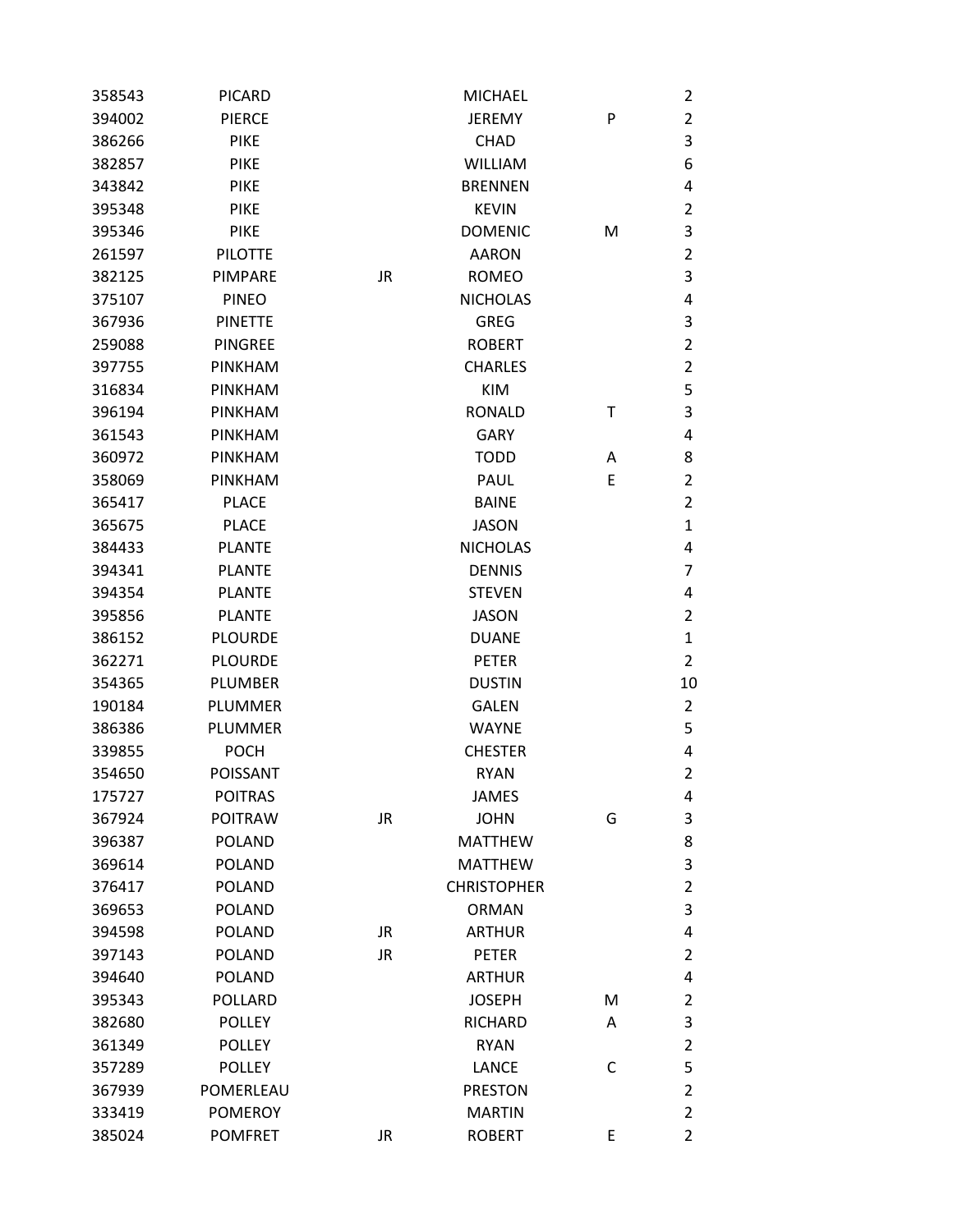| 388773 | <b>POND</b>       |           | <b>KEVIN</b>       |   | 3              |
|--------|-------------------|-----------|--------------------|---|----------------|
| 358877 | <b>POOLER</b>     |           | LEANNE             |   | 3              |
| 382353 | <b>POOLER</b>     |           | <b>DAVID</b>       |   | 4              |
| 370913 | <b>POOLEY</b>     |           | <b>RITA</b>        | R | 7              |
| 267061 | <b>POTHIER</b>    |           | <b>JASON</b>       |   | 2              |
| 368856 | <b>POTORSKI</b>   |           | <b>KAREN</b>       |   | $\overline{2}$ |
| 375517 | <b>POTTER</b>     |           | <b>DREW</b>        |   | 4              |
| 295365 | <b>POTTER</b>     |           | <b>ROBERT</b>      |   | 11             |
| 374826 | <b>POTTLE</b>     |           | <b>DANIEL</b>      |   | 2              |
| 396265 | <b>POTTLE</b>     | IV        | <b>GEORGE</b>      |   | $\overline{2}$ |
| 369968 | <b>POTTLE</b>     |           | SAM                |   | 3              |
| 376313 | <b>POTVIN</b>     | Ш         | <b>RICHARD</b>     |   | 4              |
| 361445 | <b>POTVIN</b>     |           | <b>WAYNE</b>       |   | 1              |
| 347658 | <b>POTVIN</b>     |           | <b>TYSON</b>       |   | 2              |
| 364322 | <b>POULIN</b>     |           | <b>CECILE</b>      |   | 8              |
| 367919 | <b>POULIN</b>     |           | <b>ERIC</b>        | J | 3              |
| 398700 | <b>POULIOT</b>    |           | <b>ROLAND</b>      |   | $\overline{2}$ |
| 376010 | <b>POWER</b>      |           | <b>MARK</b>        | J | 3              |
| 361507 | <b>PRATT</b>      |           | <b>PATRICIA</b>    |   | 9              |
| 383739 | <b>PRAVEY</b>     |           | <b>VICTOR</b>      |   | 3              |
| 387362 | PRAY              |           | <b>ERIC</b>        |   | 4              |
| 374165 | <b>PRAY</b>       |           | <b>DANIEL</b>      | A | 2              |
| 397610 | <b>PREBLE</b>     | <b>JR</b> | <b>CLARENCE</b>    | Α | 2              |
| 334552 | <b>PREBLE</b>     |           | <b>SPENCER</b>     |   | 2              |
| 377909 | <b>PRENIER</b>    |           | AMY                |   | 3              |
| 394490 | PRESBY            |           | <b>CHARLES</b>     | L | $\overline{2}$ |
| 375197 | PRESNELL          |           | <b>MICHELLE</b>    |   | $\overline{2}$ |
| 333404 | <b>PRESTON</b>    |           | <b>AARON</b>       |   | 5              |
| 380263 | <b>PRIOR</b>      |           | <b>ELLIOTT</b>     |   | 4              |
| 365984 | <b>PROBERT</b>    |           | <b>BRIAN</b>       |   | 2              |
| 382233 | <b>PROCTOR</b>    |           | <b>KEVIN</b>       |   | $\overline{2}$ |
| 384663 | <b>PROCTOR</b>    |           | <b>JON</b>         |   | 5              |
| 389586 | <b>PROIA</b>      |           | <b>RICHARD</b>     |   | 2              |
| 378924 | PRONOVOST         |           | <b>ERIC</b>        | R | $\overline{2}$ |
| 369898 | <b>PRUETT</b>     |           | <b>JAMES</b>       |   | 1              |
| 398919 | <b>PULSONI</b>    |           | <b>FRANCIS</b>     |   | 7              |
| 394023 | <b>PYE</b>        |           | <b>GORDON</b>      | F | 4              |
| 362262 | <b>QUIMBY</b>     |           | AMES               |   | 2              |
| 370265 | <b>QUIMBY</b>     | Ш         | <b>ERVING</b>      |   | 1              |
| 366484 | <b>QUIRION</b>    | <b>SR</b> | <b>JESSE</b>       |   | 2              |
| 369630 | <b>RACHLIFF</b>   |           | <b>DANIEL</b>      |   | 3              |
| 361529 | <b>RACINE</b>     |           | <b>MICHAEL</b>     |   | 2              |
| 378237 | <b>RAFFORD</b>    |           | <b>BRIAN</b>       | Α | 1              |
| 365114 | <b>RAIFSNIDER</b> |           | <b>CHRISTOPHER</b> |   | 3              |
| 360348 | <b>RAMSEY</b>     |           | <b>BRIANNA</b>     |   | 5              |
| 368873 | RAMSEY            |           | JAY                |   | 2              |
| 377482 | <b>RAND</b>       |           | JAY                |   | $\overline{2}$ |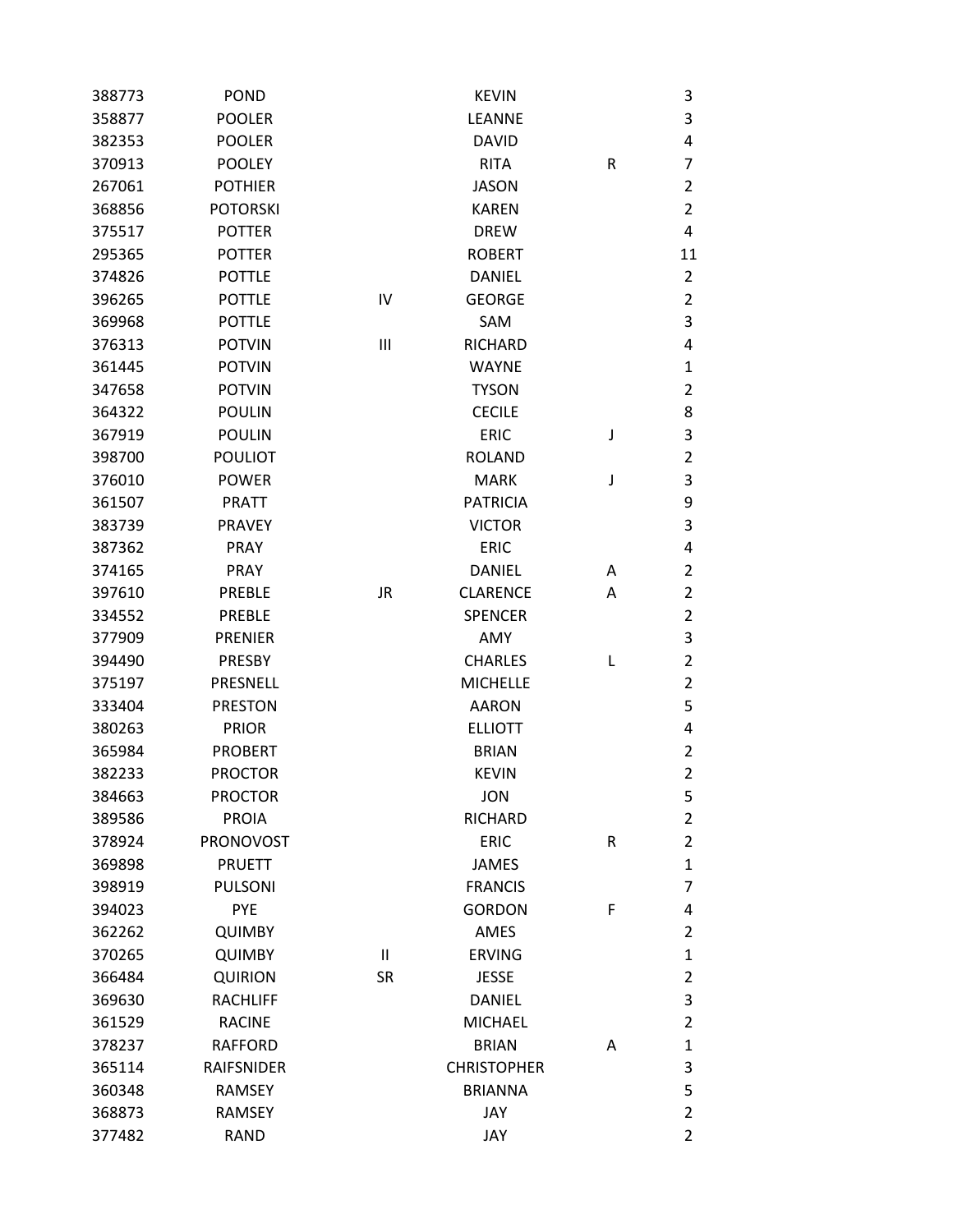| 347025 | RANDALL         |           | <b>BRUCE</b>       |   | 3              |
|--------|-----------------|-----------|--------------------|---|----------------|
| 378510 | <b>RANDOLPH</b> |           | <b>DANIEL</b>      |   | $\mathbf{1}$   |
| 376331 | <b>RANKIN</b>   |           | <b>JOSEPH</b>      |   | $\mathbf{1}$   |
| 334706 | <b>RAWNSLEY</b> |           | <b>CRAIG</b>       |   | $\overline{2}$ |
| 334696 | <b>RAWNSLEY</b> |           | <b>DONALD</b>      |   | $\overline{2}$ |
| 370382 | <b>RAY</b>      |           | <b>MARK</b>        |   | 6              |
| 377232 | <b>RAYMOND</b>  |           | <b>BOBBY</b>       |   | 5              |
| 374537 | <b>RAYMOND</b>  |           | <b>ERIC</b>        |   | 6              |
| 378564 | <b>RAYMOND</b>  |           | <b>GLENN</b>       |   | 3              |
| 378503 | <b>RAYMOND</b>  |           | <b>DANA</b>        |   | $\mathbf{1}$   |
| 395459 | <b>READ</b>     |           | <b>RYAN</b>        |   | 3              |
| 326689 | <b>REARDON</b>  |           | <b>LOGAN</b>       |   | 4              |
| 344367 | <b>REDDING</b>  |           | <b>MATTHEW</b>     |   | $\mathbf{1}$   |
| 386301 | <b>REDMOND</b>  |           | <b>CHARLES</b>     | G | $\overline{2}$ |
| 368905 | <b>REDWINE</b>  |           | <b>RICHARD</b>     | W | 3              |
| 361533 | <b>REED</b>     |           | <b>FRANK</b>       |   | 6              |
| 384118 | <b>REED</b>     |           | <b>GREG</b>        |   | 3              |
| 382154 | <b>REED</b>     |           | <b>MARIA</b>       |   | 10             |
| 364308 | <b>REED</b>     |           | <b>SPENCER</b>     |   | $\overline{2}$ |
| 382700 | <b>REED</b>     |           | <b>RICHARD</b>     |   | $\mathbf{1}$   |
| 287662 | <b>REED</b>     |           | <b>KEVIN</b>       |   | 11             |
| 355877 | REINHARD        |           | <b>DANNY</b>       | G | 3              |
| 359587 | REINHARD        |           | <b>FRED</b>        |   | $\overline{2}$ |
| 395227 | <b>REITCHEL</b> |           | <b>KEVIN</b>       |   | 3              |
| 379006 | REMILLARD       |           | <b>ANDRE</b>       |   | $\overline{2}$ |
| 352862 | <b>RENAUD</b>   | <b>JR</b> | <b>GARY</b>        |   | $\overline{2}$ |
| 377731 | <b>RENAUD</b>   |           | <b>AUSTIN</b>      |   | $\overline{2}$ |
| 397528 | <b>RENAUD</b>   |           | <b>DAVID</b>       |   | $\overline{2}$ |
| 384502 | <b>RENEU</b>    |           | <b>WILLIAM</b>     |   | $\overline{2}$ |
| 361524 | <b>RENO</b>     |           | <b>NICHOLAS</b>    |   | 3              |
| 368401 | <b>RETHI</b>    |           | <b>RYAN</b>        |   | $\overline{2}$ |
| 394162 | <b>RETRIN</b>   |           | <b>KEITH</b>       |   | 7              |
| 365116 | <b>REYNOLDS</b> |           | <b>NEAL</b>        |   | 4              |
| 382690 | <b>REYNOLDS</b> |           | <b>KEVIN</b>       | M | 4              |
| 385603 | <b>REYNOLDS</b> |           | <b>ROBERT</b>      | C | $\overline{2}$ |
| 359226 | <b>RHOADS</b>   |           | <b>RICHARD</b>     | O | 13             |
| 394143 | <b>RHODES</b>   |           | TIM                |   | $\mathbf{1}$   |
| 373382 | <b>RICE</b>     |           | <b>CHRISTOPHER</b> |   | 7              |
| 393125 | <b>RICE</b>     |           | <b>WAYNE</b>       |   | 3              |
| 375465 | <b>RICE</b>     |           | <b>MONTANA</b>     |   | 11             |
| 389809 | <b>RICH</b>     |           | <b>MITCHEL</b>     |   | $\overline{2}$ |
| 354860 | RICHARD         |           | <b>REBECCA</b>     |   | 3              |
| 394521 | RICHARD         |           | <b>MARCEL</b>      |   | $\overline{2}$ |
| 382279 | <b>RICHARD</b>  |           | <b>DAVID</b>       | M | 4              |
| 343859 | <b>RICHARD</b>  |           | <b>ANDREW</b>      |   | $\overline{2}$ |
| 354885 | <b>RICHARDS</b> |           | <b>DEVON</b>       |   | $\overline{2}$ |
| 378983 | <b>RICHARDS</b> |           | <b>HAMILTON</b>    |   | $\overline{2}$ |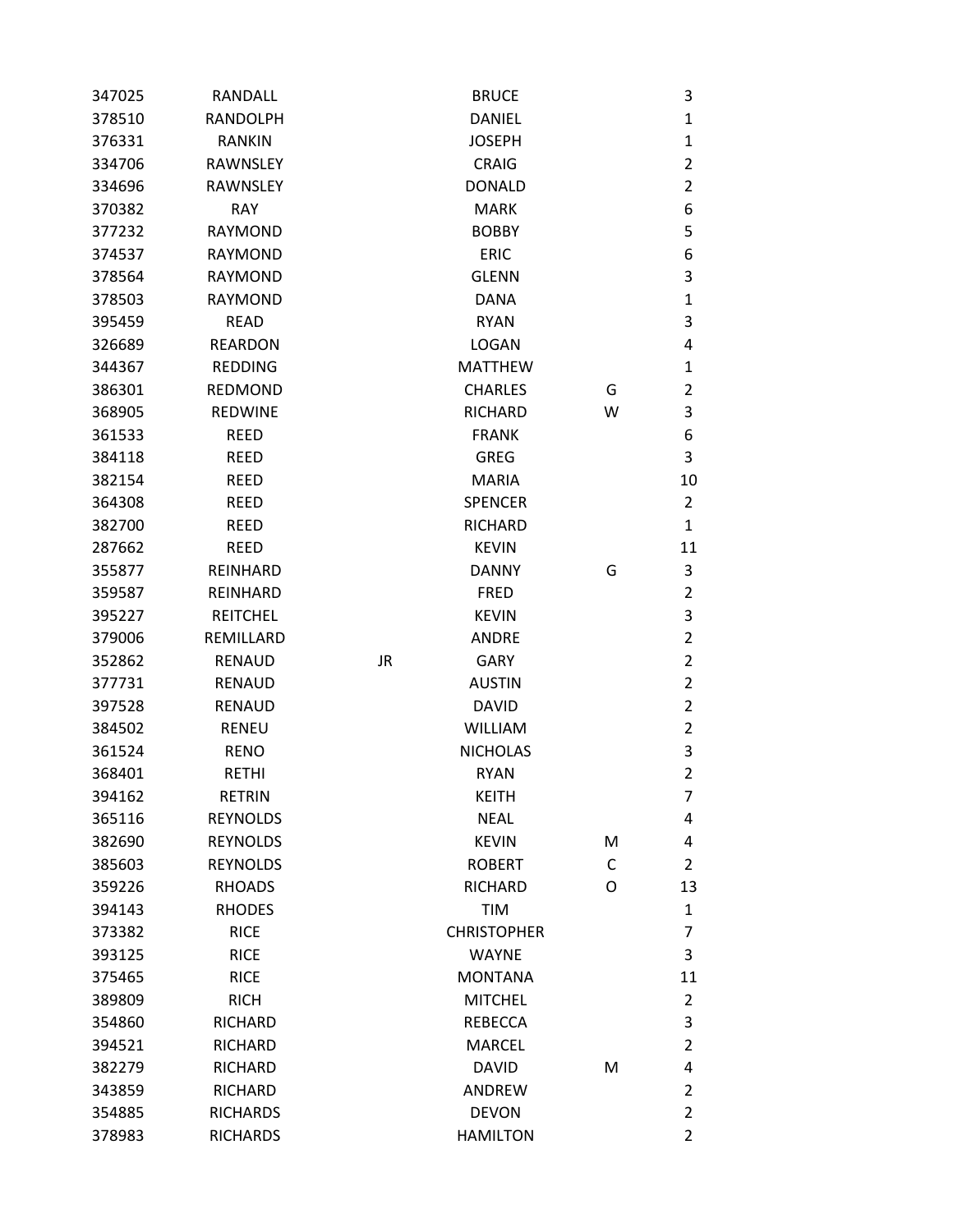| 395213 | <b>RICHARDS</b>   | JR        | <b>LEROY</b>     | С | 3              |
|--------|-------------------|-----------|------------------|---|----------------|
| 369259 | <b>RICHARDS</b>   |           | <b>JASON</b>     |   | $\overline{2}$ |
| 374997 | <b>RICHARDS</b>   |           | TY               |   | 4              |
| 386660 | <b>RICHARDS</b>   |           | DANIEL           |   | 3              |
| 356160 | <b>RICHARDS</b>   |           | <b>KEITH</b>     |   | $\overline{2}$ |
| 366762 | <b>RICHARDS</b>   |           | <b>TRISTAN</b>   |   | 7              |
| 366983 | <b>RICHARDSON</b> |           | <b>RICHARD</b>   |   | 2              |
| 370912 | <b>RICHARDSON</b> |           | <b>BENJAMIN</b>  |   | $\overline{2}$ |
| 375099 | <b>RICHARDSON</b> |           | <b>DALE</b>      |   | $\overline{2}$ |
| 367403 | <b>RICHARDSON</b> | Ш         | <b>CARLETON</b>  |   | 4              |
| 370934 | <b>RICHARDSON</b> |           | <b>STEVE</b>     |   | $\overline{2}$ |
| 317598 | <b>RICKER</b>     |           | <b>BRODIE</b>    |   | 6              |
| 352828 | RIDEOUT           |           | <b>MICKENZIE</b> |   | 2              |
| 340831 | <b>RIDER</b>      |           | <b>KYLE</b>      |   | 1              |
| 340839 | <b>RIDER</b>      |           | <b>REBECCA</b>   |   | 1              |
| 389569 | <b>RILEY</b>      |           | <b>THOMAS</b>    |   | 5              |
| 388578 | <b>RIMES</b>      |           | <b>WAYNE</b>     |   | 3              |
| 394532 | <b>RINES</b>      | IV        | <b>WALTER</b>    | М | 2              |
| 381985 | RIPLEY            |           | <b>JUSTIN</b>    | Α | 1              |
| 367971 | <b>RITCHIE</b>    |           | <b>TIM</b>       | J | $\overline{2}$ |
| 348222 | <b>RIVARD</b>     |           | <b>DAVID</b>     |   | 3              |
| 389700 | <b>ROBBIM</b>     |           | <b>ALEXIS</b>    |   | 17             |
| 380417 | <b>ROBBINS</b>    |           | <b>WILLIS</b>    |   | $\mathbf{1}$   |
| 365492 | <b>ROBBINS</b>    | JR        | <b>JOHN</b>      |   | 5              |
| 394802 | <b>ROBBINS</b>    |           | <b>JAMRSL</b>    |   | 3              |
| 396008 | <b>ROBBINS</b>    |           | <b>BRYAN</b>     |   | 3              |
| 394842 | <b>ROBBINS</b>    |           | ERIN             | Α | $\overline{2}$ |
| 261577 | <b>ROBBINS</b>    |           | <b>ZACHARY</b>   |   | 1              |
| 369960 | <b>ROBBINS</b>    |           | <b>STEPHEN</b>   |   | 5              |
| 365707 | <b>ROBERGE</b>    |           | <b>NATHAN</b>    |   | 1              |
| 367445 | <b>ROBERTS</b>    |           | <b>DOUGLAS</b>   |   | 7              |
| 365499 | <b>ROBERTS</b>    |           | DANA             |   | 5              |
| 333427 | <b>ROBERTS</b>    |           | <b>MICHAEL</b>   | К | 6              |
| 359777 | <b>ROBERTS</b>    |           | <b>JOSHUA</b>    |   | $\overline{2}$ |
| 386633 | <b>ROBERTS</b>    |           | <b>JEREMY</b>    |   | 3              |
| 365439 | <b>ROBERTS</b>    | <b>JR</b> | <b>DENNIS</b>    |   | 3              |
| 345163 | <b>ROBERTSON</b>  |           | <b>JON</b>       |   | 4              |
| 387657 | <b>ROBERTSON</b>  |           | <b>DENNIS</b>    |   | 1              |
| 370761 | <b>ROBERTSON</b>  |           | <b>ADAM</b>      | L | 1              |
| 394445 | <b>ROBICHAUD</b>  |           | <b>TERRENCE</b>  |   | $\overline{2}$ |
| 388455 | <b>ROBICHAUD</b>  |           | <b>TIMOTHY</b>   |   | 2              |
| 339853 | <b>ROBINSON</b>   |           | <b>ROBERT</b>    |   | 4              |
| 367957 | <b>ROBINSON</b>   |           | <b>JESSIE</b>    | L | 3              |
| 286165 | <b>ROBINSON</b>   |           | <b>BRUCE</b>     |   | 3              |
| 398380 | <b>ROBINSON</b>   |           | <b>PERCY</b>     |   | 3              |
| 365919 | <b>ROBINSON</b>   |           | <b>ERIC</b>      |   | 1              |
| 382620 | <b>ROBINSON</b>   |           | <b>EUGENE</b>    | А | $\overline{2}$ |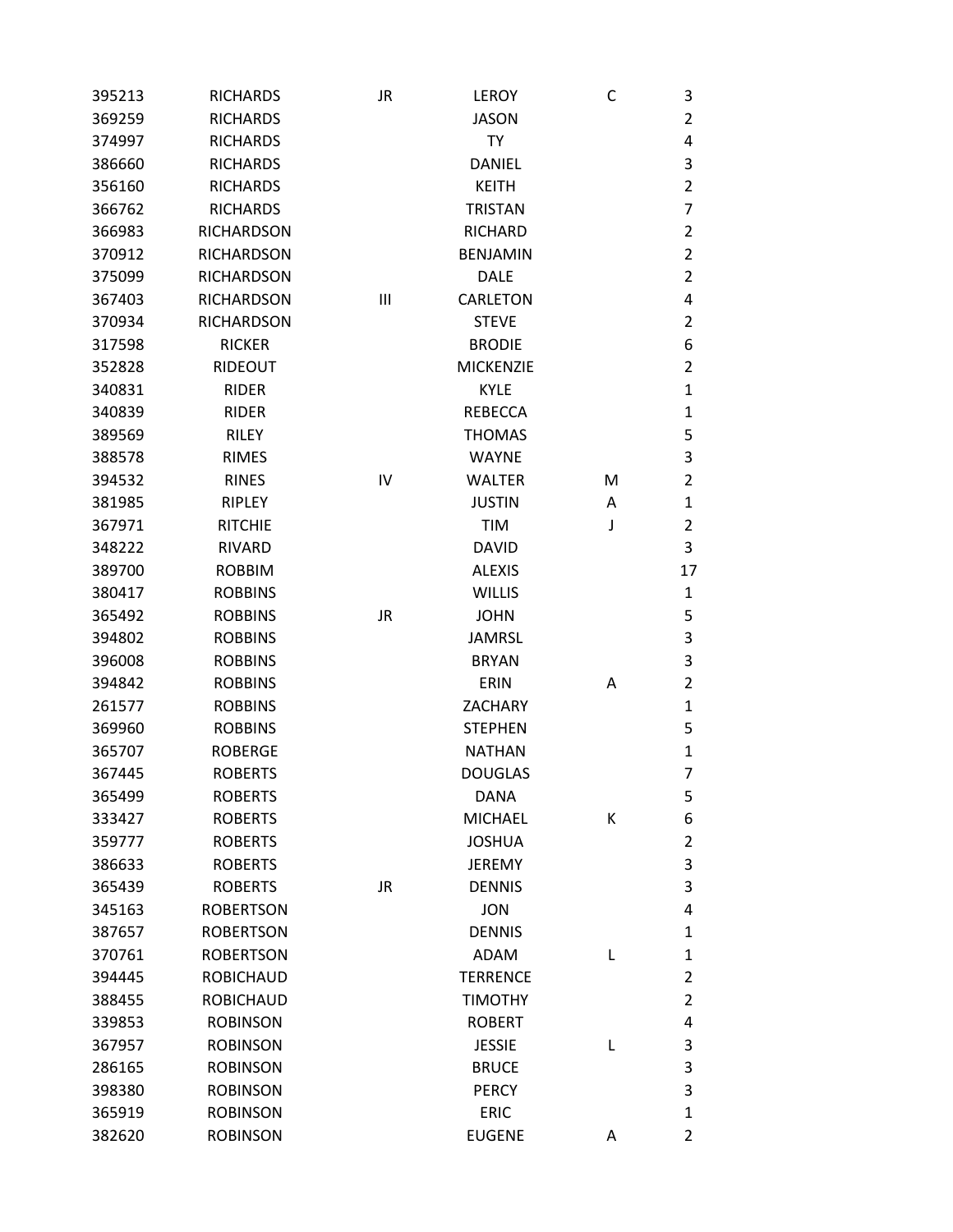| 365539 | <b>ROCIOPPI</b>  |           | JACOB              |   | 3              |
|--------|------------------|-----------|--------------------|---|----------------|
| 374539 | <b>ROCK</b>      |           | <b>CLAIRE</b>      |   | 4              |
| 356237 | <b>RODERIGUE</b> |           | <b>JOSEPH</b>      |   | $\overline{2}$ |
| 370175 | <b>RODERIGUE</b> |           | <b>RICHARD</b>     |   | 6              |
| 375168 | <b>RODGERS</b>   |           | <b>TAYLOR</b>      |   | 1              |
| 377389 | <b>RODNEY</b>    |           | <b>DUSTIN</b>      |   | $\overline{2}$ |
| 377052 | <b>ROGERS</b>    |           | <b>REECE</b>       |   | 5              |
| 396506 | <b>ROGERS</b>    |           | <b>PAUL</b>        |   | 3              |
| 376216 | <b>ROLBIECKI</b> |           | <b>KEN</b>         |   | 5              |
| 397715 | <b>ROLFE</b>     | <b>JR</b> | <b>FRANK</b>       |   | $\overline{2}$ |
| 398902 | <b>ROLLINS</b>   |           | <b>ERIC</b>        |   | 3              |
| 372286 | <b>ROOD</b>      |           | <b>ALLEN</b>       |   | 3              |
| 267055 | <b>ROSSI</b>     |           | <b>JASON</b>       |   | 3              |
| 372773 | <b>ROUTHIER</b>  |           | <b>RAYMOND</b>     |   | 5              |
| 367390 | <b>ROUX</b>      |           | <b>CHRISTOPHER</b> |   | 4              |
| 398779 | <b>ROUX</b>      |           | <b>JOSHUA</b>      |   | 5              |
| 353132 | <b>ROWE</b>      |           | <b>WYATT</b>       |   | 4              |
| 393794 | <b>ROWLAND</b>   |           | <b>DAVID</b>       |   | 3              |
| 242690 | <b>ROY</b>       |           | <b>ALEXANDER</b>   |   | 3              |
| 382934 | <b>ROY</b>       |           | <b>DONALD</b>      | D | 3              |
| 374601 | <b>ROY</b>       |           | <b>CLINTON</b>     |   | 2              |
| 388063 | <b>ROY</b>       |           | <b>SCOTT</b>       |   | 8              |
| 382151 | <b>ROYAL</b>     |           | <b>CLAYTON</b>     | Ε | 12             |
| 334695 | <b>RUBY</b>      |           | LEE                |   | 1              |
| 374100 | <b>RUDZINSKI</b> |           | SANDRA             | L | 3              |
| 392937 | <b>RUHLAND</b>   |           | <b>JAMES</b>       | Α | 3              |
| 107971 | <b>RUSH</b>      |           | <b>DONALD</b>      | Н | 4              |
| 368013 | <b>RUSHINAL</b>  |           | <b>JAMES</b>       |   | $\overline{2}$ |
| 352912 | <b>RUSSELL</b>   |           | <b>COLE</b>        |   | $\overline{2}$ |
| 397595 | <b>RUSSELL</b>   |           | <b>DENNIS</b>      |   | 2              |
| 368320 | <b>RYAN</b>      |           | <b>DONNA</b>       |   | 1              |
| 398681 | <b>RYAN</b>      |           | <b>JAMES</b>       |   | 2              |
| 374538 | <b>RYAN</b>      |           | <b>DANA</b>        |   | 4              |
| 289534 | <b>RYDER</b>     |           | <b>KEITH</b>       |   | 3              |
| 396550 | <b>RYDER</b>     |           | <b>ANTHONY</b>     |   | 11             |
| 365680 | <b>RYE</b>       |           | <b>CHRISTOPHER</b> | Α | $\overline{2}$ |
| 365437 | SALVATORE        | <b>JR</b> | <b>NICHOLAS</b>    | J | 10             |
| 358878 | SANBORN          |           | <b>KOREY</b>       |   | 4              |
| 386364 | SANBORN          |           | <b>BRADLEY</b>     |   | 4              |
| 369191 | SANBORN          |           | <b>AUSTIN</b>      |   | 1              |
| 384125 | SANBORN          |           | PHILLIP            |   | 2              |
| 295369 | <b>SANBORN</b>   |           | <b>CLIFFORD</b>    |   | 2              |
| 394296 | <b>SANBORN</b>   |           | <b>RALPH</b>       |   | 3              |
| 397290 | SANDELIN         |           | <b>HENRY</b>       |   | 3              |
| 384453 | SANDMANN         |           | <b>KARL</b>        |   | $\overline{2}$ |
| 372467 | SANDS            |           | <b>SETH</b>        |   | 3              |
| 398093 | SANFORD          |           | <b>WAYNE</b>       |   | 12             |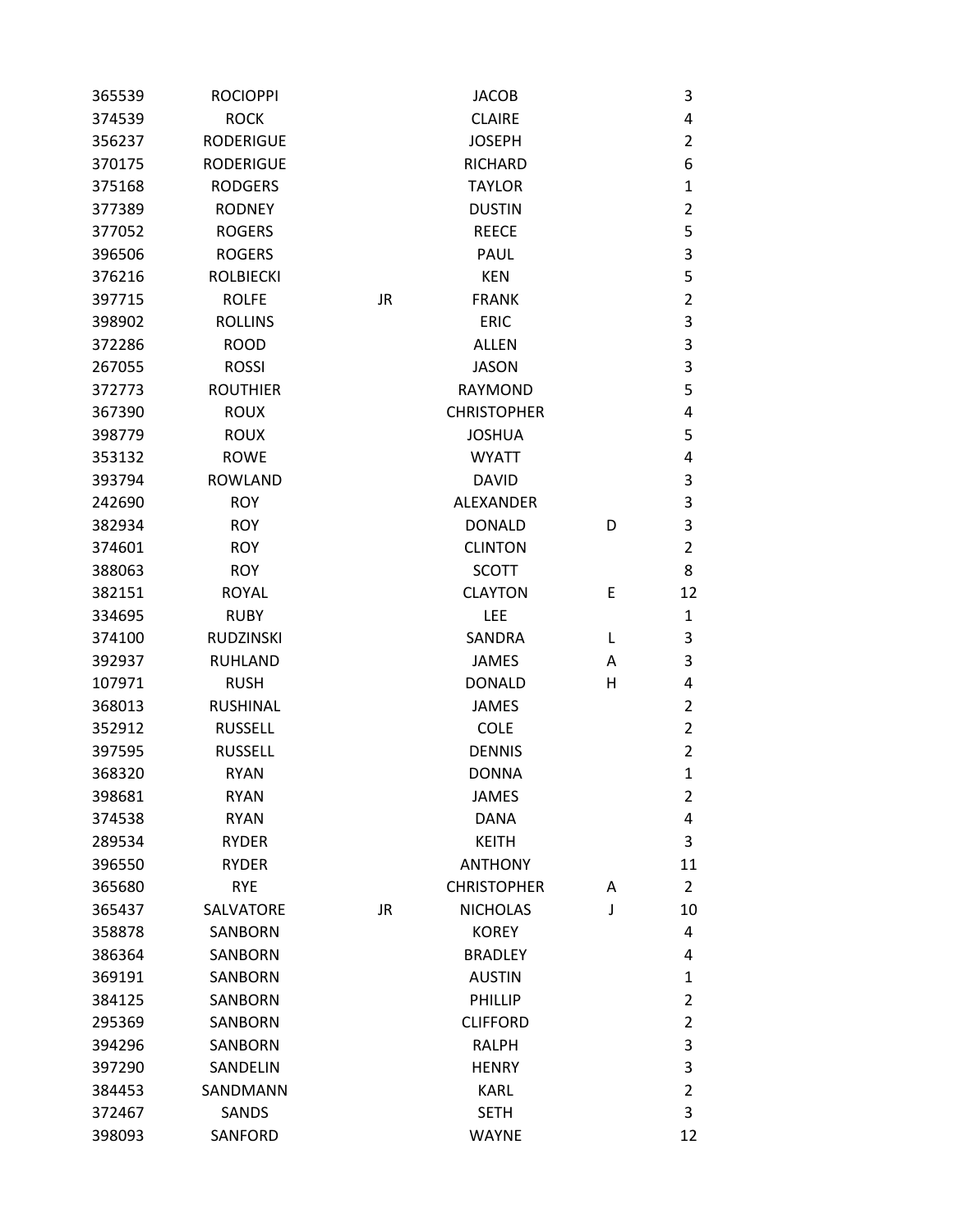| 382605 | SANTERRE        |           | <b>LOUIE</b>       | Α | 3              |
|--------|-----------------|-----------|--------------------|---|----------------|
| 360958 | SANTERRE        |           | <b>PATRICK</b>     |   | 7              |
| 386971 | <b>SAPPIER</b>  |           | <b>HEIDI</b>       |   | 5              |
| 378114 | SARGENT         |           | <b>GREGORY</b>     |   | 7              |
| 378942 | SARGENT         | <b>JR</b> | <b>DAVID</b>       |   | 3              |
| 326865 | SARGENT         |           | <b>DONALD</b>      |   | 5              |
| 271440 | SARGENT         |           | <b>MICHAEL</b>     |   | 2              |
| 368867 | SARGENT         |           | <b>JOHN</b>        |   | $\overline{2}$ |
| 368021 | SARGENT         |           | <b>KIMBERLY</b>    |   | $\overline{2}$ |
| 381178 | SASSEVILLE      |           | PAUL               |   | $\overline{2}$ |
| 340830 | <b>SAUCIER</b>  |           | <b>BRYAN</b>       |   | 1              |
| 362828 | <b>SAUCIER</b>  |           | <b>DESTINY</b>     |   | 1              |
| 383166 | <b>SAUNDERS</b> |           | <b>ERIC</b>        |   | 2              |
| 339773 | SAVAGE          |           | <b>SCOTT</b>       |   | 3              |
| 374278 | SAWTELLE        | JR        | <b>HAZEN</b>       |   | $\overline{2}$ |
| 388551 | <b>SAWYER</b>   |           | <b>STEVEN</b>      |   | $\overline{2}$ |
| 364324 | SAWYER          |           | <b>DALE</b>        |   | $\overline{2}$ |
| 276112 | <b>SAWYER</b>   |           | <b>DAVID</b>       | L | $\overline{2}$ |
| 276320 | <b>SAWYER</b>   |           | <b>JAMES</b>       |   | 2              |
| 361283 | SAYWARD         |           | <b>DONNELL</b>     |   | 2              |
| 370143 | <b>SCHMIDT</b>  |           | <b>CALEB</b>       |   | $\overline{2}$ |
| 399024 | <b>SCHOLZ</b>   |           | <b>EDSON</b>       | J | 7              |
| 374984 | <b>SCHOPPEE</b> |           | <b>RYAN</b>        |   | 3              |
| 375045 | <b>SCOTT</b>    |           | <b>ROY</b>         |   | $\overline{2}$ |
| 382669 | <b>SCOTT</b>    |           | <b>EVERETT</b>     | н | $\overline{2}$ |
| 395101 | <b>SCOTT</b>    | <b>SR</b> | <b>GARY</b>        | L | 3              |
| 377745 | <b>SCRIBNER</b> |           | <b>NORMAN</b>      | L | $\overline{2}$ |
| 377695 | <b>SCRIBNER</b> |           | <b>KRISTOPHER</b>  |   | 1              |
| 378558 | SEALANDER       |           | <b>WILLIAM</b>     |   | $\overline{2}$ |
| 393829 | <b>SEAVER</b>   |           | <b>RUSSELL</b>     |   | 3              |
| 386251 | <b>SEAVEY</b>   |           | <b>DIANA</b>       | M | 3              |
| 389828 | <b>SEEKINS</b>  |           | <b>BRIAN</b>       |   | 3              |
| 370419 | <b>SEVERSON</b> |           | <b>MILTON</b>      | G | $\overline{2}$ |
| 374630 | SEWELL          |           | <b>GARY</b>        |   | 3              |
| 355257 | <b>SEWELL</b>   |           | <b>NATHANIEL</b>   |   | 3              |
| 355257 | SEWELL          |           | <b>NATHANIEL</b>   |   | $\overline{2}$ |
| 365124 | <b>SEYMOUR</b>  |           | <b>JAMES</b>       |   | 4              |
| 377083 | SHAPLEIGH       | Ш         | <b>WILLIAM</b>     | E | 1              |
| 361369 | <b>SHARPE</b>   |           | <b>BRUCE</b>       |   | 2              |
| 360022 | SHAW            | Ш         | <b>CHARLES</b>     | M | 4              |
| 235371 | SHAW            |           | <b>DONNA</b>       |   | 7              |
| 391291 | SHAW            |           | <b>MELVIN</b>      | G | 2              |
| 362654 | SHAW            | <b>JR</b> | <b>JOHN</b>        |   | 3              |
| 351875 | SHAY            |           | <b>JAMIE</b>       |   | $\overline{2}$ |
| 372425 | <b>SHEA</b>     |           | <b>CHRISTOPHER</b> |   | $\overline{2}$ |
| 396843 | <b>SHEA</b>     |           | <b>TERRY</b>       |   | 4              |
| 395382 | SHEEHAN         |           | <b>STEPHAN</b>     |   | 3              |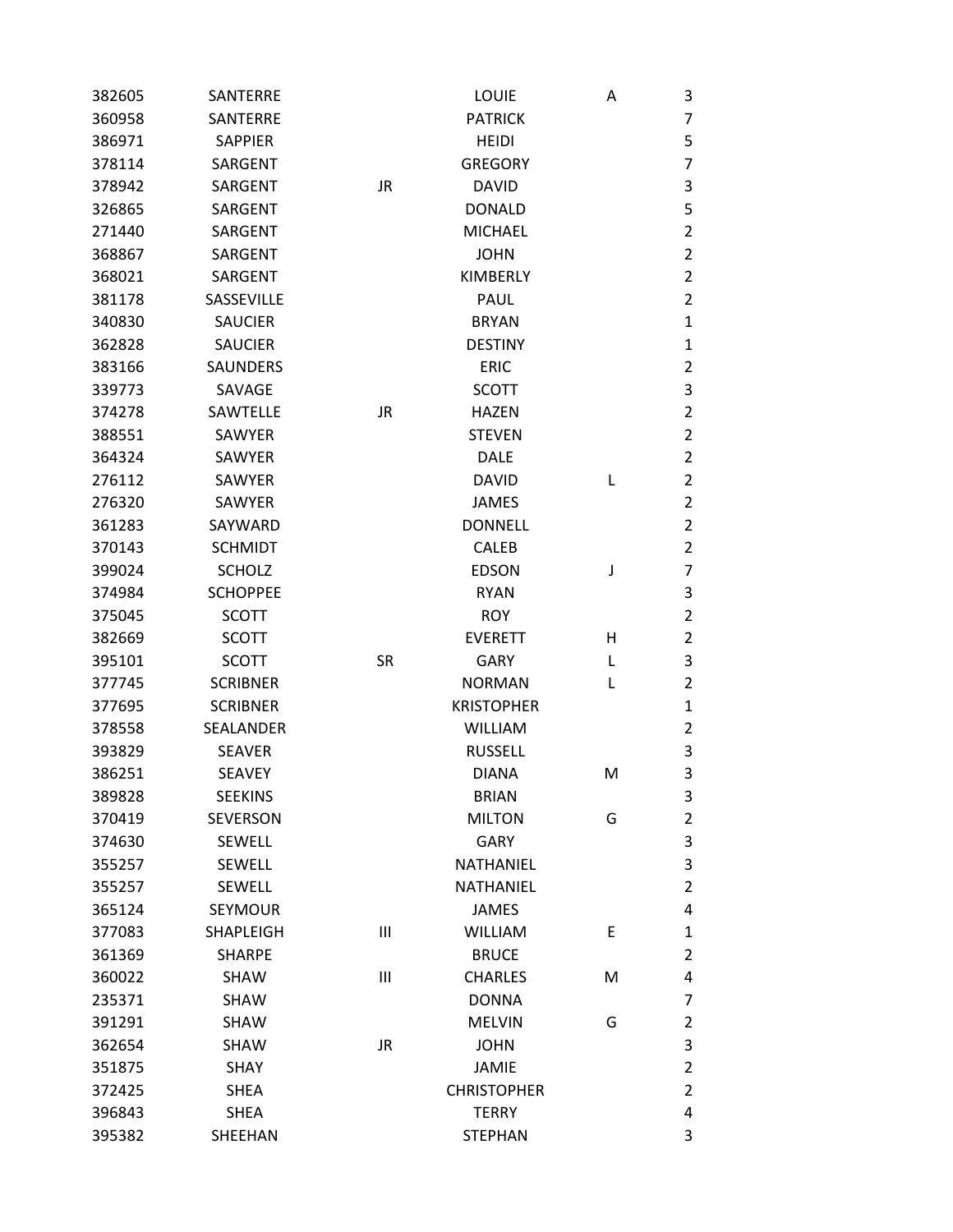| 395373 | SHEEHAN          |           | <b>JODI</b>     |   | 4              |
|--------|------------------|-----------|-----------------|---|----------------|
| 395355 | <b>SHEEHON</b>   |           | SAMUEL          | S | $\overline{2}$ |
| 367964 | <b>SHELDRICK</b> |           | <b>JEREMY</b>   | R | 3              |
| 367992 | <b>SHELDRICK</b> |           | JAY             |   | 3              |
| 352852 | <b>SHERWIN</b>   |           | <b>TODD</b>     |   | 3              |
| 348137 | <b>SHOREY</b>    |           | <b>WILLIAM</b>  |   | $\overline{2}$ |
| 398796 | <b>SHORT</b>     |           | SAMUEL          | Ε | $\mathbf{1}$   |
| 356897 | <b>SHUFELT</b>   |           | <b>ROBERT</b>   |   | $\overline{2}$ |
| 362833 | <b>SIBLEY</b>    |           | <b>CHARLES</b>  | B | $\overline{2}$ |
| 391041 | <b>SIBLEY</b>    |           | <b>JOHN</b>     |   | $\mathbf 1$    |
| 369891 | <b>SIENKO</b>    |           | <b>KENNETH</b>  |   | 4              |
| 398078 | <b>SILLEY</b>    |           | LEANNE          |   | $\overline{2}$ |
| 343172 | <b>SILVA</b>     |           | <b>RAYMOND</b>  |   | $\overline{2}$ |
| 390094 | <b>SILVER</b>    | <b>JR</b> | PAUL            |   | $\overline{2}$ |
| 354342 | <b>SIMKINS</b>   |           | JASON           |   | $\overline{2}$ |
| 380219 | <b>SIMMONS</b>   |           | <b>MYA</b>      |   | $\overline{2}$ |
| 396497 | <b>SIMMONS</b>   | Ш         | <b>SCOTT</b>    |   | 8              |
| 347057 | <b>SIMMONS</b>   |           | <b>PATRICK</b>  |   | 11             |
| 224974 | <b>SIMMONS</b>   |           | <b>KEVIN</b>    |   | 5              |
| 365502 | <b>SIMMONS</b>   |           | <b>ANNA</b>     |   | $\mathsf 3$    |
| 377444 | <b>SIMPSON</b>   |           | <b>TODD</b>     |   | 5              |
| 133652 | <b>SIMPSON</b>   |           | <b>WAYNE</b>    |   | $\mathbf{1}$   |
| 382240 | <b>SIMPSON</b>   |           | <b>JULIE</b>    |   | $\mathsf 3$    |
| 393798 | <b>SINCLAIR</b>  |           | <b>RYAN</b>     |   | 9              |
| 388269 | <b>SINCYR</b>    |           | <b>CHESTER</b>  |   | $\mathbf{1}$   |
| 365453 | <b>SINGER</b>    | IV        | <b>ROLAND</b>   |   | 3              |
| 377428 | <b>SIROIS</b>    | <b>JR</b> | <b>RICHARD</b>  | G | 1              |
| 398022 | <b>SKELTON</b>   |           | <b>DANIEL</b>   |   | $\overline{2}$ |
| 398103 | <b>SKELTON</b>   |           | <b>ERIC</b>     |   | $\overline{2}$ |
| 326861 | <b>SKVORAK</b>   |           | <b>MICHAEL</b>  |   | $\overline{2}$ |
| 380280 | <b>SLAYTON</b>   |           | <b>JAMES</b>    |   | 3              |
| 374550 | <b>SLEEPER</b>   |           | <b>WILLIAM</b>  |   | 5              |
| 385628 | <b>SLEVINSKY</b> |           | <b>MITCHELL</b> |   | 3              |
| 382852 | SLOAN            |           | <b>MICHAEL</b>  |   | 6              |
| 398692 | SMALL            |           | <b>ROBERT</b>   |   | $\mathsf 3$    |
| 393882 | SMALL            |           | <b>DANIEL</b>   |   | 4              |
| 396728 | SMALL            |           | <b>MORGAN</b>   |   | $\overline{2}$ |
| 398095 | SMASON           |           | <b>ADAM</b>     |   | $\overline{7}$ |
| 339871 | <b>SMITH</b>     |           | <b>GARY</b>     |   | 4              |
| 396324 | <b>SMITH</b>     |           | <b>NORMAN</b>   |   | 5              |
| 267787 | <b>SMITH</b>     |           | <b>JOANNA</b>   |   | 3              |
| 360574 | <b>SMITH</b>     |           | SARAH           |   | $\mathbf{1}$   |
| 360137 | <b>SMITH</b>     |           | <b>ERIC</b>     |   | $\overline{2}$ |
| 395906 | <b>SMITH</b>     |           | <b>DALE</b>     |   | 5              |
| 366000 | <b>SMITH</b>     |           | <b>BRYAN</b>    |   | $\overline{2}$ |
| 377385 | <b>SMITH</b>     |           | <b>ANTHONY</b>  |   | $\overline{2}$ |
| 378506 | <b>SMITH</b>     |           | <b>AUSTIN</b>   |   | $\mathbf{1}$   |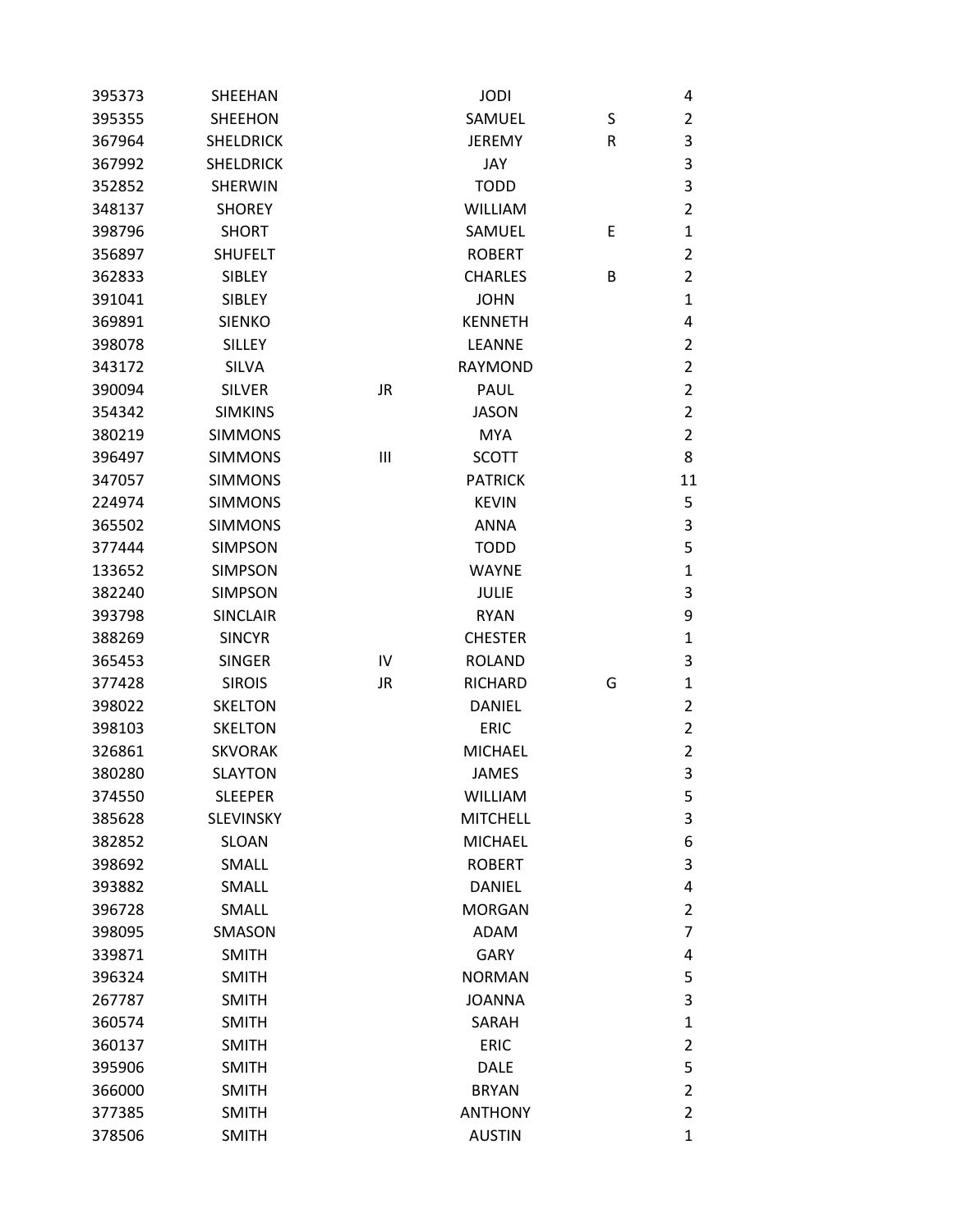| 339779 | <b>SMITH</b>   |           | <b>JASON</b>       |   | $\overline{2}$ |
|--------|----------------|-----------|--------------------|---|----------------|
| 339779 | <b>SMITH</b>   |           | <b>JASON</b>       |   | $\overline{2}$ |
| 269092 | <b>SMITH</b>   |           | <b>CHRISTOPHER</b> |   | 4              |
| 352929 | <b>SMITH</b>   |           | <b>GREGORY</b>     |   | 4              |
| 175726 | <b>SMITH</b>   |           | <b>DONALD</b>      | A | $\overline{2}$ |
| 378583 | <b>SMITH</b>   |           | <b>MICHAEL</b>     |   | $\mathsf 3$    |
| 373847 | <b>SMITH</b>   |           | <b>CHRISTOPHER</b> |   | $\mathsf 3$    |
| 326709 | <b>SMITH</b>   |           | DARRELLYN          |   | 5              |
| 384652 | <b>SMITH</b>   |           | <b>MATTHEW</b>     |   | $\mathbf{1}$   |
| 361767 | <b>SMITH</b>   |           | <b>GALEN</b>       |   | $\overline{2}$ |
| 352842 | <b>SMITH</b>   |           | <b>AARRON</b>      |   | 4              |
| 393329 | <b>SMITH</b>   |           | <b>ERIC</b>        | S | 4              |
| 352851 | <b>SMITH</b>   |           | <b>CRAIG</b>       |   | $\mathsf 3$    |
| 367314 | <b>SMITH</b>   |           | <b>GLENN</b>       |   | 3              |
| 380210 | <b>SMITH</b>   |           | <b>MIKE</b>        |   | 3              |
| 395342 | <b>SMITH</b>   |           | <b>DAVID</b>       | L | $\overline{2}$ |
| 222979 | <b>SMITH</b>   |           | <b>DWIGHT</b>      |   | $\overline{2}$ |
| 369674 | <b>SMITH</b>   |           | <b>DESIREE</b>     |   | $\overline{2}$ |
| 238459 | <b>SMITH</b>   |           | <b>BRIAN</b>       | G | 3              |
| 383683 | <b>SMITH</b>   | <b>JR</b> | <b>CARL</b>        |   | 4              |
| 366745 | SNELL          |           | <b>CALEB</b>       |   | $\overline{2}$ |
| 273575 | SNOW           |           | <b>ERIC</b>        |   | $\mathbf{1}$   |
| 371572 | SNOW           |           | <b>JOSEPH</b>      |   | 3              |
| 393246 | SNOW           |           | <b>SPENCER</b>     |   | $\mathbf{1}$   |
| 366611 | SNOWMAN        |           | LARRY              |   | 8              |
| 397636 | <b>SOCKER</b>  |           | <b>THOMAS</b>      |   | 3              |
| 386436 | SONNENBERG     |           | <b>HERBERT</b>     |   | $\overline{4}$ |
| 395268 | SOUCY          |           | <b>MAURICE</b>     |   | $\overline{2}$ |
| 369952 | SOUCY          |           | <b>SCOTT</b>       |   | $\overline{2}$ |
| 373888 | SOUSA          |           | <b>MARK</b>        |   | 13             |
| 365996 | SOUTHARD       |           | <b>CHRISTINE</b>   |   | $\overline{2}$ |
| 364008 | SPAULDING      |           | AREL               |   | $\overline{2}$ |
| 377689 | SPAULDING      |           | <b>JOSHUA</b>      |   | 8              |
| 380187 | SPEED          |           | <b>RANDY</b>       | К | 6              |
| 265683 | <b>SPEED</b>   |           | <b>KENNETH</b>     |   | $\overline{2}$ |
| 367454 | <b>SPENCER</b> |           | <b>LESLIE</b>      |   | 3              |
| 373344 | <b>SPENCER</b> | JR        | <b>CARLTON</b>     | W | 5              |
| 356986 | <b>SPENCER</b> |           | <b>WYATT</b>       | J | 3              |
| 397182 | SPIZZUOCO      |           | SAM                |   | $\mathbf 1$    |
| 355365 | <b>SPOONER</b> |           | <b>PETER</b>       |   | $\overline{2}$ |
| 386267 | <b>SPRAGUE</b> | <b>JR</b> | <b>DAVID</b>       |   | 3              |
| 386678 | <b>SPRAGUE</b> |           | <b>JUSTIN</b>      |   | $\overline{2}$ |
| 289532 | SPRAGUE        |           | <b>DEVIN</b>       |   | $\overline{2}$ |
| 395946 | <b>SPRIGGS</b> |           | <b>ROBERT</b>      |   | $\overline{2}$ |
| 371757 | SPURLING       |           | <b>LOREN</b>       |   | 3              |
| 378062 | <b>SQUIRES</b> |           | ANDREW             |   | 4              |
| 355873 | <b>ST CYR</b>  |           | <b>MICHAEL</b>     | J | 4              |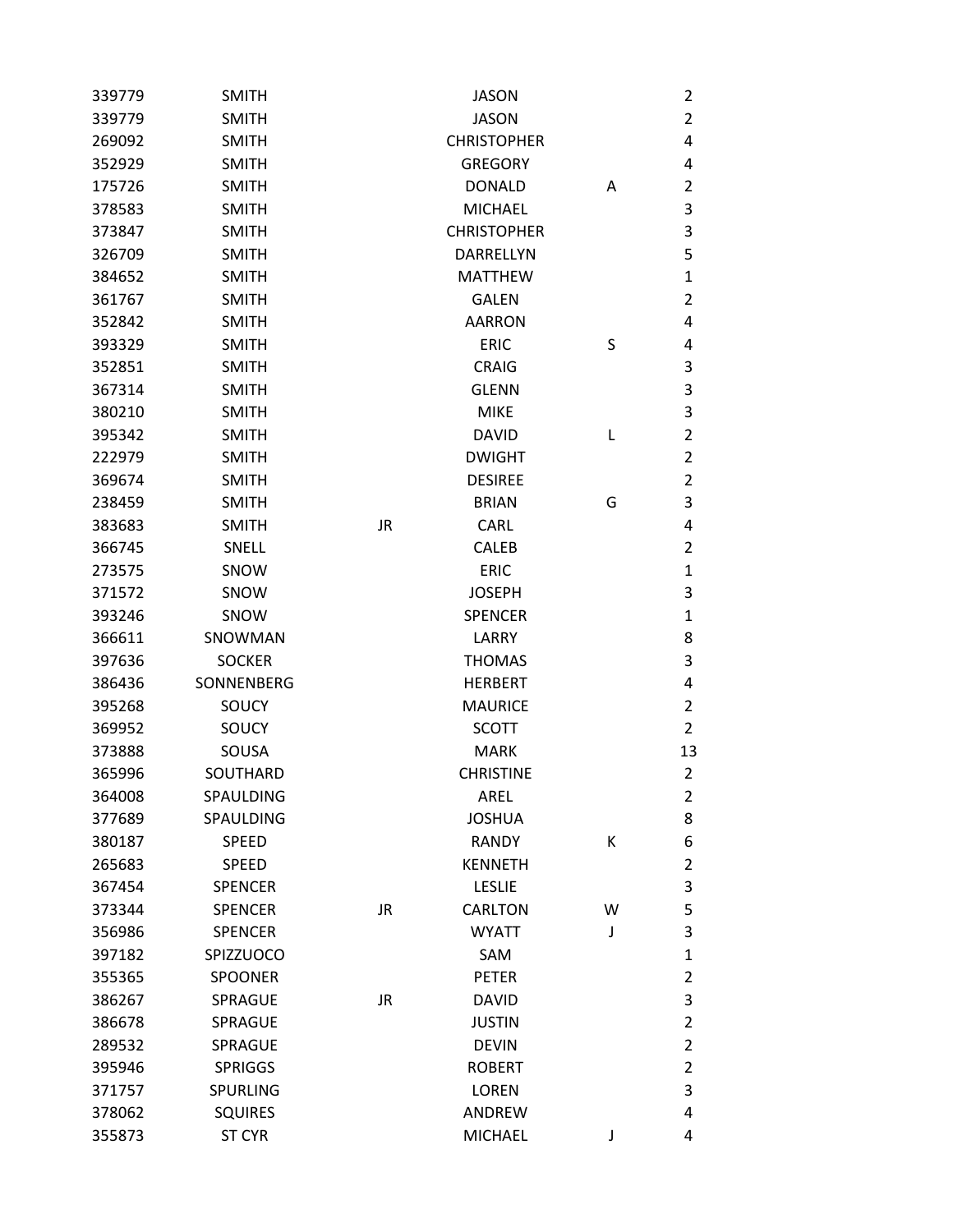| 393234 | <b>STACKHOUSE</b> |           | <b>THOMAS</b>      |   | 3              |
|--------|-------------------|-----------|--------------------|---|----------------|
| 367146 | <b>STAHL</b>      |           | PAUL               |   | $\overline{2}$ |
| 377732 | <b>STAMAND</b>    |           | <b>CHRISTOPHER</b> |   | $\overline{2}$ |
| 377679 | <b>STAMAND</b>    |           | <b>JAMES</b>       |   | $\mathbf{1}$   |
| 378907 | <b>STANLEY</b>    |           | <b>TERRY</b>       | E | $\overline{7}$ |
| 261480 | <b>STANLEY</b>    |           | <b>JACOB</b>       |   | 3              |
| 377776 | <b>STAPLES</b>    |           | <b>MATTHEW</b>     |   | $\mathsf 3$    |
| 393966 | <b>STAPLES</b>    |           | <b>WALLACE</b>     | E | $\overline{2}$ |
| 381013 | <b>STEELE</b>     |           | <b>ROGER</b>       |   | 4              |
| 398020 | <b>STEELE</b>     | <b>JR</b> | <b>KEVIN</b>       |   | 3              |
| 388117 | <b>STEELE</b>     |           | <b>HEATH</b>       |   | $\overline{2}$ |
| 377402 | <b>STEIGER</b>    |           | <b>JOHN</b>        |   | $\mathbf{1}$   |
| 368524 | <b>STEINMAN</b>   |           | <b>MARCUS</b>      | C | 4              |
| 286172 | <b>STELMOK</b>    |           | <b>GERALD</b>      | F | $\overline{2}$ |
| 379903 | <b>STELTZMAN</b>  |           | <b>JOSEPH</b>      |   | 4              |
| 397613 | <b>STELZER</b>    |           | <b>MATTHEW</b>     |   | 3              |
| 382410 | <b>STEPHEN</b>    |           | <b>ALLENDER</b>    |   | $\overline{2}$ |
| 367970 | <b>STEPHENS</b>   |           | <b>JAMIE</b>       |   | 5              |
| 362558 | <b>STEPHENSON</b> |           | <b>DAVID</b>       |   | $\mathsf 3$    |
| 378121 | <b>STEVENS</b>    |           | <b>DYLAN</b>       | E | 5              |
| 300748 | <b>STEVENS</b>    |           | <b>STANLEY</b>     | R | $\overline{2}$ |
| 378118 | <b>STEVENS</b>    |           | <b>BRUCE</b>       |   | $\overline{2}$ |
| 350863 | <b>STEVENS</b>    |           | <b>CRAIG</b>       |   | $\mathsf 3$    |
| 358864 | <b>STEVENS</b>    |           | <b>COLBY</b>       |   | $\overline{2}$ |
| 372407 | <b>STEWART</b>    |           | <b>DENNIS</b>      |   | 3              |
| 283659 | <b>STEWART</b>    |           | <b>TONY</b>        |   | $\overline{2}$ |
| 365274 | <b>STILES</b>     |           | <b>WILLIAM</b>     |   | 3              |
| 368491 | <b>STILKEY</b>    |           | <b>KENNETH</b>     |   | $\overline{7}$ |
| 354353 | <b>STINSON</b>    |           | <b>MICHAEL</b>     |   | 3              |
| 354353 | <b>STINSON</b>    |           | <b>MICHAEL</b>     |   | $\overline{2}$ |
| 305135 | <b>STLAURENT</b>  |           | <b>JOHN</b>        |   | 4              |
| 396610 | <b>STLOUIS</b>    |           | <b>DONALD</b>      |   | 3              |
| 397993 | <b>STOEBE</b>     | <b>JR</b> | <b>WILLIAM</b>     |   | 4              |
| 397577 | <b>STOEBE</b>     |           | <b>JEFFREY</b>     |   | $\overline{2}$ |
| 370228 | <b>STONE</b>      |           | <b>PETER</b>       |   | 5              |
| 375840 | <b>STONE</b>      |           | <b>NATHAN</b>      |   | $\overline{2}$ |
| 359262 | <b>STOREY</b>     |           | <b>RYAN</b>        |   | $\mathbf{1}$   |
| 378440 | <b>STPIERRE</b>   |           | <b>KEN</b>         |   | 5              |
| 395252 | <b>STPIERRE</b>   |           | <b>WILLIAM</b>     |   | $\overline{2}$ |
| 377293 | <b>STREAMS</b>    |           | RAYMOND            |   | $\mathsf 3$    |
| 375546 | <b>STROUT</b>     |           | <b>JODY</b>        |   | $\overline{2}$ |
| 382741 | <b>STROUT</b>     |           | <b>STEPHEN</b>     |   | 5              |
| 383160 | <b>STROUT</b>     |           | <b>RYAN</b>        |   | 10             |
| 365035 | <b>STROUT</b>     | <b>JR</b> | <b>KENNETH</b>     |   | 1              |
| 374152 | <b>STROUT</b>     |           | RACHAEL            | N | 9              |
| 365316 | <b>STROUT</b>     |           | <b>JILL</b>        |   | 8              |
| 395145 | <b>STRUCK</b>     |           | <b>DAVID</b>       |   | 3              |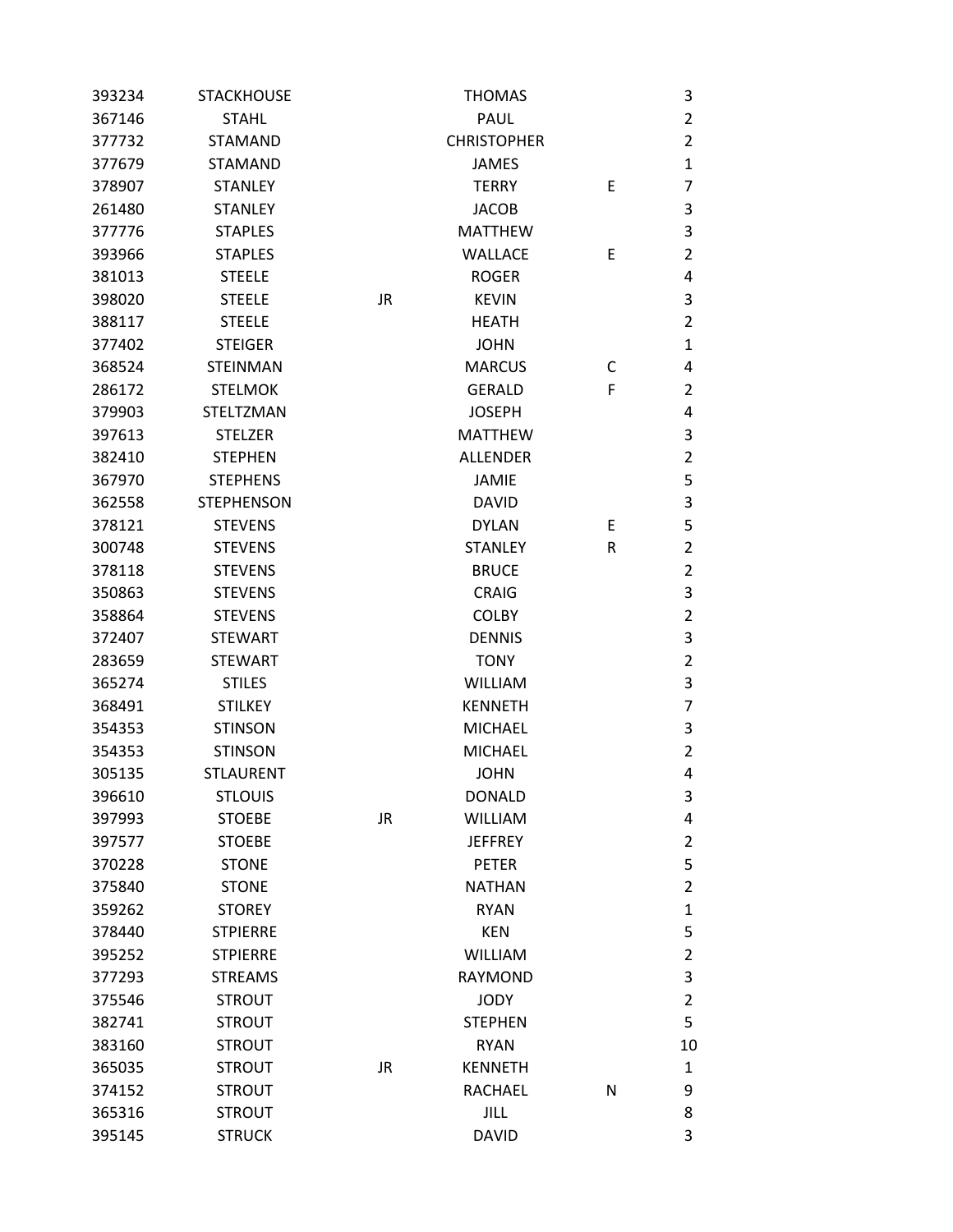| 371775 | <b>STRUNK</b>    |           | JANE           |                | 3              |
|--------|------------------|-----------|----------------|----------------|----------------|
| 389775 | <b>STUBBS</b>    |           | <b>CHLOE</b>   | R              | $\mathbf{1}$   |
| 382656 | <b>STUBBS</b>    |           | <b>EDWARD</b>  | G              | 3              |
| 389816 | <b>STUBBS</b>    |           | <b>WILLIAM</b> |                | 3              |
| 366733 | <b>SUDAK</b>     |           | <b>JOHN</b>    |                | $\overline{2}$ |
| 348200 | SULLIVAN         |           | <b>COLE</b>    |                | 3              |
| 398805 | SULLIVAN         | <b>JR</b> | <b>BRENT</b>   |                | 6              |
| 398049 | SULLIVAN         |           | <b>MICHAEL</b> |                | 4              |
| 372610 | SULLIVAN         |           | <b>TIMOTHY</b> | C              | 3              |
| 366988 | SULLIVAN         |           | <b>MICHAEL</b> |                | 3              |
| 269045 | <b>SUOMI</b>     |           | <b>AARON</b>   |                | 5              |
| 339850 | SUTHERLAND       |           | <b>TRAVIS</b>  |                | $\mathbf{1}$   |
| 317577 | <b>SUTTIE</b>    |           | <b>KRISTIN</b> |                | $\mathbf{1}$   |
| 378562 | <b>SWAFFORD</b>  |           | <b>RANDY</b>   |                | $\overline{2}$ |
| 175743 | SWALLOW          |           | <b>PETER</b>   | Α              | $\overline{2}$ |
| 369219 | SWALLOW          |           | <b>JEFFREY</b> |                | 4              |
| 378595 | SWANSON          |           | <b>MATTHEW</b> |                | 3              |
| 339843 | <b>SWEENEY</b>   |           | <b>PAULETT</b> |                | 4              |
| 386333 | <b>SWEENEY</b>   |           | <b>HAYES</b>   |                | $\overline{2}$ |
| 398684 | <b>SYMONDS</b>   |           | <b>WILLIAM</b> |                | $\overline{2}$ |
| 368505 | <b>TAINTER</b>   |           | <b>MATTHEW</b> | J              | 4              |
| 391249 | <b>TALBOT</b>    |           | <b>JON</b>     | G              | 10             |
| 398016 | <b>TANLETON</b>  |           | <b>PATRICK</b> |                | 2              |
| 365906 | <b>TANSEY</b>    |           | <b>KENENTH</b> | R              | $\overline{2}$ |
| 372414 | <b>TAPLEY</b>    |           | <b>RYAN</b>    |                | $\overline{2}$ |
| 388070 | <b>TAPLIN</b>    |           | <b>MARK</b>    |                | $\overline{2}$ |
| 378501 | <b>TARDIFF</b>   |           | <b>EUGENE</b>  |                | $\mathbf{1}$   |
| 363223 | <b>TARMEL</b>    | Ш         | <b>IRON</b>    | G              | $\overline{2}$ |
| 377518 | <b>TARR</b>      |           | <b>ERIC</b>    | G              | $\overline{2}$ |
| 377014 | <b>TAYLOR</b>    |           | <b>MICHAEL</b> |                | 3              |
| 383476 | <b>TAYLOR</b>    |           | <b>RICHARD</b> | P              | $\overline{2}$ |
| 255071 | <b>TAYLOR</b>    |           | <b>JOHN</b>    |                | $\overline{2}$ |
| 242676 | <b>TAZIER</b>    | <b>JR</b> | <b>RALPH</b>   | Н              | 5              |
| 370628 | <b>TEBO</b>      |           | <b>MATTHEW</b> |                | $\overline{2}$ |
| 394636 | <b>TEELE</b>     | <b>JR</b> | <b>RUFUS</b>   |                | 4              |
| 382715 | <b>TENAN</b>     |           | <b>MATHEW</b>  |                | $\mathbf{1}$   |
| 295416 | <b>TENNEY</b>    | JR        | <b>EUGENE</b>  |                | 8              |
| 368948 | <b>TERRIEN</b>   |           | <b>CHRIS</b>   |                | $\overline{7}$ |
| 375790 | <b>TETU</b>      | <b>SR</b> | <b>ROBER</b>   | W              | 3              |
| 365436 | <b>THAYER</b>    | JR.       | <b>GREGORY</b> | Α              | $\overline{2}$ |
| 363170 | <b>THAYER</b>    |           | <b>OLIVER</b>  |                | $\overline{2}$ |
| 383283 | <b>THEBERGE</b>  |           | <b>JSUTIN</b>  | T              | 3              |
| 370216 | <b>THEOBALD</b>  |           | <b>SCOTT</b>   |                | $\overline{7}$ |
| 352309 | <b>THERIAULT</b> |           | <b>COLESON</b> |                | $\overline{2}$ |
| 298057 | <b>THERIAULT</b> |           | <b>GERALD</b>  | $\mathbf{III}$ | 3              |
| 383099 | <b>THERIAULT</b> |           | <b>CADEN</b>   |                | 6              |
| 46838  | <b>THERIAULT</b> | <b>SR</b> | <b>LESTER</b>  |                | $\overline{2}$ |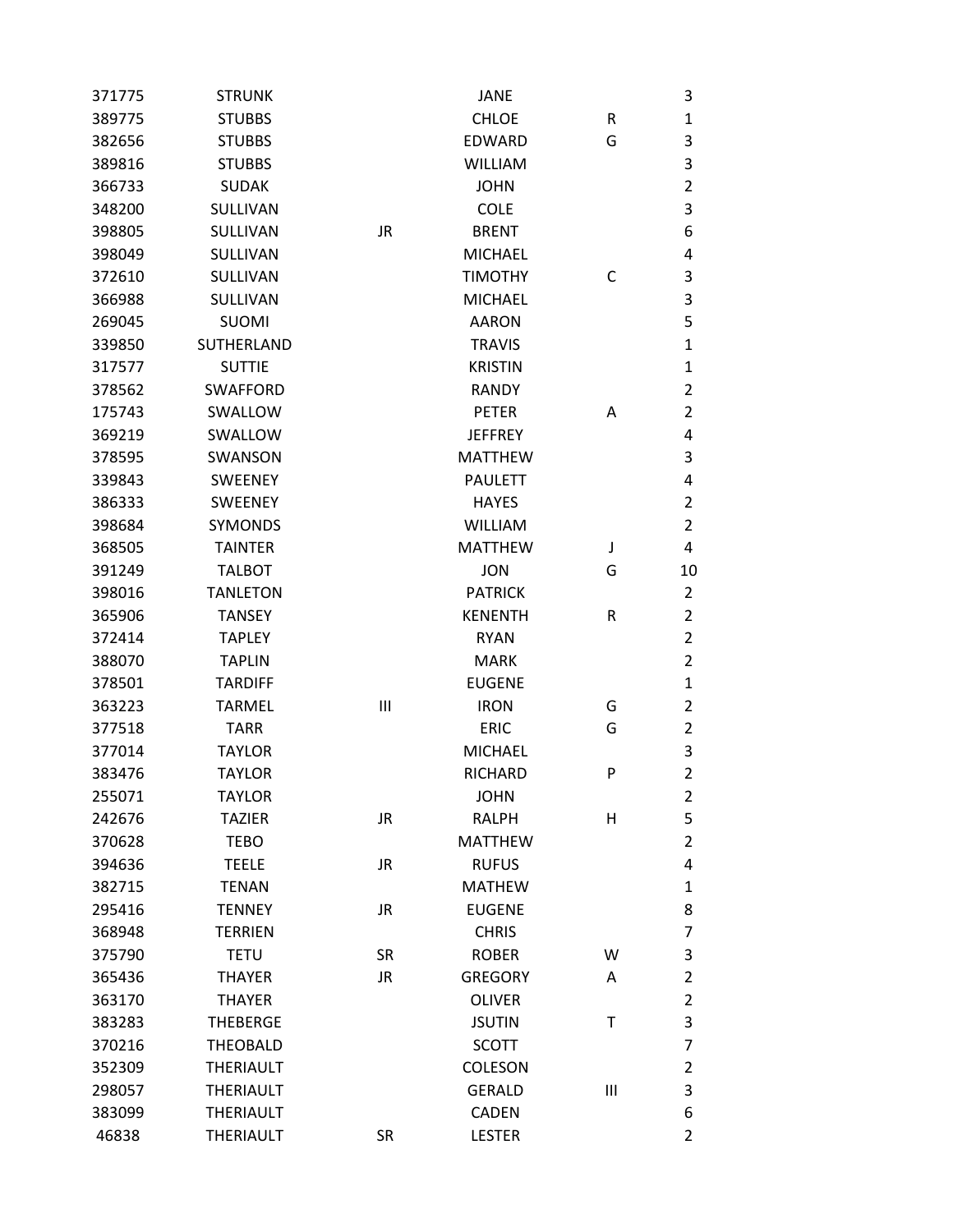| 394149 | <b>THERRIEN</b>     |           | <b>TYLER</b>       |   | 2              |
|--------|---------------------|-----------|--------------------|---|----------------|
| 394300 | <b>THERRIEN</b>     |           | <b>MARK</b>        |   | 4              |
| 375813 | <b>THIBEAULT</b>    |           | <b>MICHAEL</b>     | Α | 1              |
| 328354 | <b>THIBEAULT</b>    |           | <b>STEVE</b>       |   | 2              |
| 375869 | <b>THIBEAULT</b>    |           | <b>DAVID</b>       |   | 4              |
| 347189 | <b>THIBODEAU</b>    |           | <b>MARK</b>        | P | 8              |
| 347038 | <b>THOMAS</b>       |           | <b>ROBERT</b>      |   | 2              |
| 398795 | <b>THOMAS</b>       |           | <b>TRAVIS</b>      |   | 3              |
| 326676 | <b>THOMAS</b>       |           | <b>FRANK</b>       |   | 15             |
| 398678 | <b>THOMAS</b>       |           | <b>SHANE</b>       |   | $\overline{2}$ |
| 370331 | <b>THOMAS</b>       |           | <b>MARLISS</b>     |   | 4              |
| 337968 | <b>THOMAS</b>       |           | <b>STEVEN</b>      |   | 3              |
| 354363 | <b>THOMAS</b>       |           | <b>JOHN</b>        | Ε | 3              |
| 372453 | <b>THOMES</b>       |           | <b>SCOTT</b>       |   | 2              |
| 355259 | <b>THOMPSON</b>     |           | <b>TIM</b>         |   | 6              |
| 398602 | <b>THOMPSON</b>     |           | <b>ISAAC</b>       |   | 1              |
| 365456 | <b>THOMPSON</b>     |           | <b>RUSSELL</b>     | С | 2              |
| 385696 | <b>THOMPSON</b>     |           | <b>LEE</b>         |   | 4              |
| 383419 | <b>THOMPSON</b>     |           | <b>JEFFREY</b>     |   | 3              |
| 347027 | <b>THOMPSON</b>     |           | <b>TROY</b>        | J | 4              |
| 382938 | <b>THOMPSON</b>     | <b>JR</b> | PHILIP             |   | 2              |
| 374814 | <b>THOMPSON</b>     |           | <b>KENNITH</b>     | В | $\overline{2}$ |
| 360749 | <b>THORNDIKE</b>    |           | <b>ELIZABETH</b>   |   | 11             |
| 344854 | <b>TIBBETTS</b>     |           | <b>DAN</b>         |   | 4              |
| 361531 | <b>TIBBETTS</b>     |           | <b>ERIC</b>        |   | 2              |
| 365683 | <b>TIERNAN</b>      |           | <b>TIMOTHY</b>     |   | 6              |
| 395115 | <b>TIMS</b>         |           | <b>JASON</b>       |   | 1              |
| 356097 | <b>TIMS</b>         | <b>JR</b> | <b>WILLIAM</b>     | R | 1              |
| 361530 | <b>TIMS</b>         |           | <b>WILLIAM</b>     |   | 2              |
| 396752 | <b>TINTO</b>        |           | <b>STEPHEN</b>     | J | 4              |
| 393973 | <b>TIPSWORD</b>     |           | JOE                |   | 4              |
| 371408 | titus               |           | <b>ROBERT</b>      | E | 1              |
| 344984 | <b>TOBEY</b>        |           | <b>ROBERT</b>      |   | 2              |
| 388046 | <b>TOBEY</b>        |           | <b>DAVID</b>       |   | 9              |
| 377051 | <b>TOBY</b>         |           | <b>ALEX</b>        |   | 2              |
| 370235 | <b>TOLMAN</b>       |           | <b>FRANK</b>       |   | 17             |
| 378582 | <b>TOMPKINS</b>     |           | <b>DALE</b>        |   | $\overline{2}$ |
| 387319 | <b>TOMS</b>         |           | <b>JAMES</b>       |   | 3              |
| 368397 | <b>TOOTHACKER</b>   |           | <b>CHRISTOPHER</b> |   | 3              |
| 354876 | <b>TOOTHAKER</b>    |           | <b>CHAD</b>        |   | $\mathbf{1}$   |
| 367375 | <b>TORREY</b>       |           | <b>NATHAN</b>      |   | 2              |
| 353727 | <b>TOURTILLOTTE</b> |           | <b>AARON</b>       |   | 2              |
| 339869 | <b>TOWER</b>        | Ш         | <b>DANIEL</b>      |   | 5              |
| 356151 | <b>TOWLE</b>        |           | <b>DONALD</b>      |   | 2              |
| 347663 | <b>TOWLE</b>        |           | <b>AARON</b>       | C | $\overline{2}$ |
| 374570 | <b>TOWNSEND</b>     |           | ANGELA             |   | $\overline{2}$ |
| 319474 | <b>TOWNSEND</b>     |           | <b>STANLEY</b>     |   | 12             |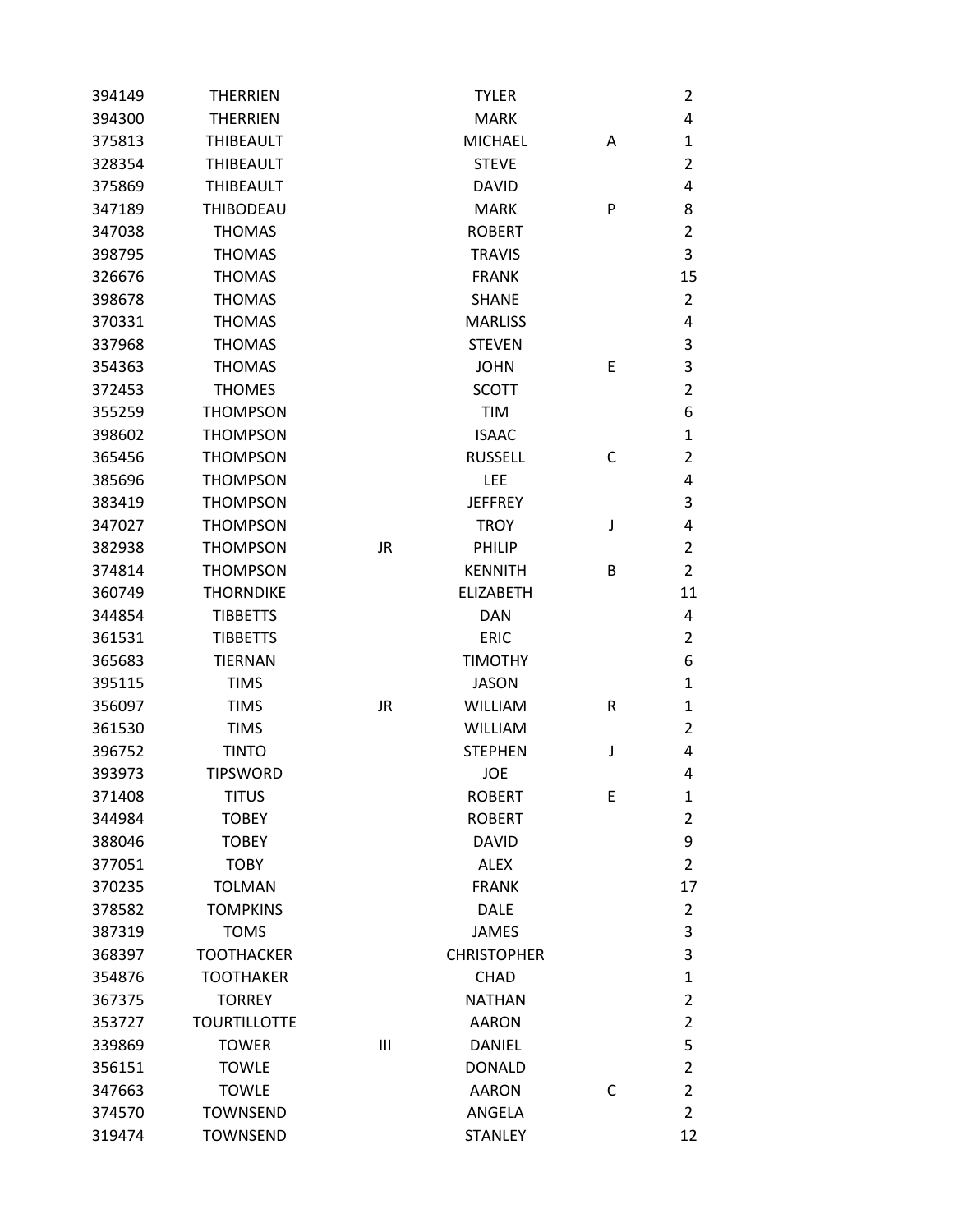| 398099 | <b>TRACY</b>           |    | <b>SHIRLEY</b> |   | 2              |
|--------|------------------------|----|----------------|---|----------------|
| 326588 | <b>TRAFTON</b>         |    | <b>TODD</b>    |   | 5              |
| 300771 | <b>TRAHAN</b>          |    | <b>DEVON</b>   | M | 5              |
| 370139 | <b>TRAHAN</b>          |    | <b>INEZ</b>    |   | 3              |
| 389829 | <b>TRAJANO</b>         |    | <b>SHAWN</b>   |   | $\mathbf{1}$   |
| 347023 | <b>TRASK</b>           | JR | LEROY          | Ε | 3              |
| 396203 | <b>TRASK</b>           |    | <b>LOEEN</b>   |   | $\overline{2}$ |
| 366705 | <b>TREMBLAY</b>        |    | <b>MARK</b>    |   | 1              |
| 379045 | <b>TRIPP</b>           |    | <b>KARA</b>    |   | 3              |
| 379032 | <b>TRIPP</b>           |    | <b>KYLE</b>    |   | 3              |
| 361812 | <b>TROTT</b>           |    | <b>ROGER</b>   |   | 3              |
| 340927 | <b>TROTTER</b>         |    | <b>ROBERT</b>  |   | $\overline{2}$ |
| 361517 | <b>TUCKER</b>          |    | <b>RICK</b>    |   | 11             |
| 386353 | <b>TUFTS</b>           |    | <b>KEITH</b>   |   | 3              |
| 228890 | <b>TURGEON</b>         |    | <b>DANIEL</b>  |   | 3              |
| 396743 | <b>TURNER</b>          |    | <b>DAVID</b>   |   | $\overline{2}$ |
| 305134 | <b>TURNER</b>          |    | <b>JESSICA</b> |   | 6              |
| 378576 | <b>TURNER</b>          |    | <b>JACOB</b>   |   | 4              |
| 388597 | <b>TURNER</b>          |    | <b>ERNEST</b>  |   | 4              |
| 375068 | <b>TURNER</b>          |    | <b>DARREN</b>  |   | 4              |
| 362242 | <b>TURNER</b>          |    | <b>COREY</b>   | M | 1              |
| 371556 | <b>TURNER</b>          |    | <b>ETHAN</b>   | W | $\overline{2}$ |
| 373739 | <b>TURNER</b>          |    | <b>SCOTT</b>   |   | $\overline{2}$ |
| 375830 | <b>TUTTLE</b>          |    | <b>WAYNE</b>   |   | 6              |
| 394294 | <b>TUTTLE</b>          |    | <b>JOHN</b>    |   | 2              |
| 367128 | <b>TWEEDIE</b>         |    | <b>STEVEN</b>  | Н | 2              |
| 376475 | <b>TWITCHELL</b>       |    | <b>GINNY</b>   |   | 3              |
| 372567 | <b>TYLER</b>           |    | <b>CAMERON</b> |   | 3              |
| 381971 | <b>UNDERHILLTILTON</b> |    | <b>KYLE</b>    | J | $\overline{2}$ |
| 386438 | <b>UNDERWOOD</b>       |    | <b>MATTHEW</b> |   | 4              |
| 373821 | <b>UPMAL</b>           |    | <b>KENNETH</b> |   | 6              |
| 388371 | <b>UTECHT</b>          |    | <b>HILMAR</b>  |   | 5              |
| 398675 | VAILLANCOURT           |    | <b>JOSEPH</b>  |   | $\overline{2}$ |
| 375734 | <b>VANAVERY</b>        |    | DANIEL         |   | $\overline{2}$ |
| 354882 | <b>VANCE</b>           | JR | <b>PETER</b>   |   | $\mathbf{1}$   |
| 237287 | <b>VANCE</b>           |    | <b>ANTHONY</b> |   | 7              |
| 394488 | <b>VARIAN</b>          |    | <b>KATE</b>    |   | 2              |
| 356144 | <b>VASVARY</b>         |    | <b>DAWN</b>    |   | $\mathbf{1}$   |
| 370638 | <b>VEILLEUX</b>        |    | <b>ALAN</b>    |   | 2              |
| 337470 | <b>VEILLEUX</b>        |    | <b>STEVEN</b>  |   | 2              |
| 386283 | <b>VELLUCCI</b>        |    | <b>PETER</b>   |   | 3              |
| 354855 | <b>VENTRESCA</b>       |    | JAMES          |   | $\overline{2}$ |
| 371037 | <b>VERMETTE</b>        |    | <b>JOHN</b>    | M | 4              |
| 382858 | <b>VERRILL</b>         |    | <b>MERTON</b>  |   | 3              |
| 298097 | <b>VIEN</b>            |    | <b>JUSTIN</b>  | R | 3              |
| 340920 | VIENNEAU               |    | <b>DAVID</b>   | J | 5              |
| 259037 | <b>VIENS</b>           |    | <b>BRANDEN</b> |   | $\overline{2}$ |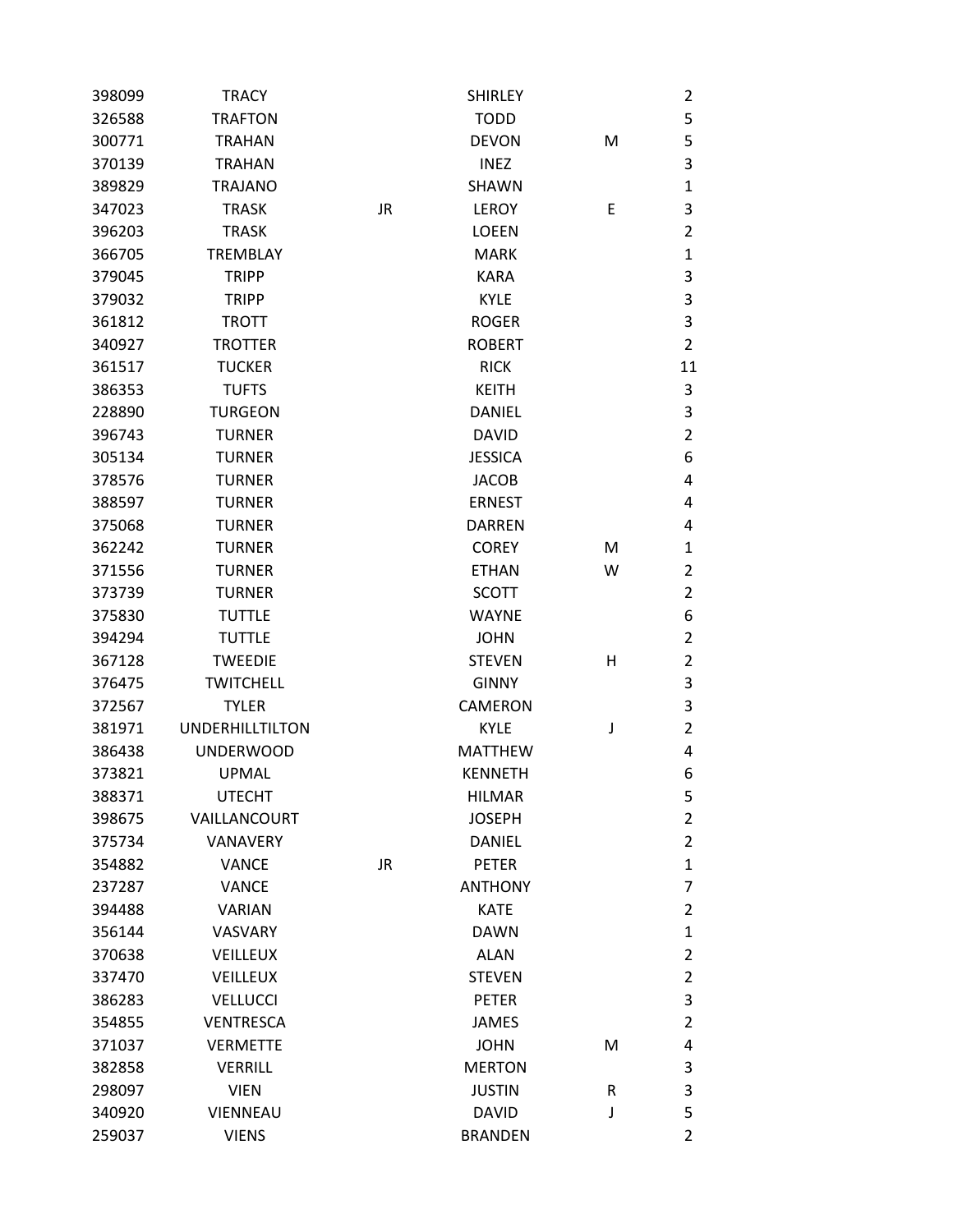| 370232 | <b>VIFUE</b>      | JR        | <b>RICHARD</b>     |   | 5                |
|--------|-------------------|-----------|--------------------|---|------------------|
| 370061 | <b>VIGUE</b>      |           | <b>JULIA</b>       |   | $\boldsymbol{6}$ |
| 373850 | <b>VINING</b>     |           | <b>MATTHEW</b>     |   | 3                |
| 394375 | <b>VINSON</b>     |           | <b>STEPHEN</b>     |   | $\overline{2}$   |
| 374549 | <b>VIOLETTE</b>   |           | <b>GERALD</b>      |   | $\mathsf 3$      |
| 370255 | <b>VIOLETTE</b>   |           | <b>JEAN</b>        |   | 5                |
| 370300 | <b>VIOLETTE</b>   |           | <b>KRIS</b>        |   | 3                |
| 388266 | <b>VIOLETTE</b>   |           | <b>PAUL</b>        |   | 10               |
| 350865 | <b>VOGT</b>       |           | <b>MICHAEL</b>     |   | 1                |
| 49988  | <b>VOTER</b>      |           | <b>JASON</b>       |   | 3                |
| 175020 | <b>WAGNER</b>     |           | <b>DANIEL</b>      |   | $\overline{2}$   |
| 378916 | <b>WAGSTAFF</b>   |           | <b>TATE</b>        |   | 6                |
| 374821 | <b>WAKEM</b>      |           | <b>MATTHEW</b>     | E | $\overline{7}$   |
| 365741 | <b>WALKER</b>     |           | <b>BRUCE</b>       | W | 4                |
| 369625 | <b>WALKER</b>     |           | <b>JOHN</b>        |   | $\overline{2}$   |
| 371354 | <b>WALKER</b>     |           | <b>ROBERT</b>      |   | $\overline{2}$   |
| 388776 | <b>WALKER</b>     |           | <b>CHRISTOPHER</b> |   | $\overline{2}$   |
| 386940 | <b>WALKER</b>     |           | <b>JAMES</b>       |   | 4                |
| 368842 | <b>WALKER</b>     |           | <b>DANIEL</b>      |   | 6                |
| 368511 | <b>WALLACE</b>    |           | <b>LINDOLL</b>     | S | $\overline{2}$   |
| 373077 | <b>WALLACE</b>    |           | <b>PAUL</b>        | J | 5                |
| 360942 | <b>WALLACE</b>    |           | <b>JAMES</b>       |   | 3                |
| 326589 | <b>WALLACE</b>    |           | <b>THOMAS</b>      |   | 4                |
| 398002 | <b>WALLENTINE</b> |           | ANDREW             |   | $\overline{2}$   |
| 331394 | <b>WALSH</b>      |           | <b>LOGAN</b>       | Α | $\overline{2}$   |
| 398119 | <b>WALTZ</b>      |           | ANDREW             |   | $\overline{2}$   |
| 386368 | <b>WANSOR</b>     |           | <b>BENJAMIN</b>    |   | 5                |
| 370180 | <b>WARD</b>       |           | <b>BRANDON</b>     |   | $\overline{2}$   |
| 390672 | <b>WARD</b>       |           | <b>ARTHUR</b>      |   | $\overline{2}$   |
| 390084 | <b>WARD</b>       |           | <b>SHANE</b>       | P | 3                |
| 383213 | <b>WARD</b>       |           | <b>ADAM</b>        |   | $\overline{2}$   |
| 324388 | WARD              |           | <b>BENJAMIN</b>    |   | 6                |
| 382245 | <b>WARD</b>       |           | <b>MATTHEW</b>     | M | $\overline{2}$   |
| 371386 | <b>WARK</b>       |           | <b>TERRI</b>       |   | 6                |
| 378528 | <b>WARNER</b>     |           | <b>GRAYDON</b>     |   | $\mathsf 3$      |
| 287710 | <b>WARREN</b>     |           | <b>MARK</b>        |   | $\overline{2}$   |
| 375072 | WARREN            |           | <b>SAMANTHA</b>    |   | $\overline{2}$   |
| 245853 | <b>WARSHAW</b>    |           | <b>IRA</b>         |   | $\overline{2}$   |
| 343166 | <b>WASHBURN</b>   |           | <b>THOMAS</b>      | w | $\overline{7}$   |
| 361857 | <b>WASHBURN</b>   |           | <b>DAVID</b>       | н | $\mathbf 1$      |
| 375842 | <b>WATERHOUSE</b> | <b>JR</b> | <b>JOHN</b>        | E | $\overline{2}$   |
| 363225 | <b>WATSON</b>     |           | <b>RICHARD</b>     | Α | 4                |
| 367399 | <b>WATSON</b>     |           | <b>DAVID</b>       |   | 4                |
| 373379 | <b>WATT</b>       |           | <b>AIDEN</b>       | J | $\overline{2}$   |
| 340936 | <b>WATTERS</b>    |           | <b>MICHAEL</b>     |   | 3                |
| 340933 | <b>WATTERS</b>    |           | <b>MATHEW</b>      | D | $\overline{2}$   |
| 376237 | <b>WAUGH</b>      |           | <b>STEVE</b>       |   | $\overline{2}$   |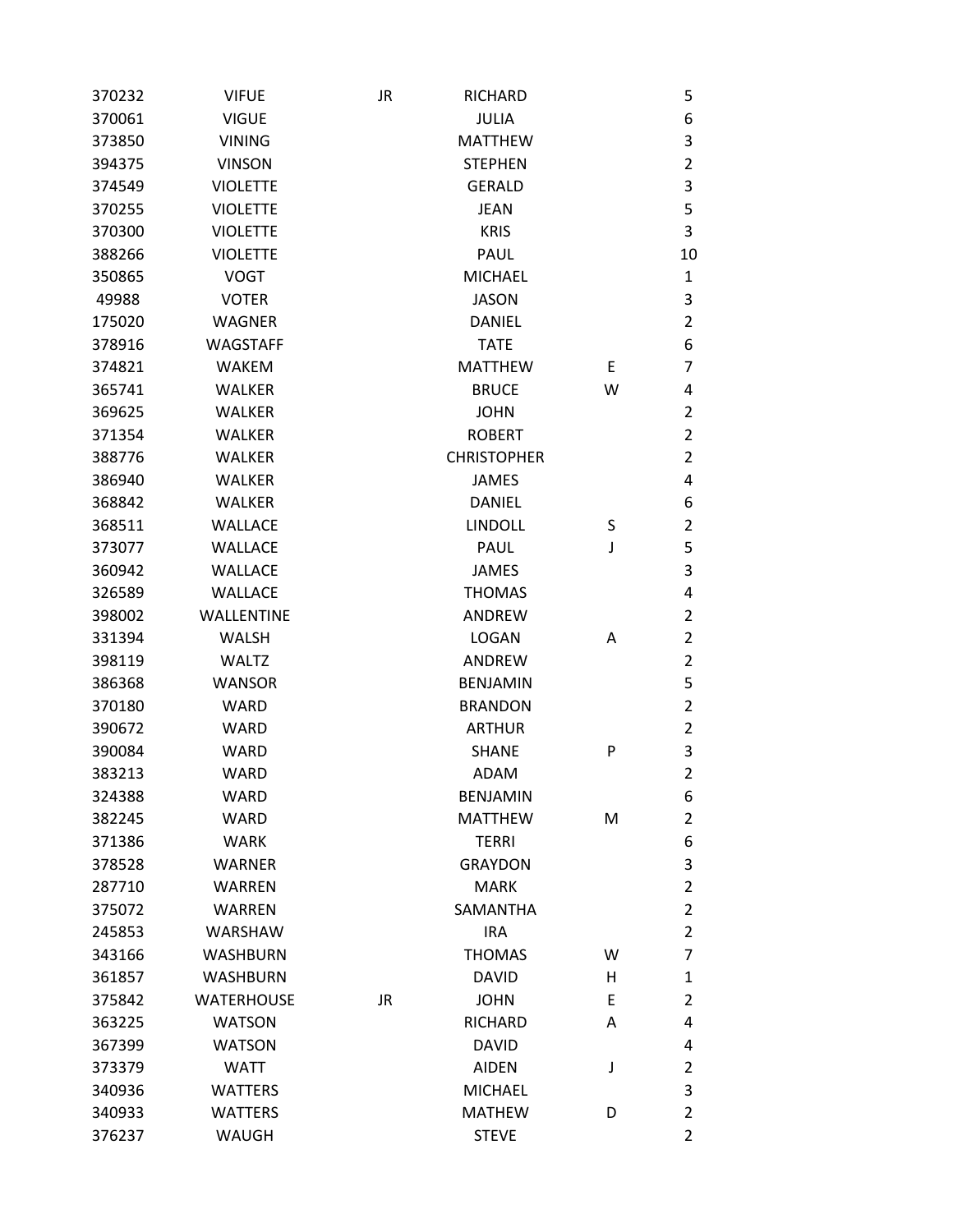| 388372 | WEBB             |           | <b>HARTLEY</b>     |   | 3              |
|--------|------------------|-----------|--------------------|---|----------------|
| 369362 | <b>WEBB</b>      |           | <b>BENJAMIN</b>    | D | $\mathbf{1}$   |
| 378204 | <b>WEBBER</b>    |           | <b>DUANE</b>       | Α | $\overline{2}$ |
| 366717 | <b>WEBBER</b>    |           | <b>JAMES</b>       |   | $\overline{2}$ |
| 388557 | <b>WEBBER</b>    |           | <b>MARLENE</b>     |   | $\overline{2}$ |
| 371495 | <b>WEBBER</b>    |           | <b>CARL</b>        |   | $\mathbf{1}$   |
| 385247 | <b>WEBSTER</b>   | <b>JR</b> | <b>JAMES</b>       | т | $\mathbf{1}$   |
| 386264 | <b>WEBSTER</b>   |           | <b>BRUCE</b>       | J | $\mathbf{1}$   |
| 388062 | WEED             |           | <b>BENJAMIN</b>    |   | 4              |
| 289565 | <b>WEED</b>      | <b>SR</b> | <b>LEROY</b>       |   | 9              |
| 373749 | WEIGELT          |           | EARL               |   | 4              |
| 384653 | <b>WEISNER</b>   |           | <b>BENJAMIN</b>    | J | $\overline{2}$ |
| 393221 | <b>WELCH</b>     |           | <b>RAYMOND</b>     |   | $\mathbf{1}$   |
| 365208 | <b>WELCH</b>     |           | <b>RYAN</b>        |   | 6              |
| 356196 | <b>WELCH</b>     |           | <b>ANTHONY</b>     |   | $\mathbf{1}$   |
| 354674 | WELLS            |           | <b>CECIL</b>       |   | 8              |
| 389803 | <b>WENTWORTH</b> |           | <b>DUSTIN</b>      |   | 4              |
| 361060 | <b>WENTWORTH</b> |           | <b>PETER</b>       | D | 3              |
| 397994 | <b>WENTWORTH</b> | Ш         | <b>LEVI</b>        |   | 5              |
| 365120 | <b>WESCOTT</b>   |           | <b>DELBERT</b>     |   | 4              |
| 326270 | <b>WESCOTT</b>   |           | <b>WADE</b>        |   | $\overline{2}$ |
| 395872 | <b>WESTGATE</b>  |           | <b>MICHAEL</b>     |   | $\overline{2}$ |
| 382121 | <b>WESTON</b>    |           | <b>BAILEY</b>      | R | 5              |
| 374097 | <b>WEYMOUTH</b>  |           | <b>NATHAN</b>      |   | 8              |
| 370894 | <b>WHEATON</b>   | <b>JR</b> | <b>BRADLEY</b>     |   | $\overline{2}$ |
| 364330 | <b>WHEELER</b>   |           | <b>RANDY</b>       |   | 3              |
| 375608 | <b>WHELAN</b>    |           | <b>WILLIAM</b>     |   | $\overline{2}$ |
| 367522 | <b>WHITE</b>     |           | <b>CHRISTOPHER</b> |   | 3              |
| 46836  | <b>WHITE</b>     |           | <b>KEVIN</b>       |   | $\overline{2}$ |
| 49998  | <b>WHITE</b>     |           | <b>CLYDE</b>       | J | 3              |
| 371454 | <b>WHITE</b>     |           | <b>JERRY</b>       |   | $\overline{2}$ |
| 387393 | <b>WHITE</b>     | JR        | <b>STEPHEN</b>     |   | 6              |
| 361342 | <b>WHITE</b>     |           | <b>STEVEN</b>      |   | 10             |
| 382706 | <b>WHITE</b>     |           | <b>JERAMIE</b>     |   | 3              |
| 344392 | <b>WHITE</b>     |           | <b>SCOTT</b>       | F | $\overline{2}$ |
| 358347 | <b>WHITE</b>     |           | <b>ALMAR</b>       | Τ | $\mathbf{1}$   |
| 372775 | <b>WHITE</b>     |           | <b>STEVEN</b>      |   | $\mathbf{1}$   |
| 352921 | <b>WHITE</b>     |           | PAUL               | Ε | $\overline{2}$ |
| 374136 | <b>WHITE</b>     |           | WENDELL            |   | $\overline{2}$ |
| 369571 | <b>WHITMAN</b>   |           | ANDREW             | С | $\overline{2}$ |
| 366667 | <b>WHITMORE</b>  |           | <b>CHARLES</b>     |   | $\overline{2}$ |
| 395839 | <b>WHITMORE</b>  |           | <b>JOSEPH</b>      | D | 5              |
| 381291 | <b>WHITNEY</b>   |           | <b>GREG</b>        |   | $\overline{2}$ |
| 375056 | <b>WHITNEY</b>   |           | <b>PATRICK</b>     |   | 6              |
| 343804 | <b>WICKLINE</b>  |           | <b>JASON</b>       | P | $\overline{2}$ |
| 387660 | <b>WIEBE</b>     |           | <b>MARSHALL</b>    |   | $\mathsf 3$    |
| 368768 | WIESEMANN        |           | <b>JOHN</b>        |   | 5              |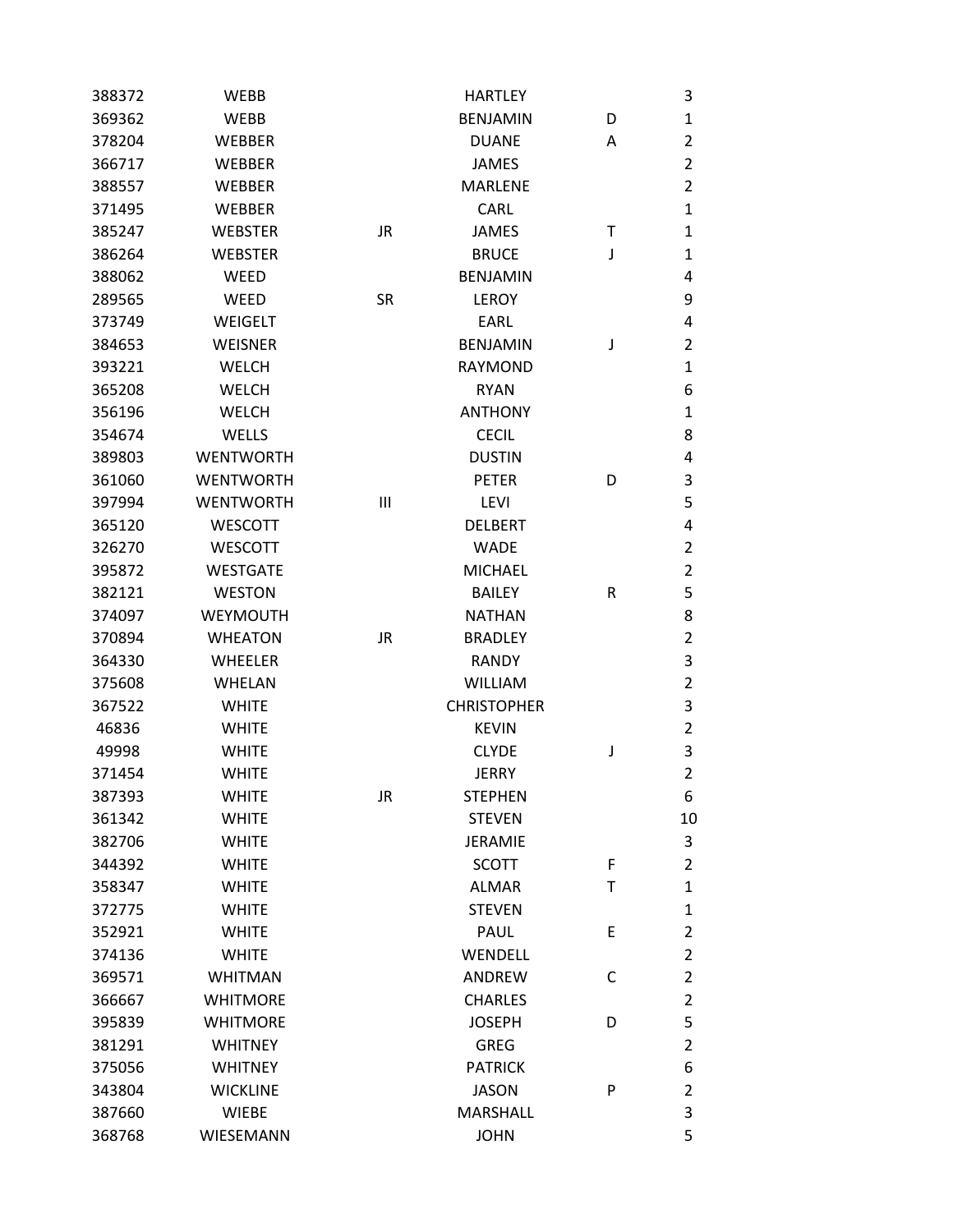| 326280 | <b>WILBUR</b>     |           | <b>HUNTER</b>      |   | 5              |
|--------|-------------------|-----------|--------------------|---|----------------|
| 343141 | <b>WILCOX</b>     |           | <b>RICHARD</b>     |   | 4              |
| 361479 | <b>WILLER</b>     |           | <b>ROBERT</b>      |   | $\overline{2}$ |
| 368980 | <b>WILLETT</b>    |           | <b>ROGER</b>       | L | $\overline{2}$ |
| 368481 | <b>WILLIAMS</b>   |           | PHILLIP            | Α | $\overline{2}$ |
| 326844 | <b>WILLIAMS</b>   | JR        | <b>DONN</b>        |   | 5              |
| 384706 | <b>WILLIAMS</b>   |           | <b>KENNETH</b>     |   | $\mathsf 3$    |
| 369961 | <b>WILLIAMS</b>   |           | <b>CONNOR</b>      |   | $\overline{2}$ |
| 295417 | <b>WILLIAMS</b>   |           | <b>CONNOR</b>      | R | 4              |
| 361450 | <b>WILLIAMS</b>   |           | <b>CHRISTOPHER</b> |   | $\overline{2}$ |
| 393264 | <b>WILLIAMS</b>   |           | <b>JUSTIN</b>      | W | 6              |
| 370357 | <b>WILSON</b>     |           | <b>WILLIAM</b>     |   | 4              |
| 365225 | <b>WILSON</b>     |           | <b>HUNTER</b>      |   | 5              |
| 295251 | <b>WILSON</b>     |           | <b>PAUL</b>        | A | $\overline{2}$ |
| 366735 | <b>WILSON</b>     |           | <b>WARREN</b>      | O | $\overline{7}$ |
| 370778 | <b>WILSON</b>     |           | <b>GARY</b>        |   | 1              |
| 369364 | <b>WINCHELL</b>   |           | <b>SCOTT</b>       | L | 4              |
| 389852 | <b>WINCHESTER</b> |           | <b>JENNIFER</b>    |   | $\overline{2}$ |
| 393691 | <b>WINN</b>       |           | <b>JOHN</b>        | т | $\overline{2}$ |
| 393530 | <b>WINN</b>       |           | <b>JOHN</b>        |   | $\overline{2}$ |
| 394830 | WINSLOW           |           | <b>ROBERT</b>      |   | 6              |
| 267794 | WINSLOW           |           | <b>CALEB</b>       |   | $\overline{2}$ |
| 343148 | <b>WITHAM</b>     |           | <b>EDWARD</b>      |   | $\overline{2}$ |
| 375026 | <b>WOOD</b>       |           | ADAM               |   | 4              |
| 345133 | <b>WOOD</b>       |           | <b>RAY</b>         |   | $\overline{2}$ |
| 369932 | <b>WOOD</b>       |           | <b>BRIAN</b>       |   | $\overline{2}$ |
| 367965 | <b>WOOD</b>       |           | <b>MICHAEL</b>     | Ε | 4              |
| 396217 | <b>WOOD</b>       |           | <b>JUSTIN</b>      | D | $\overline{2}$ |
| 386959 | <b>WOOD</b>       |           | <b>JAMIE</b>       | E | 3              |
| 343180 | <b>WOODARD</b>    |           | PHILIP             |   | 5              |
| 317588 | <b>WOODARD</b>    |           | SHELDON            |   | 3              |
| 365483 | <b>WOODS</b>      |           | <b>PAUL</b>        | В | $\mathbf{1}$   |
| 367473 | <b>WOODSOME</b>   |           | <b>GERALD</b>      |   | 6              |
| 375561 | <b>WORCESTER</b>  |           | <b>WARREN</b>      |   | $\overline{2}$ |
| 385639 | <b>WORTH</b>      |           | <b>DAVID</b>       |   | 5              |
| 393488 | <b>WORTH</b>      |           | <b>FREDERICK</b>   |   | $\overline{2}$ |
| 352931 | <b>WRIGHT</b>     |           | <b>RUSSELL</b>     | Ε | 4              |
| 378509 | <b>WRIGHT</b>     |           | <b>HERMAN</b>      |   | $\mathbf{1}$   |
| 383487 | <b>WUNDERLICH</b> | JR        | <b>WALTER</b>      |   | $\overline{2}$ |
| 395039 | <b>WURTH</b>      |           | <b>JURGEN</b>      |   | $\overline{2}$ |
| 377131 | <b>WYATT</b>      |           | <b>KEVIN</b>       | D | $\mathbf{1}$   |
| 338089 | <b>WYMAN</b>      |           | <b>BEN</b>         |   | $\mathbf{1}$   |
| 393962 | <b>WYMAN</b>      |           | <b>MYRON</b>       | J | $\overline{2}$ |
| 382085 | YANNELLOREDLECSKE |           | <b>JOSHUA</b>      | R | $\overline{2}$ |
| 393678 | YANOK             |           | PAUL               |   | $\overline{2}$ |
| 367394 | YARXA             | <b>JR</b> | <b>FREDERICK</b>   |   | $\mathbf{1}$   |
| 354884 | <b>YATES</b>      |           | <b>ALVIN</b>       |   | 3              |